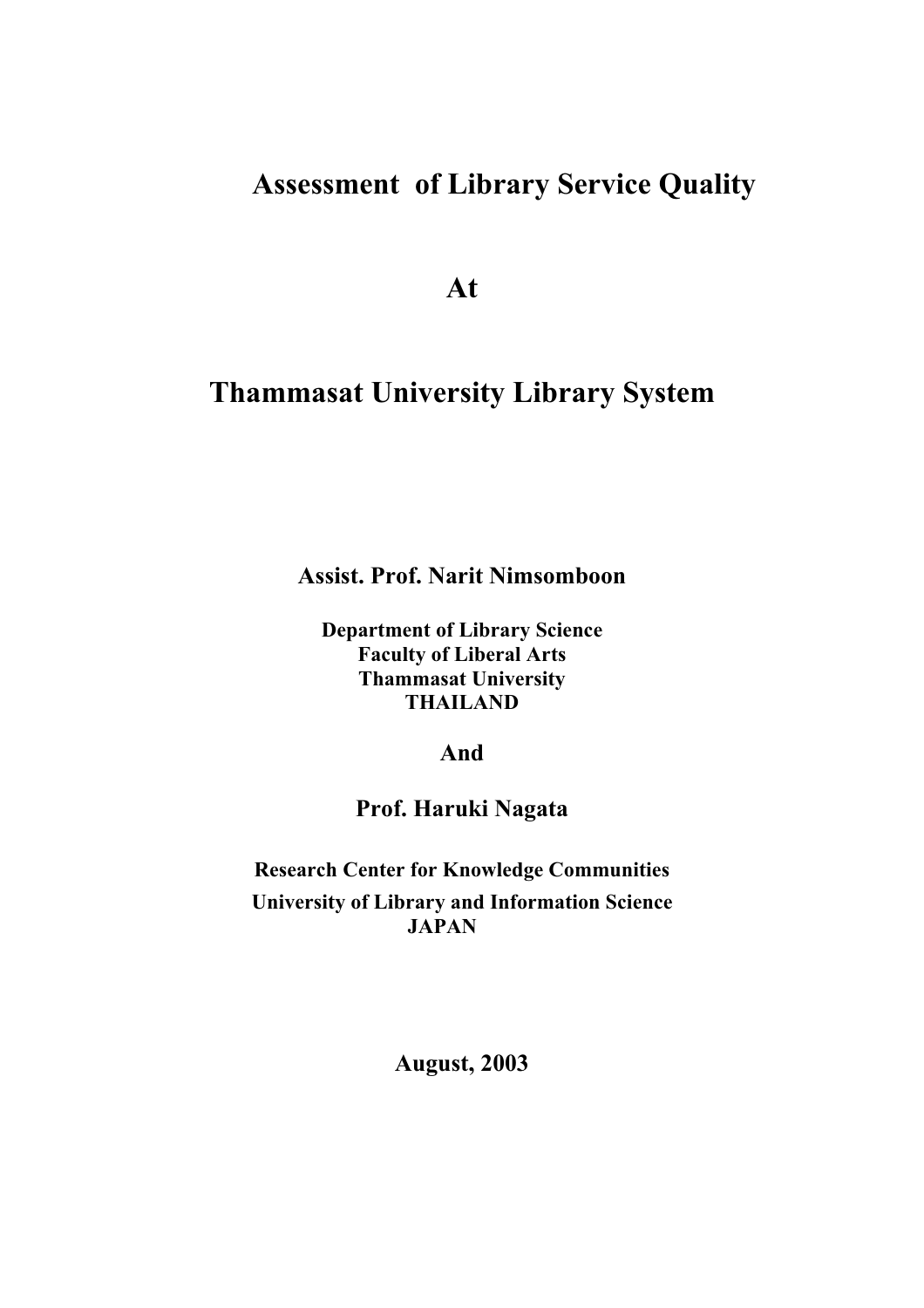# **Assessment of Library Service Quality at Thammasat University Library System**

Narit Nimsomboon and Haruki Nagata

#### **Abstract**

This study examines the overall service quality of Thammasat University Library System from users' perspectives, as well as identifies the dimensions that determine the customers' evaluation of service quality The concept of the *Zone of Tolerance* was applied to investigate which are the essential attributes that library managers should allocate the resource for good service quality. The problems users had encountered when involved in library service are also investigated in this study.

A survey of undergraduate students, graduate students, facutly members and researchers was used. The modification of SERVQUAL questionnaires were distributed for data gathering. Several insight gained from this study shown that all users desired expectations are not met. The result of the *Zone of Tolerance* reveals that each user group was treated differently. The three dimensions of service quality ; Affect of service – Organizational, Collection&Access, and Affect of service – Personal were extracted by factor analysis method. The problems users encountered when involved in library service are counted manually and categorized into free categories. The most problematic is about insufficient and non update collection. Some useful recommendations are presented to improve service quality of TU library system.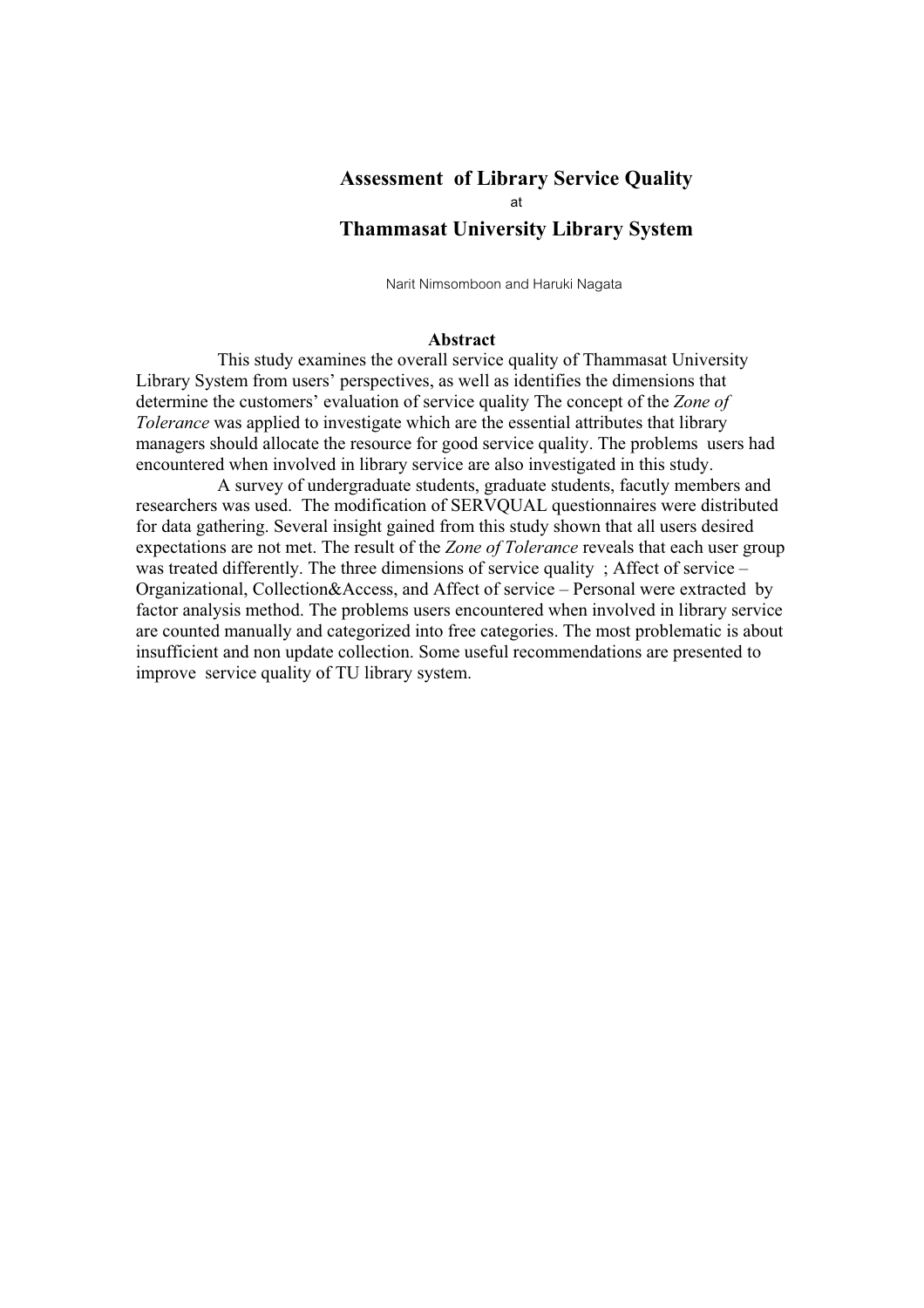# **ACKNOWLEDGMENT**

This research project " Assessment of Library Service Quality at Thammasat University Library System " was conducted under auspices of Research Center for Knowledge Communities, University of Tsukuba, JAPAN. First of all, I have to present my high gratitude to Prof. Haruki Nagata for his kind cooperation and helpfulness. Besides, I feel very thankful for kindness of Mr. Yoshinori Sato and Mr. Toshimori Atsushi for giving me most useful comments. I don't forget Miss Matsuo Yoko for her endeavor to be my data editor and giving me most valuable friendship that make me spend most happy time in Japan.

Assist. Prof. Narit Nimsomboon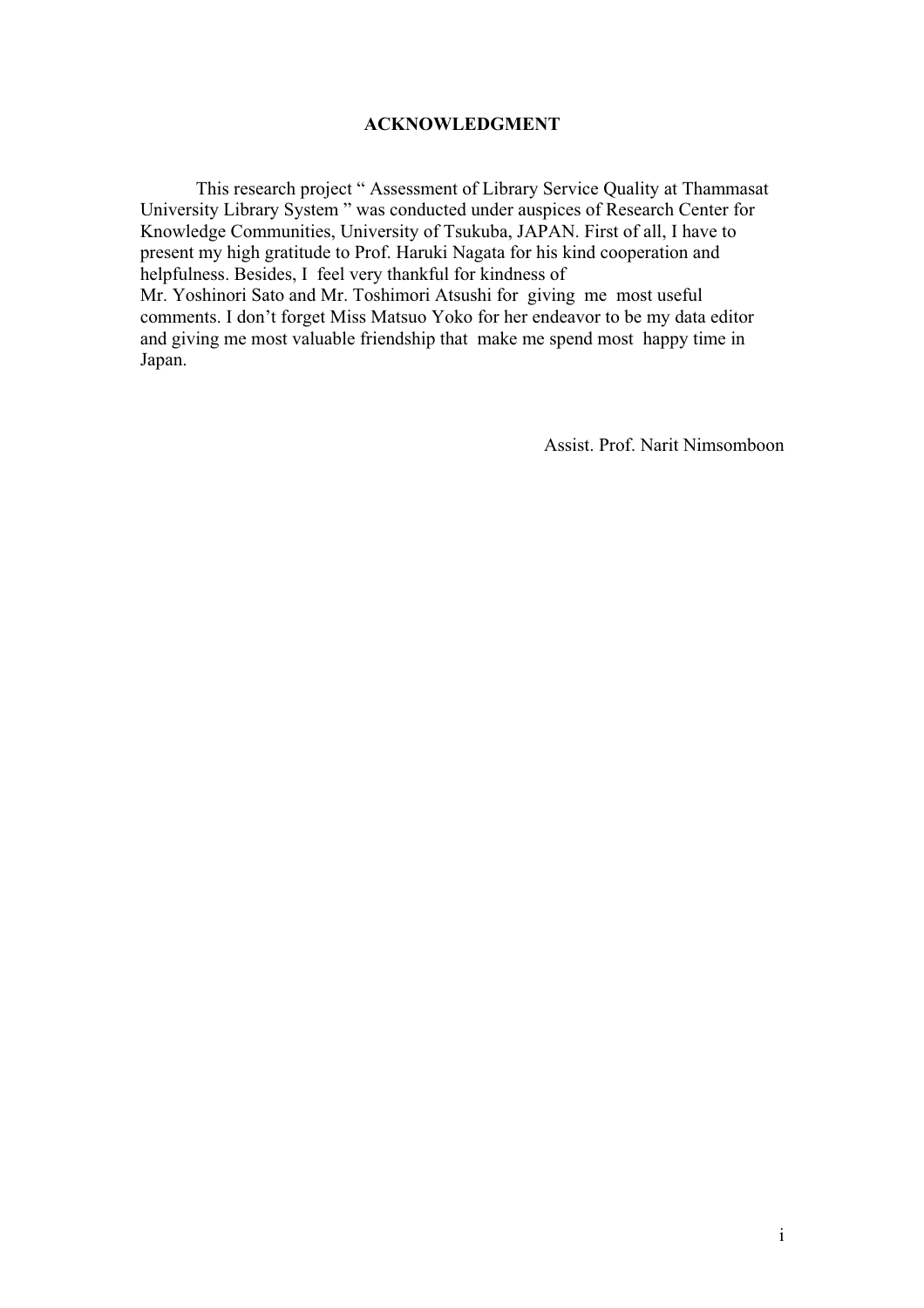# **Contents**

|                                                                                                                                           | Page                    |
|-------------------------------------------------------------------------------------------------------------------------------------------|-------------------------|
| <b>ACKNOWLEDGEMENT</b>                                                                                                                    | 1                       |
| <b>CONTENT</b>                                                                                                                            | 11                      |
| <b>TABLES</b>                                                                                                                             | iv                      |
| <b>GRAPHES</b>                                                                                                                            | V                       |
| <b>CHAPTER</b>                                                                                                                            |                         |
| I. Introduction                                                                                                                           | 1                       |
| Background<br><b>Study Problem</b>                                                                                                        | 1<br>1                  |
| Purposes of the study                                                                                                                     | $\overline{2}$          |
| Significance of the Study                                                                                                                 | $\overline{2}$          |
| <b>Research Questions</b>                                                                                                                 | $\overline{\mathbf{3}}$ |
| Scope and Limitations                                                                                                                     | $\overline{3}$          |
|                                                                                                                                           |                         |
| II. Review of the Related Literature                                                                                                      | 4                       |
| Introduction                                                                                                                              | 4                       |
| <b>History of SERVQUAL</b>                                                                                                                | 4                       |
| <b>SERVQUAL</b> in Library Setting                                                                                                        | 6                       |
| Using SERVQUAL for Library Service Quality Assessment in Thailand                                                                         | 6                       |
| Concept of Service Quality for Library Assessment                                                                                         | 6                       |
| <b>Related Research</b>                                                                                                                   | 7                       |
| Related Research in Thailand                                                                                                              | 9                       |
|                                                                                                                                           |                         |
| III. Method and Procedures                                                                                                                | 11                      |
| Instrumentation                                                                                                                           | 11                      |
| Sampling and Response Rates                                                                                                               | 11                      |
| Data Treatment<br><b>Characteristics of Sample Groups</b>                                                                                 | 12<br>14                |
| Statistical Method and Techniques Used for Data Analysis                                                                                  | 25                      |
|                                                                                                                                           |                         |
| IV. Data Analysis                                                                                                                         | 26                      |
| 1. What are the gaps between user desired service expectations and actual<br>service perception                                           | 26                      |
| By individual group of users, what are the gaps between user desired<br>2.                                                                | 29                      |
| service expectations and actual service perception?<br>By individual group of users, what are the users' expectations for excellent<br>3. | 36                      |
| service quality from TU Library system?<br>What are the underlying dimensions of service quality of TU Library<br>4.                      | 41                      |
| System from user perspectives.                                                                                                            |                         |
| By individual user group, what attributes are inside and outside the range<br>5.<br>of the "Zone of Tolerance "?                          | 45                      |
| What are the problems users encountered when involved in Library<br>6.<br>services?                                                       | 49                      |
| Summary of findings                                                                                                                       | 51                      |
|                                                                                                                                           |                         |
| V. Summary, Discussion and Recommendations                                                                                                | 55                      |
| Overview of the study                                                                                                                     | 55                      |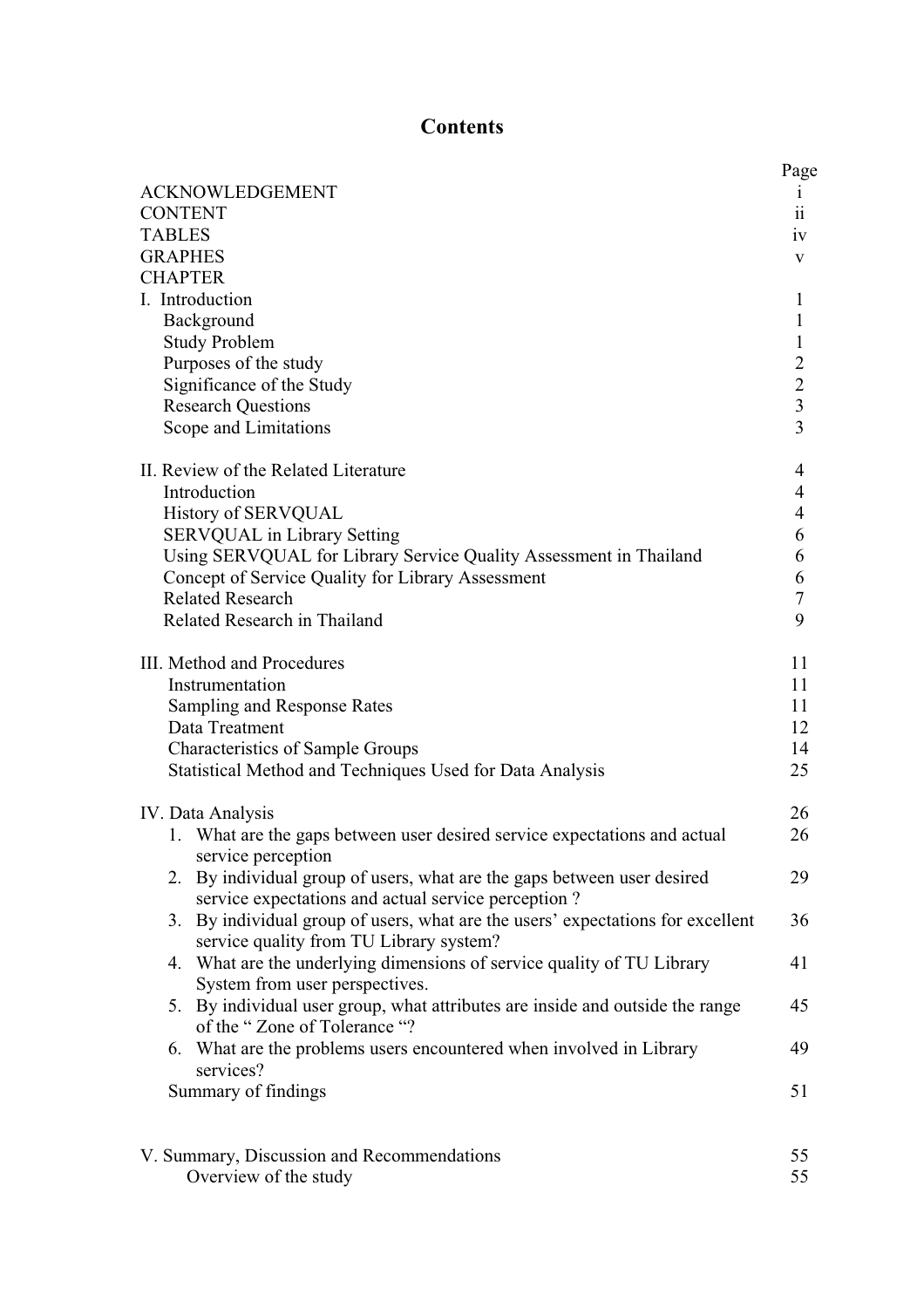| <b>Statement of the Problem</b>                                  | 55 |
|------------------------------------------------------------------|----|
| Subjects                                                         | 55 |
| Instrumentation                                                  | 55 |
| Data Collection                                                  | 55 |
| <b>Statistical Analysis</b>                                      | 55 |
| Discussion                                                       | 56 |
| The Gaps Between User Desired Expectations and Actual Service    | 56 |
| Perception                                                       |    |
| The User Desired Service Expectations                            | 57 |
| The Dimensions of User Desired Expectations                      | 57 |
| The Zone of Tolerance                                            | 58 |
| The Problems Users Encountered When Involved in Library Services | 58 |
| Recommendations                                                  | 59 |
| <b>REFERENCES</b>                                                | 61 |
| APPENDIX A : The Modification of SERVQUAL Questionnaire          | 63 |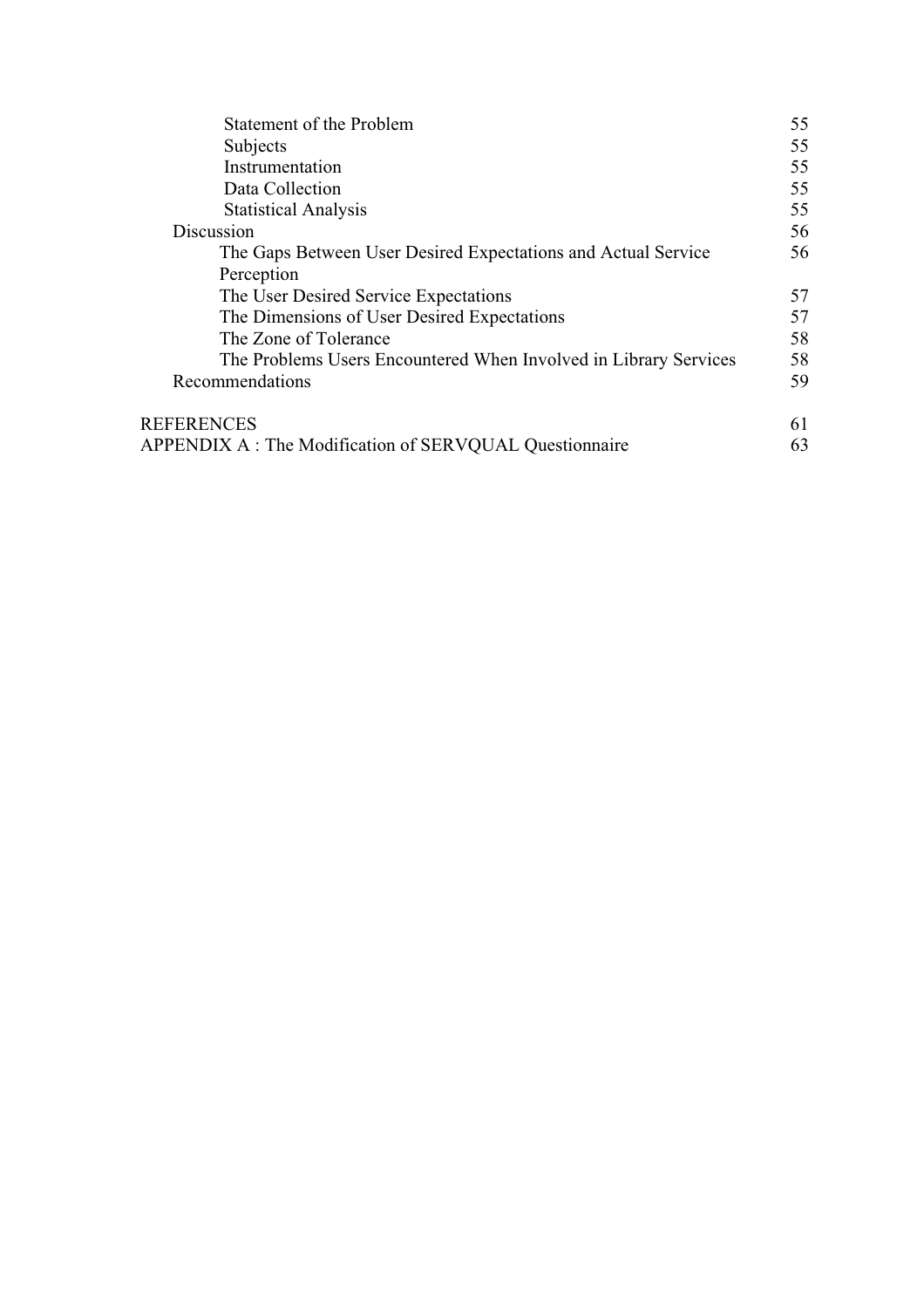# **TABLES**

| <b>Table</b> |                                                                                        | Page |
|--------------|----------------------------------------------------------------------------------------|------|
| 3.1          | Sampling methods                                                                       | 12   |
| 3.2          | Questionnaire returned by each respondent groups                                       | 12   |
| 3.3          | Sex of respondents                                                                     | 14   |
| 3.4          | Categories of respondent groups                                                        | 14   |
| 3.5          | Categories for graduate Students                                                       | 14   |
| 3.6          | Categories for undergraduate students                                                  | 15   |
| 3.7          | Categories of faculty/researcher                                                       | 15   |
| 3.8          | Age groups (Faculty/researcher)                                                        | 15   |
| 3.9          | Major subject areas                                                                    | 16   |
| 3.10         | Library (most frequently used)                                                         | 16   |
| 3.11         | Frequency of library use                                                               | 17   |
| 3.12         | Frequency of remote use for all users                                                  | 17   |
| 3.13         | Frequency of remote use (Faculty/researcher)                                           | 18   |
| 3.14         | Frequency of remote use (Graduate students)                                            | 18   |
| 3.15         | Frequency of remote use (Undergraduate students)                                       | 19   |
| 3.16         | Number of selected respondents compare with total TU population                        | 19   |
| 3.17         | Academic position of faculty respondents compare with total faculty                    | 20   |
|              | population                                                                             |      |
| 3.18         | Frequency of user responses for minimum service expectation (Ranked                    | 21   |
|              | by missing value)                                                                      |      |
| 3.19         | Frequency of user responses for desired service expectation (Ranked                    | 22   |
|              | by missing value)                                                                      |      |
| 3.20         | Frequency of user responses for actual service perception (Ranked by<br>missing value) | 23   |
| 3.21         | Comparison of the orders of missing values among 3 levels of quality                   | 24   |
|              | service expectations                                                                   |      |
| 4.1          | Gap difference between desired service expectations and perceived                      | 28   |
|              | service expectation (order by gap size)                                                |      |
| 4.2          | Faculty/researcher (t-test)                                                            | 30   |
| 4.3          | Gap difference between desired expectations and actual service                         | 31   |
|              | perceptions (Faculty/researcher ranked by gap size)                                    |      |
| 4.4          | Graduate Students (t-test)                                                             | 32   |
| 4.5          | Gap difference between desired expectations and actual service                         | 33   |
|              | perceptions (Graduate students ranked by gap size)                                     |      |
| 4.6          | Undergraduate student (t-test)                                                         | 34   |
| 4.7          | Gap difference between desired expectations and actual service                         | 35   |
|              | perceptions (undergraduate students ranked by gap size)                                |      |
| 4.8          | Desired service expectation of faculty/researcher (Order by means)                     | 37   |
| 4.9          | Desired service expectation of graduate students (Order by means)                      | 38   |
| 4.10         | Desired service expectation of undergraduate students (Order by<br>means)              | 39   |
| 4.11         | Service expectations of all user groups (Order by means)                               | 40   |
| 4.12         | Top ten attributes of Desired service expectation of all user groups                   | 41   |
| 4.13         | Factor Analysis of Desired Service Perception                                          | 43   |
| 4.14         | Problems that users encountered when involved in library services                      | 50   |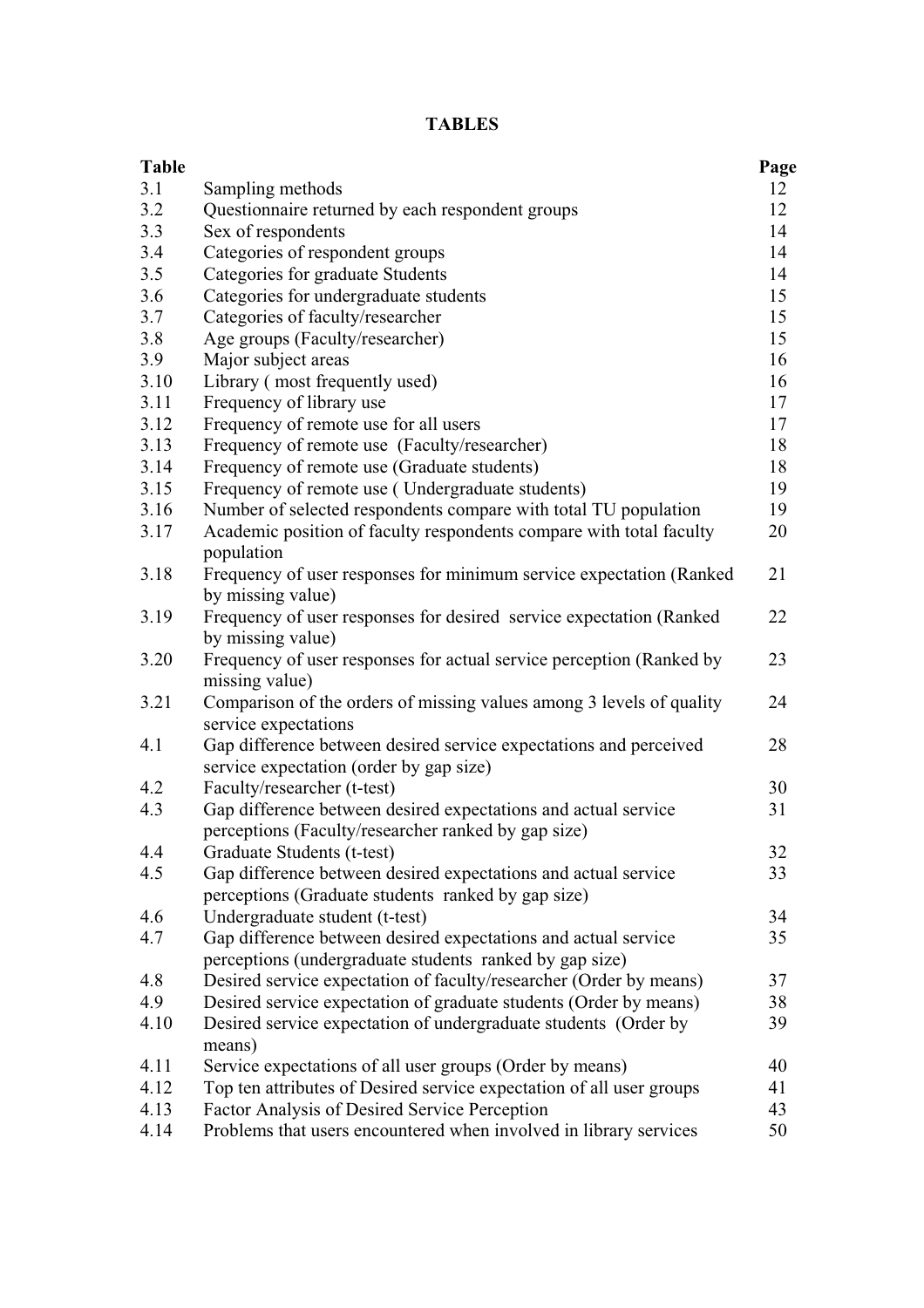# **GRAPHES**

| Graph |                                                                            | Page |
|-------|----------------------------------------------------------------------------|------|
| 4.1   | Faculty/researcher perceptions and Zone of Tolerance                       | 46   |
| 4.2   | Graduate student perceptions and perceptions and Zone of                   | 47   |
|       | Tolerance                                                                  |      |
| 4.3   | Undergraduate student perceptions and perceptions and Zone of<br>Tolerance | 48   |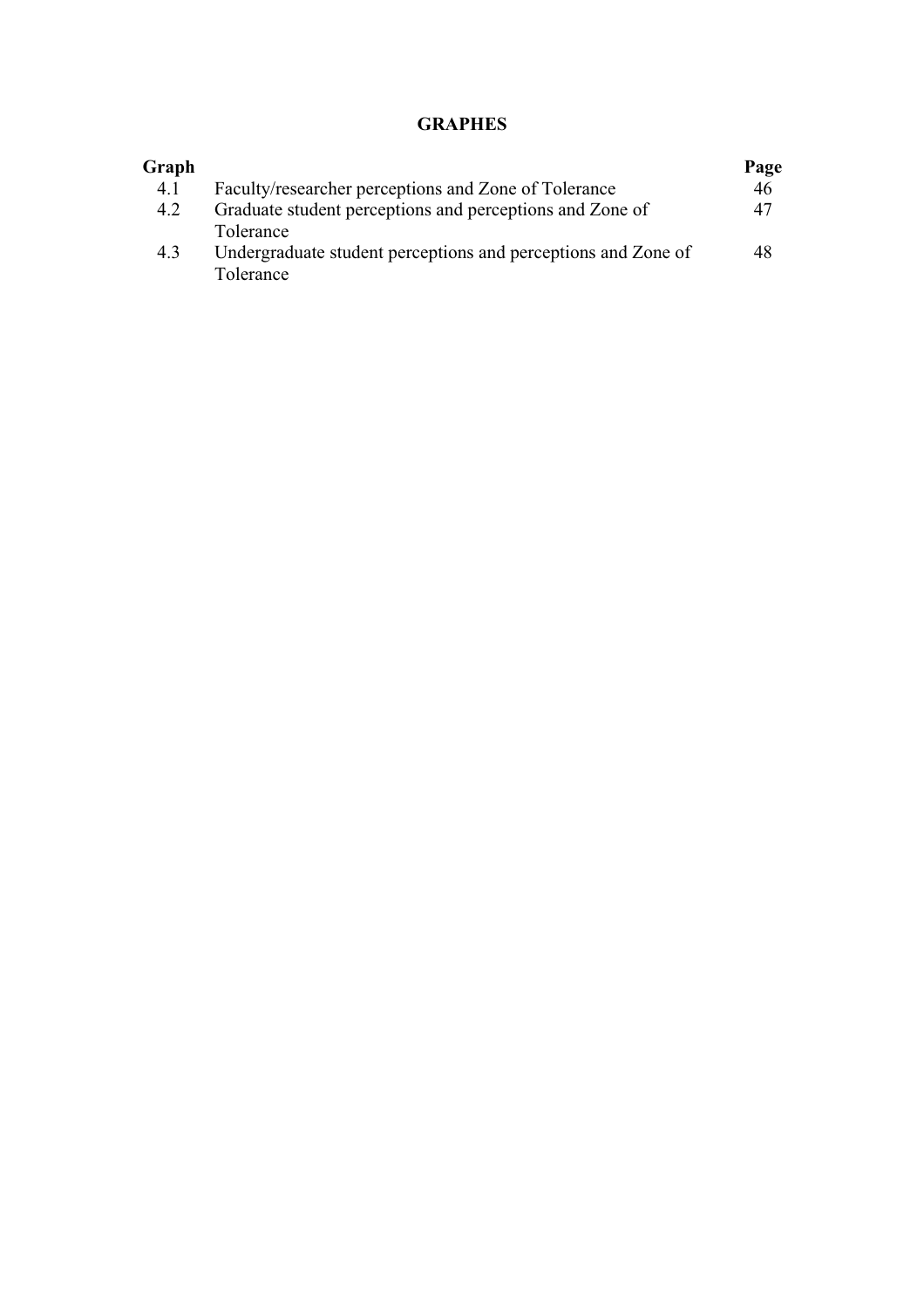#### **Chapter 1**

### **Introduction**

#### **Background**

Academic libraries are facing two major threats : a global digital environment and increasing competition. They must improve the quality of their services in order to survive. (*Cullen, 2001*) Historically, the quality of an academic library has been described in terms of its collection and measured by the size of the library's holdings and various counts of its uses. " A measured of library quality based solely on collections has become obsolete" . Alternative approaches to measure quality emerge in the business sector. Specifically, through marketing research, the SERVQUAL ( *which was developed by A. Parasuraman, Valarie A. Zeithaml and Leonard L. Berry* ) has evolved as an instrument to measure service quality and what customers values as important. SERVQUAL is a mechanism to shift the assessment of quality of a library from the traditions of measuring collection size and counting incidents of its uses, to begin investigating how the provision of services relates to the library users' service quality expectations ( *Nitecki, 1996*). SERVQUAL has been used in various service industries, including academic, public, and special libraries. ( *Hernon, 2002*) . It is important for libraries to know how well their performance by getting feedback from users because it is the factor for libraries to succeed in service performance.

This study used the adapted version of SERVQUAL to examine the library service quality of Thai academic library and explore how the service factors derived from the factor analysis were related to user expectation.

#### **Study Problem**

In Thailand, the quality of educational development and its academic excellence has been emphasized in the eighth National Economic and Social Development Plan (1997-2001). The Ministry of University Affairs has played a significant role to encourage higher education institutions in maintaining and improving their academic standards so that they can produce graduates who satisfy the need of employers. In order to achieve the objective, the quality assurance policy was proclaimed for institutions to implement for better productivity on July 8, 1996. The policy has required all public universities to improve and enhance their efforts for quality of instruction and the academic learning environment. (Bureau of Higher Education Standards, Ministry of University Affairs ( *http://www.qa.mua.go.th /English/policy.html* ) All academic libraries in Thailand including Thammasat University (TU) Library System as an academic service organizations are involved in such an environment inevitably.

The TU Library system is among the largest academic library system in Thailand and was established in 1934 along with the founding of the University. Thammasat libraries serve university students, staff, and faculty as its first priority members; other users include students, staff and faculty of other academic institutions, alumni, and paying members. Major portions of the collection cover the subject areas of social science and humanities, science and technology, applied science, and medical science. Presently, the libraries serve approximately 9,000 users per day consisting of: lecturers ,undergraduate students ,graduate students ,university staff ,as well as other users. The libraries' collections comprise 930,226 monograph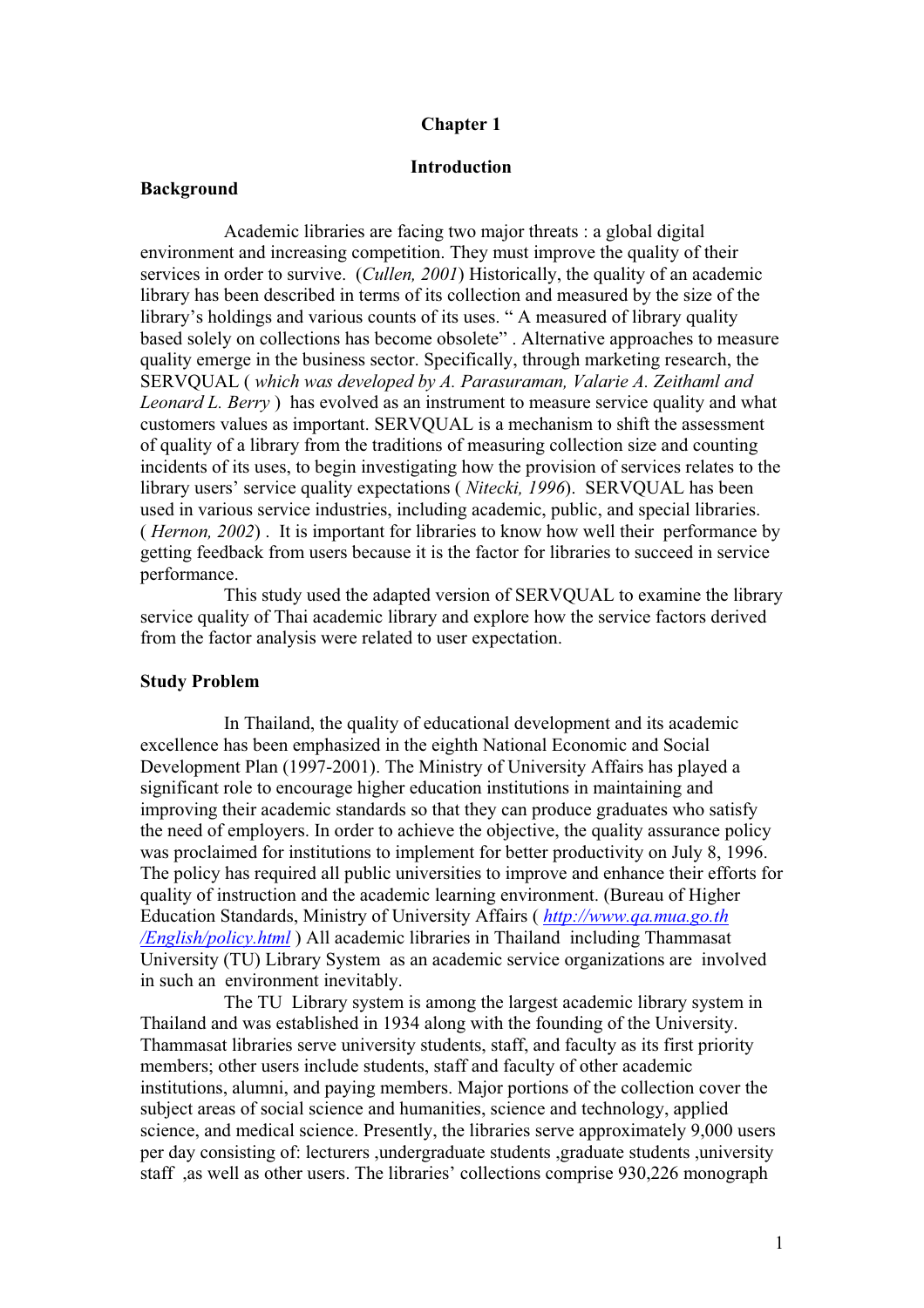volumes. These consist of 625,619 books in the Thai language and 304,607 in foreign languages. The libraries have 2,235 journals in the Thai language and 2,123 journals in foreign languages. There are 6,323 documents in the Thai language and 8,325 documents in foreign languages in the collection. The library receives 32 newspapers; in addition, there are 20,835 audiovisual items, 46 CD-ROM databases and 9 online databases. Besides providing modern facilities to their users, the libraries have tried to improve the service quality continually by providing a various kinds of services such as inter-library loan , audiovisual material service and information retrieval in various subjects from internet and CD-ROM databases ; furthermore , individual and class instruction for users are provided on request. (*TU Library System , http://library.tu.ac.th/detail/about.html, and Self Study Report – SSR : Thammasat*

*University Library System, Thammasat Univeristy (January1-June 30, 2002,63-64* ) .

The TU library managers are also hearing user opinion via the various channels such as e-mail and poll box as well as doing the survey about library user's satisfaction at least once a year but service quality is multidimensional so the library managers must look for better ways to measure and describe the quality of their services. ( *Hernon & Altman, 1998*) The result obtained from this study will help the library managers in understanding institutional and user differences and similarities, finding the user problems and reducing the gap between user perception and expectation.

### **Purposes of the Study**

The purposes of the study are as the followings:

1. To assess the overall service quality of TU Library System from the users' perspectives.

2. To assess the service quality of TU library System from the perspective of each different respondent user group. (*Faculty/researchers, graduate and undergraduate students*) .

3. To identify the dimensions that determine the customers' evaluation of service quality in TU Library System

4. To investigate which are the essential attributes that library managers should allocate the resource for good service quality.

5. To identify the problems users had encountered when involved in library service.

#### **Significance of the study**

This research study deems to important because of the following reasons :

1. As the culture of assessment in libraries has strong international dimensions ( *Kyrillidou and Hipps, 2001, http://www.arl.org/newsltr/215/octsymp.html* ), this study is international

collaboration on assessing library service quality among scholars in Finland, Japan, United Kingdom and Thailand so the result obtained maybe confirm that there are global commonalities in the way users think about library service quality.

2. It is the chance to implement the study related to library service quality in Thai library community by using the adaptation of SERVQUAL and ;

3. This study may urge the new culture of assessment library service quality among Thai academic libraries.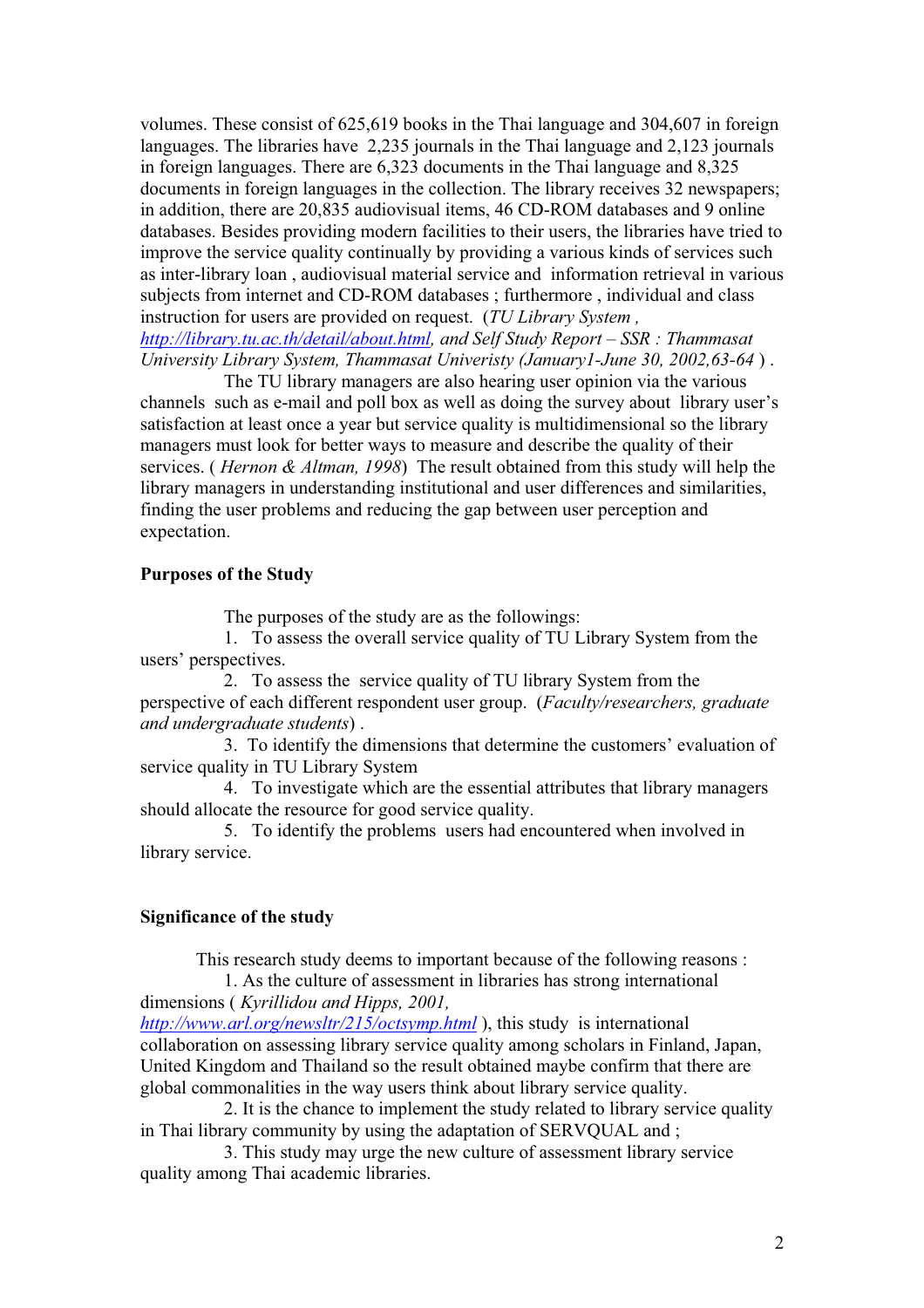# **Research Questions**

The research study seeks answers to the following questions :

1. In what ways do TU Library System provide service to its users?

2. By individual group of users, in what ways do TU Library System provide service to its users?

3. By individual group of users, which attributes of service quality equal, exceed or fall short user perceptions?

4. By individual group of users, in what way do the users expect for excellent service quality from TU Library system?

5. What are the dimensions that determine the customers' evaluation of service quality in TU Library System

6. What are the most essential attributes that library managers should allocate the resources to support for improving excellent service quality?

7. What problems did the users encounter when involved in library service?

### **Scope and Limitations**

1. This study is conducted to assess the library service quality for the purpose to help the library managers in understanding institutional and user differences and similarities. The data collected should not be seen as value judgments or as indicators or defining "good" or "bad" service.

2. The subjects in this study include 228 faculties/researchers, 165 graduate students, and 266 undergraduate students. The findings cannot be generalized beyond TU.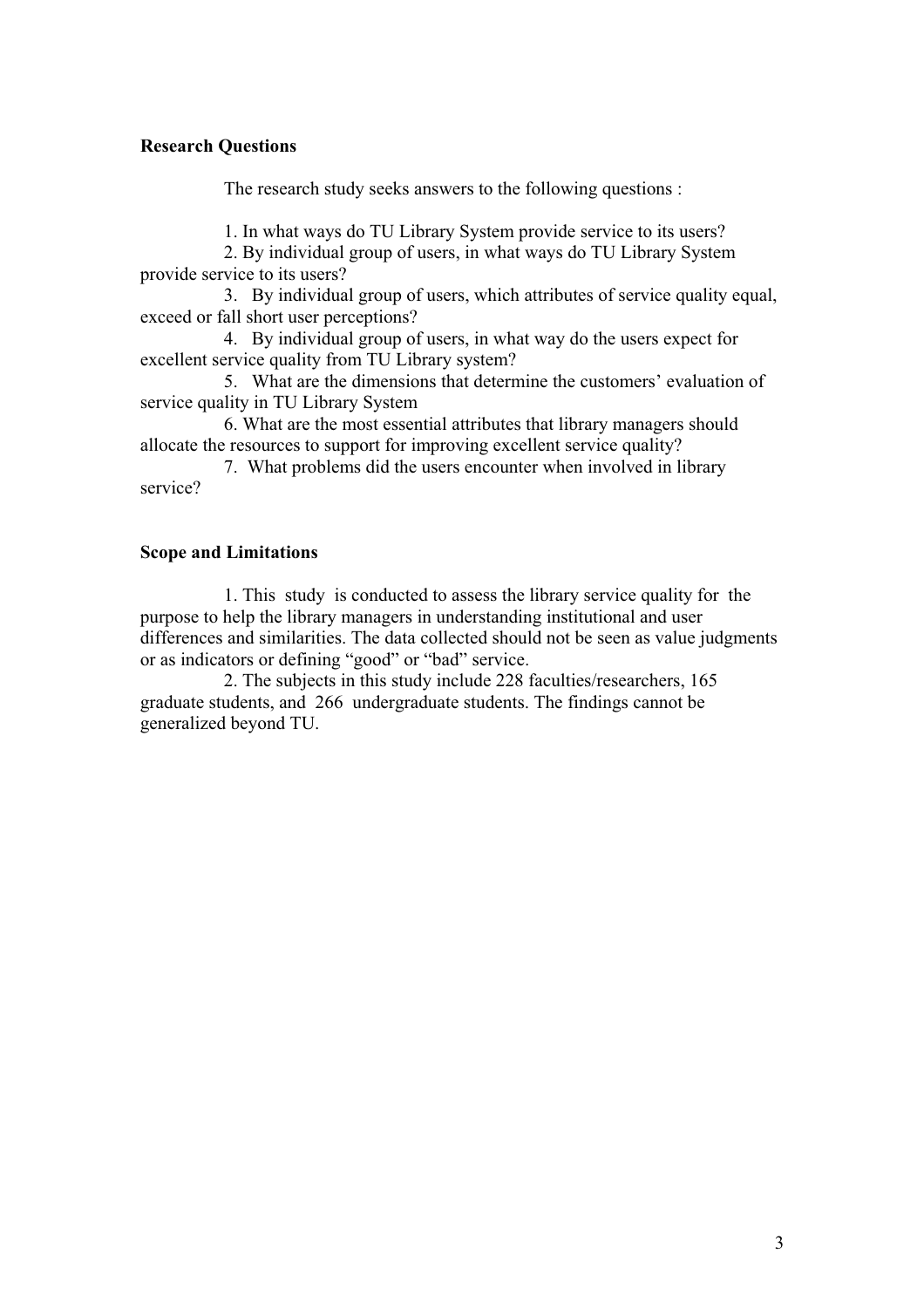### **Chapter 2**

## **Review of Related Literature**

#### **Introduction**

Academic libraries are facing two major threats : a global digital environment and increasing competition. They must improve the quality of their services in order to survive*. (Rowena Cullen, 2001)* Traditionally, the quality of an academic library has been described in terms of its collection and measured by the size of the library's holding and various counts of its use. *( Danuta A. Nitecki , 1996)* According to Peter Hernon and Ellen Altman , most of traditional statistics gathered by libraries lack relevance and do not measure the library's performance in terms of element important to customers. They do not really describe performance or indicate whether service quality is good, indifferent, or bad. Even worse, the do not indicate any action that the administration or any team could or should take to improve performance. *( Perter Hernon & Ellen Altman , 1998)* The need to understand what library customers expect in terms of service quality is now necessary for good management. *(Philip Calvert, 2000)* so the library managers should extend the profitable way to assess library service quality. In business industries, SERVQUAL is an alternative instrument proposed to measure service quality from customer perspectives and perhaps it has been the most popular standardized questionnaire to measure service quality. ( *Albert Caruna, Michael T. Ewing & B. Ramaseshan)* In the library setting, SERVQUAL was used to assess library quality service continually and it seems that culture of assessment in libraries had strong international dimensions as there is much potential for international collaboration on assessing library service quality. ( *Martha Kyrillidou & Kaylyn Hipps,2000* ).

#### **History of SERVQUAL**

SERVQUAL was introduced in 1988 by A. Parasuraman , Valarie A. Zeithaml and Leonard L. Berry as an instrument for assessing customer perceptions of service quality in service and retailing organization. ( *A. Parasuraman, et al., 1988)* It was consisted of 22 pairs of statements ,the first of which measure the expectations of a service provider's customers by asking each respondent to rate, on a seven-point scale, how essential each item is for an excellent service provider to deliver. The second set to 22 identical statements ascertains the respondent's perceptions to the level of service given by the institution or organization examined. For each pair of statements, the difference between the ranked perception and the ranked expectation is calculated; the average of the gap scores is the SERVQUAL overall quality score. ( *Danuta A. Nitecki and Peter Hernon, 2000*). The designers also developed the *Gaps model* of service quality and the definitions of each of the gap are as follows :

- Gap 1: The discrepancy between customers' expectations and management's perceptions of these expectations;
- Gap 2: The discrepancy between management's perceptions of customers' expectations and service quality specifications ;
- Gap 3: The discrepancy between service quality specifications and actual service delivery;
- Gap 4: The discrepancy between actual service delivery and what is communicated to customers about it; and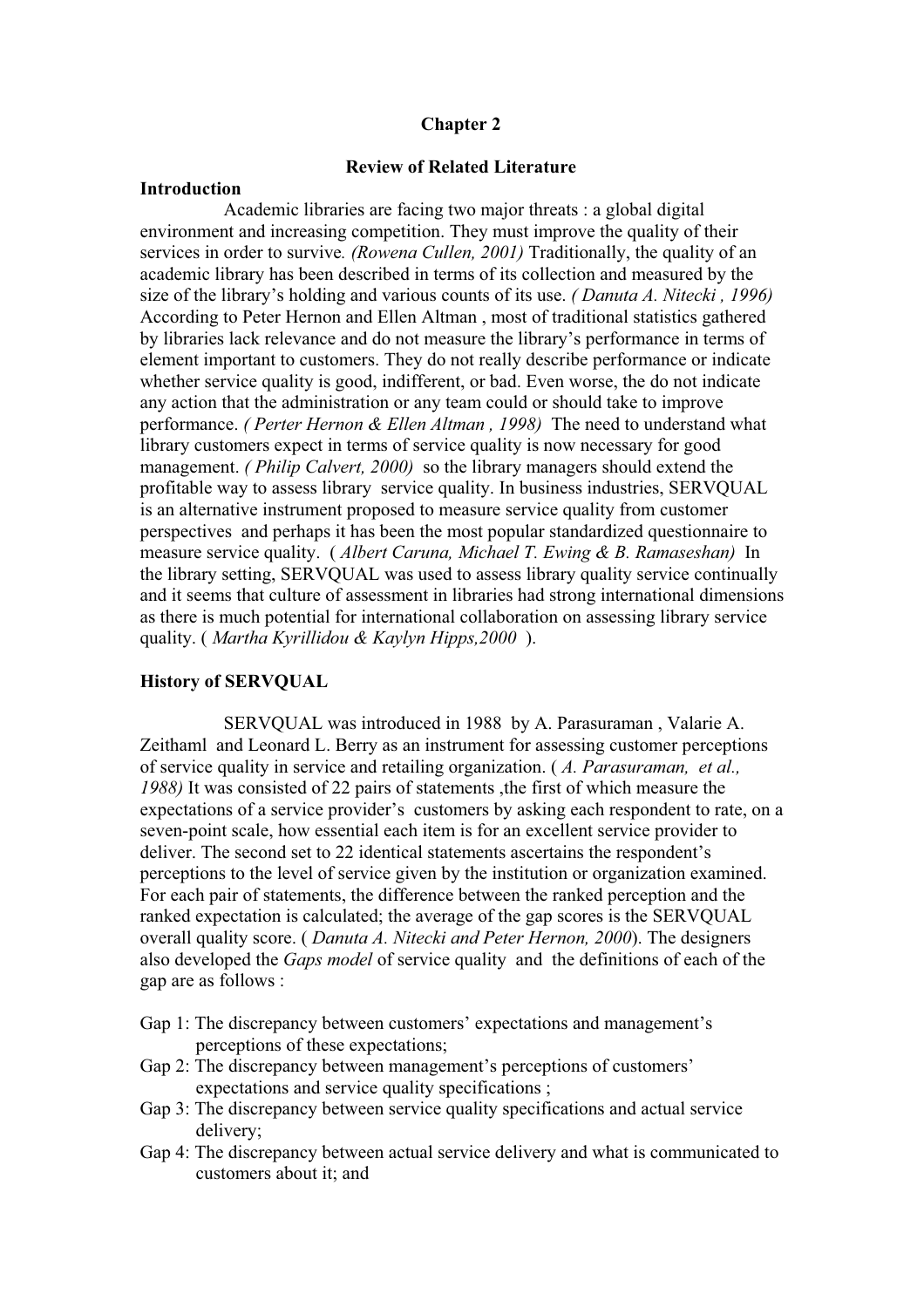Gap 5: The discrepancy between Customers' expected services and perceived service delivered.

 The first four gaps are the major contributors to the service-quality gap that customers may perceive. The fifth gap is the basis of a customer-oriented definition of service quality: the discrepancy between customers' expectations for excellence, and their perceptions of actual service delivered. This discrepancy is the conceptual basis for the SERVQUAL instrument. ( *Danuta A. Nitecki, 1996*) The narrower the gap is, the better service quality is provided so the managers have to reduce Gap 5 as smallest as they can in order to provide excellent service to their customers.

To test the data by factor analysis, the designers concluded that SERVQUAL was consisted of 5 dimensions as follows:

| Tangibles :      | Physical facilities, equipment, an appearance<br>of personnel.                            |
|------------------|-------------------------------------------------------------------------------------------|
| Reliability:     | Ability to perform the promised service dependably<br>and accurately.                     |
| Responsiveness : | Willingness to help customers and provide prompt service.                                 |
| Assurance:       | Knowledge and courtesy of employees and their ability to inspire<br>trust and confidence. |
| Empathy:         | Caring, individualized attention the firm provides its customers.                         |

Later, A. Parasuraman , Valarie A. Zeithaml, and Leonard L. Berry revised SERVQUAL to ask respondents to rate statements from three contexts ( minimum service expectations, desired service expectations, and the perception of service performance) On a continuum, the minimum and desired service expectations appear at either end, with the area in between known as *the Zone of Tolerance*. The zone of tolerance represents the range of service performance that customers consider satisfactory. ( *Peter Hernon, 2002*) According to Johnson ( 1995) Berry and Parasuraman defined the zone of tolerance in terms of the customer's evaluation of inprocess service performances ( Robert Johnson, 1995) :

*The zone of tolerance is a range of service performance that a customer considers satisfactory. A performance below the tolerance zone will engender customer frustration and decrease customer loyalty. A performance level above the tolerance zone will pleasantly surprise customers and strengthen their loyalty.*

The importance of the zone of tolerance was clarified by Marketing consultants for MCB University Press (2000) : Consumers have two different level of expectations for service quality : desired level and one they find adequate. A " Zone of Tolerance " separates the two. The managers should measure both levels of expectations because the service providers can fine-tune the way they allocate resources by incorporating the zone of tolerance framework. For example, a service provider with limited resources can improve customers' perceptions of service quality by making improvements to meet consumer's minimum expectation levels on the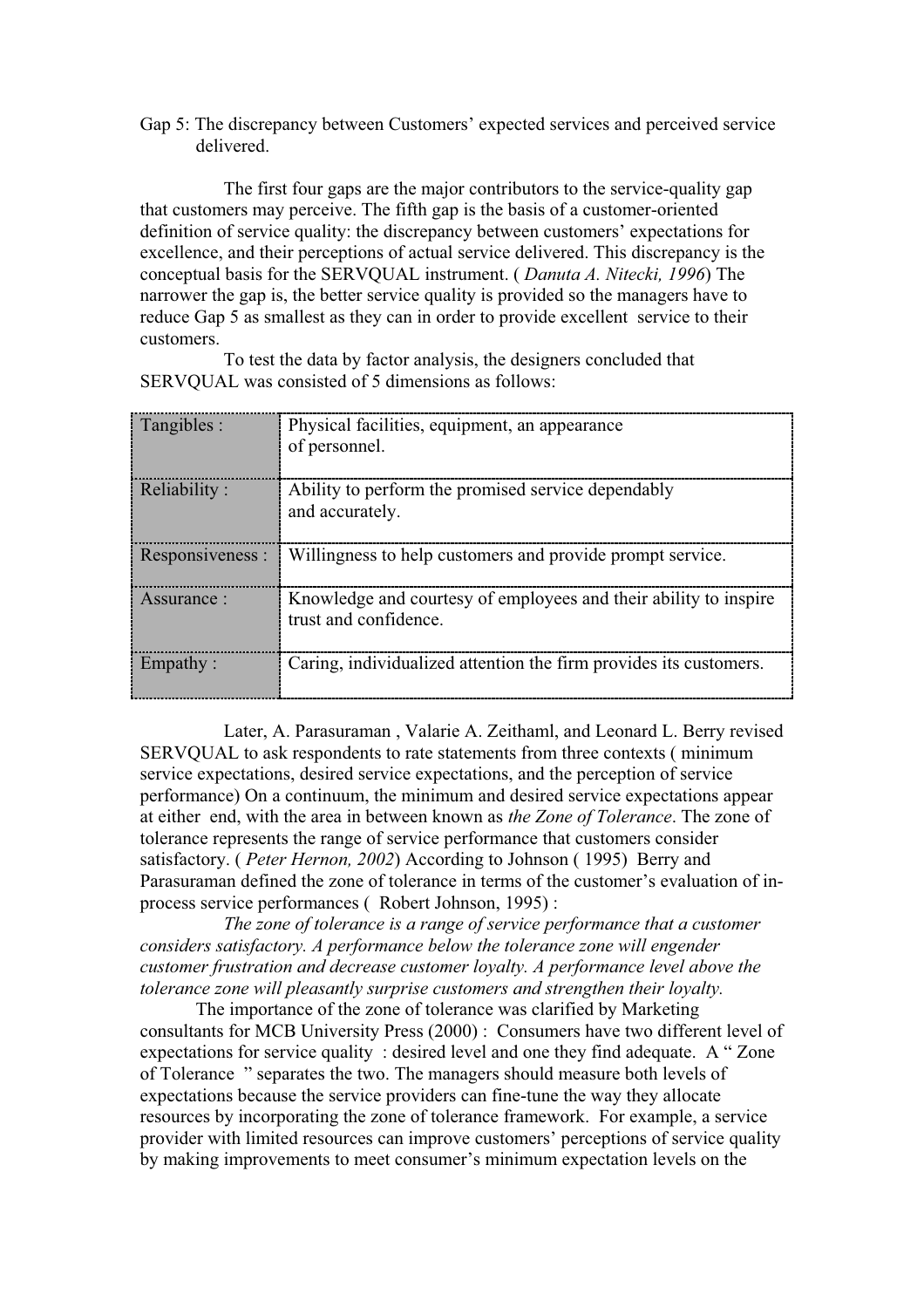most essential attributes first. The service provider can then devote more resources and attention to less essential attributes, and/or to better meeting desired standards.

#### **SERVQUAL in Library Setting**

The researchers of various subject areas contribute and adapt SERVQUAL as the instrument to assess service quality and also in library setting. SERVQUAL has been used in public, academic and research libraries continually. According to Rowena Cullen *( See Cullen(2001), for a useful review)* the modification of SERVQUAL model was introduced to academic library managers by Hernon and Altman . They used the data collected from surveys and focus groups to refine the SERVQUAL model in order to develop a robust survey instrument for use specifically in library and information services. Two later research projects have tested the validity of the standard instrument used in the SERVQUAL model. Nitecki's doctoral research tested the SERVQUAL instrument on the three aspects of library service- interlibrary loan, reference, and closed-reserve and concluded that the instrument was useful in determining how well services match user expectations. Hernon and Calvert tested the validity of the SERVQUAL instrument for evaluating academic libraries among library students and librarians, and came up with an instrument based on SERVQUAL.

Now, there is much potential for international collaboration on assessing library service quality as seen from a cross-cultural study comparing perceptions of service quality among library users in New Zealand and China and unequivocally concluded that there are global commonalities in the way users think about library service quality.( *Kyrillidou and Hipps,2001)*

# **Using SERVQUAL for Library Service Quality Assessment in Thailand**

In Thailand, the first library service quality assessment by using SERVQUAL was conducted by Surithong Srisa-ard (*1997*) for the fulfillment of her doctoral dissertation " *User Expectations and Perceptions of Library Service Quality of An Academic Library in Thailand"* . The survey was set at an academic library at Mahasarakham University (MSU) Thailand, to examined user expectations and perceptions of library service quality. The survey focused on three services areas : a) circulation; b) reference; and c) computer information service. The instrument is a Thai translation of the SERVQUAL instrument as adapted by Danuta Ann Nitecki for use in academic libraries. A follow-up survey of library staff based on the findings of the SERVQUAL instrument was developed by the researcher to prioritize actions for service improvement. The subjects of this study consisted of 582 graduate students, 84 faculty members of Mahasarakham University, and 25 professional library staff members.

Presently, academic libraries in Thailand have faced the same situations as most academic libraries in the world such as money cutback, digital environment, and have to involve in some form of evaluation caused by the policy of the educational quality assurance. The library managers have to seek the better way to improve the service quality in order to survive and derive user's loyalty.

#### **Concept of Service quality for Library assessment**

Service quality was defined in different ways but for the concept of service quality that use for library evaluation is " *to examine the difference between a customer's expectations and the customer's perceived sense to actual performance*."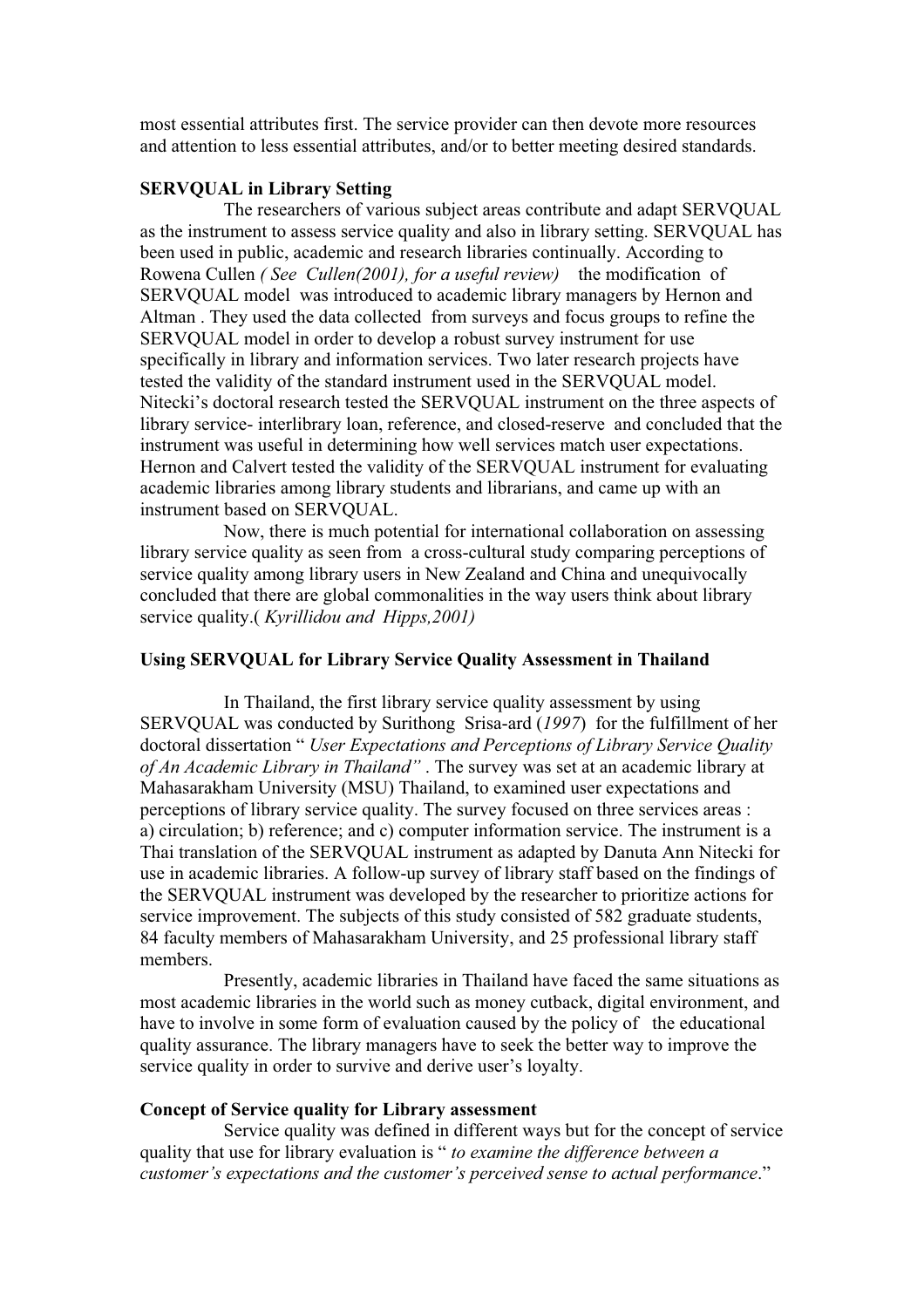( *Calvert, 2001)* Philip J. Calvert and Peter Hernon also mentioned that :

 "*Most typically, service quality is defined in terms of reducing the gap between user expectations and actual service provided* " ( *Philip J. Calvert and Peter Hernon, 1997*)

Though there is ambiguity between the concept of service quality and satisfaction, Peter Hernon concluded that " *service quality focuses on the interaction between customers and service providers, and the gap or difference between expectations about service provision and perception about how the service was actually provided. Satisfaction, on the other hand, does not involve gap analysis*" (*Peter Hernon, 2002*)

According to Philip Calvert (*2001*), the precursors o service quality can be configured as follows:

*The customer*

- 1. past experience of the customers:
- 2. word-of-mouth from other customers:
- 3. personal needs of the customer: and
- 4. national culture of the customer:

*The service provider:*

expect.

5. Communications (direct and indirect) about what the customer can

# *Competitors:*

6. service provided by other providers that acts as a benchmark.

#### **Related Research**

According to literature review of Surithong Srisa-ard's doctoral dissertation, the article " *Measuring Service Quality at Yale University's Libraries* " written by Danuta A. Nitecki and Peter Hernon as well as database searching ( *Dissertation Abstracts, EbscoHost Service, ScienceDirect , Ingenta, LISA ,and web search*) , the researchers in the field of library and information science used a modification of SERVQUAL as an alternative instrument for shifting the way of assessing library service quality. Surithong Srisa-ard mentioned that :

" *Library researchers have begun to use the SERVQUAL in their own studies. Reviewing the literature on the SERVQUAL, Nitecki (1995) found that by 1994 it had been introduced explicitly to the library field through at least four empirical studies undertaken in public, special, and academic libraries and through three descriptive articles about service quality"*

 The former research results revealed the useful findings that provide the intellectual background for the present study as the followings :

## **SERVQUAL Dimensions in Library setting**

The research results from Danuta A. Nitecki's doctoral dissertation (*1995)* was shown that among the 5 dimensions of SERVQUAL, the users rated reliability was most important and tangibles was least important. This finding is parallel to those of Surithong Srisa-ard's (*1997*) , Fawz S. Abdallah 's *(2002)* as well as Ford's (*1994)* which found that the users reported the high expectation on reliability. On the contrary, the findings from the research project of Seay, Seaman and Cohen (*1996*)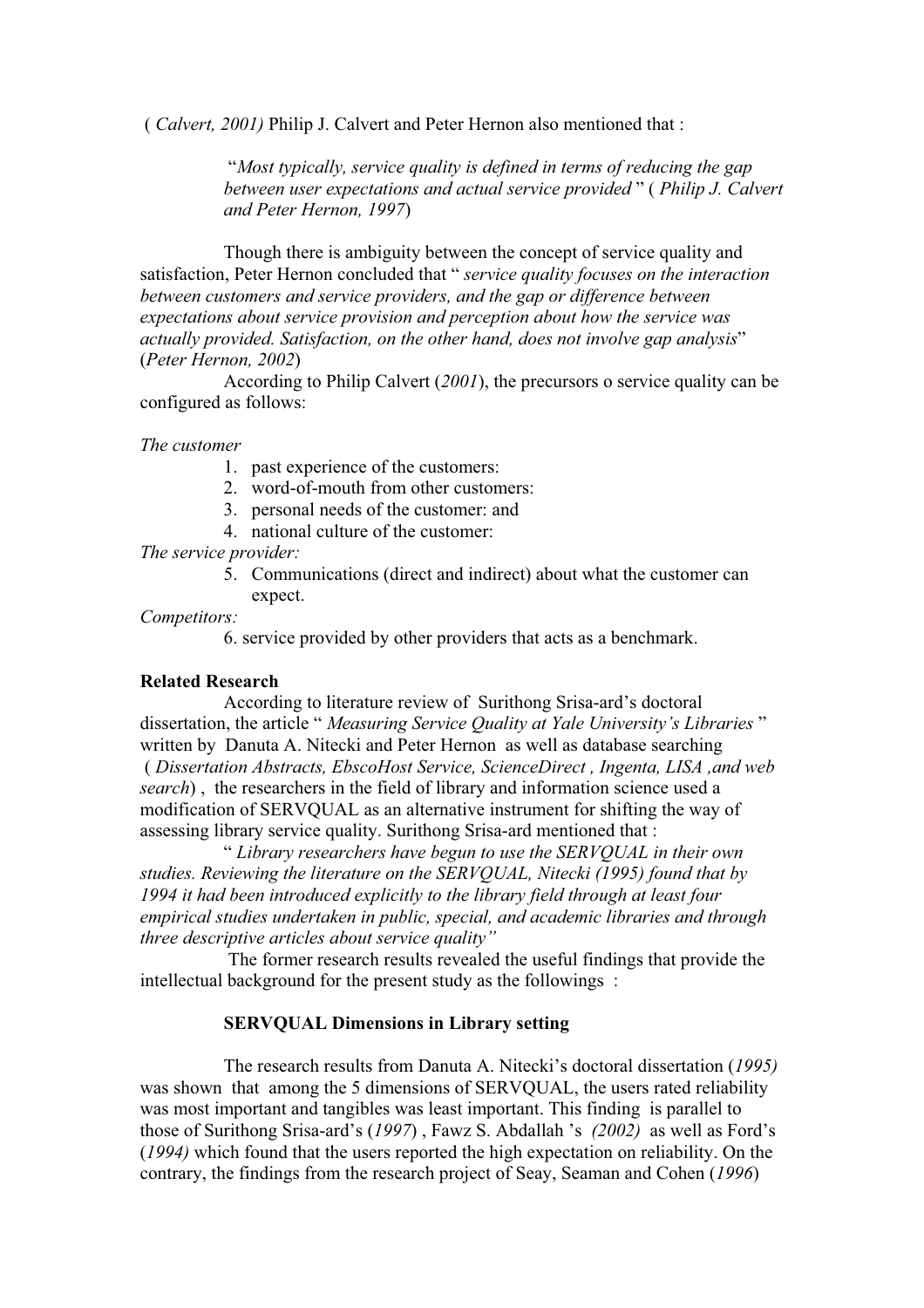was shown that tangibles and reliability were the key concerns of library patrons. Anyway, most findings reflected that reliability is the most important quality in evaluating library services that is similar to the result which the designers of SERVQUAL proposed.

For the number of SERVQUAL dimensions , there are empirical research which examined dimensions of SERVQUAL instrument. To test the data of user expectations by factor analysis, Nitecki's data, however, suggest a three-factor relationship among the 22 SERVQUAL items rather than the five collapsed dimensions which the scale's designers identify from other applications. As literature review of Nitecki and Hernon in the article "*Measuring Service Quality at Yale University's Libraries* ", the point of view of researchers cited in the review can be concluded that " *there may be three dimensions in libraries, tangibles, reliability or service efficiency , and affect of service, and that there is a need for further research to explore the dimensions* " that may underlie quality service as a construct in the research library setting. " ( *Nitecki& Hernon, 2000)*

# **The dimensions of the LibQUAL+**

 In October 1999, LibQUAL+ was developed to be a tool for library service quality assessment by the Association of Research Libraries (ARL). This new tool is a derivative of the SERVQUAL protocol. Through the LibQUAL+. The dimensions of the tools are as the followings :

**Affect of Service :** it collapses three of the service dimensions identified by SERVQUAL into one. These dimensions are *Assurance, Empathy*, and *Reliability.*

**Reliability :** Ability to perform the promised service dependably and accurately.

**Access to Information** : the access was ensured through the provision of comprehensive collections and ubiquity of access or the provision by all means possible of barrier-free access to information at the time of need.

**Library as Place** : the ability to meet community requirements for utilitarian space for study, collaboration, or rendezvous.

The concept about Library as Place is oftentimes especially important for undergraduates whose options are more limited than graduate students and faculties

**Self-reliance :** the ability to foster self reliant information seeking behavior through instruction, mentoring, signage and other means. *(Colleen Cook, et al.,2001)*

#### **Users' Expectation Examination Related to National Culture**

Philip J. Calvert (*2001*) studied the customer expectations in the comparative research project " *International Variations in Measuring Customer Expectations* " which examined the expectation between the library users in New Zealand and China. ( library and information studies (LIS) students at Peking University in China and Victoria University of Wellington in New Zealand ) The data suggested that " *academic library users have very similar expectations of services*" Three dimensions that concern staff attitudes, the library environment, and services that help the customers to find and use the library's material efficiently are found in both studies. Remarkably, the users from both countries prefer to work on their own without personal contact. The library should make its service readily available when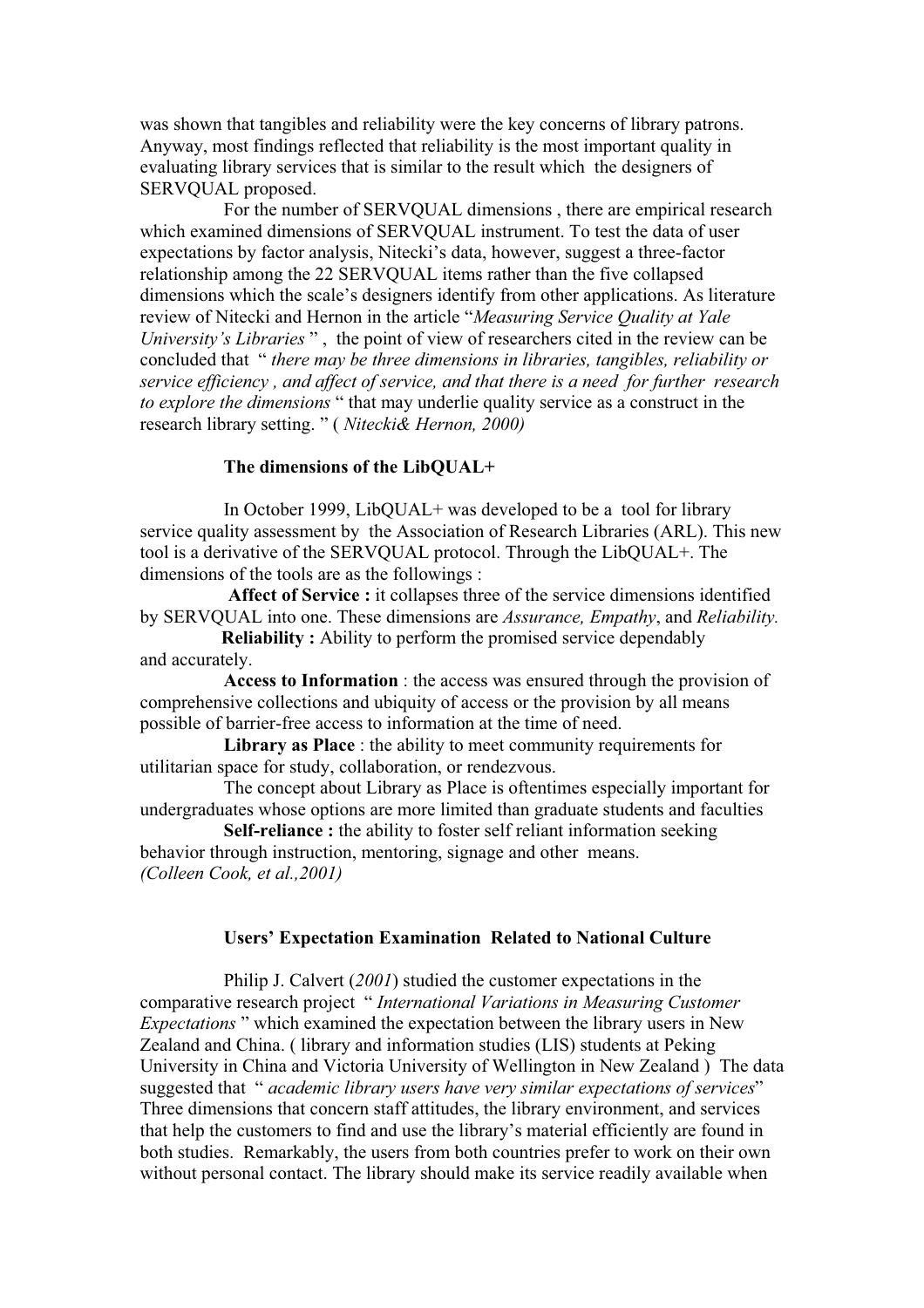the customer wants them, and offering the collection in good order that matches the customer's need. The result from the secondary project which examined the user attitudes of both countries revealed that national culture does not seem to be a major precursor of attitudes to service quality.

# **Related Research in Thailand**

Surithong Srisa-ard (*1997)* used the modification of SERVQAUL to assess the user expectations and perceptions in three service areas ( circulation, reference and computer information service ) at the Academic Resource Center ( AREC) library at Maharakham University (MSU) in the fall of 1996 and the spring of 1997. First, samples were the faculty and graduate students of MSU were asked to complete a Thai translation of SERVQUAL instrument as modified by Nitecki (1995).Second, all librarians and staff members of AREC were asked to complete an accompanying questionnaire, designed by the researcher to interpret the survey results in terms of the priority actions they suggest for the improvement of services of AREC library users. This study is the only one SERVQUAL replication applied with academic library service quality assessment in Thailand so the findings are useful for being an intellectual background for the present study but there are some differences between the two research projects in detail as shown in the following table :

| characteristics                           | <b>Surithong Srisa-ard's</b>                                                                                                                                                                                                                                                                                   | The present study                                                                                                                                             |
|-------------------------------------------|----------------------------------------------------------------------------------------------------------------------------------------------------------------------------------------------------------------------------------------------------------------------------------------------------------------|---------------------------------------------------------------------------------------------------------------------------------------------------------------|
| The services<br>covered in the<br>studies | Circulation,<br>reference, computer<br>information service                                                                                                                                                                                                                                                     | Overall services                                                                                                                                              |
| Samples                                   | Graduate students,<br>faculty members, and<br>library staff                                                                                                                                                                                                                                                    | Undergraduate,<br>graduate students,<br>and faculty<br>members/researchers                                                                                    |
| SERVQUAL<br>model                         | 3 sections :<br>Section A: two<br>column format<br>questionnaire<br>(expectations and<br>perceptions) with 22<br>statements, Section<br>B: To ask the users<br>to allocate 100 point<br>among 5 dimension<br>,and Section C : To<br>ask the users to<br>indicate the most and<br>least important<br>dimensions | Three column format<br>(minimum service<br>adequacy,<br>expectations, and<br>perceptions) with 29<br>statements which<br>complete by all<br>respondent groups |

The findings can be summarized into the following aspects :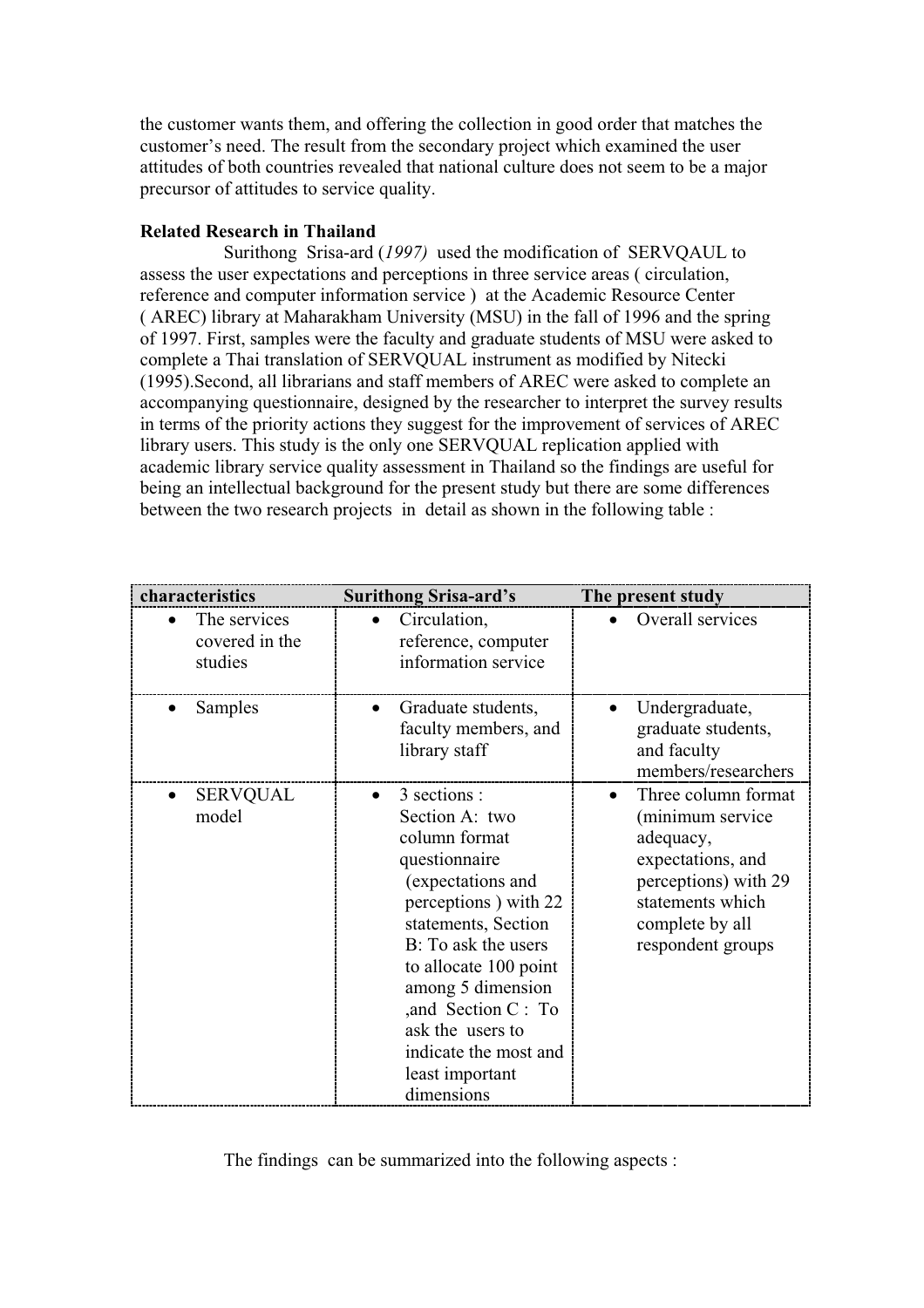On most of the SERVQUAL statements, user expectations for service quality lagged behind user expectations of actual service quality. When looking at the size of the expectation-perception gaps, faculty members appeared to desire improvements in the updating of equipment and in the promptness, sincerity , knowledge-ability, and degree of understanding with which staff assist users. Graduate students had the same concerns, though they are generally more critical of the library in terms of the number of SERVQUAL statements for which mean expectation rating exceeded mean perception ratings. Unlike the faculty, students indicated that their expectations for physical facilities, the visual appearance of library materials, the neatness of employees, operating hours and the personal attention staff give to users were not met. Among 5 dimensions of service quality, the findings suggested that the AREC library users place a premium on the non- tangible aspects of service, particularly reliability and responsiveness.

For conducting the research in Thai context, Surithong Srisa-ard found some interesting aspects such as the much difference of treatment that library staff did between faculty members and students , as well as the different interpretation with some statements in SERVQUAL.

#### **SERVQUAL Questionnaire of the Present Study**

For the present study, the modification of SERVQUAL questionnaire used in 2 universities in Japan (1 national, 1 private) , and one university each in England and Finland was adopted . The SERVQUAL questionnaires .( see Appendix A) were distributed to each respondent group of Thammasat University Library System. The users were asked to complete the questionnaires with three levels of services : minimum service , desired service, and perceived service. There are 7 pointscale and 29 statements are arranged at random.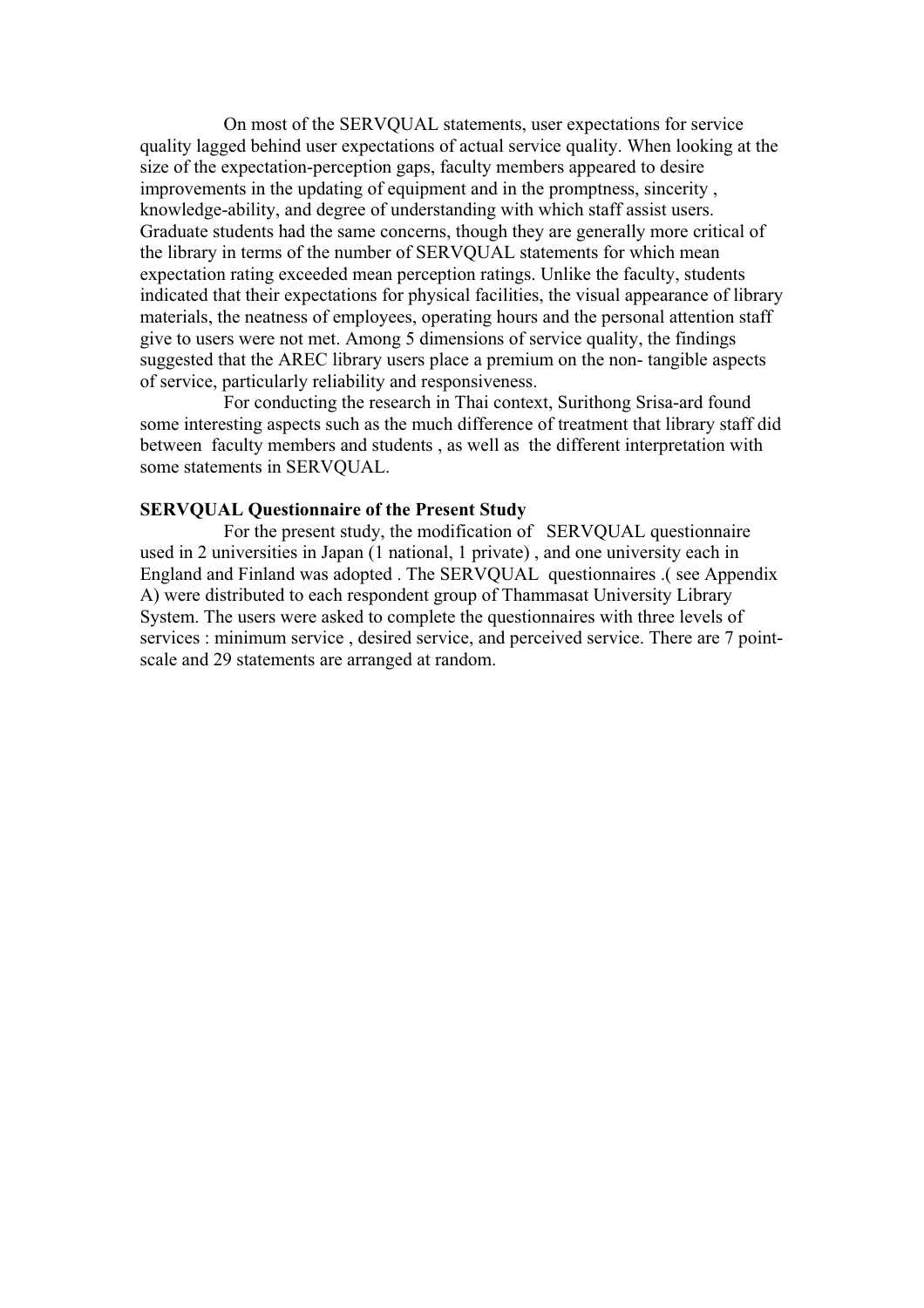# **Chapter 3**

# **Methods and Procedures**

This chapter explains the methods used in carrying out the study, giving special emphasis to the treatment and techniques used to analyze data. This survey was conducted at one of the most important academic library system in Thailand, Thammasat University Library System during August 20 – October 10, 2002. The randomly selected respondents were asked to complete the modification of SERVQUAL questionnaires. A pretest was managed to make the statements understandable in Thai context. Data was gathered over 6 weeks and the second copy of questionnaires were mailed to the non-respondents who are lecturers. After that data was gathered and treated properly. The regulations were set to validate data treatment.

This chapter explains the procedures, instrumentation, sampling, data treatment, data analysis and techniques used in conducting research.

#### **Instrumentation**

The selected sample groups were asked to complete the SERVQUAL instrument (Appendix A ). The instrument is divided into 2 sections. The first one asked about background information such as personal information, major subject area, faculties, as well as experience related to using library services. The second one is 29 statement questionnaire which asks users to rate the 3 service levels : minimum service adequacy, desired services, and perceptions of actual service performance which each rating prioritized by 7 point- scale.

The SERVQUAL instrument was translated into Thai by the researcher. For the validation of the translation, Miss Yoopin Claymon , a specialist researcher and linguist of the East Asian Studies Institute, Thammasat University checked for the meaning and commented some statements that give ambiguous meanings. After that, the edited version was re-examined by a lecturer of Department of Thai Language for giving comment for language usage

As pretest, The Thai version of SERVQUAL instrument was completed by 4 lecturers, 1 researcher, and 3 students of Thammasat University. Some services specified in the statements have to be giving more detail such as statements no. 12 " Timely document delivery " and no. 16 " Access to digital collections from PC". The researcher added more detail in those statements such as what are "Document delivery " and " Digital Collections " as the result from a pretest shown that some users exploited those services but don't realize the technical terms used. . To avoid misunderstanding while filling the questionnaire as the three column format SERVQUAL model was quite new to Thai respondents, an instruction sheet was attached with the copy of mailed instrument.

### **Sampling and Response Rates**

#### **The Samples**

The samples in this study are the four groups of users of Thammasat University Library System at Prachand and Rangsit Campus. The name list of student samples ( undergraduate and graduate students ) were prepared by the programmer of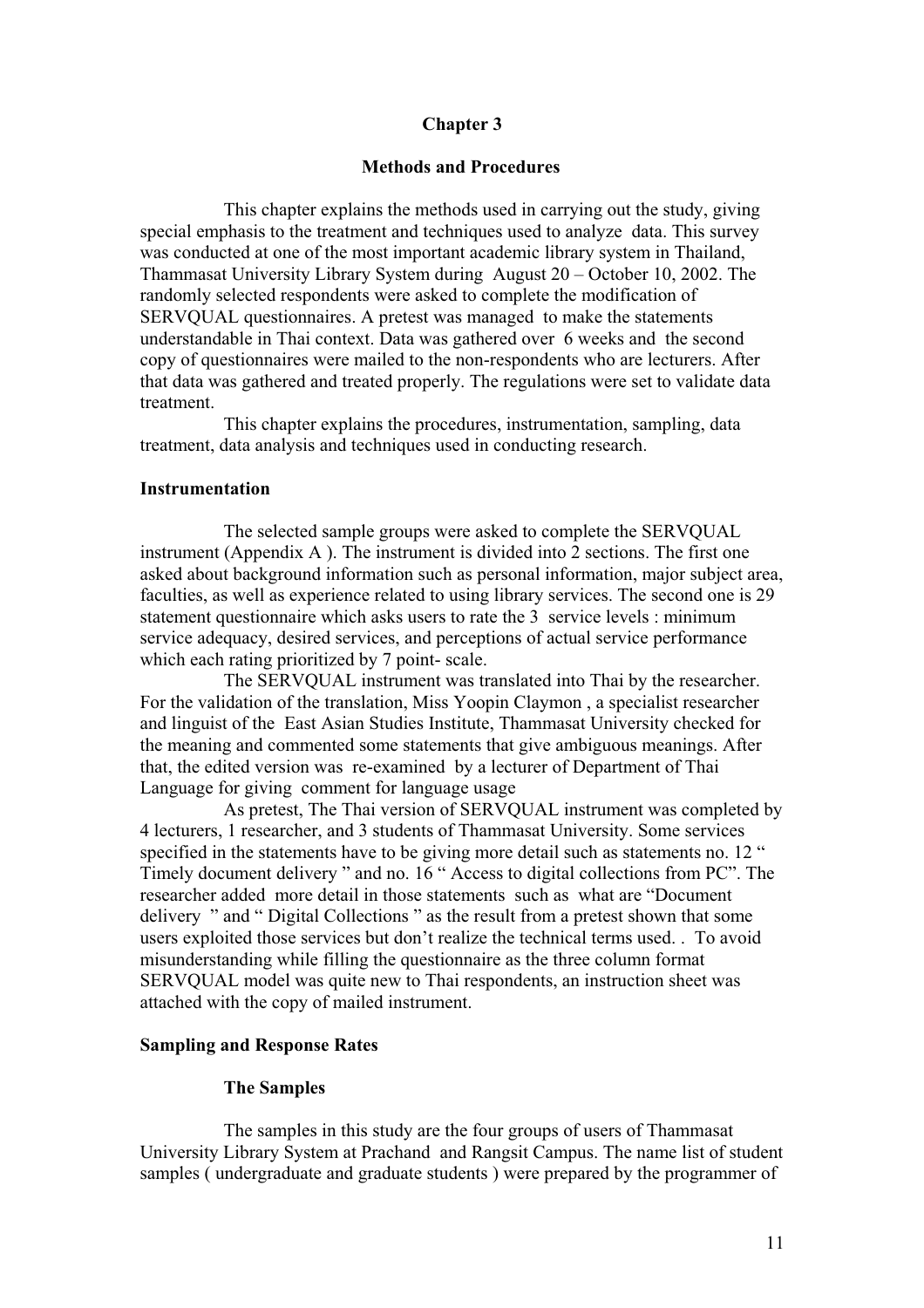the Office of the Registrar through a computer random sampling. For faculty and researcher samples, the researcher prepared from " Thammasat Directory 2002" .Only the researcher samples , the complete survey was used. The representative samples of 2,139 users from each groups of users were targeted for participation in this study. The detail for sampling of each selected groups is shown in Table 3.1

> Table 3.1 Sampling Methods

| <b>Selected Sample Groups</b>            | <b>Methods</b>  |
|------------------------------------------|-----------------|
| Students (Graduate and<br>Undergraduate) | Computer Random |
| <b>Faculty members</b>                   | Lottery Method  |
| Researchers **                           | Complete survey |

\*\* As there are only 24 researchers belong to Thammasat University

# **The Returned Questionnaires from Each Respondent Groups**

The 2,139 printed questionnaires were distributed to the 4 groups of sample users by mail (both campus mail and Thai mail with postage provided) during August 20 – October 10, 2002 . A total of 661 usable questionnaires were received. The overall response rate was 30.90 % that can be summarized in the table 3.2

#### Table 3.2 Returned by Each Respondent Groups

| <b>Respondent groups</b> | <b>Delivered</b> | <b>Returned</b> | % Returned |
|--------------------------|------------------|-----------------|------------|
| Undergrad. Student       | 824              | 266             | 32.28      |
| Grad. Student            | 664              | 165             | 24.84      |
| Faculty                  | 627              | 216             | 34.45      |
| Researchers              | 24               |                 | 45.83      |
|                          |                  | 11              |            |
| Unknown                  | $\Omega$         | 3               | 0.00       |
| <b>Total</b>             | 2,139            | 661             | 30.90      |

#### **Data Treatment**

After gathering the questionnaires , the survey data was key in Excel file. Before transferring to SPSS version 11.0,the following procedures of data treatment were set to validate the data for further analysis :

The processes of checking error :

1. Checking error because of wrong input.

 $\bullet$  Check data input by comparing with the original copies of questionnaires.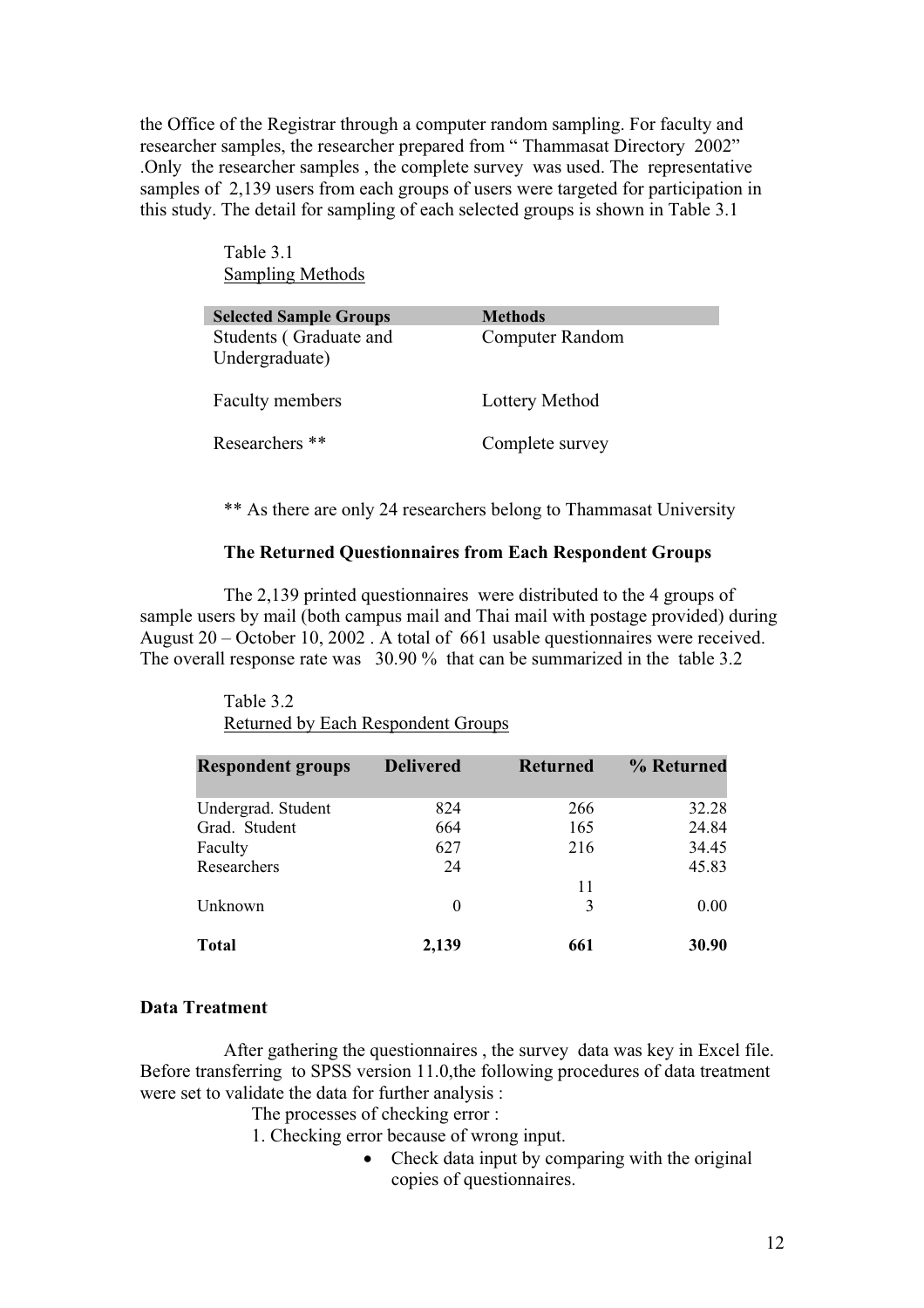- $\bullet$  Correct the wrong records.
- 2. Checking the gap differences among the following sections:
	- x **DEs (Desired service) MEs (Minimum service)** which is called "Zone of Tolerance" (The area between minimally acceptable and desired service quality rating) . DEs must be higher than MEs or can be at the same level. If the value in DEs is minus, it means erroneous occurrence caused by the response in the MEs section is higher than DEs.
	- x **Ps (Perceived service) MEs (Minimum service)** If values from  $P1-29 - ME1-29$  are all 0s, it means the values in each section are the same so that record has to be checked and modified if necessary.
	- x **Ps (Perceived service) DEs ( Desired service)** The gap difference between these two sections will help the administrators to provide excellent services so if the values from Ps – DEs are all 0s or too much gap difference , the record has to be checked and modified if necessary.

\*\* If the response in any record is blank , it means the following cases appear in either section : 1. duplicate answers (9) 2. no reply (0) or 3. No comment (N=8) in P section

 The errors mentioned above have to be modified. Thus, the following regulations were applied for survey data modification :

# **Regulation for Survey Data Modification**

1. If all of the values (ME1-29, DE1-29, and P1-29) are same, then delete this answer. Example :

| ME1-29 |                                       |
|--------|---------------------------------------|
|        | DE1-29 777777777777777777777777777777 |
| P1-29  |                                       |

2. If the values in MEs and DEs are same, then change ME1-29 to 9 and keep DE1-29 without modification.

|       | ME1-29 <i>TELENTERERY TELEVILIS</i>    |
|-------|----------------------------------------|
|       | DE1-29 7777777777777777777777777777777 |
| P1-29 | 76547654125785643725864555543          |

- 3. If the values in each section (MEs, DEs, and Ps) are same, then delete this answer.
	- ME1-29 11111111111111111111111111111
	- DE1-29 77777777777777777777777777
	- P1-29 44444444444444444444444444
- 4. If the zone of tolerance ( $DE ME$ ) is negative, then counterchange  $DE$  and  $ME$ . ME1  $6 \rightarrow 4$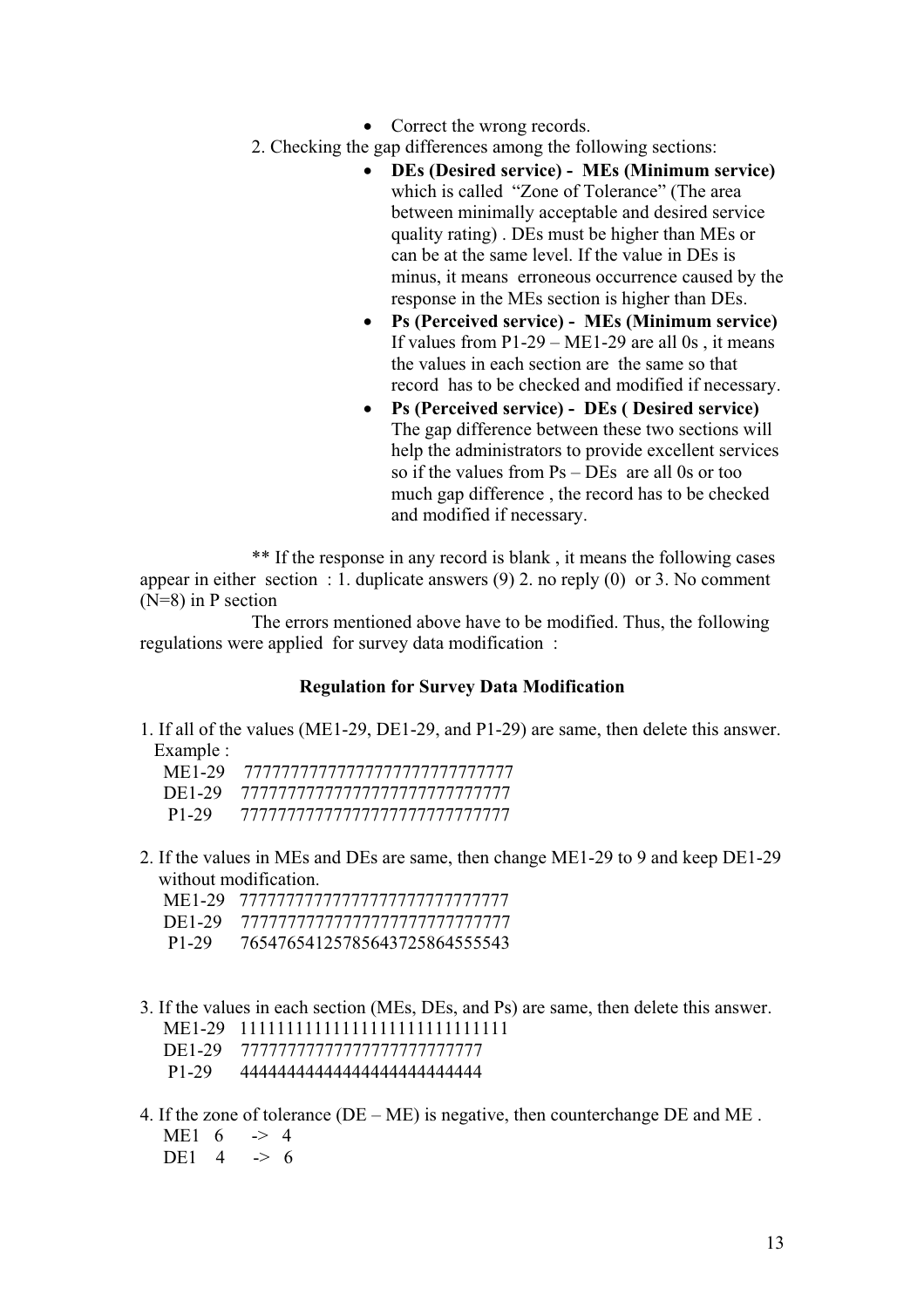# **Characteristics of Sample Groups**

Of 661 respondents , more than a half are female ( 63%) ( see Table 3.3) and the majorities of the respondents are students : undergraduate 40.2% and graduate students 25 % ( see Table 3.4)

Table 3. 3 Sex of the Respondents

|         | <b>Frequency</b> | <b>Valid Percent</b> |
|---------|------------------|----------------------|
| female  | 411              | 63.0                 |
| male    | 241              | 37.0                 |
| Total   | 652              | <b>100</b>           |
| unknown | 9                |                      |
| Total   | 661              | 100                  |

# Table 3.4

Categories of Respondent Groups

|                    | <b>Frequency</b> | <b>Valid Percent</b> |
|--------------------|------------------|----------------------|
| Undergraduate      | 266              | 40.2                 |
| Student            |                  |                      |
| Graduate Student   | 165              | 25.0                 |
| Faculty/Researcher | 228              | 34.5                 |
| Unknown            |                  | .3                   |
| Total              | 661              | 100                  |

For graduate students, most are studying in the master degree level (93.9%) but for the undergraduate, the proportions of each year are slightly different. (see Table 3.5 and 3.6).

# Table 3.5

Categories for Graduate Students

|                 | Frequency | <b>Valid Percent</b> |
|-----------------|-----------|----------------------|
| Master degree   | 155       | 93.9                 |
| Doctoral degree |           | 2.4                  |
| Diploma         | h         | 3.6                  |
| Total           | 165       | 100                  |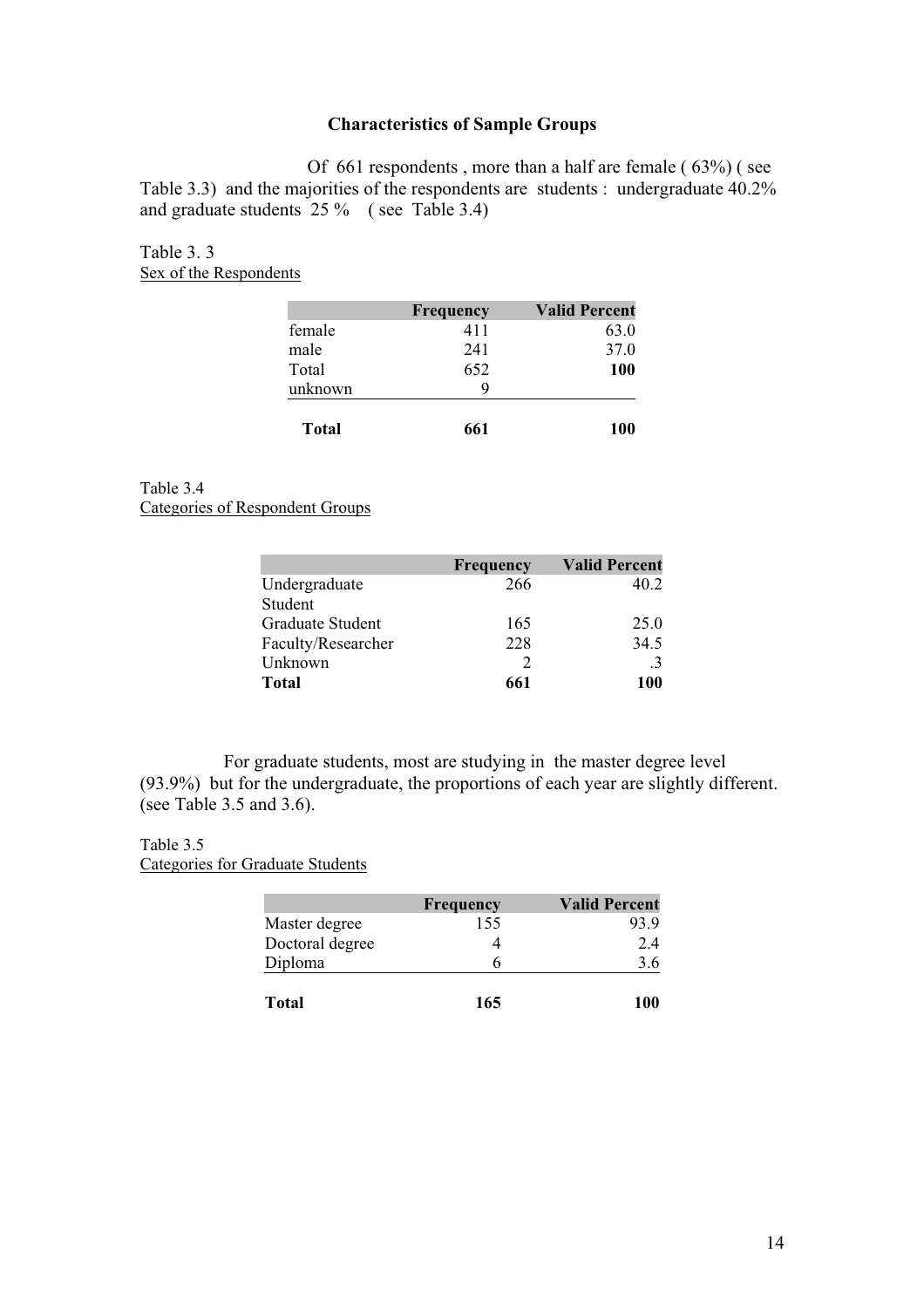Table 3.6 Categories for Undergraduate Students

|              | Frequency | <b>Valid Percent</b> |
|--------------|-----------|----------------------|
| 1st year     | 79        | 29.7                 |
| 2nd year     | 58        | 21.8                 |
| 3rd year     | 51        | 19.2                 |
| 4th year     | 70        | 26.3                 |
| 5th year     | 7         | 2.6                  |
| 6th year     |           | $\mathcal{A}$        |
| <b>Total</b> | 266       | 100                  |

For lecturer/ researcher respondents, nearly half (48.7%) have academic positions as "Lecturer" and the rest indicated their academic positions as " Assist. Professor" and " Assoc. Professor ". There are only 24 researchers belong to TU so it is not surprising that the proportion of researcher respondents is only 4.8% (see Table 3.7). For age groups of lecturer/researcher groups, over half fell into the categories " 26-35 year old and 36-45 year old " which reflected 60. 4% of all and only 3.1 % indicated the category " less than 25 ". (see Table 3.8) . For consideration in terms of academic positions and age groups, it seems that most lecturer and researcher respondents are new generation which maybe associate with library remote access.

Table 3.7 Categories for Faculty/Researcher

|               | <b>Frequency</b> | <b>Valid Percent</b> |
|---------------|------------------|----------------------|
| Lecturer      | 111              | 48.7                 |
| Assist. Prof. | 67               | 29.4                 |
| Assoc. Prof.  | 39               | 17.1                 |
| Researcher    | 11               | 4.8                  |
| <b>Total</b>  | 228              | 100                  |

### Table 3.8 Age Groups (Faculty/Researcher**)**

|                   | <b>Frequency</b> | <b>Valid Percent</b> |
|-------------------|------------------|----------------------|
| less than 25 yrs. |                  | 3.1                  |
| 26-35 yrs.        | 68               | 30.2                 |
| 36-45 yrs.        | 68               | 30.2                 |
| 46-55 yrs.        | 60               | 26.7                 |
| more than 55      | 22               | 9.8                  |
| yrs.              |                  |                      |
| Total             | 225              | 100                  |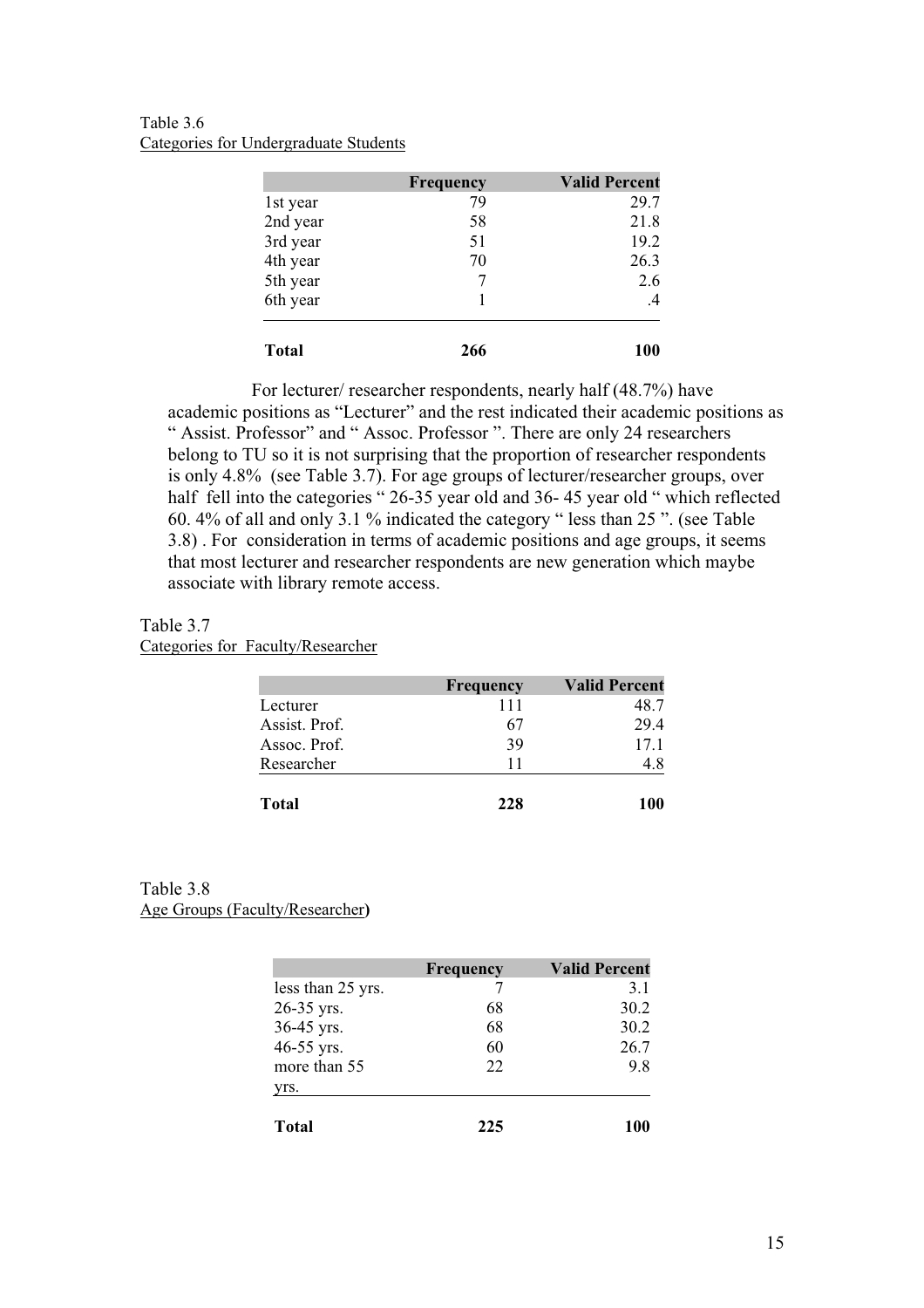As most subject-based service provided by Thammasat University cover social science and humanities area so more than half of respondents indicated their major subject areas as social sciences (48.5%) and humanities ( 20.8%) (see Table 3.9)

# Table 3.9 Major Subject Areas

|                       | <b>Frequency</b> | <b>Valid Percent</b> |
|-----------------------|------------------|----------------------|
| Humanities            | 136              | 20.8                 |
| Social Science        | 317              | 48.5                 |
| Science               | 77               | 11.8                 |
| Engineering           | 48               | 7.4                  |
| <b>Health Science</b> | 63               | 9.6                  |
| Others                | 10               | 1.5                  |
| duplicate answer      | $\overline{2}$   | $\cdot$ 3            |
| Total                 | 653              | 100                  |
| Unknown               | 8                |                      |
| Total                 | 661              | <b>100</b>           |

Pridi Bhanomyong Library which is the main library at Prachan Campus and Faculty libraries are the two most frequently used libraries. Over half of respondents (70.3 %) have used these libraries as the important learning resources. (see Table 3.10) It is an interesting point as the data suggests that faculty libraries are also the important resources for TU community.

# Table 3.10 Library (most frequently use)

|                          | <b>Frequency</b> | <b>Valid Percent</b> |
|--------------------------|------------------|----------------------|
| TU Library,              | 170              | 25.9                 |
| <b>Rangsit Campus</b>    |                  |                      |
| Pridee                   | 230              | 35.1                 |
| Phanomyong               |                  |                      |
| Library                  |                  |                      |
| <b>Faculty Libraries</b> | 231              | 35.2                 |
| duplicate answer         | 25               | 3.8                  |
| Total                    | 656              | 100.0                |
| Unknown                  | 5                |                      |
| <b>Total</b>             | 661              | 100                  |

For the frequency of library use, over a half of samples have used the libraries frequently. There are only 8.6 % fall into the category " 1 or less for three months " (see Table 3.11) On the contrary, about half of the samples ( 50.9 %) indicated that they never use library remote service (Table 3.12 ). It means that most samples accessed the libraries' buildings directly. Actually, TU Library System has provided remote access service for Online Public Access Catalog System ( OPAC ) and digital collections but the data suggests that the proportion of remote users is still low.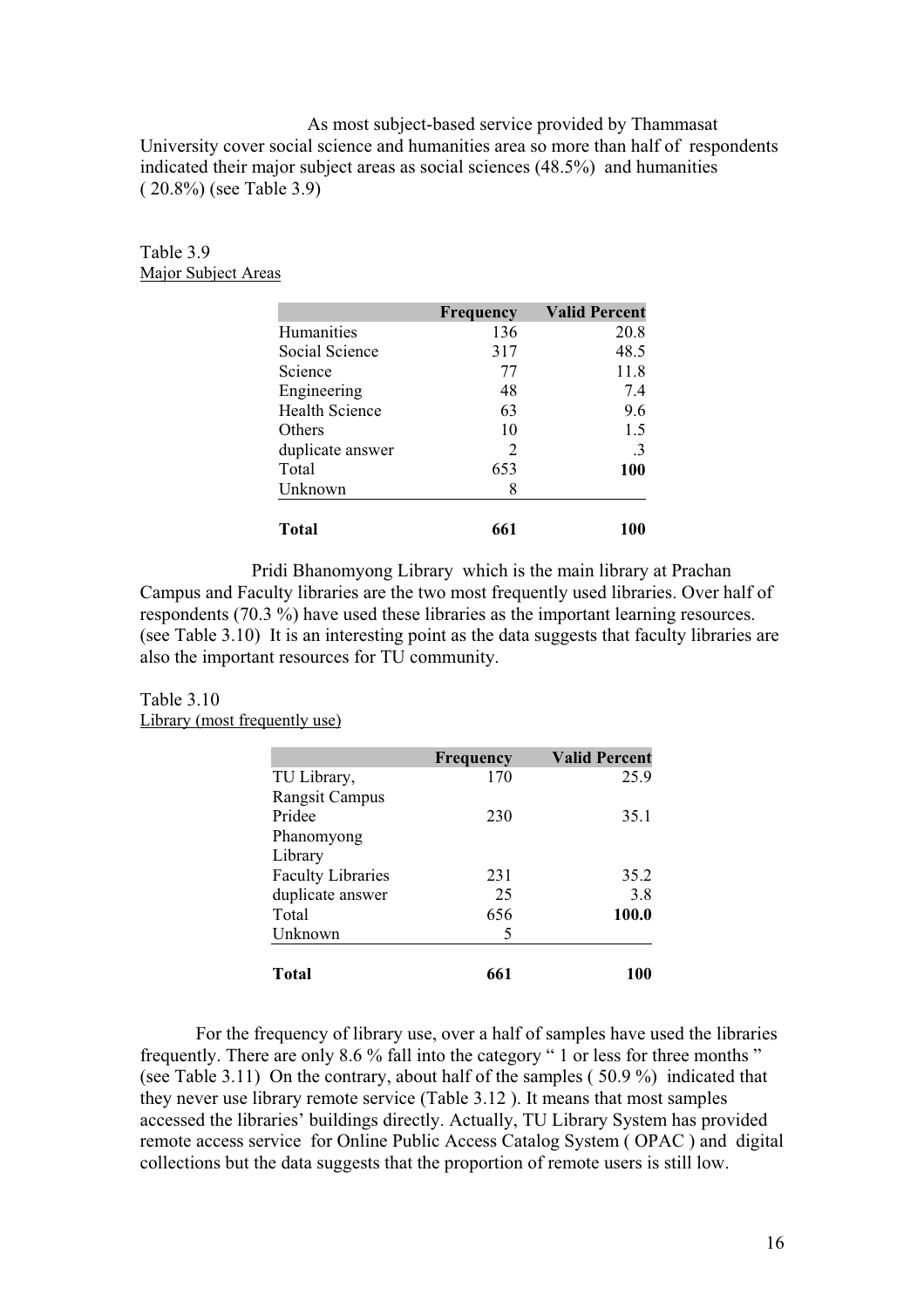# Table 3.11 Frequency of Library use

|                               | <b>Frequency</b> | <b>Valid Percent</b> |
|-------------------------------|------------------|----------------------|
| 2 or more times a<br>week     | 218              | 33.3                 |
| once every 2 or 3<br>weeks    | 110              | 16.8                 |
| 1 or less for three<br>months | 56               | 8.6                  |
| once a week                   | 171              | 26.1                 |
| once a month                  | 99               | 15.1                 |
| Total                         | 654              | 100                  |
| Unknown                       | 7                |                      |
| Total                         | 661              | 100                  |

#### Table 3.12 Frequency of remote use of all users

|               | <b>Frequency</b> | <b>Valid Percent</b> |
|---------------|------------------|----------------------|
| 2 or more     | 60               | 9.3                  |
| times a week  |                  |                      |
| once every 2  | 52               | 8.0                  |
| or 3 weeks    |                  |                      |
| 1 or less for | 85               | 13.1                 |
| three months  |                  |                      |
| once a week   | 62               | 9.6                  |
| once a month  | 59               | 9.1                  |
| never         | 330              | 50.9                 |
| Total         | 648              | 100                  |
| Unknown       | 13               |                      |
| <b>Total</b>  | 661              |                      |

For frequency of remote use by individual user group, about a half of each user group use remote access while the percentage of the most frequent use ( 2 or more times a week) is very low ( see Table 3.13 – Table 3.15). It is interesting that the percentage of non user in graduate student group (which most are young generation) is more than a half ( 59.1%) ( see Table 3.14). For undergraduate student group, it seems that they access remote service more often than other groups do. ( see Table 3.15)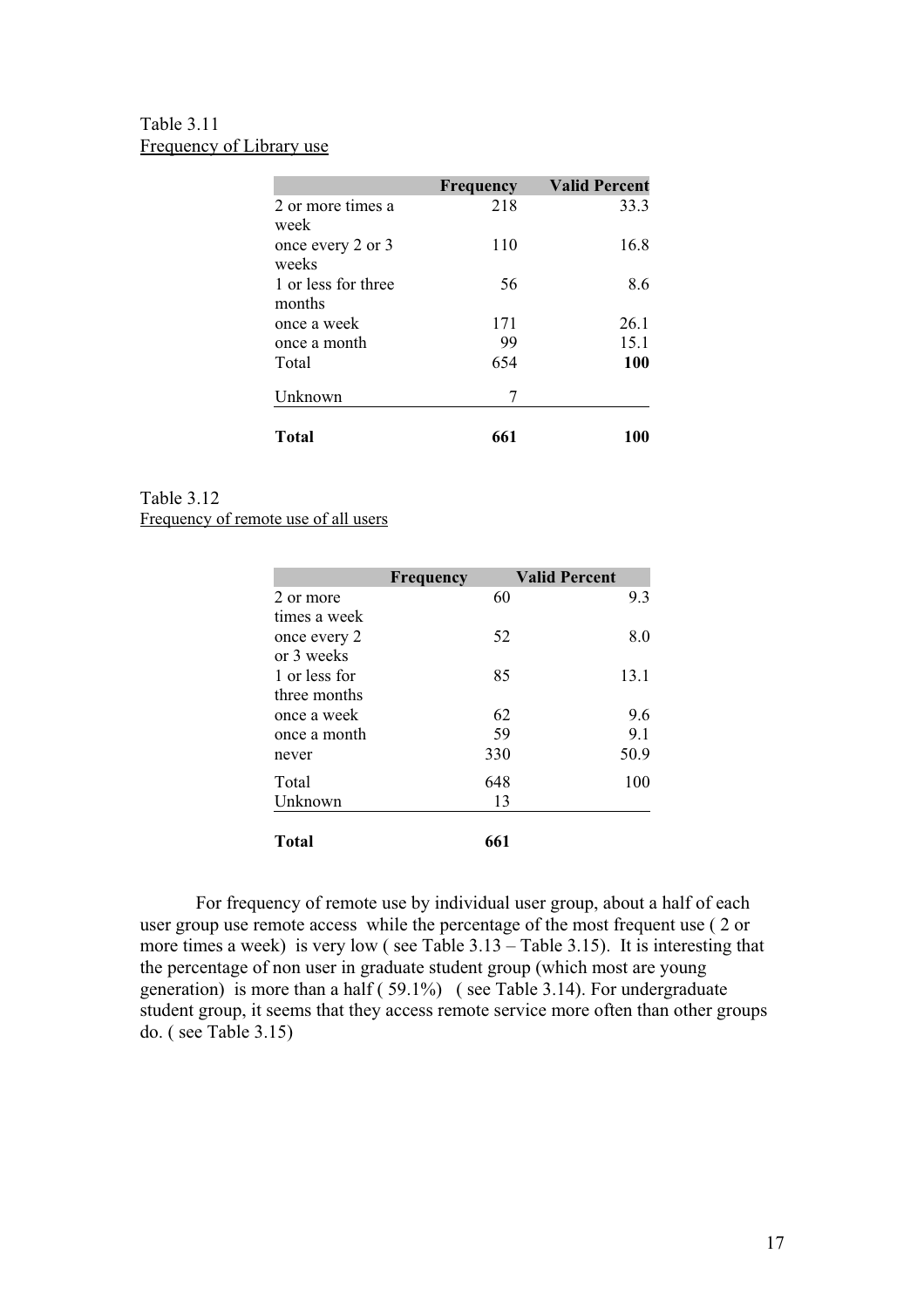# Frequency of remote use by individual user group Table 3.13 Facutly/Researcher

|                               | Frequency | <b>Valid Percent</b> |
|-------------------------------|-----------|----------------------|
| 2 or more times a<br>week     | 18        | 8.2                  |
| once every 2 or 3<br>weeks    | 22        | 10.0                 |
| 1 or less for three<br>months | 33        | 15.0                 |
| once a week                   | 27        | 12.3                 |
| once a month                  | 22        | 10.0                 |
| never                         | 98        | 44.5                 |
| Total                         | 220       | 100.0                |
| Unknown                       | 8         |                      |
| Total                         | 228       |                      |

Table 3.14 Graduate Students

|            | Frequency | <b>Valid Percent</b> |
|------------|-----------|----------------------|
| 2 or more  |           | 4.3                  |
| times a    |           |                      |
| week       |           |                      |
| once every | 8         | 4.9                  |
| $2$ or $3$ |           |                      |
| weeks      |           |                      |
| 1 or less  | 26        | 15.9                 |
| for three  |           |                      |
| months     |           |                      |
| once a     | 8         | 4.9                  |
| week       |           |                      |
| once a     | 18        | 11.0                 |
| month      |           |                      |
| never      | 97        | 59.1                 |
| Total      | 164       | 100.0                |
| Unknown    | 1         |                      |
| Total      | 165       |                      |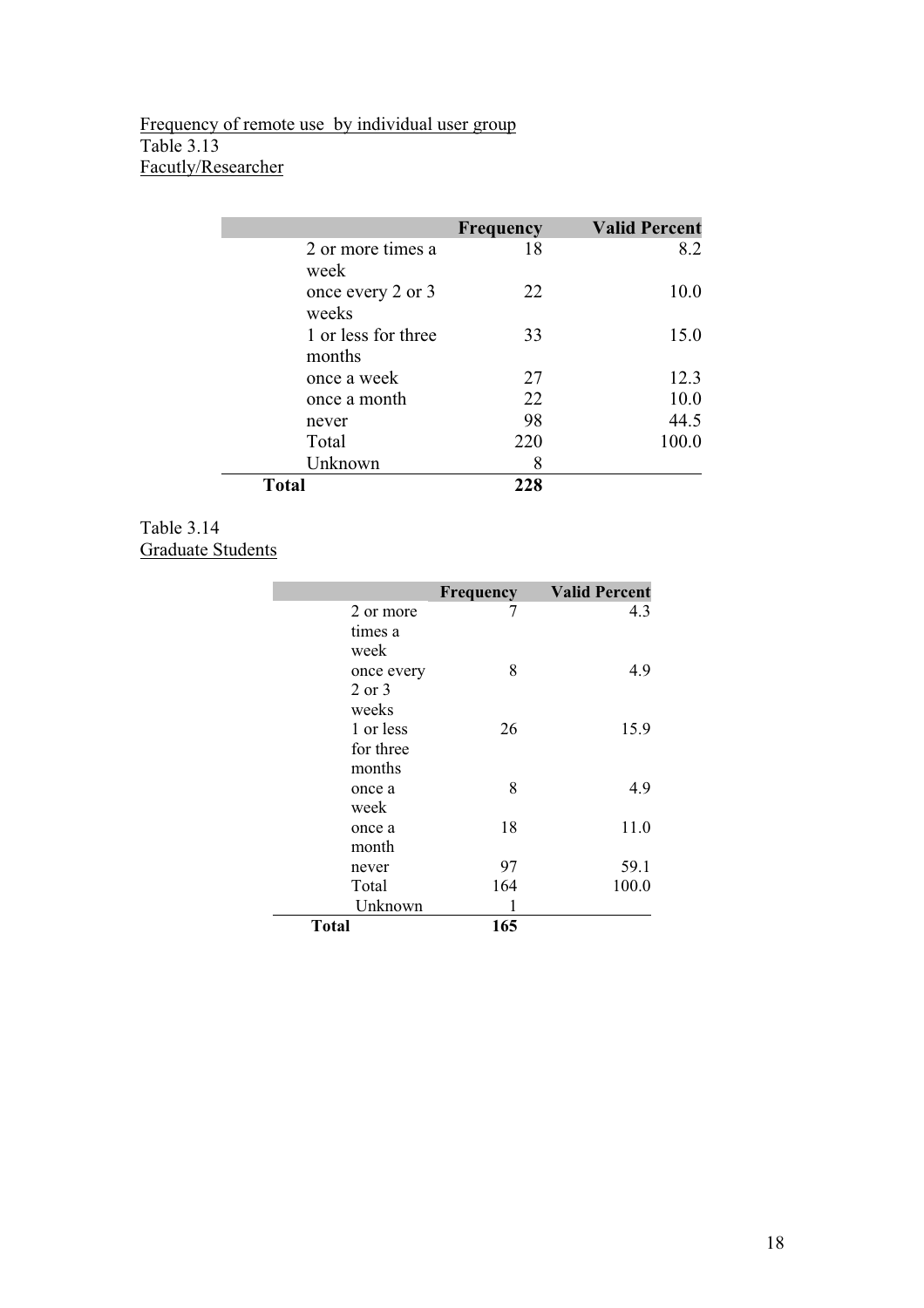Table 3.15 Undergraduate students

|               | <b>Frequency Valid Percent</b> |       |
|---------------|--------------------------------|-------|
| 2 or more     | 35                             | 13.3  |
| times a week  |                                |       |
| once every 2  | 22                             | 8.3   |
| or 3 weeks    |                                |       |
| 1 or less for | 26                             | 9.8   |
| three months  |                                |       |
| once a week   | 27                             | 10.2  |
| once a month  | 19                             | 7.2   |
| never         | 135                            | 51.1  |
| Total         | 264                            | 100.0 |
| Unknown       | 2                              |       |
| <b>Total</b>  | 266                            |       |

# **Number of Respondents Compared with Total TU Library Users**

 To compare the number of respondents with total library users of TU Library System, the respondents are 2.37 % of the total users (faculty member, researcher, graduate and undergraduate student ). The highest proportion is researcher group as there are only 24 researchers belong to TU. For faculty member group, the data reflects 17.79% of all. For graduate and undergraduate groups, the data reflects 2.58 % and 1.36% respectively. (see Table 3.16)

Table 3.16 Number of selected respondents compare with total TU population (Based on information of the year 2002)

| <b>Types of Population</b> | <b>Population</b> | <b>Respondents</b> | $\frac{0}{0}$ |
|----------------------------|-------------------|--------------------|---------------|
| Faculty                    | 1,220             | 217                | 17.79         |
| Researcher                 | 24                | 11                 | 45.83         |
| Graduate student           | 6,396             | 165                | 2.58          |
| Undergraduate student      | 20,261            | 266                | 1.36          |
| Unknown                    |                   | $\overline{2}$     |               |
| Total                      | 27,901            | 661                | 2.37          |

In the present study, the percentage of faculty respondent group compare with faculty population is 17.79% (see Table 3.17) and it is not surprising that most respondents (48.7%) have academic position as "Lecturer" because " Lecturer" position occupied 51.7% of all TU lecturers. (Thammasat University Yearbook 2002, 52)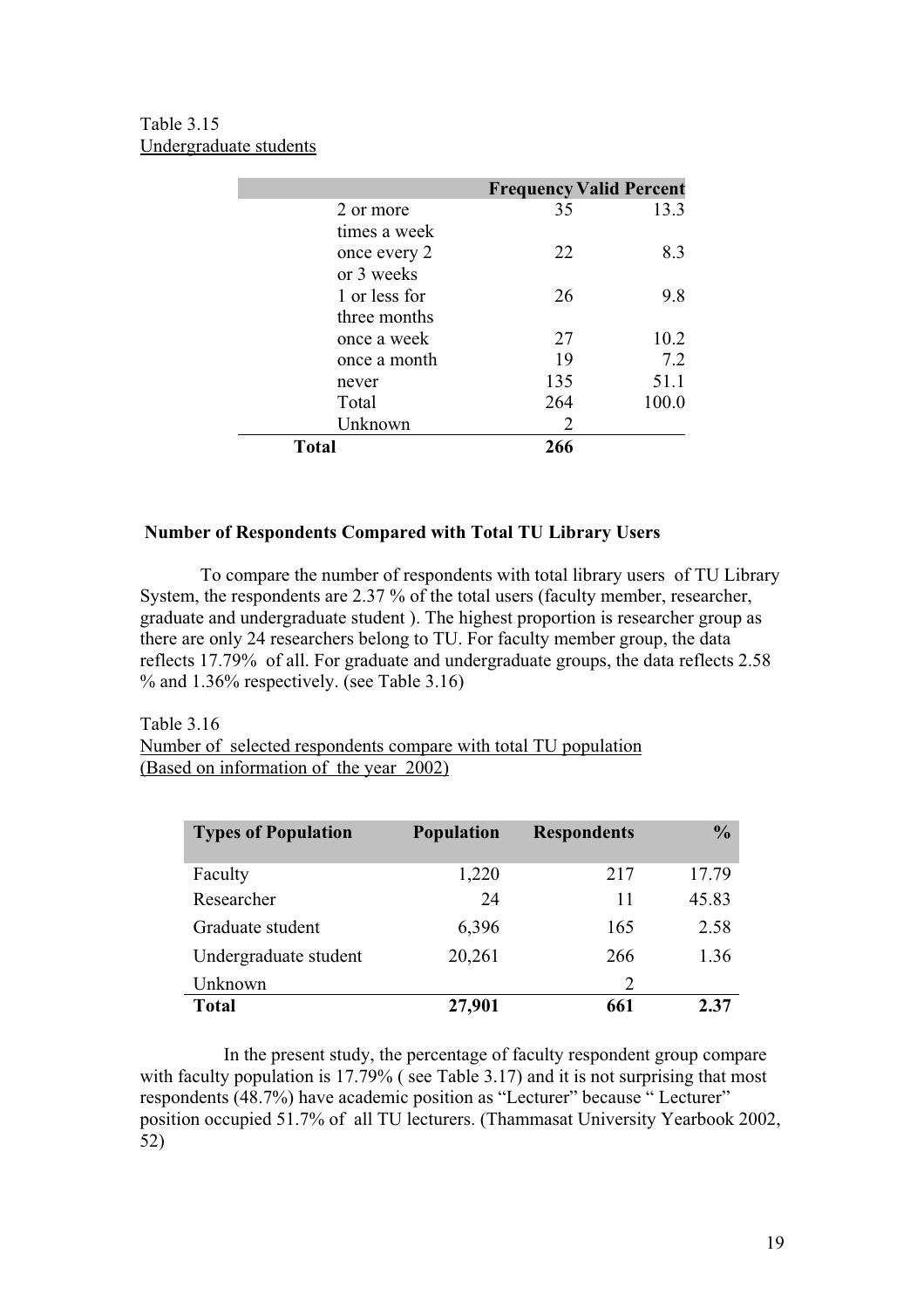### Table 3.17

Academic position of faculty respondents compare with total faculty population (Based on information of the year 2002)

| <b>Academic position</b> | Total no.(%)   | No. of<br>Respondents/% | $\frac{0}{0}$ |
|--------------------------|----------------|-------------------------|---------------|
| <b>Professor</b>         | $14(01.1\%)$   | $00(00.0\%)$            | 00.00         |
| <b>Associate Prof.</b>   | $229(18.8\%)$  | $39(17.1\%)$            | 17.03         |
| <b>Assistant Prof.</b>   | $346(28.4\%)$  | $67(29.4\%)$            | 19.36         |
| Lecturer                 | 631(51.7%)     | 111(48.7%)              | 17.59         |
| <b>Total</b>             | $1,220(100\%)$ | $217(100\%)$            | 17.79         |

#### **The Frequencies of User Responses for Each Level of Service**

The frequencies of user responses for each level of service are shown in Table 3.18 – Table 3.20. All attributes are ranked respectively by missing value as it will be supported information when doing data analysis. It is interesting that, most higher orders of missing values in each level are very similar and most attributes are related to staff attributes. It is possible that some respondents seldom contacted library staff , don't use reference services, or don't ask reference questions in order to find needed information when they accessed library services so highly missing values are occurred in "Actual service perceptions" related to staff attributes. The respondents leave blank in the attributes " Providing service as the promise time" " Performing services right the first time" " Dependability in handing user's questions" " Library staff with the knowledge to answer user's questions ", etc.. ( see Table 3.20) because they don't know how to evaluate library staff. The missing values of Minimum Service and Desired Service perceptions ( see Table 3.18 and Table 3.19) are less than those in Actual Service Perceptions because the respondents can expect what they want, though they don't experience in their real usage. For the attributes " Timely document delivery " and "Access to digital collections from PC " which are appeared at the top five of every level, it is possible to conclude that the respondents never use or don't know that these 2 services are available. The data is associated with the number of the respondents who access library remote service. About half of the respondents ( 50.9%) have never used it. (see Table 3.12).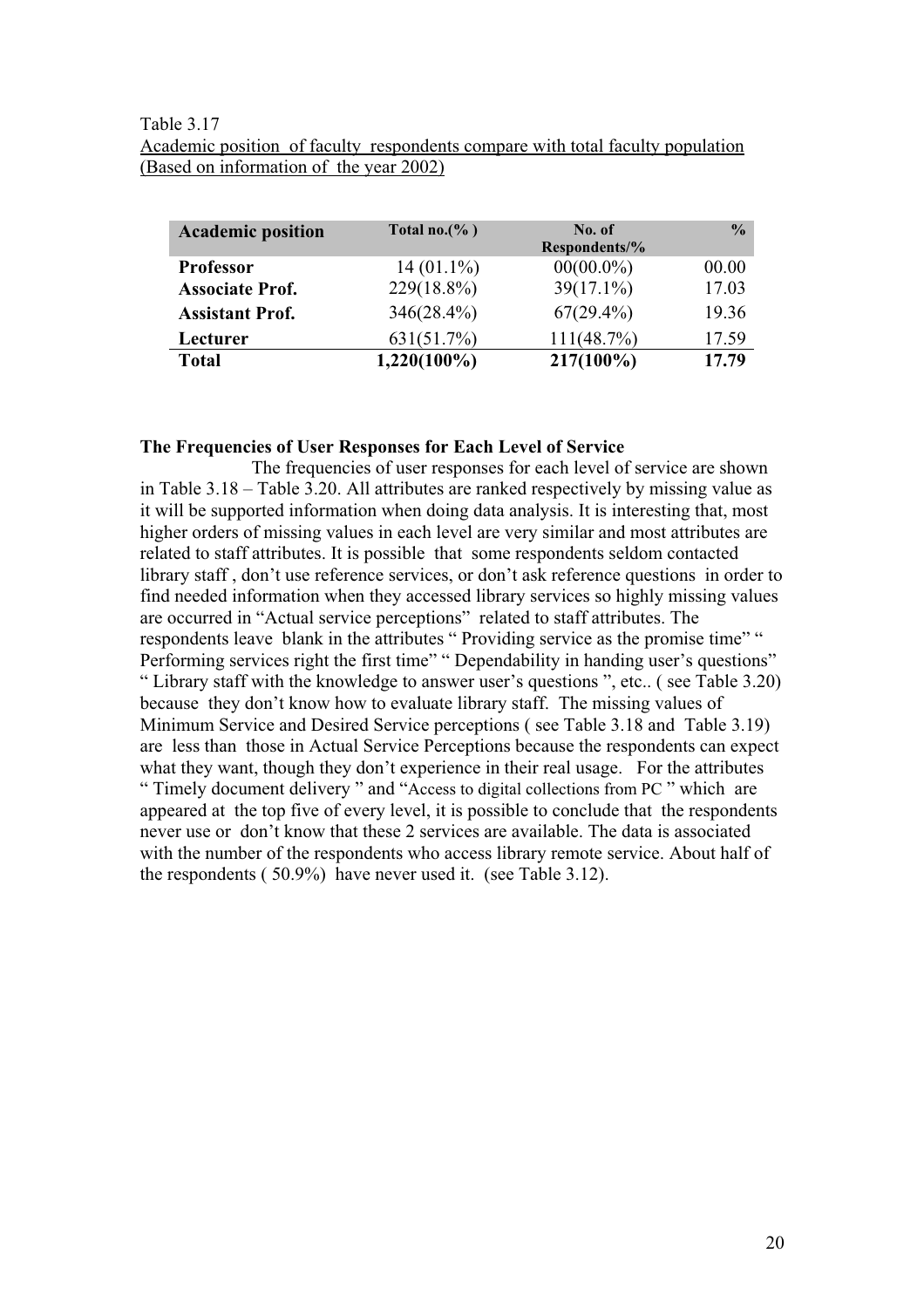# Table 3.18

Frequency of User Responses for Minimum Service Expectation (Ranked by missing value)

|                         | <b>Statements</b>                         |             |                 |            |                          |                                  |           |  |
|-------------------------|-------------------------------------------|-------------|-----------------|------------|--------------------------|----------------------------------|-----------|--|
| Order                   |                                           | $\mathbf N$ |                 | Mean       | Median                   | <b>Mode</b>                      | <b>SD</b> |  |
|                         |                                           | Valid       | <b>Missing</b>  |            |                          |                                  |           |  |
| 1                       | Timely document delivery                  | 589         | 72              | 4.51       | 5                        | 5                                | 1.09      |  |
| $\overline{2}$          | Providing services at the promised time   | 592         | 69              | 4.60       | 5                        | $\overline{5}$                   | 1.12      |  |
| 3                       | Performing services right the first time  |             | 57              | 4.65       | 5                        | 5                                | 1.16      |  |
| $\overline{\mathbf{4}}$ | Access to digital collections from PC     | 606         | 55              | 4.49       | 5                        | $\overline{5}$                   | 1.24      |  |
| $\overline{\mathbf{5}}$ | Providing services as promised            | 610         | 51              | 4.63       | $\overline{5}$           | $\overline{5}$                   | 1.15      |  |
| $\overline{6}$          | Instruction in use and/or training        |             |                 |            |                          |                                  |           |  |
|                         | sessions, when needed                     | 610         | 51              | 4.39       | $\overline{4}$           | 5                                | 1.20      |  |
| $\overline{7}$          | Readiness to respond to user's            |             |                 |            |                          |                                  |           |  |
|                         | questions                                 | 613         | 48              | 4.55       | 5                        | $\overline{4}$                   | 1.19      |  |
| 8                       | Library staff with the knowledge to       |             |                 |            |                          |                                  |           |  |
|                         | answer user's questions                   | 614         | 47              | 4.81       | 5                        | 5                                | 1.19      |  |
| 9                       | Dependability in handling user's          |             |                 |            |                          |                                  |           |  |
|                         | service problems                          | 614         | 47              | 4.67       | 5                        | 5                                | 1.09      |  |
| 10                      | Keeping users informed about when         |             |                 |            |                          |                                  |           |  |
|                         | services will be performed                | 617         | 44              | 4.70       | 5                        | $\overline{4}$                   | 1.15      |  |
| 11                      | Assuring users of the accuracy and        |             |                 |            |                          |                                  |           |  |
|                         | confidentiality                           |             |                 |            |                          |                                  |           |  |
|                         | of their personal information/data        | 619         | 42              | 4.96       | 5                        | 5                                | 1.22      |  |
| 12                      | Library staff who understand the needs    |             |                 |            | 5                        |                                  |           |  |
|                         | of their users                            | 622         |                 | 39<br>4.61 |                          | 5                                | 1.18      |  |
| 13                      | Library staff who instill confidence in   | 623         |                 |            |                          |                                  |           |  |
|                         | users                                     |             | 38              | 4.42       | 5                        | 5                                | 1.14      |  |
| 14                      | A place for reflection and creativity     | 623         | 38              | 4.88       | 5                        | $\overline{5}$<br>$\overline{4}$ | 1.21      |  |
| $\overline{15}$         | Giving users individual attention         | 625         | 36              |            | $\overline{4}$<br>4.33   |                                  | 1.14      |  |
| 16                      | Visually appealing materials (such as     |             |                 |            |                          |                                  |           |  |
|                         | pamphlets, statements                     |             |                 |            |                          |                                  |           |  |
|                         | or signs) associated with the service     | 625         | 36              | 4.40       | $\overline{\mathcal{L}}$ | $\overline{4}$                   | 1.17      |  |
| 17                      | Expect to find information and new        |             |                 |            |                          | 5                                |           |  |
|                         | ideas                                     | 625         | 36              |            | 4.77<br>5                |                                  | 1.23      |  |
| 18                      | Modern equipment                          | 626         | 35              | 4.62       | 5                        | $\overline{5}$                   | 1.13      |  |
| 19                      | Willingness to help users                 | 628         | 33              | 4.73       | $\overline{5}$           | $\overline{5}$                   | 1.18      |  |
| 20                      | Space that enables quiet study            | 629         | 32              | 4.97       | $\overline{5}$           | $\overline{5}$                   | 1.19      |  |
| 21                      | Library staff who deal with users in a    |             |                 |            |                          |                                  |           |  |
|                         | concerned or considerate fashion          | 629         | 32              | 4.71       | 5                        | $\mathfrak s$                    | 1.14      |  |
| 22                      | A comfortable and inviting location       | 632         | 29              | 4.56       | 5                        | 5                                | 1.11      |  |
| 23                      | Convenient access to library              |             |                 |            |                          |                                  |           |  |
|                         | collections                               | 632         | 29              | 4.60       | 5                        | 5                                | 1.09      |  |
| 24                      | Prompt service to users                   | 632         | 5<br>4.50<br>29 |            |                          | 5                                | 1.09      |  |
| 25                      | Convenient opening hours                  | 633         | 28              | 4.61       | 5                        | 5                                | 1.12      |  |
| 26                      | Library staff who are always courteous    | 633         | 28              | 4.55       | 5                        | 5                                | 1.14      |  |
| 27                      | Availability of required information      | 635         | 26              | 4.52       | 5                        | 5                                | 1.02      |  |
| 28                      | Having the users' best interests at heart | 638         | 23              | 4.58       | 5                        | 5                                | 1.12      |  |
| 29                      | Visually appealing facilities             | 638         | 23              | 4.53       | 5                        | 5                                | 1.11      |  |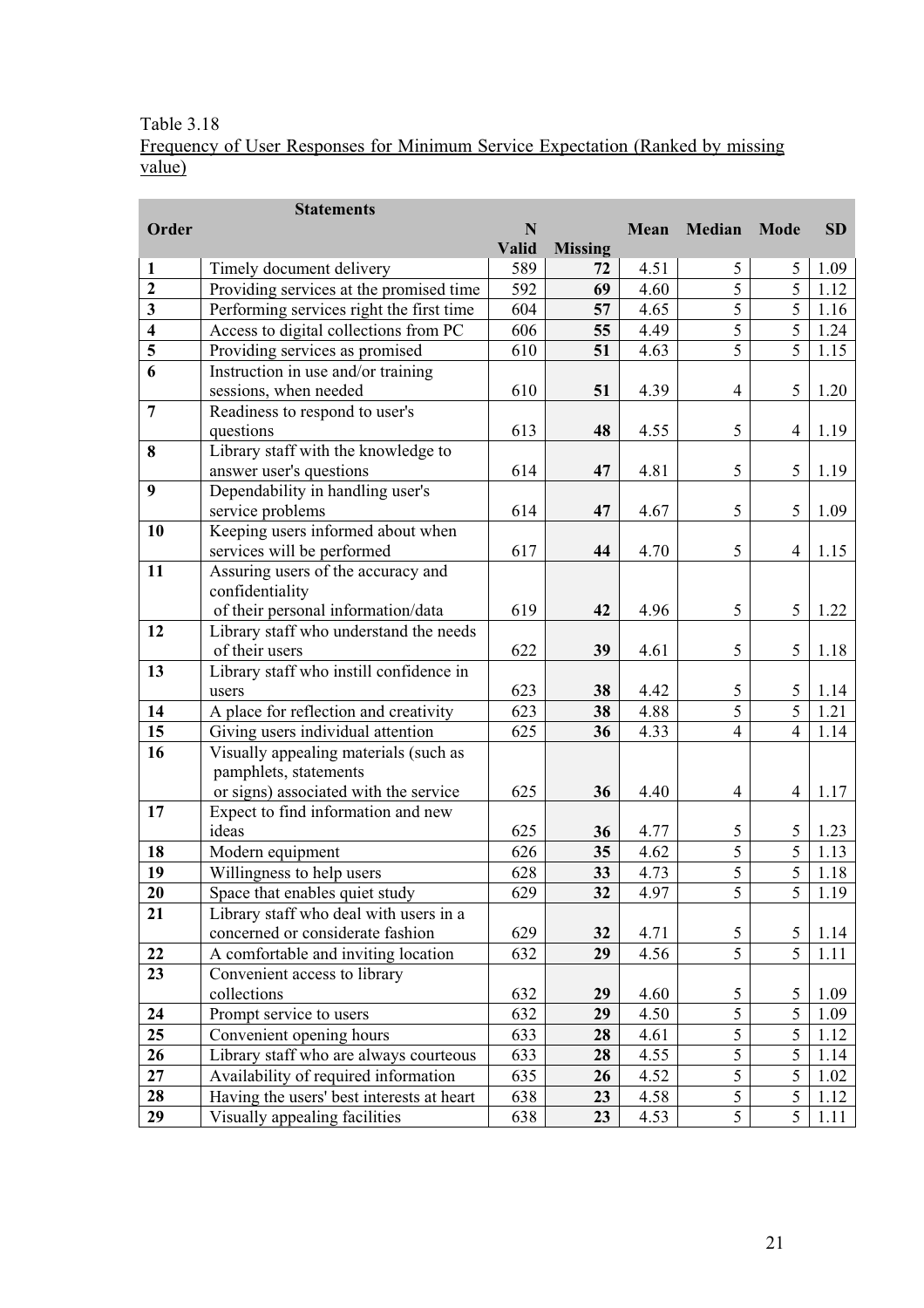# Table 3.19 Frequency of User Responses for Desired Service Expectation (Ranked by missing value)

|                                      | <b>Statements</b>                                                       |              |                |      |                |                  |           |  |
|--------------------------------------|-------------------------------------------------------------------------|--------------|----------------|------|----------------|------------------|-----------|--|
| Order                                | $\mathbf N$                                                             |              |                |      |                |                  |           |  |
|                                      |                                                                         | <b>Valid</b> | <b>Missing</b> | Mean | Median         | <b>Mode</b>      | <b>SD</b> |  |
| $\mathbf{1}$                         | Timely document delivery                                                | 596          | 65             | 5.84 | 6              | 6                | 0.98      |  |
| $\overline{2}$                       | Providing services at the promised time                                 | 597          | 64             | 5.90 | 6              | 6                | 0.95      |  |
| 3                                    | Access to digital collections from PC                                   | 610          | 51             | 5.89 | 6              | 6                | 1.06      |  |
| $\overline{\mathbf{4}}$              | Performing services right the first time                                | 610          | 51             | 5.99 | 6              | 6                | 0.99      |  |
| $\overline{\overline{\overline{5}}}$ | Providing services as promised                                          | 615          | 46             | 5.97 | 6              | $\overline{7}$   | 0.99      |  |
| 6                                    | Instruction in use and/or training                                      |              |                |      |                |                  |           |  |
|                                      | sessions,                                                               |              |                |      |                |                  |           |  |
|                                      | when needed                                                             | 615          | 46             | 5.71 | 6              | 6                | 1.07      |  |
| $\overline{7}$                       | Library staff with the knowledge to                                     |              |                |      |                |                  |           |  |
|                                      | answer                                                                  |              |                |      |                |                  |           |  |
|                                      | user's questions                                                        | 618          | 43             | 6.15 | 6              | $\boldsymbol{7}$ | 0.93      |  |
| 8                                    | Readiness to respond to user's                                          |              |                |      |                |                  |           |  |
|                                      | questions                                                               | 618          | 43             | 5.96 | 6              | 6                | 1.00      |  |
| 9                                    | Dependability in handling user's                                        |              |                |      |                |                  |           |  |
|                                      | service problems                                                        | 620          | 41             | 5.95 | 6              | 6                | 0.96      |  |
| 10                                   | Keeping users informed about when                                       | 623          |                |      |                |                  |           |  |
| 11                                   | services will be performed                                              |              | 38             | 5.91 | 6              | 6                | 0.98      |  |
|                                      | Assuring users of the accuracy and<br>confidentiality of their personal |              |                |      |                |                  |           |  |
|                                      | information/data                                                        | 625          | 36             | 6.14 | 6              | $\tau$           | 0.96      |  |
| 12                                   | Library staff who understand the needs                                  |              |                |      |                |                  |           |  |
|                                      | of their users                                                          | 627          | 34             | 5.95 | 6              | 6                | 1.00      |  |
| 13                                   | Library staff who instill confidence in                                 |              |                |      |                |                  |           |  |
|                                      | users                                                                   | 629          | 32             | 5.84 | 6              | 6                | 0.95      |  |
| 14                                   | A place for reflection and creativity                                   | 629          | 32             | 6.30 | $\overline{7}$ | $\overline{7}$   | 0.87      |  |
| 15                                   | Modern equipment                                                        | 631          | 30             | 6.00 | 6              | 6                | 0.97      |  |
| 16                                   | Giving users individual attention                                       | 632          | 29             | 5.65 | 6              | 6                | 1.06      |  |
| 17                                   | Visually appealing materials                                            |              |                |      |                |                  |           |  |
|                                      | (such as pamphlets, statements or                                       |              |                |      |                |                  |           |  |
|                                      | signs)                                                                  |              |                |      |                |                  |           |  |
|                                      | associated with the service                                             | 632          | 29             | 5.76 | 6              | 6                | 1.06      |  |
| 18                                   | Willingness to help users                                               | 634          | 27             | 6.10 | 6              | $\overline{7}$   | 0.95      |  |
| 19                                   | Prompt service to users                                                 | 635          | 26             | 6.03 | 6              | 6                | 0.96      |  |
| 20                                   | Library staff who deal with users in a                                  |              |                |      |                |                  |           |  |
|                                      | concerned or considerate fashion                                        | 635          | 26             | 6.09 | 6              | 6                | 0.95      |  |
| 21                                   | Convenient opening hours                                                | 636          | 25             | 6.04 | 6              | 6                | 0.90      |  |
| 22                                   | Convenient access to library                                            |              |                |      |                |                  |           |  |
|                                      | collections                                                             | 636          | 25             | 6.13 | 6              | 6                | 0.89      |  |
| 23                                   | Space that enables quiet study                                          | 636          | 25             | 6.32 | $\overline{7}$ | $\boldsymbol{7}$ | 0.86      |  |
| 24                                   | Expect to find information and new                                      |              |                |      |                |                  |           |  |
|                                      | ideas                                                                   | 636          | 25             | 6.16 | 6              | $\boldsymbol{7}$ | 0.97      |  |
| 25                                   | Library staff who are always courteous                                  | 638          | 23             | 5.97 | 6              | 6                | 0.96      |  |
| 26                                   | Visually appealing facilities                                           | 640          | 21             | 6.09 | 6              | 6                | 0.96      |  |
| 27                                   | Availability of required information                                    | 641          | 20             | 6.08 | 6              | 6                | 0.88      |  |
| 28                                   | A comfortable and inviting location                                     | 641          | 20             | 6.02 | 6              | 6                | 0.90      |  |
| 29                                   | Having the users' best interests at heart                               | 642          | 19             | 6.02 | 6              | 6                | 0.97      |  |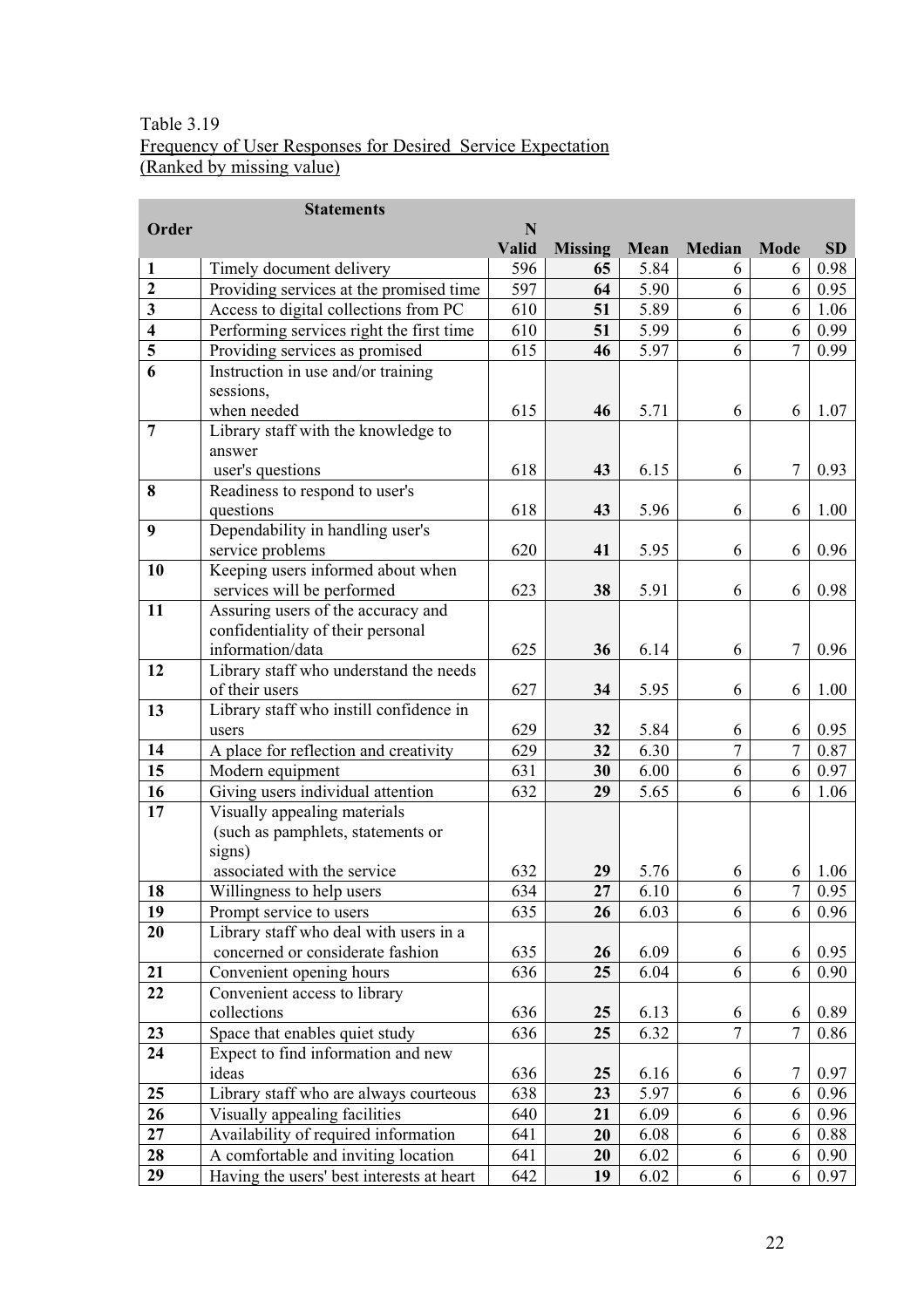# Table 3.20 Frequency of User Responses for Actual Service Perceptions (Ranked by missing value)

| Order                   | <b>Statements</b>                                                       | No.   |                | Mean | Median         | <b>Mode</b>              | SD   |
|-------------------------|-------------------------------------------------------------------------|-------|----------------|------|----------------|--------------------------|------|
|                         |                                                                         | Valid | <b>Missing</b> |      |                |                          |      |
| $\mathbf{1}$            | Timely document delivery                                                | 477   | 184            | 4.64 | 5              | 5                        | 1.14 |
| $\overline{2}$          | Providing services at the promised                                      |       |                |      |                |                          |      |
|                         | time                                                                    | 522   | 139            | 4.96 | 5              | 5                        | 1.16 |
| $\overline{\mathbf{3}}$ | Access to digital collections from PC                                   | 523   | 138            | 4.36 | $\overline{4}$ | $\overline{4}$           | 1.42 |
| $\overline{\mathbf{4}}$ | Instruction in use and/or training                                      |       |                |      |                |                          |      |
|                         | sessions, when needed                                                   | 548   | 113            | 4.46 | $\overline{4}$ | $\overline{\mathcal{L}}$ | 1.35 |
| 5                       | Performing services right the first                                     |       |                |      |                |                          |      |
|                         | time                                                                    | 562   | 99             | 4.92 | 5              | 5                        | 1.23 |
| 6                       | Dependability in handling user's                                        |       |                |      |                |                          |      |
|                         | service problems                                                        | 570   | 91             | 4.90 | 5              | 5                        | 1.20 |
| $\overline{7}$          | Readiness to respond to user's                                          |       |                |      |                |                          |      |
|                         | questions                                                               | 574   | 87             | 4.80 | 5              | $\mathfrak{S}$           | 1.28 |
| 8                       | Providing services as promised                                          | 575   | 86             | 4.77 | $\overline{5}$ | $\overline{5}$           | 1.17 |
| $\boldsymbol{9}$        | Library staff with the knowledge to                                     |       |                |      |                |                          |      |
|                         | answer user's questions                                                 | 579   | 82             | 5.17 | 5              | 5                        | 1.17 |
| 10                      | Library staff who understand the                                        |       |                |      |                |                          |      |
|                         | needs of their users                                                    | 581   | 80             | 4.62 | 5              | 5                        | 1.32 |
| 11                      | Keeping users informed about when                                       |       |                |      |                |                          |      |
|                         | services will be performed                                              | 585   | 76             | 5.03 | 5              | 6                        | 1.31 |
| 12                      | Expect to find information and new                                      |       |                |      | 5              |                          |      |
|                         | ideas                                                                   | 595   | 66             | 4.82 |                | 5                        | 1.23 |
| 13                      | Library staff who instill confidence                                    |       |                |      | 5              | 5                        |      |
| 14                      | in users                                                                | 598   | 63             | 4.73 |                |                          | 1.19 |
|                         | Assuring users of the accuracy and<br>confidentiality of their personal |       |                |      |                |                          |      |
|                         | information/data                                                        | 600   | 61             | 5.28 | 5              | 6                        | 1.33 |
| 15                      | Giving users individual attention                                       | 615   | 46             | 4.52 | $\overline{5}$ | $\overline{4}$           | 1.33 |
| 16                      | Visually appealing materials (such as                                   |       |                |      |                |                          |      |
|                         | pamphlets, statements or signs)                                         |       |                |      |                |                          |      |
|                         | associated with the service                                             | 617   | 44             | 4.71 | 5              | 5                        | 1.31 |
| 17                      | Willingness to help users                                               | 619   | 42             | 4.90 | 5              | $\overline{5}$           | 1.40 |
| 18                      | Library staff who deal with users in a                                  |       |                |      |                |                          |      |
|                         | concerned or considerate fashion                                        | 622   | 39             | 4.85 | 5              | 5                        | 1.35 |
| 19                      | A place for reflection and creativity                                   | 623   | 38             | 4.91 | $\mathfrak s$  | 5                        | 1.37 |
| 20                      | Modern equipment                                                        | 625   | 36             | 4.96 | 5              | 5                        | 1.14 |
| 21                      | Library staff who are always                                            |       |                |      |                |                          |      |
|                         | courteous                                                               | 634   | 27             | 4.84 | 5              | 5                        | 1.30 |
| 22                      | Prompt service to users                                                 | 635   | 26             | 4.77 | 5              | $\overline{5}$           | 1.26 |
| 23                      | Space that enables quiet study                                          | 635   | 26             | 5.02 | $\overline{5}$ | 6                        | 1.34 |
| 24                      | Having the users' best interests at                                     |       |                |      |                |                          |      |
|                         | heart                                                                   | 638   | 23             | 4.83 | 5              | 5                        | 1.33 |
| 25                      | Convenient opening hours                                                | 639   | 22             | 5.18 | 5              | 6                        | 1.23 |
| 26                      | Convenient access to library                                            |       |                |      |                |                          |      |
|                         | collections                                                             | 641   | 20             | 5.02 | 5              | 5                        | 1.23 |
| 27                      | Availability of required information                                    | 642   | 19             | 4.73 | $\overline{5}$ | $\overline{5}$           | 1.17 |
| 28                      | A comfortable and inviting location                                     | 643   | 18             | 5.27 | 5              | 6                        | 1.23 |
| 29                      | Visually appealing facilities                                           | 647   | 14             | 4.95 | 5              | 5                        | 1.30 |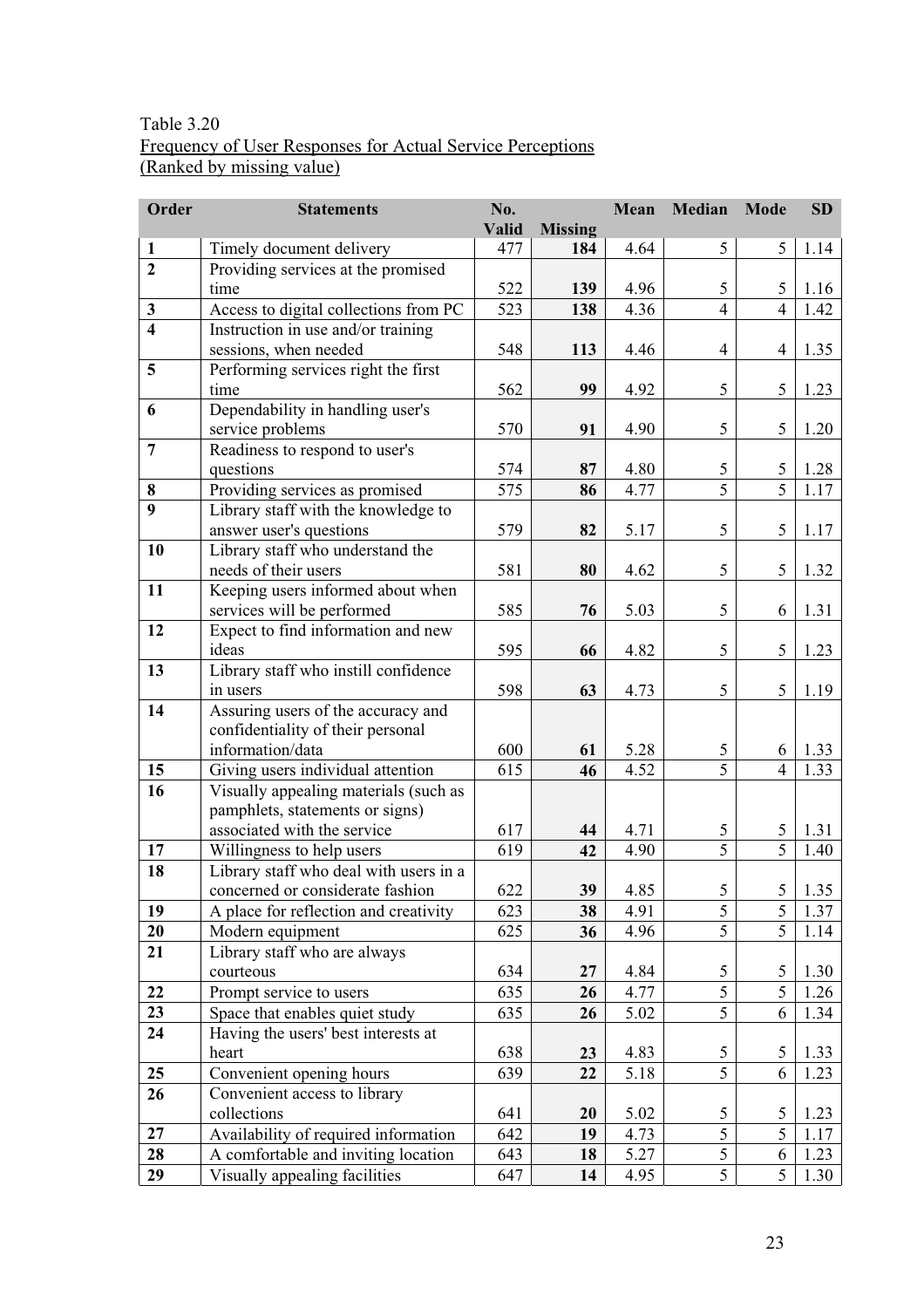The orders of missing values among 3 levels are not too different as shown in Table 3.21. Each missing values are in neighboring order so it is possible that if the respondents don't experience in any attributes, they leave them blank in the level of "Actual service perceptions" and tend to do in the similar way for the rest levels.

Table 3.21 Comparison of the orders of missing values among 3 levels of quality service expectations

| <b>Order of Missing</b> |                         |              | <b>Statements</b>                                               |  |  |
|-------------------------|-------------------------|--------------|-----------------------------------------------------------------|--|--|
| <b>Values</b>           |                         |              |                                                                 |  |  |
| DE                      | <b>ME</b>               | ${\bf P}$    |                                                                 |  |  |
| 1                       | $\mathbf{1}$            | $\mathbf{1}$ | Timely document delivery                                        |  |  |
| $\overline{2}$          | $\overline{2}$          | $\mathbf{2}$ | Providing services at the promised time                         |  |  |
| $\overline{\mathbf{3}}$ | $\overline{\mathbf{4}}$ | 3            | Access to digital collections from PC                           |  |  |
| 6                       | 6                       | 4            | Instruction in use and/or training sessions, when needed        |  |  |
| $\overline{\mathbf{4}}$ | 3                       | 5            | Performing services right the first time                        |  |  |
| 9                       | 9                       | 6            | Dependability in handling user's service problems               |  |  |
| 8                       | 7                       | 7            | Readiness to respond to user's questions                        |  |  |
| 5                       | 5                       | 8            | Providing services as promised                                  |  |  |
| $\overline{7}$          | 8                       | 9            | Library staff with the knowledge to answer user's questions     |  |  |
| 12                      | 12                      | 10           | Library staff who understand the needs of their users           |  |  |
| 10                      | 10                      | 11           | Keeping users informed about when services will be<br>performed |  |  |
| 24                      | 17                      | 12           | Expect to find information and new ideas                        |  |  |
| 13                      | 13                      | 13           | Library staff who instill confidence in users                   |  |  |
| 11                      | 11                      | 14           | Assuring users of the accuracy and confidentiality of their     |  |  |
|                         |                         |              | personal information/data                                       |  |  |
| 16                      | 15                      | 15           | Giving users individual attention                               |  |  |
| 17                      | 16                      | 16           | Visually appealing materials (such as pamphlets,                |  |  |
|                         |                         |              | statements or signs) associated with the service                |  |  |
| 18                      | 19                      | 17           | Willingness to help users                                       |  |  |
| 20                      | 21                      | 18           | Library staff who deal with users in a concerned or             |  |  |
|                         |                         | 19           | considerate fashion                                             |  |  |
| 14                      | 14                      | 20           | A place for reflection and creativity                           |  |  |
| 15                      | 18                      |              | Modern equipment                                                |  |  |
| 25                      | 26                      | 21           | Library staff who are always courteous                          |  |  |
| 19                      | 24                      | 22           | Prompt service to users                                         |  |  |
| 23                      | 20                      | 23           | Space that enables quiet study                                  |  |  |
| 29                      | 28                      | 24           | Having the users' best interests at heart                       |  |  |
| 21                      | 25                      | 25           | Convenient opening hours                                        |  |  |
| 22                      | 23                      | 26           | Convenient access to library collections                        |  |  |
| 27                      | 27                      | 27           | Availability of required information                            |  |  |
| 28                      | 22                      | 28           | A comfortable and inviting location                             |  |  |
| 26                      | 29                      | 29           | Visually appealing facilities                                   |  |  |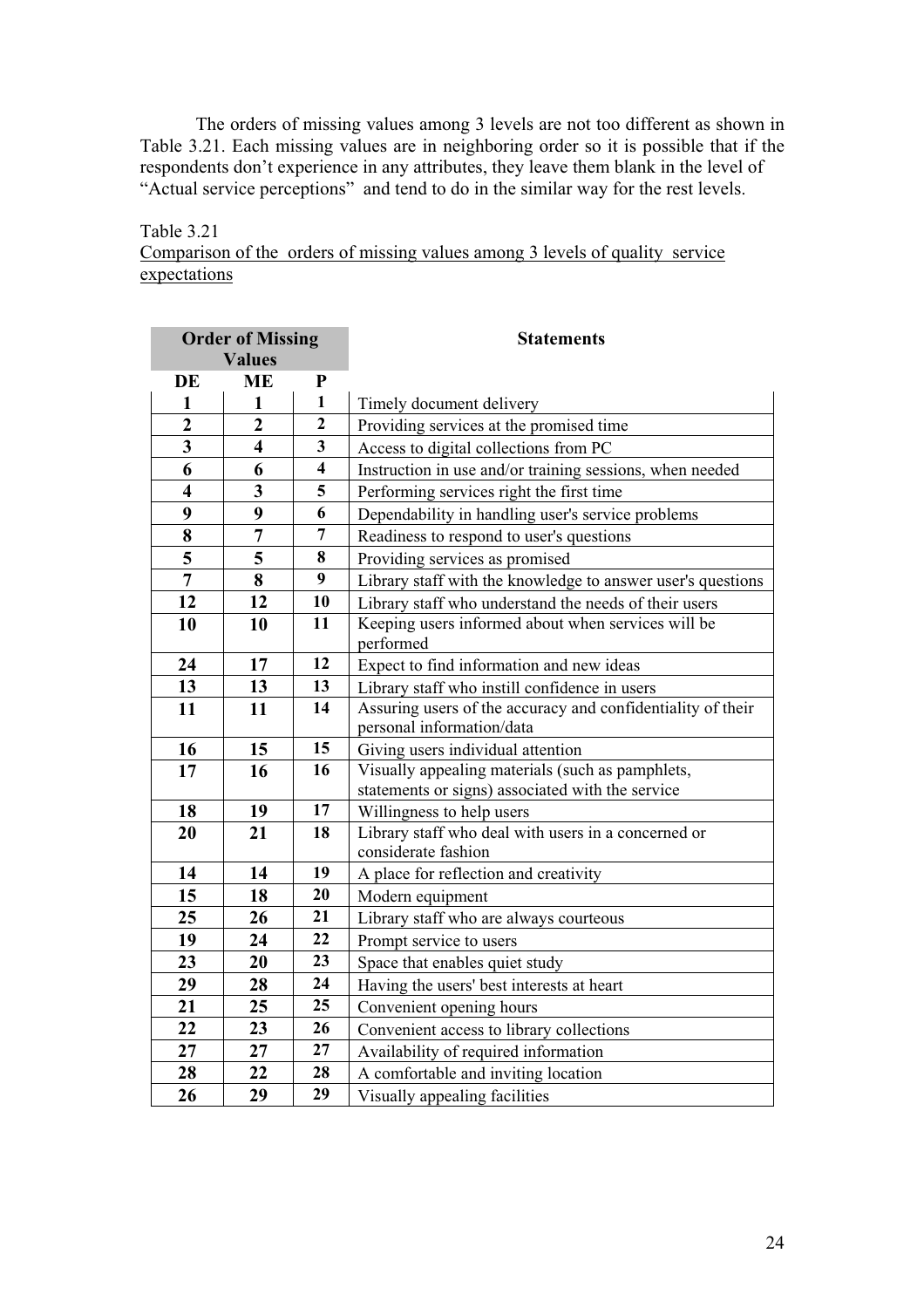#### **Statistical Method and Techniques Used for Data Analysis**

After data treatment, the data was transferred to SPSS Version 11.0 and do statistical analysis in order to accomplish the purposes of the study. The data will be analyzed in the following ways. First, to elicit in what way the TU Library System provided service to its users, the gap discrepancy between desired service and actual service performance will be calculated and ranked respectively.

Second, to examine in what way TU Library System provided service to its individual group of user , the gap discrepancy between desired service and actual service performance will be calculated by individual group of users and ranked respectively. This result can suggest what service meet, exceed or fall short into the user expectations.

Third, to investigate which dimensions that determine the customers' evaluation of service quality in TU Library System, factor analysis will be applied . The data will be useful for the library managers in terms of management the service planning what they should do urgently.

Fourth, to investigate which are the most essential attributes that library manager should allocate the resource for good service quality, the "Zone of Tolerance" which is the range between desired service expectation and minimum service adequacy will be calculated.

Finally, the open-ended questions will be categorized, counted, and ranked respectively as the data will suggest what problems the users encountered when they involved in library service.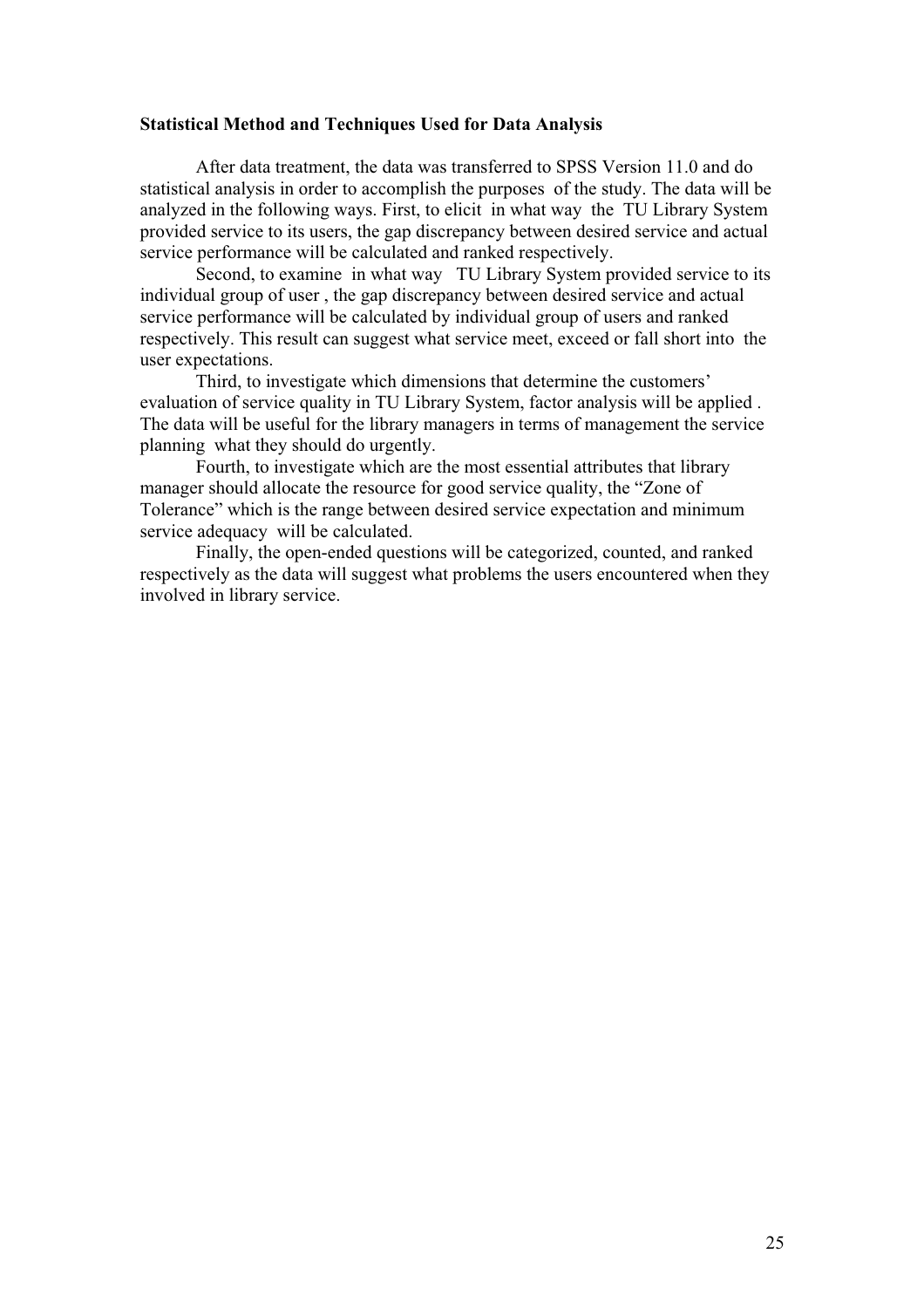# **Chapter 4 Data Analysis**

To assess the service quality of TU Library system, the adaptation of SERVQUAL questionnaires were distributed to the target groups by mail. The respondents were asked to rate each attribute of service quality 3 times in the three columns : minimum service level , desired service level , and perception of actual service level. The scales used were 7 point scale which ordered from 1"lowest " to 7 " highest".

This chapter reports the study results which will answer the 6 research questions. The 7 research questions are as the followings :

1. In what ways do TU Library System provide service to its users ?

2. By individual group of users, in what ways do TU Library System provide service to its users?

3. By individual group of users, which attributes of service quality equal, exceed or fall short user perceptions ?

For these 3 research questions, the gap difference between desired service level and actual service perceptions as well as a paired sample t-test will be calculated.

4. By individual group of users, in what way do the users expect for excellent service quality from TU Library system ?

The means of desired service expectations will be ranked and compared among 3 groups of users.

5. What are the dimensions that determine the customers' evaluation of service quality of TU Library System?

Factor analysis methods will be applied to investigate the dimensions of service quality. The results can be supported information for the library managers to convert the theory into practical resources allocation decisions (Philip J. Calvert, 2001)

6. What are the most essential attributes that library managers should allocated the resources to support for improving excellent service quality?

The " Zone of Tolerance " which is the range between desired service expectation and minimum service expectation will be calculated to find such attributes.

7. What problems did the users encounter when involved in library services?

To investigate the problems users encountered when involved in library service, the open ended comments will be counted and classified by categories.

What are the gaps between user desired service expectations and actual service perception ?

As the gap discrepancy between desired service expectation and perception of actual service is the key concept of service quality so the gaps difference between the two levels of service expectations were calculated and ranked order by gap size.

The result from Table 4.1 reveals that all attributes of service quality don't meet the users' expectations. The reason is like Surithong Srisa-ard mentioned in her doctoral thesis :

*"It is natural tendency of people to wish for more than they have "*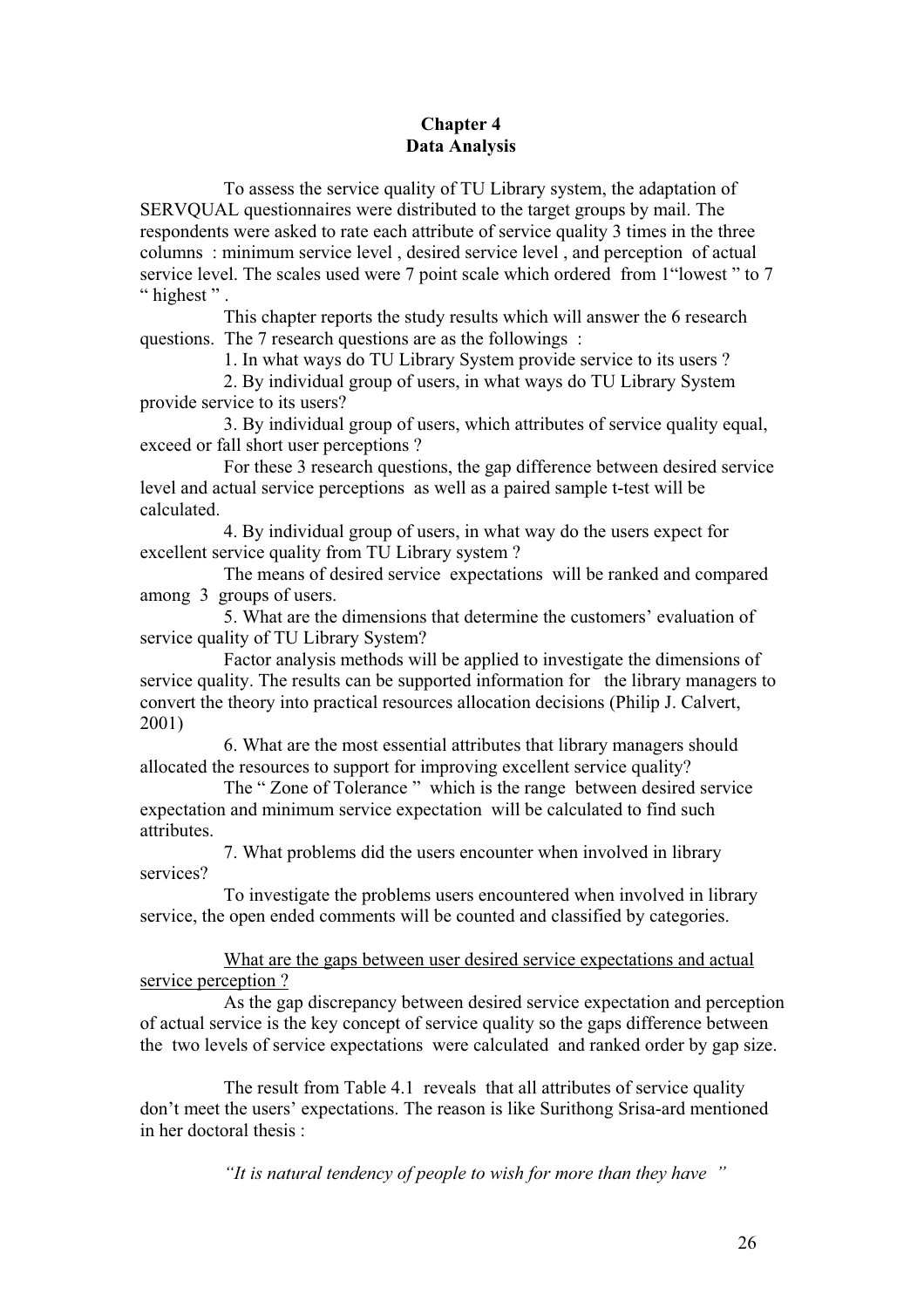The larger gaps are the attributes that related to materials, study environment and staff attributes. The result reflects that the attributes related to dimensions " Collection & Access " and "Library as Place " occupied among the top five ranking. The gap differences related to staff attributes (Empathy  $\&$ Responsiveness) are ranked respectively behind the " Collection & Access" and " Library as Place". It seems that "Tangibles" dimension is not problematic as the gap rank is quite low. It is interesting that the attribute "A comfortable and inviting location" is at the lowest rank which is contradictory to the aforementioned ranking. It seems that the libraries are comfortable and inviting but too noisy and don't have enough space for quiet study.

For the attribute related to " Reliability " dimension, the most problematic attribute is " Providing services as promise", For the rest attributes, the gaps are not too large.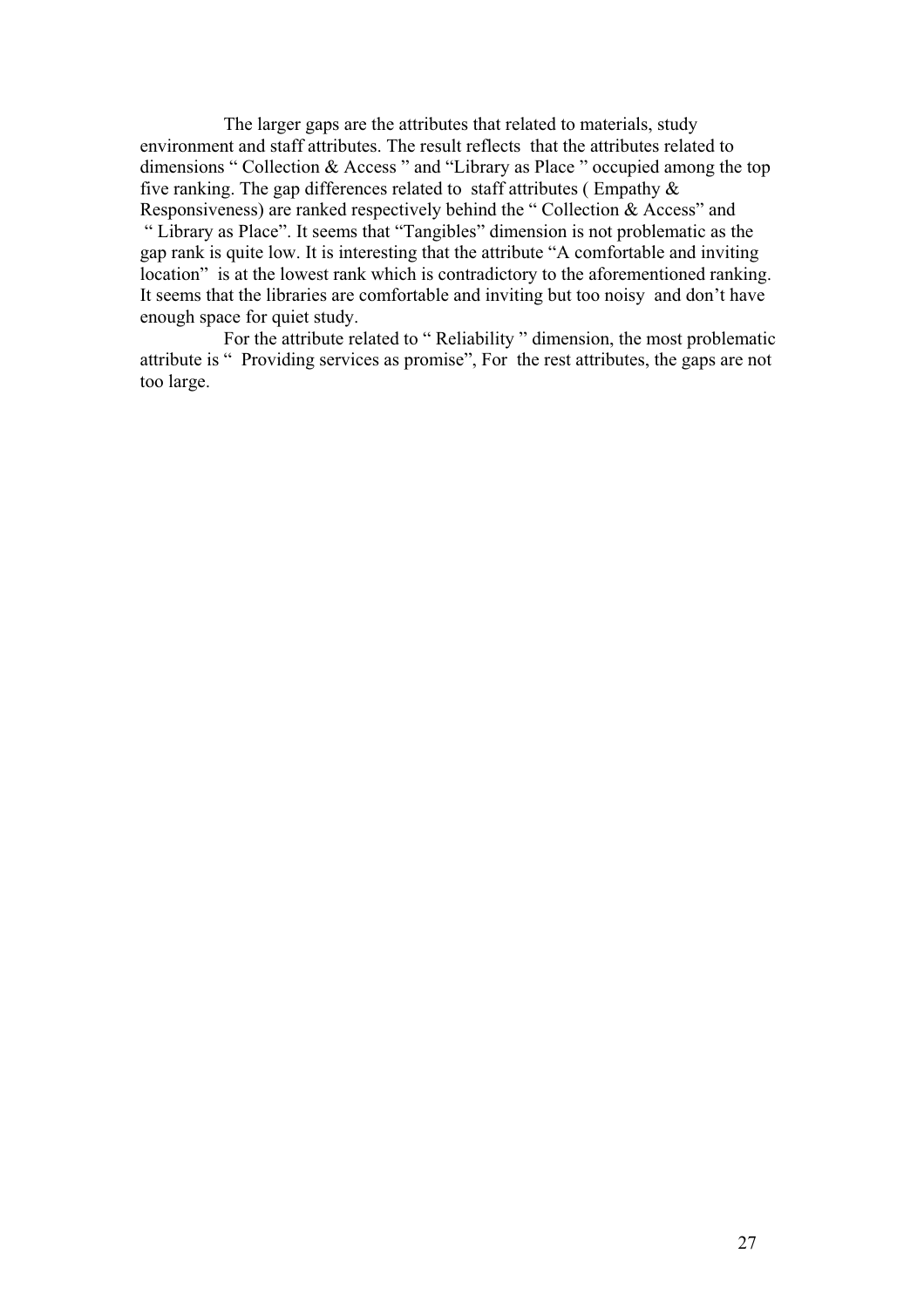# Table 4.1 Gap Difference between Desired Service Expectation and Perceived Service Expectation (Order by Gap size)

| Rank<br>Order<br><b>By</b><br>Gap<br>size | <b>Dimensions</b> | <b>Statements</b>                                               | Mean<br>diff. |
|-------------------------------------------|-------------------|-----------------------------------------------------------------|---------------|
|                                           | Collection&       |                                                                 |               |
| 1                                         | Access            | Access to digital collections from PC                           | 1.58          |
| $\overline{2}$                            | Library as        |                                                                 |               |
|                                           | Place             | A place for reflection and creativity                           | 1.39          |
| 3                                         | Collection &      |                                                                 |               |
|                                           | Access            | Availability of required information                            | 1.37          |
| $\overline{\mathbf{4}}$                   | Collection &      |                                                                 |               |
|                                           | Access            | Expect to find information and new ideas                        | 1.37          |
| 5                                         | Empathy           | Library staff who understand the needs of their users           | 1.33          |
| 6                                         | Collection&       |                                                                 |               |
|                                           | Access            | Instruction in use and/or training sessions, when needed        | 1.29          |
| $\overline{7}$                            | Library as        |                                                                 |               |
|                                           | Place             | Space that enables quiet study                                  | 1.28          |
| 8                                         | Responsiveness    | Prompt service to users                                         | 1.25          |
| $\boldsymbol{9}$                          |                   | Library staff who deal with users in a concerned or considerate |               |
|                                           | Empathy           | fashion                                                         | 1.24          |
| 10                                        | Responsiveness    | Willingness to help users                                       | 1.20          |
| 11                                        | Empathy           | Having the users' best interests at heart                       | 1.20          |
| 12                                        | Reliability       | Providing services as promised                                  | 1.19          |
| 13                                        | Collection &      |                                                                 |               |
|                                           | Access            | Timely document delivery                                        | 1.19          |
| 14                                        | Responsiveness    | Readiness to respond to user's questions                        | 1.17          |
| 15                                        | Empathy           | Giving users individual attention                               | 1.16          |
| 16                                        | Tangibles         | Visually appealing facilities                                   | 1.15          |
| 17                                        | Assurance         | Library staff who are always courteous                          | 1.15          |
| 18                                        | Assurance         | Library staff who instill confidence in users                   | 1.12          |
| 19                                        | Collection&       |                                                                 |               |
|                                           | Access            | Convenient access to library collections                        | 1.11          |
| 20                                        | Reliability       | Performing services right the first time                        | 1.07          |
| 21                                        | Reliability       | Dependability in handling user's service problems               | 1.06          |
| 22                                        |                   | Visually appealing materials (such as pamphlets, statements or  |               |
|                                           | Tangibles         | signs) associated with the service                              | 1.04          |
| 23                                        | Tangibles         | Modern equipment                                                | 1.04          |
| 24                                        | Assurance         | Library staff with the knowledge to answer user's questions     | 0.97          |
| 25                                        | Reliability       | Providing services at the promised time                         | 0.93          |
| 26                                        | Responsiveness    | Keeping users informed about when services will be performed    | 0.89          |
| 27                                        |                   | Assuring users of the accuracy and confidentiality of their     |               |
|                                           | Assurance         | personal information/data                                       | 0.87          |
| 28                                        | Empathy           | Convenient opening hours                                        | 0.86          |
| 29                                        | Library as        |                                                                 |               |
|                                           | Place             | A comfortable and inviting location                             | 0.75          |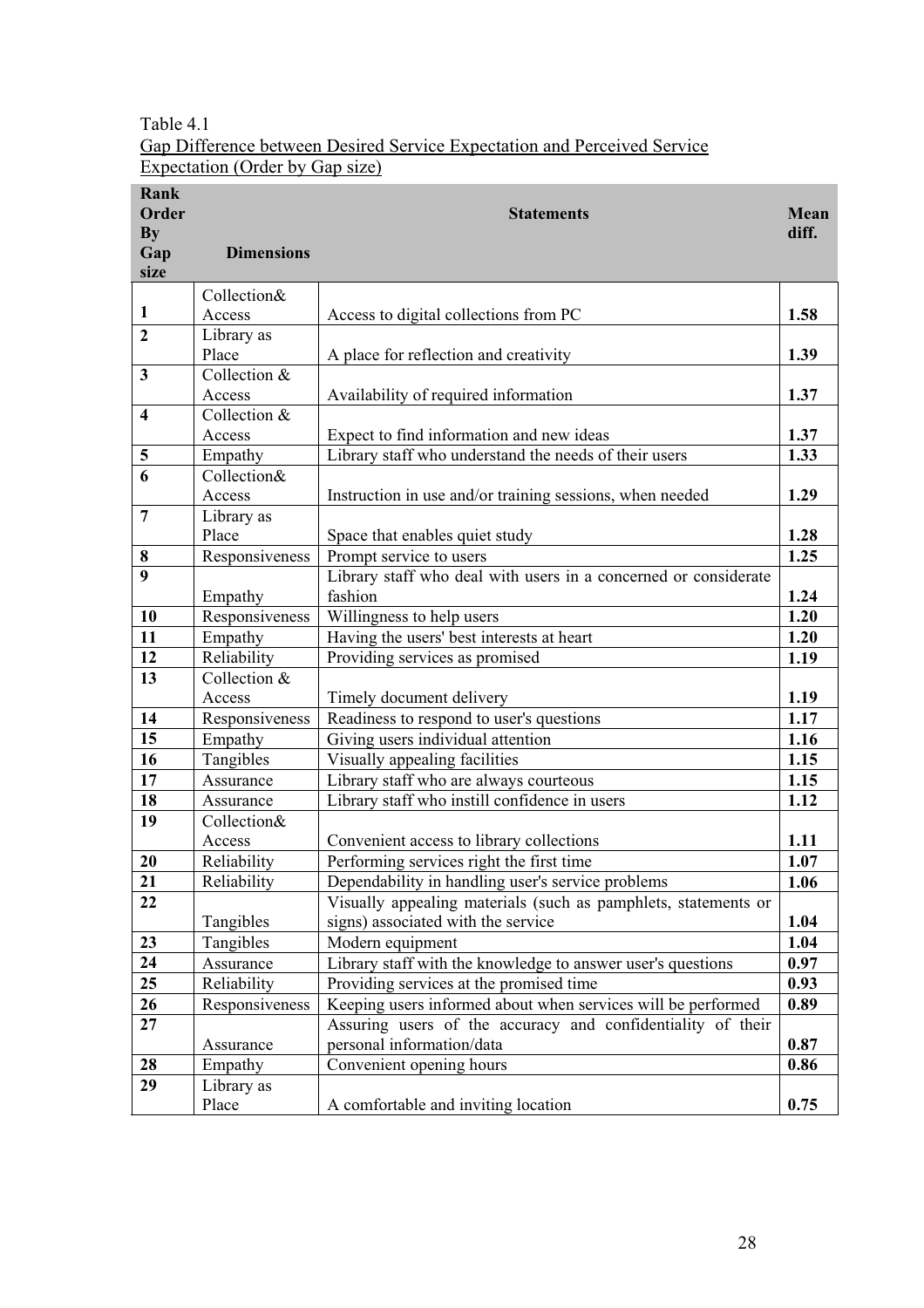# By individual group of users, what are the gaps between user desired service expectations and actual service perception ?

The result reveals that by individual group of user, all desired service expectations are lagged behind the actual service perception. (see Table 4.2, 4.4 and 4.6) When the gap sizes were ranked by order, there are similarities between faculty/researcher group and graduate student group ( see Table 4.3 & Table 4.5) The ranks of gap differences for dimensions " Collection &Access" and "Library as Place " are at the top five. On the contrary, for undergraduate student group, the dimensions related to library staff attributes ( "Responsiveness ", " Empathy", and "Assurance" ) are at the top five.

For faculty/researcher group and graduate student group, the largest gap is the same attribute "Access to digital collection from PC " and the top five gaps are very similar. If we consider the frequency of remote access use of these 2 groups, a half of the respondents never use remote access service (see Table 3.12) and by individual group, about a half of each group never use remote access either (see Table 3.13 – Table 3.15) This result can be anticipated in many ways such as most users have to access digital collection within library building, never use this service at all, or don't know that the services are available.

For the attributes that related to staff attributes, it is interesting that in the perspectives of each user group the rank are different. For faculty/researcher group, the gap differences are not too large and most are at the low rank. ( see Table 4.3) For graduate student group, the staff attributes are ranked behind the physical attributes : especially the dimension "Empathy" (see Table 4.5) For undergraduate group, it seems that the gap differences are larger than those of other groups.( see Table 4.7) Anyway, in the perspectives of undergraduate student group, the dimension " Library as Place "and " Collection&Access" are problematic as they are ranked at the higher orders and the gap differences are large. It seems library staff treat the faculty/researcher different from students.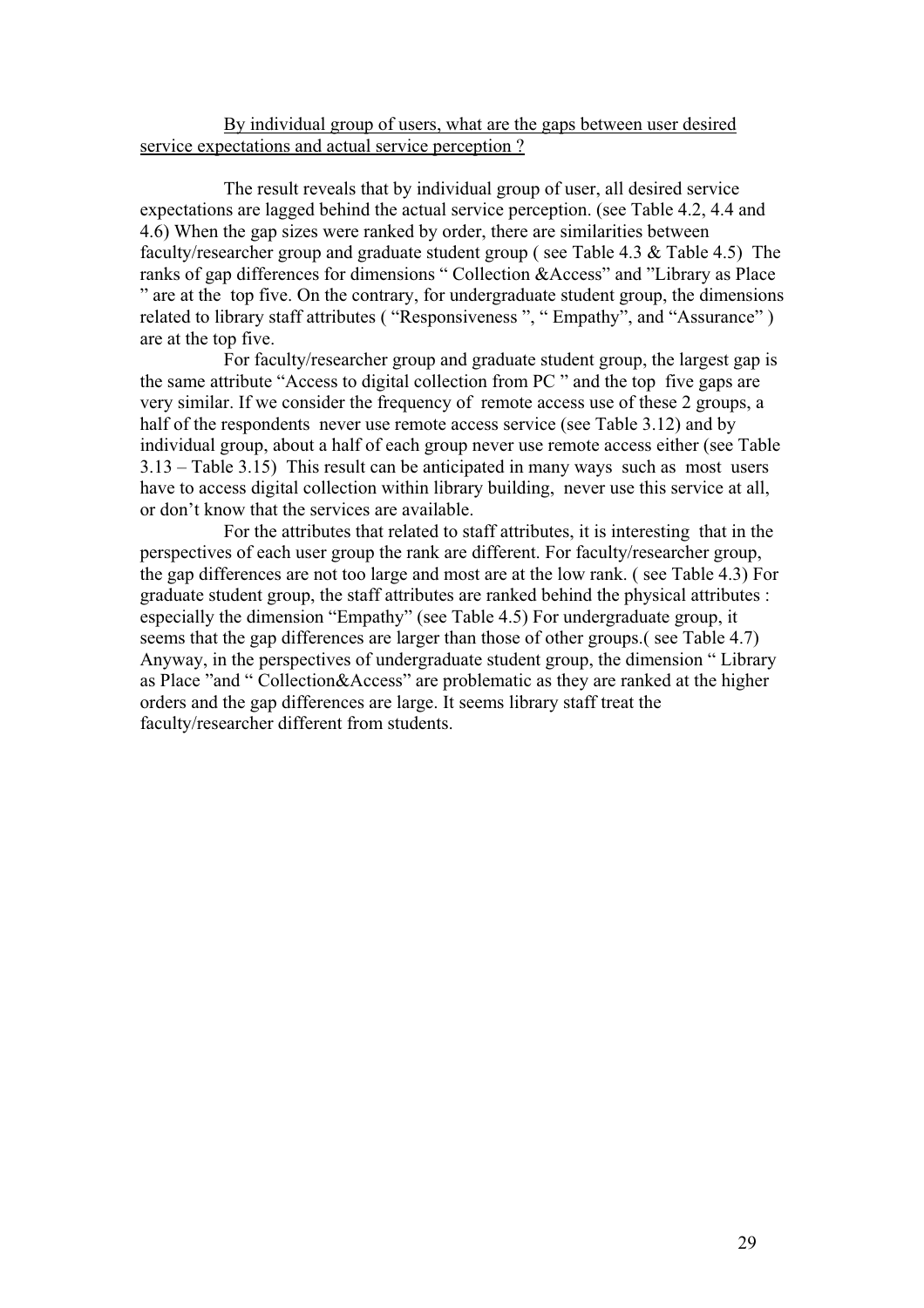# Table 4.2 Faculty/Researcher (t-test)

|                                              | <b>Expectation</b> |           | Perception   |           | Mean  | t        |
|----------------------------------------------|--------------------|-----------|--------------|-----------|-------|----------|
| <b>Statements</b>                            | <b>Score</b>       | <b>SD</b> | <b>Score</b> | <b>SD</b> | Diff. |          |
|                                              | Mean               |           | Mean         |           |       |          |
| 1. Availability of required information      | 6.07               | 0.91      | 4.81         | 1.17      | 1.26  | 13.42*   |
| 2. Convenient opening hours                  | 6.01               | 0.89      | 5.15         | 1.32      | 0.86  | $8.40*$  |
| 3.A comfortable and inviting location        | 6.01               | 0.94      | 5.15         | 1.24      | 0.86  | 8.99*    |
| 4. Having the users' best interests at heart | 6.08               | 1.00      | 5.22         | 1.19      | 0.85  | $9.68*$  |
| 5. Convenient access to library collections  | 6.20               | 0.86      | 5.16         | 1.26      | 1.04  | $11.04*$ |
| 6. Prompt service to users                   | 6.00               | 0.98      | 5.06         | 1.27      | 0.94  | $10.48*$ |
| 7. Visually appealing facilities             | 6.04               | 1.00      | 4.87         | 1.29      | 1.18  | 11.29*   |
| 8. Library staff who are always courteous    | 6.12               | 0.87      | 5.30         | 1.15      | 0.82  | 9.49*    |
| 9. Giving users individual attention         | 5.81               | 0.94      | 4.95         | 1.27      | 0.86  | $8.67*$  |
| 10. Space that enables quiet study           | 6.30               | 0.82      | 4.94         | 1.29      | 1.35  | 13.76*   |
| 11. Modern equipment                         | 6.03               | 0.94      | 4.87         | 1.14      | 1.16  | $11.91*$ |
| 12. Timely document delivery                 | 6.02               | 0.81      | 4.81         | 1.12      | 1.21  | $10.78*$ |
| 13. Keeping users informed about when        |                    |           |              |           |       |          |
| services will be performed                   | 6.05               | 0.95      | 5.18         | 1.30      | 0.87  | 8.37*    |
| 14. Assuring users of the accuracy and       |                    |           |              |           |       |          |
| confidentiality of their personal            |                    |           |              |           |       |          |
| information/data                             | 6.23               | 0.87      | 5.41         | 1.29      | 0.82  | 8.67*    |
| 15. Visually appealing materials (such as    |                    |           |              |           |       |          |
| pamphlets, statements or signs) associated   |                    |           |              |           |       |          |
| with the service                             | 5.91               | 0.99      | 4.67         | 1.26      | 1.25  | $12.26*$ |
| 16. Access to digital collections from PC    | 6.17               | 0.94      | 4.47         | 1.48      | 1.70  | 12.84*   |
| 17. Providing services as promised           | 6.05               | 0.95      | 4.88         | 1.16      | 1.17  | $11.20*$ |
| 18. Willingness to help users                | 6.15               | 0.90      | 5.29         | 1.34      | 0.86  | $8.21*$  |
| 19. Instruction in use and/or training       |                    |           |              |           |       |          |
| sessions, when needed                        | 5.90               | 1.02      | 4.78         | 1.41      | 1.13  | $10.09*$ |
| 20. Library staff who understand the needs   |                    |           |              |           |       |          |
| of their users                               | 6.01               | 0.95      | 4.87         | 1.33      | 1.14  | $10.29*$ |
| 21. Library staff who instill confidence in  |                    |           |              |           |       |          |
| users                                        | 5.90               | 0.97      | 4.97         | 1.20      | 0.93  | $10.02*$ |
| 22. Providing services at the promised time  | 6.02               | 0.94      | 5.09         | 1.13      | 0.93  | 9.90*    |
| 23. Library staff with the knowledge to      |                    |           |              |           |       |          |
| answer user's questions                      | $6.18$ 0.93        |           | 5.40         | 1.15      | 0.77  | $9.14*$  |
| 24. Performing services right the first time | 5.98               | 0.92      | 5.16         | 1.15      | 0.83  | $8.36*$  |
| 25. Dependability in handling user's service |                    |           |              |           |       |          |
| problems                                     | 6.00               | 0.89      | 5.08         | 1.16      | 0.92  | $9.53*$  |
| 26. Expect to find information and new ideas | 6.19               | 0.95      | 4.84         | 1.28      | 1.36  | 13.22*   |
| 27. Readiness to respond to user's questions | 6.01               | 0.97      | 5.07         | 1.27      | 0.94  | $9.42*$  |
| 28.A place for reflection and creativity     | 6.23               | 0.95      | 4.75         | 1.40      | 1.48  | 13.36*   |
| 29. Library staff who deal with users in a   |                    |           |              |           |       |          |
| concerned or considerate fashion             | 6.13               | 0.90      | 5.17         | 1.30      | 0.95  | 9.88*    |

• **\* Note**  $p < .05$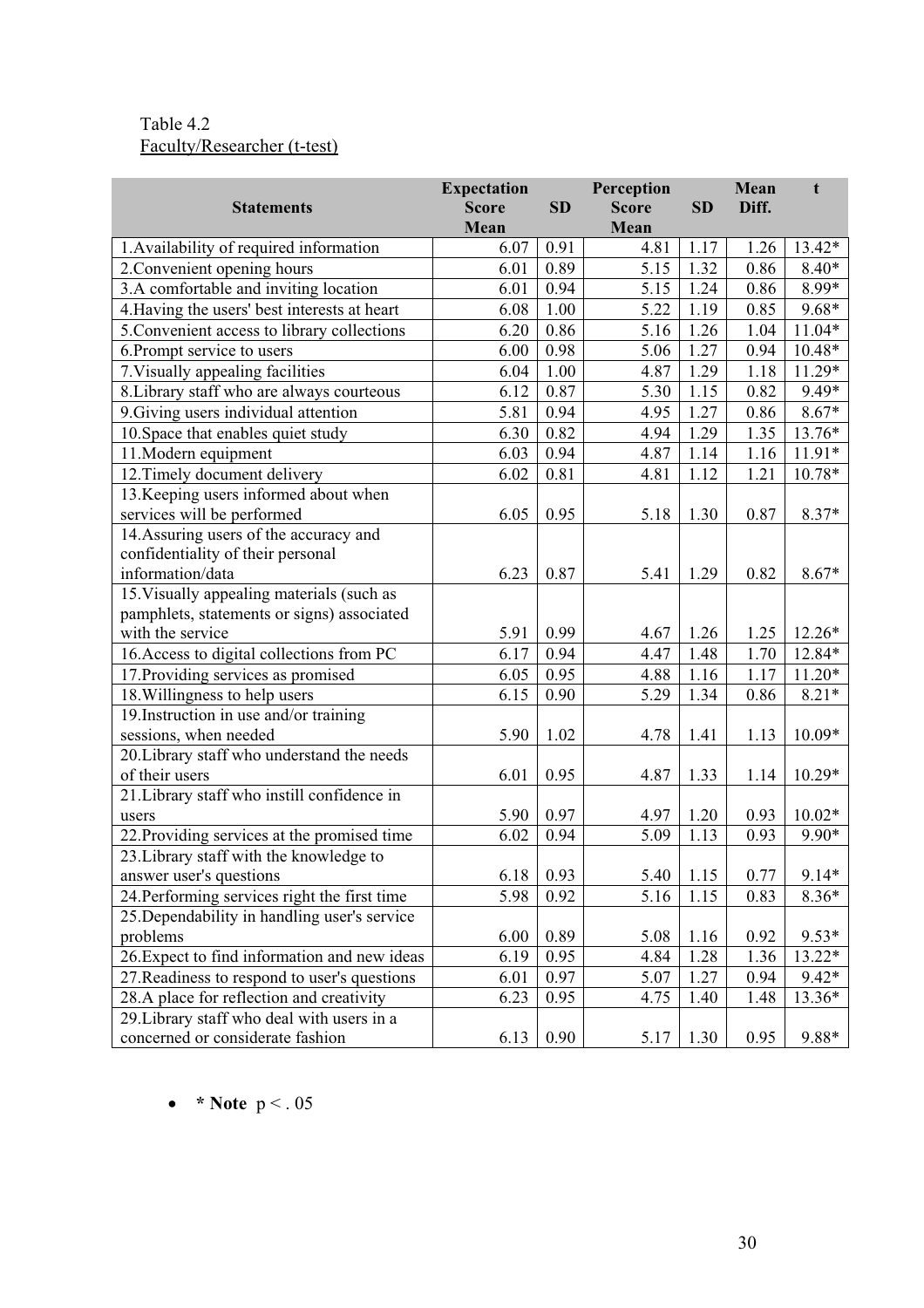Table 4.3 Gap differences between desired expectations and actual service perceptions Faculty/Researcher ranked by Gap size

| Rank                    |                          |                                                                                                                    | Mean         |
|-------------------------|--------------------------|--------------------------------------------------------------------------------------------------------------------|--------------|
| Order<br>by             | <b>Dimensions</b>        | <b>Statements</b>                                                                                                  | Diff.        |
| Gap<br>size             |                          |                                                                                                                    |              |
| $\mathbf{1}$            | Collection &             |                                                                                                                    |              |
|                         | Access                   | 16. Access to digital collections from PC                                                                          | 1.70         |
| $\overline{2}$          | Library as               |                                                                                                                    |              |
|                         | Place                    |                                                                                                                    |              |
|                         |                          | 28.A place for reflection and creativity                                                                           | 1.48         |
| 3                       | Collection &             |                                                                                                                    |              |
|                         | Access                   | 26. Expect to find information and new ideas                                                                       | 1.36         |
| $\overline{\mathbf{4}}$ | Library as               |                                                                                                                    |              |
|                         | Place                    | 10. Space that enables quiet study                                                                                 | 1.35         |
| 5                       | Collection&              |                                                                                                                    |              |
|                         | Access                   | 1. Availability of required information                                                                            | 1.26         |
| 6                       | Tangibles                | 15. Visually appealing materials (such as pamphlets,                                                               |              |
|                         |                          | statements or signs) associated with the service                                                                   | 1.25         |
| $\overline{7}$          | Collection&              |                                                                                                                    |              |
|                         | Access                   | 12. Timely document delivery                                                                                       | 1.21         |
| 8<br>$\boldsymbol{9}$   | Tangibles                | 7. Visually appealing facilities                                                                                   | 1.18<br>1.17 |
| 10                      | Reliability<br>Tangibles | 17. Providing services as promised                                                                                 | 1.16         |
| 11                      | Empathy                  | 11. Modern equipment                                                                                               | 1.14         |
| 12                      | Collection&              | 20. Library staff who understand the needs of their users<br>19. Instruction in use and/or training sessions, when |              |
|                         | Access                   | needed                                                                                                             | 1.13         |
| 13                      | Collection &             |                                                                                                                    |              |
|                         | Access                   | 5. Convenient access to library collections                                                                        | 1.04         |
| 14                      | Empathy                  | 29. Library staff who deal with users in a concerned or                                                            |              |
|                         |                          | considerate fashion                                                                                                | 0.95         |
| 15                      | Responsiveness           | 6. Prompt service to users                                                                                         | 0.94         |
| 16                      | Responsiveness           | 27. Readiness to respond to user's questions                                                                       | 0.94         |
| 17                      | Reliability              | 22. Providing services at the promised time                                                                        | 0.93         |
| 18                      | Assurance                | 21. Library staff who instill confidence in users                                                                  | 0.93         |
| 19                      | Reliability              | 25. Dependability in handling user's service problems                                                              | 0.92         |
| 20                      | Responsiveness           | 13. Keeping users informed about when services will be                                                             |              |
|                         |                          | performed                                                                                                          | 0.87         |
| 21                      | Empathy                  | 9. Giving users individual attention                                                                               | 0.86         |
| 22                      | Responsiveness           | 18. Willingness to help users                                                                                      | 0.86         |
| 23                      | Library as               |                                                                                                                    |              |
|                         | Place                    | 3.A comfortable and inviting location                                                                              | 0.86         |
| 24                      | Empathy                  | 2. Convenient opening hours                                                                                        | 0.86         |
| 25                      | Empathy                  | 4. Having the users' best interests at heart                                                                       | 0.85         |
| 26                      | Reliability              | 24. Performing services right the first time                                                                       | 0.83         |
| 27                      | Assurance                | 14. Assuring users of the accuracy and confidentiality of                                                          |              |
|                         |                          | their personal information/data                                                                                    | 0.82         |
| 28                      | Assurance                | 8. Library staff who are always courteous                                                                          | 0.82         |
| 29                      | Assurance                | 23. Library staff with the knowledge to answer user's                                                              |              |
|                         |                          | questions                                                                                                          | 0.77         |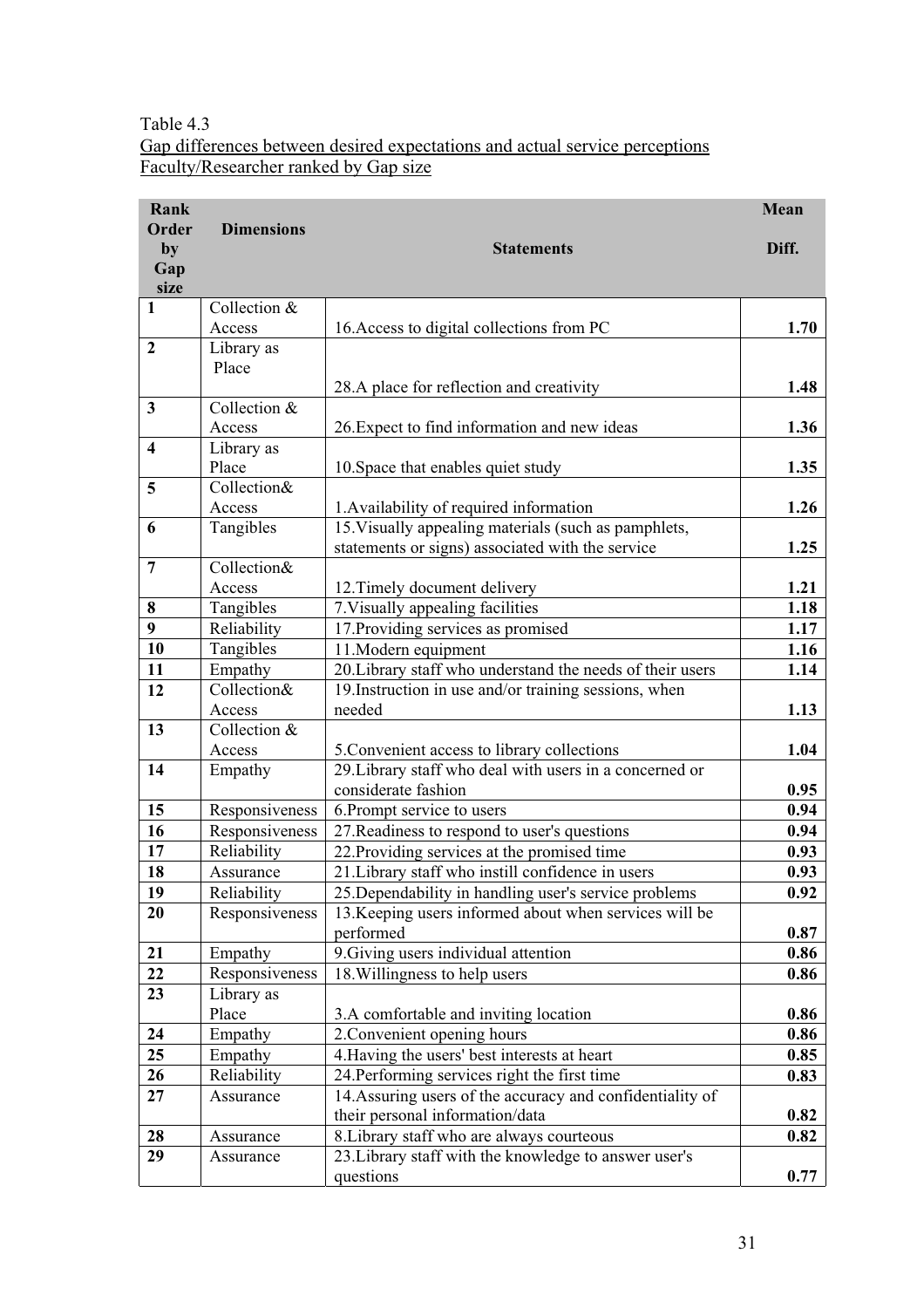# Table 4.4 Graduate Students (t-test)

|                                              | <b>Expectation</b> |           | Perception   |           | Mean  | t        |
|----------------------------------------------|--------------------|-----------|--------------|-----------|-------|----------|
| <b>Statements</b>                            | <b>Score</b>       | <b>SD</b> | <b>Score</b> | <b>SD</b> | Diff. |          |
|                                              |                    |           |              |           |       |          |
| 1. Availability of required information      | 6.13               | 0.78      | 4.69         | 1.25      | 1.44  | 13.15*   |
| 2. Convenient opening hours                  | 6.09               | 0.89      | 5.02         | 1.34      | 1.08  | $9.05*$  |
| 3.A comfortable and inviting location        | 5.94               | 0.81      | 5.49         | 1.13      | 0.46  | $4.61*$  |
| 4. Having the users' best interests at heart | 6.04               | 0.86      | 4.92         | 1.27      | 1.12  | $10.31*$ |
| 5. Convenient access to library collections  | 6.20               | 0.80      | 5.11         | 1.20      | 1.09  | 9.83*    |
| 6. Prompt service to users                   | 6.04               | 0.91      | 4.82         | 1.29      | 1.22  | $10.63*$ |
| 7. Visually appealing facilities             | 6.09               | 0.84      | 5.10         | 1.33      | 0.99  | $8.28*$  |
| 8. Library staff who are always courteous    | 5.88               | 0.90      | 4.97         | 1.17      | 0.91  | $8.53*$  |
| 9. Giving users individual attention         | 5.70               | 0.88      | 4.66         | 1.24      | 1.04  | $9.70*$  |
| 10. Space that enables quiet study           | 6.23               | 0.87      | 5.26         | 1.31      | 0.97  | $8.31*$  |
| 11. Modern equipment                         | 5.90               | 0.92      | 5.12         | 1.11      | 0.78  | $6.74*$  |
| 12. Timely document delivery                 | 5.83               | 0.91      | 4.63         | 1.19      | 1.20  | 8.58*    |
| 13. Keeping users informed about when        |                    |           |              |           |       |          |
| services will be performed                   | 5.83               | 1.00      | 5.14         | 1.32      | 0.70  | $6.32*$  |
| 14. Assuring users of the accuracy and       |                    |           |              |           |       |          |
| confidentiality of their personal            |                    |           |              |           |       |          |
| information/data                             | 6.18               | 0.85      | 5.45         | 1.30      | 0.72  | $6.22*$  |
| 15. Visually appealing materials (such as    |                    |           |              |           |       |          |
| pamphlets, statements or signs) associated   |                    |           |              |           |       |          |
| with the service                             | 5.72               | 0.98      | 4.85         | 1.33      | 0.87  | $7.73*$  |
| 16. Access to digital collections from PC    | 5.83               | 1.08      | 4.25         | 1.36      | 1.58  | 9.87*    |
| 17. Providing services as promised           | 5.83               | 0.96      | 4.93         | 1.15      | 0.90  | $8.46*$  |
| 18. Willingness to help users                | 6.03               | 0.94      | 5.03         | 1.31      | 1.00  | $8.42*$  |
| 19. Instruction in use and/or training       |                    |           |              |           |       |          |
| sessions, when needed                        | 5.57               | 0.98      | 4.34         | 1.35      | 1.24  | $9.77*$  |
| 20. Library staff who understand the needs   |                    |           |              |           |       |          |
| of their users                               | 5.83               | 1.00      | 4.66         | 1.36      | 1.17  | $9.61*$  |
| 21. Library staff who instill confidence in  |                    |           |              |           |       |          |
| users                                        | 5.83               | 0.85      | 4.76         | 1.17      | 1.07  | 9.88*    |
| 22. Providing services at the promised       |                    |           |              |           |       |          |
| time                                         | 5.75               | 0.94      | 4.93         | 1.14      | 0.82  | $7.33*$  |
| 23. Library staff with the knowledge to      |                    |           |              |           |       |          |
| answer user's questions                      | 6.22               | 0.82      | 5.17         | 1.08      | 1.05  | $10.11*$ |
| 24. Performing services right the first time | 5.95               | 0.93      | 5.02         | 1.08      | 0.93  | $8.63*$  |
| 25. Dependability in handling user's         |                    |           |              |           |       |          |
| service problems                             | 5.91               | 0.87      | 4.87         | 1.19      | 1.04  | $9.27*$  |
| 26. Expect to find information and new       |                    |           |              |           |       |          |
| ideas                                        | 6.28               | 0.87      | 4.87         | 1.18      | 1.41  | $12.02*$ |
| 27. Readiness to respond to user's           |                    |           |              |           |       |          |
| questions                                    | 5.95               | 0.94      | 4.75         | 1.28      | 1.20  | 9.98*    |
| 28.A place for reflection and creativity     | 6.38               | 0.78      | 5.09         | 1.38      | 1.29  | $10.47*$ |
| 29. Library staff who deal with users in a   |                    |           |              |           |       |          |
| concerned or considerate fashion             | 6.04               | 0.92      | 4.95         | 1.29      | 1.09  | $9.23*$  |

•  $*$ **Note**  $p < .05$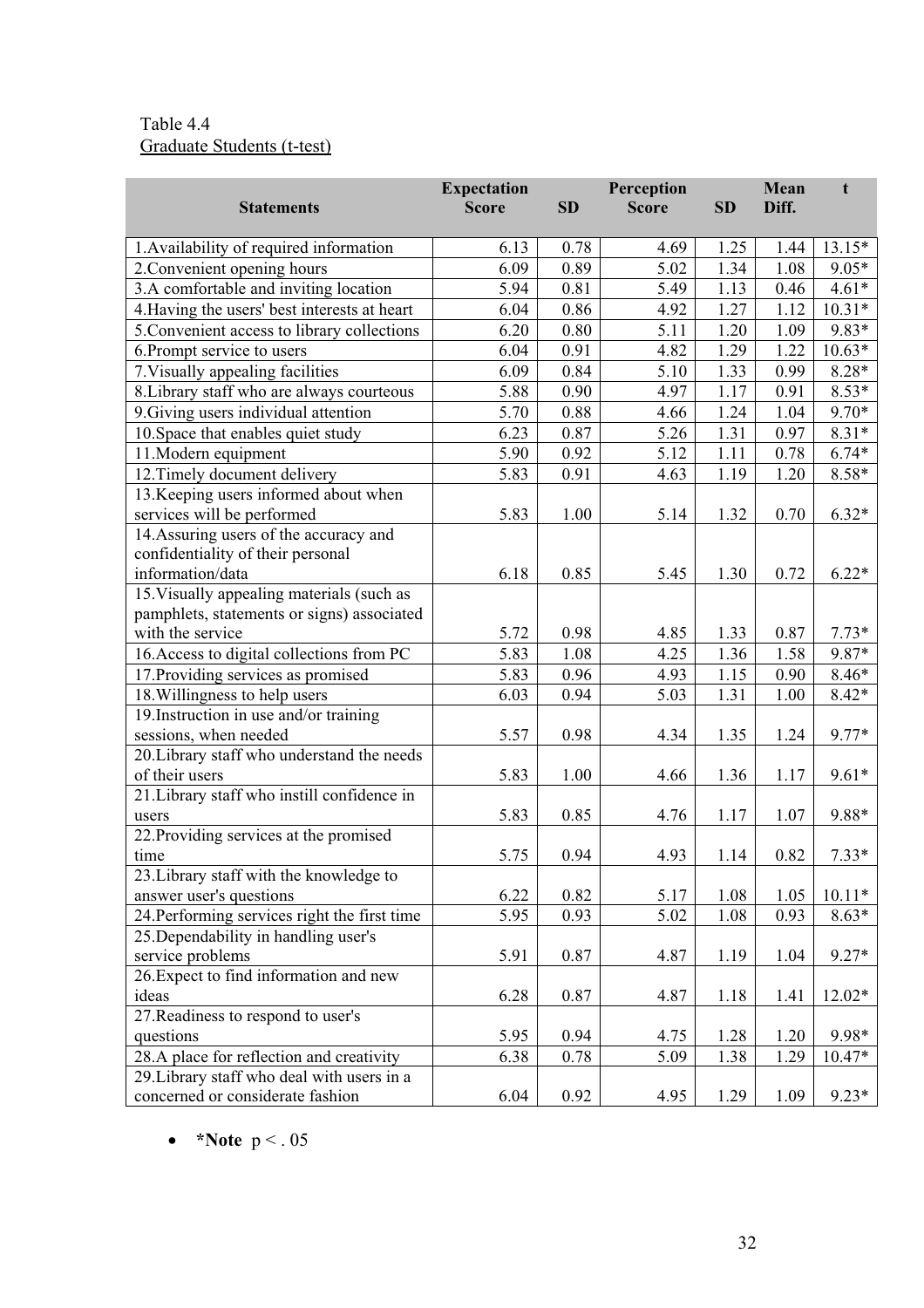# Table 4.5 Gap differences between desired expectations and actual service perceptions Graduate students ranked by gap size

| Rank                    |                      |                                                                                  | Mean         |
|-------------------------|----------------------|----------------------------------------------------------------------------------|--------------|
| Order                   | <b>Dimensions</b>    |                                                                                  |              |
| by                      |                      | <b>Statements</b>                                                                | Diff.        |
| Gap                     |                      |                                                                                  |              |
| size                    |                      |                                                                                  |              |
| $\mathbf{1}$            | Collection&          |                                                                                  |              |
|                         | Access               | 16. Access to digital collections from PC                                        | 1.58         |
| $\overline{2}$          | Collection &         |                                                                                  |              |
|                         | Access               | 1. Availability of required information                                          | 1.44         |
| 3                       | Collection $\&$      |                                                                                  |              |
|                         | Access               | 26. Expect to find information and new ideas                                     | 1.41         |
| $\overline{\mathbf{4}}$ | Library as           |                                                                                  |              |
|                         | Place                | 28.A place for reflection and creativity                                         | 1.29         |
| 5                       | Collection &         | 19. Instruction in use and/or training sessions, when                            |              |
|                         | Access               | needed                                                                           | 1.24         |
| 6                       | Responsiveness       | 6. Prompt service to users                                                       | 1.22         |
| $\overline{7}$          | Responsiveness       | 27. Readiness to respond to user's questions                                     | 1.20         |
| 8                       | Collection&          |                                                                                  |              |
|                         | Access               | 12. Timely document delivery                                                     | 1.20         |
| 9                       | Empathy              | 20. Library staff who understand the needs of their users                        | 1.17         |
| 10                      | Empathy              | 4. Having the users' best interests at heart                                     | 1.12         |
| 11                      | Empathy              | 29. Library staff who deal with users in a concerned or                          |              |
|                         |                      | considerate fashion                                                              | 1.09         |
| 12                      | Collection &         |                                                                                  |              |
| 13                      | Access               | 5. Convenient access to library collections                                      | 1.09<br>1.08 |
| 14                      | Empathy<br>Assurance | 2. Convenient opening hours<br>21. Library staff who instill confidence in users | 1.07         |
| 15                      | Assurance            | 23. Library staff with the knowledge to answer user's                            |              |
|                         |                      | questions                                                                        | 1.05         |
| 16                      | Reliability          | 25. Dependability in handling user's service problems                            | 1.04         |
| 17                      | Empathy              | 9. Giving users individual attention                                             | 1.04         |
| 18                      | Responsiveness       | 18. Willingness to help users                                                    | 1.00         |
| 19                      | Tangibles            | 7. Visually appealing facilities                                                 | 0.99         |
| 20                      | Library as Place     | 10. Space that enables quiet study                                               | 0.97         |
| 21                      | Reliability          | 24. Performing services right the first time                                     | 0.93         |
| 22                      | Assurance            | 8. Library staff who are always courteous                                        | 0.91         |
| 23                      | Reliability          | 17. Providing services as promised                                               | 0.90         |
| 24                      | Tangibles            | 15. Visually appealing materials (such as pamphlets,                             |              |
|                         |                      | statements or signs) associated with the service                                 | 0.87         |
| 25                      | Reliability          | 22. Providing services at the promised time                                      | 0.82         |
| 26                      | Tangibles            | 11. Modern equipment                                                             | 0.78         |
| 27                      | Assurance            | 14. Assuring users of the accuracy and confidentiality of                        |              |
|                         |                      | their personal information/data                                                  | 0.72         |
| 28                      | Responsiveness       | 13. Keeping users informed about when services will be<br>performed              |              |
| 29                      |                      |                                                                                  | 0.70<br>0.46 |
|                         | Library as Place     | 3.A comfortable and inviting location                                            |              |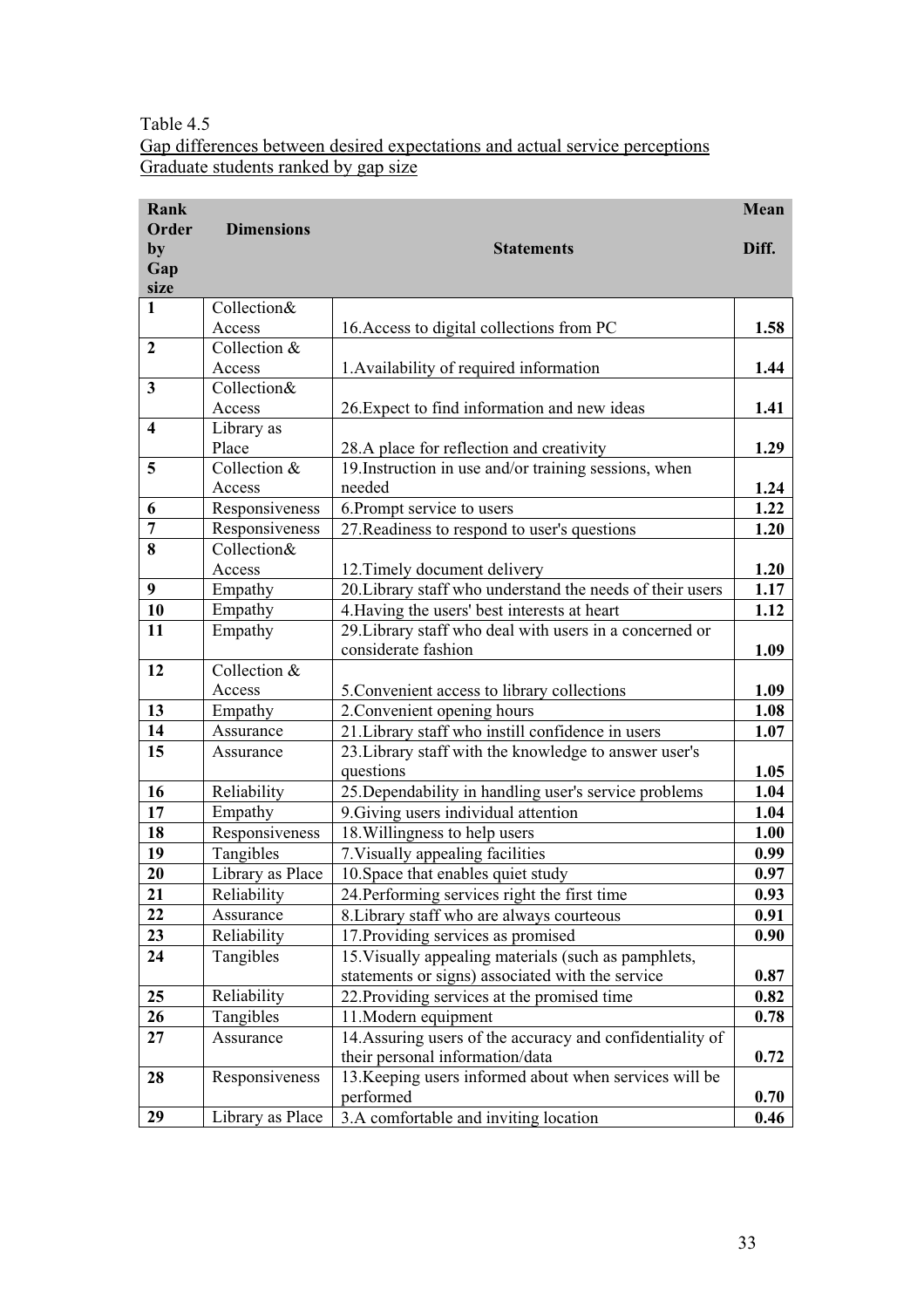# Table 4.6 Undergraduate student (t-test**)**

|                                              | <b>Expectation</b> |           | Perception   |           | Mean  | t        |
|----------------------------------------------|--------------------|-----------|--------------|-----------|-------|----------|
| <b>Statements</b>                            | <b>Score</b>       | <b>SD</b> | <b>Score</b> | <b>SD</b> | Diff. |          |
| 1. Availability of required information      | 6.10               | 0.87      | 4.69         | 1.12      | 1.41  | 18.16*   |
| 2. Convenient opening hours                  | 6.03               | 0.88      | 5.32         | 1.07      | 0.71  | $9.27*$  |
| 3.A comfortable and inviting location        | 6.09               | 0.91      | 5.24         | 1.27      | 0.85  | $10.28*$ |
| 4. Having the users' best interests at heart | 5.98               | 1.00      | 4.44         | 1.37      | 1.54  | 15.92*   |
| 5. Convenient access to library collections  | 6.04               | 0.96      | 4.84         | 1.21      | 1.19  | 14.26*   |
| 6. Prompt service to users                   | 6.04               | 0.98      | 4.50         | 1.19      | 1.54  | 18.26*   |
| 7. Visually appealing facilities             | 6.13               | 0.96      | 4.90         | 1.31      | 1.23  | 13.78*   |
| 8. Library staff who are always courteous    | 5.93               | 1.05      | 4.36         | 1.34      | 1.57  | $17.26*$ |
| 9. Giving users individual attention         | 5.55               | 1.22      | 4.08         | 1.30      | 1.47  | 15.74*   |
| 10. Space that enables quiet study           | 6.38               | 0.90      | 4.97         | 1.35      | 1.41  | $16.18*$ |
| 11. Modern equipment                         | 6.02               | 1.03      | 4.92         | 1.16      | 1.10  | $13.71*$ |
| 12. Timely document delivery                 | 5.71               | 1.05      | 4.53         | 1.10      | 1.17  | 13.24*   |
| 13. Keeping users informed about when        |                    |           |              |           |       |          |
| services will be performed                   | 5.83               | 0.98      | 4.83         | 1.31      | 1.00  | 10.92*   |
| 14. Assuring users of the accuracy and       |                    |           |              |           |       |          |
| confidentiality of their personal            |                    |           |              |           |       |          |
| information/data                             | 6.09               | 1.04      | 5.09         | 1.35      | 1.00  | $11.69*$ |
| 15. Visually appealing materials (such as    |                    |           |              |           |       |          |
| pamphlets, statements or signs) associated   |                    |           |              |           |       |          |
| with the service                             | 5.64               | 1.14      | 4.67         | 1.32      | 0.98  | $10.34*$ |
| 16. Access to digital collections from PC    | 5.84               | 1.11      | 4.33         | 1.40      | 1.50  | $14.51*$ |
| 17. Providing services as promised           | 5.98               | 1.02      | 4.61         | 1.17      | 1.37  | 15.66*   |
| 18. Willingness to help users                | 6.11               | 1.00      | 4.51         | 1.39      | 1.60  | 16.96*   |
| 19. Instruction in use and/or training       |                    |           |              |           |       |          |
| sessions, when needed                        | 5.71               | 1.12      | 4.26         | 1.25      | 1.45  | $15.14*$ |
| 20. Library staff who understand the needs   |                    |           |              |           |       |          |
| of their users                               | 5.98               | 1.04      | 4.39         | 1.24      | 1.59  | 17.66*   |
| 21. Library staff who instill confidence in  |                    |           |              |           |       |          |
| users                                        | 5.84               | 0.95      | 4.54         | 1.15      | 1.30  | 17.44*   |
| 22. Providing services at the promised       |                    |           |              |           |       |          |
| time                                         | 5.87               | 0.99      | 4.87         | 1.15      | 1.00  | 14.24*   |
| 23. Library staff with the knowledge to      |                    |           |              |           |       |          |
| answer user's questions                      | 6.05               | 0.99      | 4.96         | 1.21      | 1.10  | 13.35*   |
| 24. Performing services right the first time | 6.02               | 1.04      | 4.66         | 1.31      | 1.35  | $15.15*$ |
| 25. Dependability in handling user's         |                    |           |              |           |       |          |
| service problems                             | 5.94               | 1.05      | 4.76         | 1.21      | 1.18  | 14.02*   |
| 26. Expect to find information and new       |                    |           |              |           |       |          |
| ideas                                        | 6.11               | 1.01      | 4.76         | 1.23      | 1.35  | 15.45*   |
| 27. Readiness to respond to user's           |                    |           |              |           |       |          |
| questions                                    | 5.93               | 1.05      | 4.59         | 1.26      | 1.33  | $14.43*$ |
| 28.A place for reflection and creativity     | 6.31               | 0.84      | 4.91         | 1.33      | 1.40  | 15.18*   |
| 29. Library staff who deal with users in a   |                    |           |              |           |       |          |
| concerned or considerate fashion             | 6.09               | 1.02      | 4.52         | 1.34      | 1.57  | $17.01*$ |

•  $*$ **Note**  $p < .05$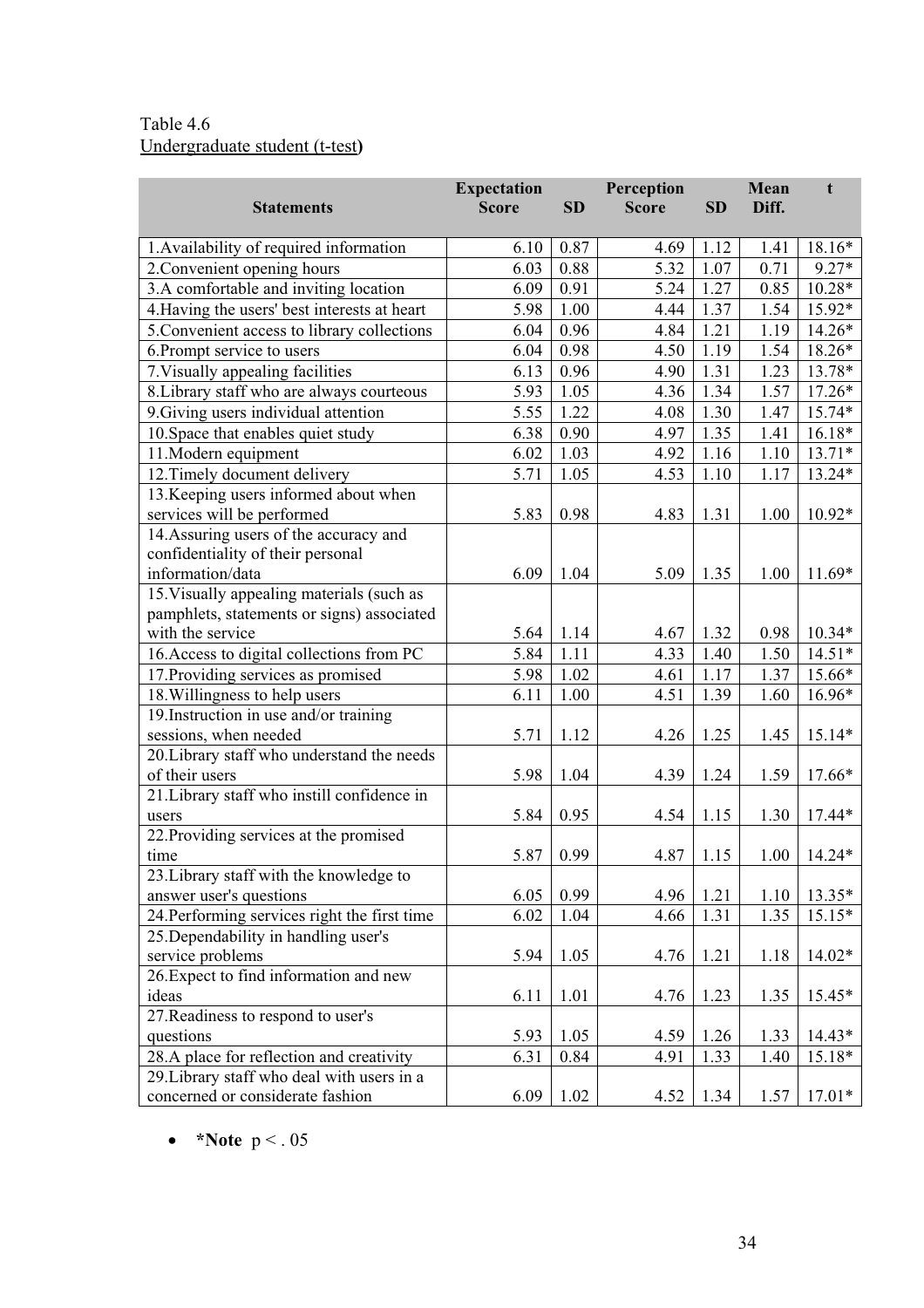# Table 4.7 Gap differences between desired expectations and actual service perceptions Undergraduate students ranked by gap size

| Rank                    |                           |                                                     | Mean  |
|-------------------------|---------------------------|-----------------------------------------------------|-------|
| Order                   | <b>Dimensions</b>         |                                                     |       |
| by                      |                           | <b>Statements</b>                                   | Diff. |
| Gap                     |                           |                                                     |       |
| size<br>$\mathbf{1}$    | Responsiveness            | 18. Willingness to help users                       | 1.60  |
| $\overline{2}$          | Empathy                   | 20. Library staff who understand the needs of their |       |
|                         |                           | users                                               | 1.59  |
| $\overline{\mathbf{3}}$ | Empathy                   | 29. Library staff who deal with users in a          |       |
|                         |                           | concerned or considerate fashion                    | 1.57  |
| $\overline{\mathbf{4}}$ | Assurance                 | 8. Library staff who are always courteous           | 1.57  |
| 5                       | Empathy                   | 4. Having the users' best interests at heart        | 1.54  |
| 6                       | Responsiveness            | 6. Prompt service to users                          | 1.54  |
| $\overline{7}$          | Collection &              |                                                     |       |
|                         | Access                    | 16. Access to digital collections from PC           | 1.50  |
| 8                       | Empathy                   | 9. Giving users individual attention                | 1.47  |
| $\boldsymbol{9}$        | Collection &              | 19. Instruction in use and/or training sessions,    |       |
|                         | Access                    | when needed                                         | 1.45  |
| 10                      | Collection &              |                                                     |       |
|                         | Access                    | 1. Availability of required information             | 1.41  |
| 11                      | Library as Place          | 10. Space that enables quiet study                  | 1.41  |
| 12                      | Library as Place          | 28.A place for reflection and creativity            | 1.40  |
| 13                      | Reliability               | 17. Providing services as promised                  | 1.37  |
| 14                      | Reliability               | 24. Performing services right the first time        | 1.35  |
| 15                      | Collection &              |                                                     |       |
|                         | Access                    | 26. Expect to find information and new ideas        | 1.35  |
| 16                      | Responsiveness            | 27. Readiness to respond to user's questions        | 1.33  |
| 17                      | Assurance                 | 21. Library staff who instill confidence in users   | 1.30  |
| 18<br>19                | Tangibles<br>Collection & | 7. Visually appealing facilities                    | 1.23  |
|                         | Access                    | 5. Convenient access to library collections         | 1.19  |
| 20                      | Reliability               | 25. Dependability in handling user's service        |       |
|                         |                           | problems                                            | 1.18  |
| 21                      | Collection &              |                                                     |       |
|                         | Access                    | 12. Timely document delivery                        | 1.17  |
| 22                      | Tangibles                 | 11. Modern equipment                                | 1.10  |
| 23                      | Assurance                 | 23. Library staff with the knowledge to answer      |       |
|                         |                           | user's questions                                    | 1.10  |
| 24                      | Reliability               | 22. Providing services at the promised time         | 1.00  |
| 25                      | Responsiveness            | 13. Keeping users informed about when services      |       |
|                         |                           | will be performed                                   | 1.00  |
| 26                      | Assurance                 | 14. Assuring users of the accuracy and              |       |
|                         |                           | confidentiality of their personal information/data  | 1.00  |
| 27                      | Tangibles                 | 15. Visually appealing materials (such as           |       |
|                         |                           | pamphlets, statements or signs) associated with     |       |
|                         |                           | the service                                         | 0.98  |
| 28                      | Library as Place          | 3.A comfortable and inviting location               | 0.85  |
| 29                      | Empathy                   | 2. Convenient opening hours                         | 0.71  |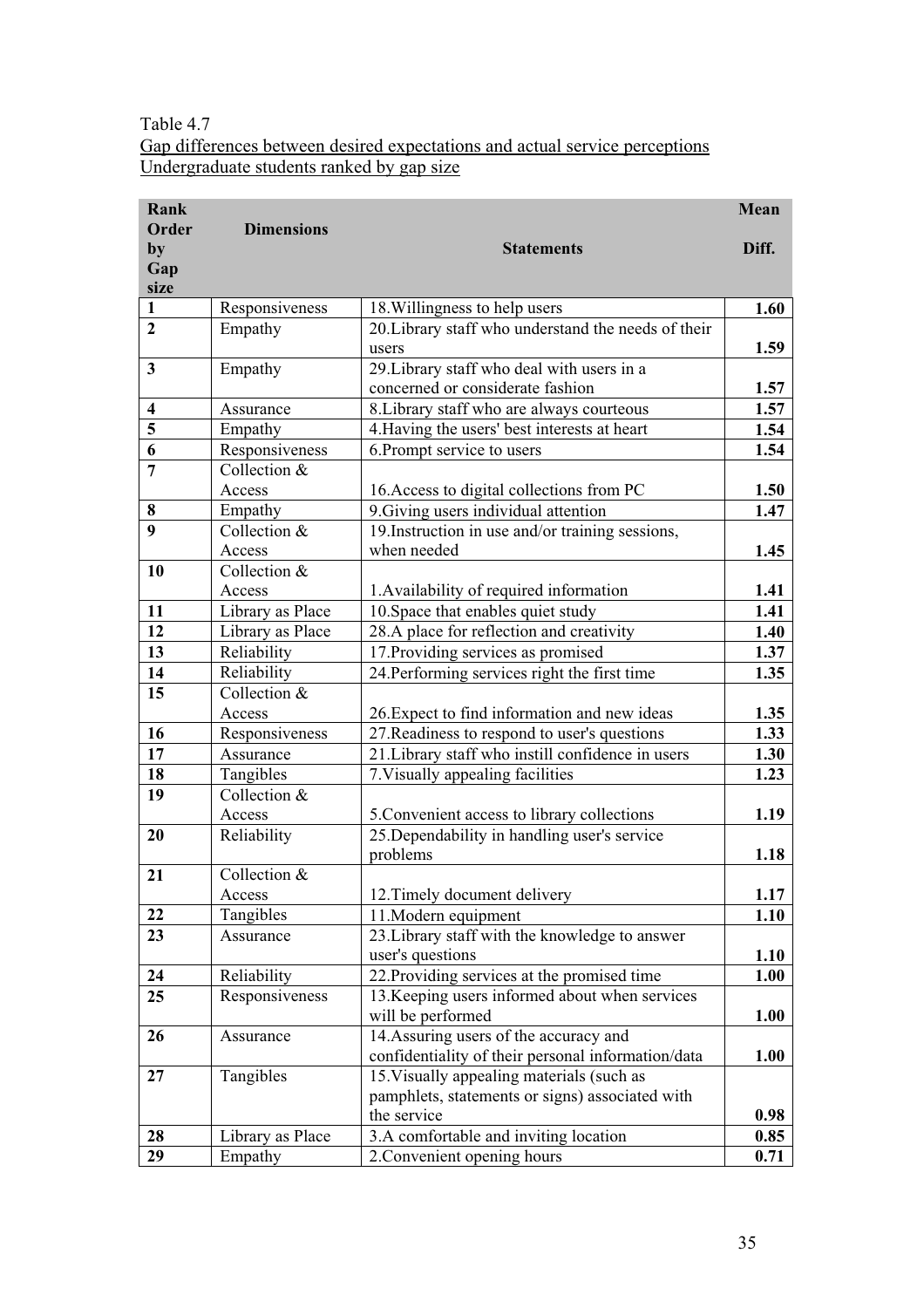By individual group of users, what are the users' expectations for excellent service quality from TU Library system ?

To examine the desired service expectation by individual user groups, the means of desired service expectations are ranked respectively from highest to lowest. The results reveals that there are some commonalities related to user desired service expectations. The five attributes that all users commonly expected are " Space that enables quiet study" "A place for reflection and creativity" " Expect to find information and new idea" "Library staff with the knowledge to answer user's questions" and " Assuring users of the accuracy and confidentiality of their personal information/data ".

 The attributes "Access to digital collections from PC " and " Timely document delivery "are not ranked in the higher order of all users' expectations, though they are the larger gaps from faculty/researcher and undergraduate student groups' perspectives. If we consider from the high number of missing value of these attributes , (see Table 3.20) ,it deems to conclude that the users don't realize their own expectations because they don't have much experience with these services.

The attribute " Giving users individual attention" is ranked very low in all user group expectations. It maybe because the users don't want individual attention from library staff or don't contact library staff when involved in library services.

 It is interesting that the attribute "Instruction in use and/or training sessions, when needed" is ranked very low by all users groups.( see Table 4.8 – Table 4.10) It seems that the users want to access library service by their own without mediation or instruction.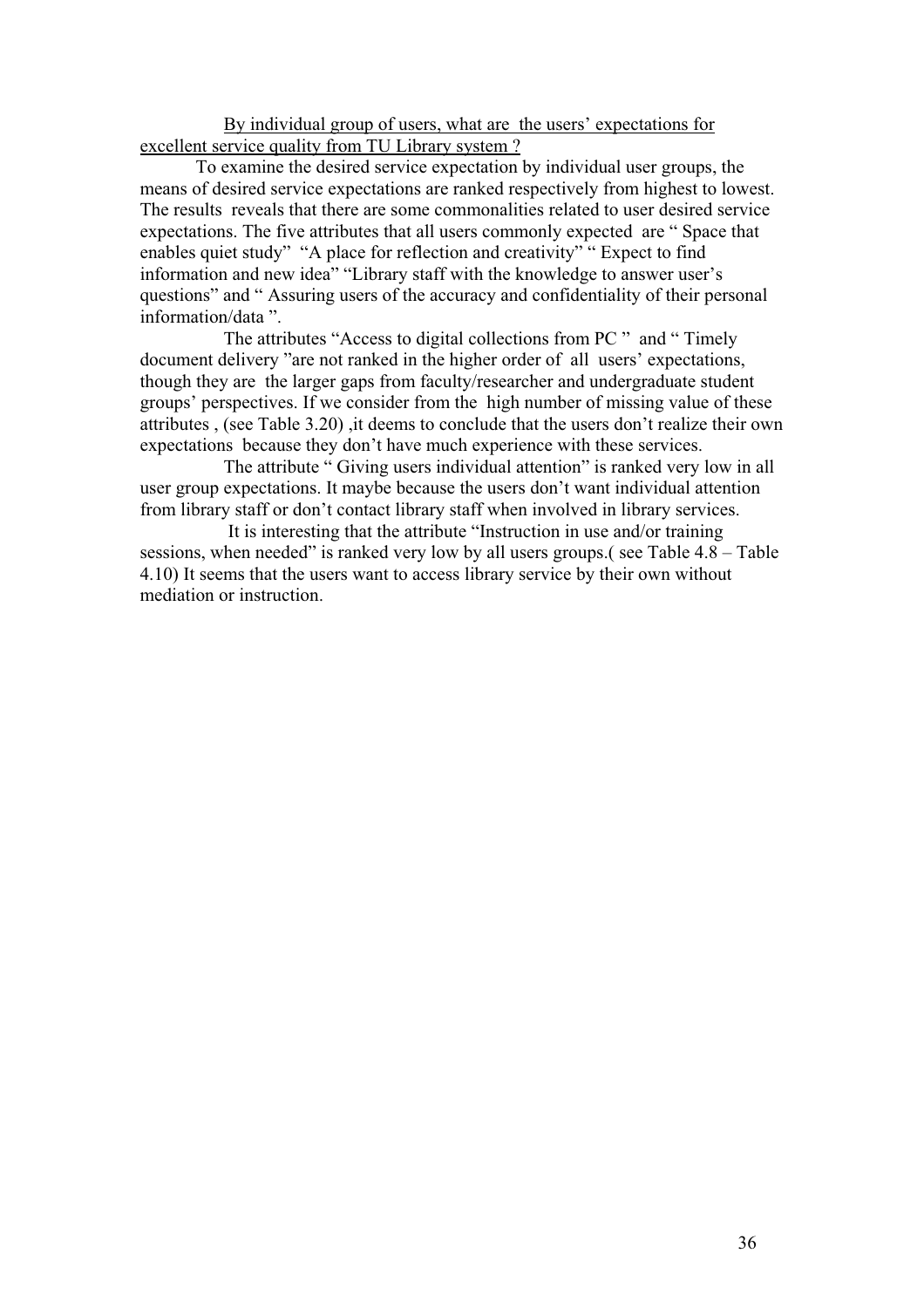# Table 4.8 Desired Service Expectation of Faculty/Researcher (Order by Means)

|                         | <b>Statements</b>                                  | Frequency | <b>Missing</b>  | Mean | <b>SD</b> |
|-------------------------|----------------------------------------------------|-----------|-----------------|------|-----------|
| 1                       | Space that enables quiet study                     | 214       | 14              | 6.32 | 0.81      |
| $\mathbf{2}$            | A place for reflection and creativity              | 210       | 18              | 6.23 | 0.95      |
| $\overline{\mathbf{3}}$ | Convenient access to library collections           | 217       | 11              | 6.21 | 0.86      |
|                         | Assuring users of the accuracy and                 |           |                 |      |           |
| $\overline{\mathbf{4}}$ | confidentiality of their personal information/data | 203       | 25              | 6.21 | 0.87      |
|                         | Library staff with the knowledge to answer         |           |                 |      |           |
| 5                       | user's questions                                   | 205       | 23              | 6.20 | 0.92      |
| 6                       | Expect to find information and new ideas           | 213       | 15              | 6.16 | 0.95      |
| $\overline{7}$          | Willingness to help users                          | 214       | 14              | 6.14 | 0.90      |
|                         | Library staff who deal with users in a concerned   |           |                 |      |           |
| 8                       | or considerate fashion                             | 214       | 14              | 6.12 | 0.90      |
| $\boldsymbol{9}$        | Library staff who are always courteous             | 215       | 13              | 6.11 | 0.86      |
| 10                      | Access to digital collections from PC              | 201       | 27              | 6.10 | 0.96      |
| 11                      | Having the users' best interests at heart          | 219       | 9               | 6.08 | 0.99      |
| 12                      | Availability of required information               | 215       | 13              | 6.06 | 0.90      |
| 13                      | Visually appealing facilities                      | 216       | 12              | 6.06 | 0.99      |
| 14                      | Providing services as promised                     | 197       | 31              | 6.04 | 0.96      |
| 15                      | Modern equipment                                   | 213       | 15              | 6.04 | 0.94      |
| 16                      | Providing services at the promised time            | 193       | 35              | 6.03 | 0.93      |
|                         | Keeping users informed about when services         |           |                 |      |           |
| 17                      | will be performed                                  | 208       | 20              | 6.02 | 0.97      |
| 18                      | Convenient opening hours                           | 215       | 13              | 6.02 | 0.88      |
| 19                      | Prompt service to users                            | 215       | 13              | 6.01 | 0.97      |
| 20                      | A comfortable and inviting location                | 218       | 10              | 6.01 | 0.95      |
| 21                      | Readiness to respond to user's questions           | 206       | 22              | 6.01 | 0.96      |
|                         | Library staff who understand the needs of their    |           |                 |      |           |
| 22                      | users                                              | 209       | 19              | 6.01 | 0.95      |
| 23                      | Timely document delivery                           | 193       | $\overline{35}$ | 5.99 | 0.88      |
|                         | Dependability in handling user's service           |           |                 |      |           |
| 24                      | problems                                           | 207       | 21              | 5.98 | 0.88      |
| 25                      | Performing services right the first time           | 198       | 30              | 5.96 | 0.96      |
|                         | Visually appealing materials (such as pamphlets,   |           |                 |      |           |
| 26                      | statements or signs) associated with the service   | 209       | 19              | 5.92 | 0.98      |
| 27                      | Library staff who instill confidence in users      | 211       | 17              | 5.88 | 0.98      |
|                         | Instruction in use and/or training sessions, when  |           |                 |      |           |
| 28                      | needed                                             | 203       | 25              | 5.87 | 1.03      |
| 29                      | Giving users individual attention                  | 210       | 18              | 5.79 | 0.96      |

# **Faculty/Researcher desired expectations**

**COL**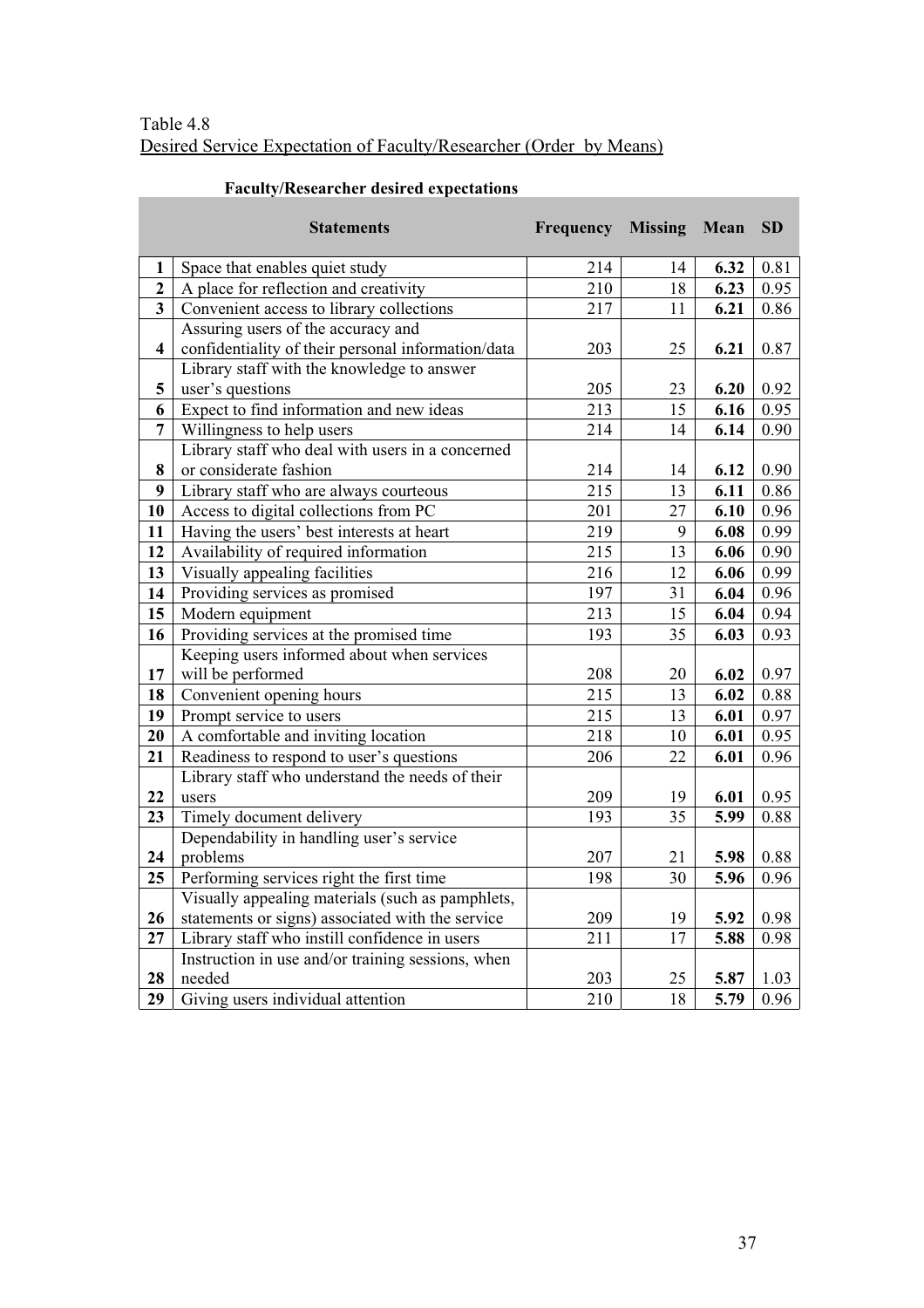**Contract** 

|                         | <b>Statements</b>                                        | Frequency | Missing Mean   |      | <b>SD</b> |
|-------------------------|----------------------------------------------------------|-----------|----------------|------|-----------|
| 1                       | A place for reflection and creativity                    | 160       | 5              | 6.36 | 0.80      |
| $\mathbf{2}$            | Expect to find information and new ideas                 | 162       | 3              | 6.29 | 0.86      |
| 3                       | Space that enables quiet study                           | 160       | 5              | 6.23 | 0.86      |
|                         | Library staff with the knowledge to answer user's        |           |                |      |           |
| $\overline{\mathbf{4}}$ | questions                                                | 154       | 11             | 6.23 | 0.82      |
| 5                       | Convenient access to library collections                 | 159       | 6              | 6.19 | 0.80      |
|                         | Assuring users of the accuracy and confidentiality of    |           |                |      |           |
| 6                       | their personal information/data                          | 158       | 7              | 6.15 | 0.88      |
| 7                       | Availability of required information                     | 162       | $\overline{3}$ | 6.13 | 0.78      |
| 8                       | Convenient opening hours                                 | 159       | 6              | 6.09 | 0.89      |
| 9                       | Visually appealing facilities                            | 160       | $\overline{5}$ | 6.09 | 0.84      |
| 10                      | Prompt service to users                                  | 160       | 5              | 6.03 | 0.92      |
|                         | Library staff who deal with users in a concerned or      |           |                |      |           |
| 11                      | considerate fashion                                      | 160       | $\mathfrak{S}$ | 6.03 | 0.93      |
| 12                      | Having the users' best interests at heart                | 162       | $\overline{3}$ | 6.02 | 0.87      |
| 13                      | Willingness to help users                                | 159       | 6              | 6.02 | 0.94      |
| 14                      | Performing services right the first time                 | 157       | 8              | 5.95 | 0.95      |
| 15                      | Readiness to respond to user's questions                 | 156       | 9              | 5.94 | 0.97      |
| 16                      | A comfortable and inviting location                      | 161       | $\overline{4}$ | 5.94 | 0.81      |
| 17                      | Dependability in handling user's service problems        | 154       | 11             | 5.90 | 0.92      |
| 18                      | Modern equipment                                         | 158       | $\overline{7}$ | 5.89 | 0.93      |
|                         | Keeping users informed about when services will be       |           |                |      |           |
| 19                      | performed                                                | 156       | 9              | 5.88 | 0.99      |
| 20                      | Providing services as promised                           | 156       | 9              | 5.88 | 0.97      |
| 21                      | Library staff who are always courteous                   | 160       | $\overline{5}$ | 5.86 | 0.92      |
| 22                      | Timely document delivery                                 | 150       | 15             | 5.85 | 0.95      |
| 23                      | Library staff who understand the needs of their users    | 156       | 9              | 5.83 | 1.00      |
| 24                      | Providing services at the promised time                  | 152       | 13             | 5.81 | 0.93      |
| 25                      | Library staff who instill confidence in users            | 160       | 5              | 5.79 | 0.89      |
| 26                      | Access to digital collections from PC                    | 152       | 13             | 5.76 | 1.08      |
|                         | Visually appealing materials (such as pamphlets,         |           |                |      |           |
| 27                      | statements or signs) associated with the service         | 160       | 5              | 5.72 | 1.00      |
| 28                      | Giving users individual attention                        | 159       | 6              | 5.65 | 0.91      |
| 29                      | Instruction in use and/or training sessions, when needed | 154       | 11             | 5.56 | 1.00      |

# **Graduate Students desired expectations**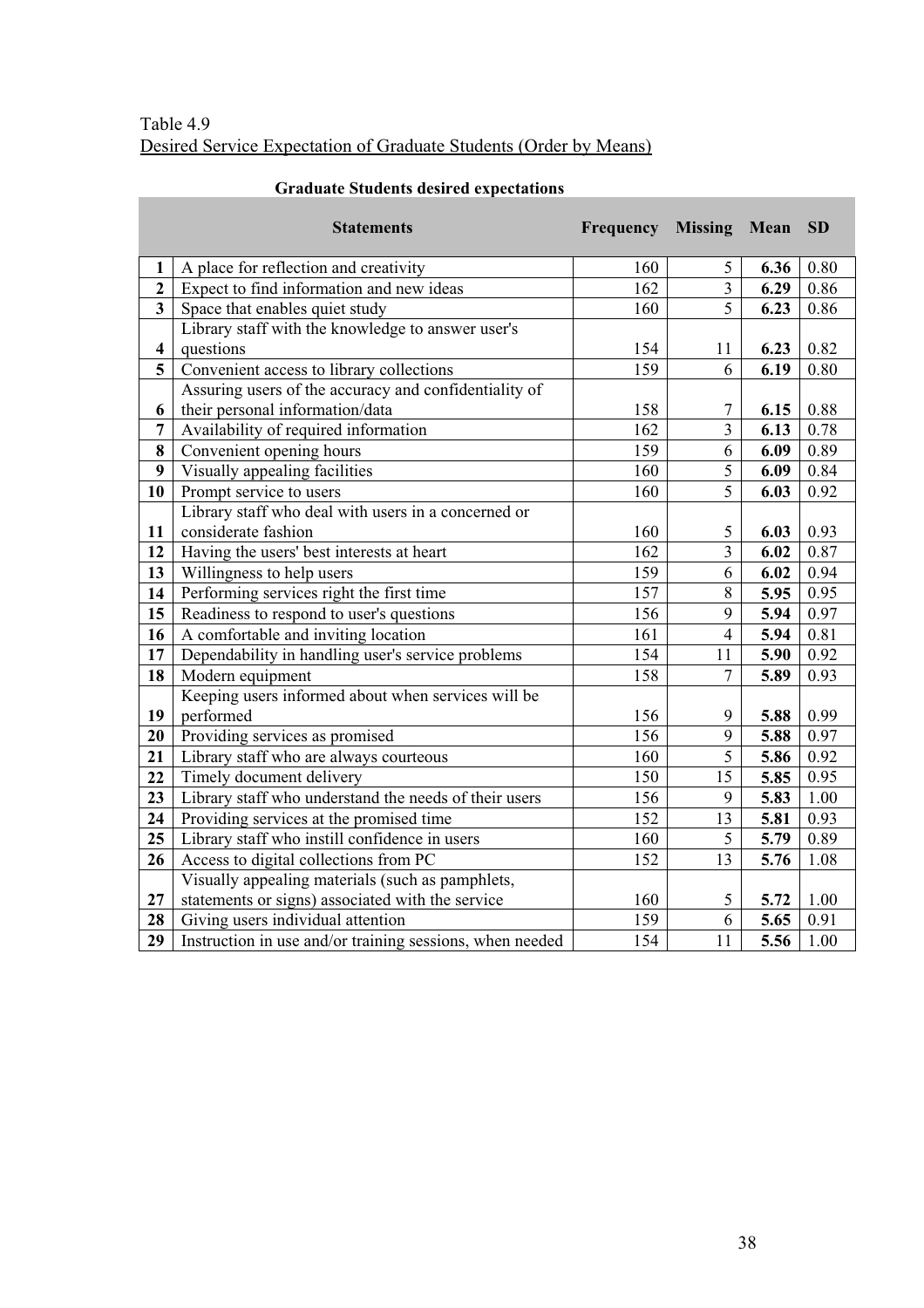# Table 4.10 Desired Service Expectation of Undergraduate Students (Order by Means)

**Contract** 

| Order                   | <b>Statements</b>                                           | <b>Frequency Missing Mean</b> |                |      | <b>SD</b> |
|-------------------------|-------------------------------------------------------------|-------------------------------|----------------|------|-----------|
| 1                       | Space that enables quiet study                              | 260                           | 6              | 6.38 | 0.89      |
| $\overline{2}$          | A place for reflection and creativity                       | 257                           | 9              | 6.31 | 0.84      |
| $\overline{3}$          | Visually appealing facilities                               | 262                           | $\overline{4}$ | 6.12 | 0.99      |
| $\overline{\mathbf{4}}$ | Willingness to help users                                   | 259                           | $\overline{7}$ | 6.11 | 0.99      |
|                         | Library staff who deal with users in a concerned or         |                               |                |      |           |
| 5                       | considerate fashion                                         | 259                           | 7              | 6.09 | 1.01      |
| 6                       | A comfortable and inviting location                         | 260                           | 6              | 6.08 | 0.91      |
|                         | Assuring users of the accuracy and confidentiality of their |                               |                |      |           |
| 7                       | personal information/data                                   | 262                           | 4              | 6.08 | 1.07      |
| 8                       | Availability of required information                        | 262                           | $\overline{4}$ | 6.07 | 0.91      |
| 9                       | Expect to find information and new ideas                    | 259                           | $\overline{7}$ | 6.07 | 1.04      |
|                         | Library staff with the knowledge to answer user's           |                               |                |      |           |
| 10                      | questions                                                   | 257                           | 9              | 6.06 | 1.00      |
| 11                      | Prompt service to users                                     | 258                           | 8              | 6.04 | 0.98      |
| 12                      | Performing services right the first time                    | 253                           | 13             | 6.02 | 1.03      |
| 13                      | Convenient access to library collections                    | 258                           | 8              | 6.02 | 0.97      |
| 14                      | Modern equipment                                            | 258                           | 8              | 6.02 | 1.02      |
| 15                      | Convenient opening hours                                    | 261                           | 5              | 6.02 | 0.91      |
| 16                      | Providing services as promised                              | 260                           | 6              | 5.97 | 1.03      |
| 17                      | Library staff who understand the needs of their users       | 260                           | 6              | 5.97 | 1.04      |
| 18                      | Having the users' best interests at heart                   | 259                           | $\overline{7}$ | 5.97 | 1.01      |
| 19                      | Dependability in handling user's service problems           | 257                           | 9              | 5.96 | 1.04      |
| 20                      | Readiness to respond to user's questions                    | 254                           | 12             | 5.93 | 1.05      |
| 21                      | Library staff who are always courteous                      | 261                           | 5              | 5.93 | 1.05      |
| 22                      | Providing services at the promised time                     | 250                           | 16             | 5.86 | 0.97      |
| 23                      | Library staff who instill confidence in users               | 256                           | 10             | 5.84 | 0.97      |
|                         | Keeping users informed about when services will be          |                               |                |      |           |
| 24                      | performed                                                   | 257                           | 9              | 5.82 | 0.98      |
| 25                      | Access to digital collections from PC                       | 255                           | 11             | 5.80 | 1.11      |
| 26                      | Timely document delivery                                    | 251                           | 15             | 5.72 | 1.05      |
| 27                      | Instruction in use and/or training sessions, when needed    | 256                           | 10             | 5.68 | 1.13      |
|                         | Visually appealing materials (such as pamphlets,            |                               |                |      |           |
| 28                      | statements or signs) associated with the service            | 261                           | 5              | 5.64 | 1.14      |
| 29                      | Giving users individual attention                           | 261                           | $\overline{5}$ | 5.55 | 1.21      |

# **Undergraduate students' desired expectation**

If all attributes are ranked respectively by means, the top ten of the desired service expectations of all user groups are as the following table :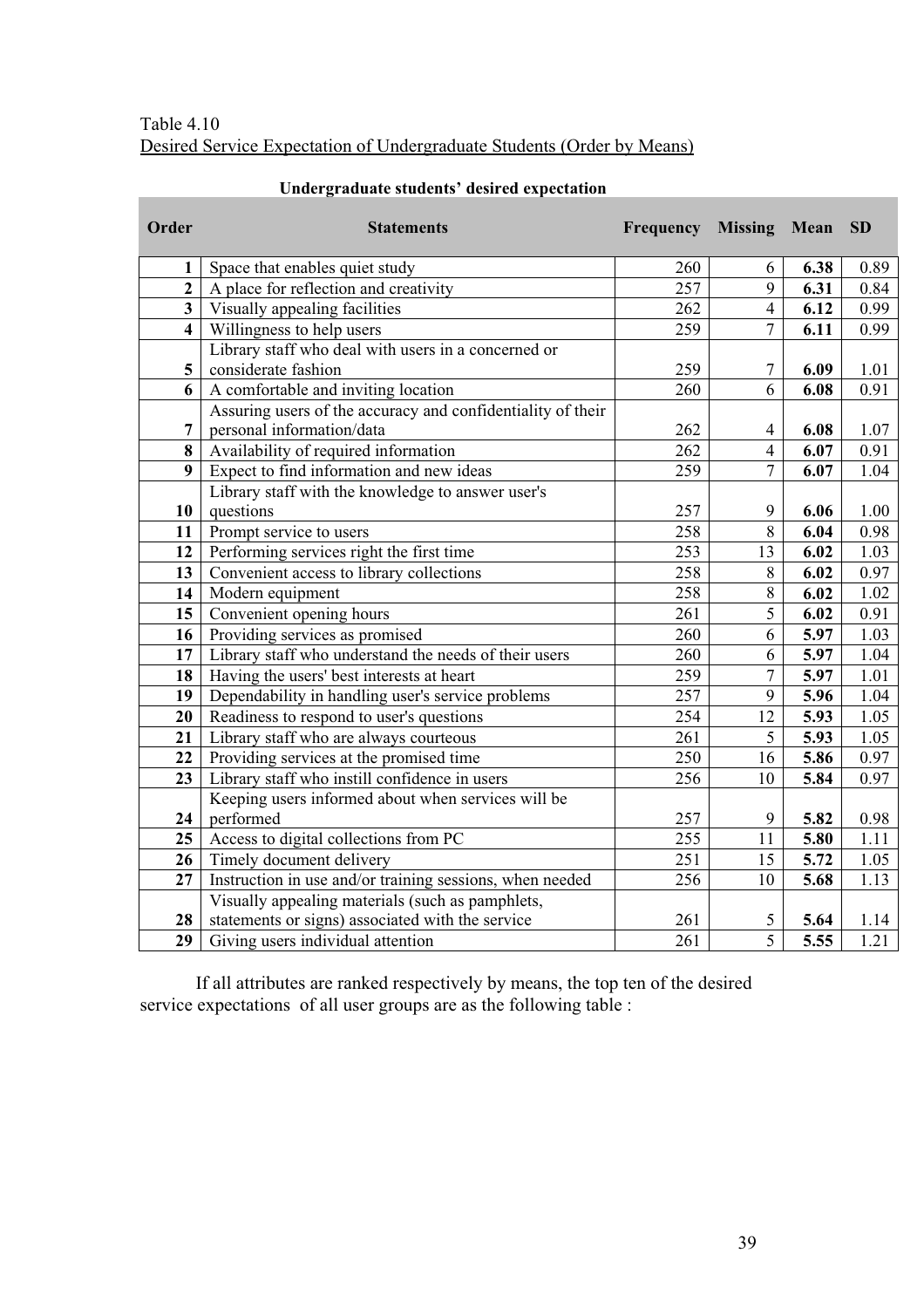# Table 4.11 Service Expectations of all User Groups (Order by Means)

# **Overall Expectation**

| Order                   | <b>Statements</b>                                     | Frequency | <b>Missing</b> | Mean              | <b>SD</b> |
|-------------------------|-------------------------------------------------------|-----------|----------------|-------------------|-----------|
| 1                       | Space that enables quiet study                        | 636       | 25             | 6.32              | 0.86      |
| $\overline{2}$          | A place for reflection and creativity                 | 629       | 32             | 6.30              | 0.87      |
| $\overline{\mathbf{3}}$ | Expect to find information and new ideas              | 636       | 25             | 6.16              | 0.97      |
|                         | Library staff with the knowledge to answer user's     |           |                |                   |           |
| $\overline{\mathbf{4}}$ | questions                                             | 618       | 43             | 6.15              | 0.93      |
|                         | Assuring users of the accuracy and confidentiality of |           |                |                   |           |
| 5                       | their personal information/data                       | 625       | 36             | 6.14              | 0.96      |
| 6                       | Convenient access to library collections              | 636       | 25             | 6.13              | 0.89      |
| $\overline{7}$          | Willingness to help users                             | 634       | 27             | 6.10              | 0.95      |
| 8                       | Visually appealing facilities                         | 640       | 21             | 6.09              | 0.96      |
|                         | Library staff who deal with users in a concerned or   |           |                |                   |           |
| 9                       | considerate fashion                                   | 635       | 26             | 6.09              | 0.95      |
| 10                      | Availability of required information                  | 641       | 20             | 6.08              | 0.88      |
| 11                      | Convenient opening hours                              | 636       | 25             | 6.04              | 0.90      |
| 12                      | Prompt service to users                               | 635       | 26             | 6.03              | 0.96      |
| 13                      | A comfortable and inviting location                   | 641       | 20             | 6.02              | 0.90      |
| 14                      | Having the users' best interests at heart             | 642       | 19             | 6.02              | 0.97      |
| 15                      | Modern equipment                                      | 631       | 30             | 6.00              | 0.97      |
| 16                      | Performing services right the first time              | 610       | 51             | 5.99              | 0.99      |
| 17                      | Library staff who are always courteous                | 638       | 23             | 5.97              | 0.96      |
| 18                      | Providing services as promised                        | 615       | 46             | 5.97              | 0.99      |
| 19                      | Readiness to respond to user's questions              | 618       | 43             | 5.96              | 1.00      |
| 20                      | Dependability in handling user's service problems     | 620       | 41             | 5.95              | 0.96      |
| 21                      | Library staff who understand the needs of their users | 627       | 34             | 5.95              | 1.00      |
|                         | Keeping users informed about when services will be    |           |                |                   |           |
| 22                      | performed                                             | 623       | 38             | 5.91              | 0.98      |
| 23                      | Providing services at the promised time               | 597       | 64             | 5.90              | 0.95      |
| 24                      | Access to digital collections from PC                 | 610       | 51             | 5.89              | 1.06      |
| 25                      | Timely document delivery                              | 596       | 65             | 5.84              | 0.98      |
| 26                      | Library staff who instill confidence in users         | 629       | 32             | 5.84              | 0.95      |
|                         | Visually appealing materials (such as pamphlets,      |           |                |                   |           |
| 27                      | statements or signs) associated with the service      | 632       | 29             | 5.76              | 1.06      |
|                         | Instruction in use and/or training sessions, when     |           |                |                   |           |
| 28                      | needed                                                | 615       | 46             | 5.71              | 1.07      |
| 29                      | Giving users individual attention                     | 632       | 29             | $\overline{5.65}$ | 1.06      |

If we consider the top ten attributes that were commonly or partially expected by all respondent groups, the result are as follows: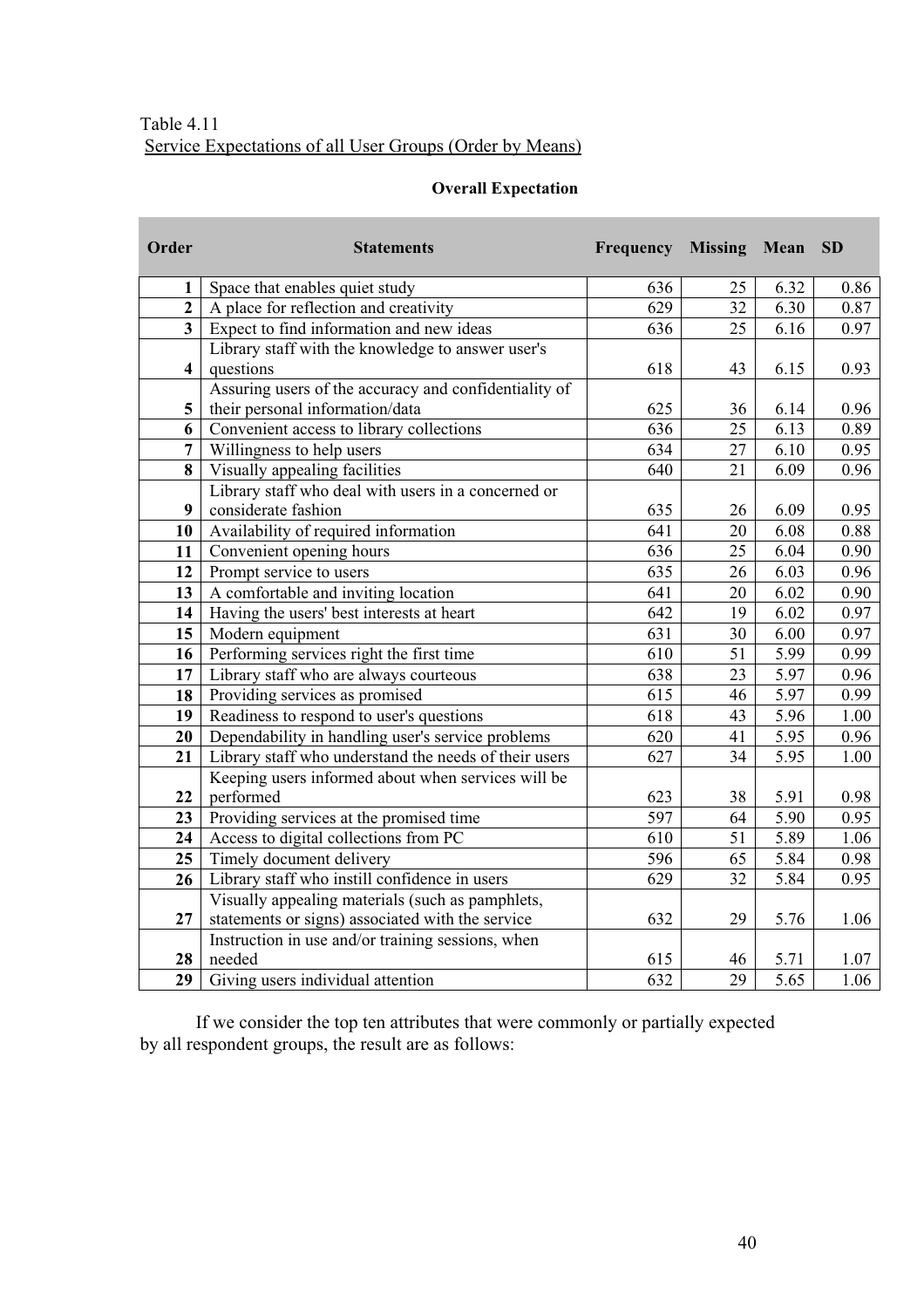| <b>Dimensions</b>          | <b>Attributes</b>                                                                              | Fac./Res. | Grad. | <b>Under</b><br>grad. |
|----------------------------|------------------------------------------------------------------------------------------------|-----------|-------|-----------------------|
| 1. Library as Place        | Space that enables quiet<br>study                                                              |           |       |                       |
| 2. Library as Place        | A place for reflection and<br>creativity                                                       |           |       |                       |
| 3. Collection &<br>Access  | Expect to find information<br>and new ideas                                                    |           |       |                       |
| 4. Assurance               | Library staff with the<br>knowledge to answer user's<br>questions                              |           |       |                       |
| 5. Assurance               | Assuring users of the<br>accuracy and confidentiality<br>of their personal<br>information/data |           |       |                       |
| 6. Collection<br>& Access  | Convenient access to library<br>collections                                                    |           |       |                       |
| 7. Responsiveness          | Willingness to help users                                                                      |           |       |                       |
| 8. Tangibles               | Visually appealing facilities                                                                  |           | N     |                       |
| 9. Empathy                 | Library staff who deal with<br>users in a concerned or<br>considerate fashion                  |           |       |                       |
| 10. Collection &<br>Access | Availability of required<br>information                                                        |           |       |                       |

Table 4.12 Top Ten Attributes of Desired Service Expectation of all User Groups

The desired service expectations shown in Table 4.12 reflect that the users required information that match their needs with convenient accessibility. They can find material easily and library can provide a place for quiet study, appealing facilities and modern equipment. Whenever they encounter the service problem, the staff with knowledge are willing to help them and they want the accuracy and confidentiality of their personal information and data.

\* **Note** : From Table 4.1 to Table 4.12 , the dimensions of original SERVQUAL will be used for simple interpretation

# What are the underlying dimensions of service quality of TU Library System from user perspectives?

The factor analysis method is applied to investigate the dimensionalities of service quality from user perspectives. Table 4.13 represents the result of the exploratory factor analysis after excluding non-users from the data collected at TU Library System. The values of desired expectations were set as the variables, and the principal factor method with direct-oblimin rotation (oblique rotation) was used. After considering the result from the scree plot, The following 3 factors are the most appropriate.

**1.Affect of Service – Organizational** The first factor is about the service content which planned or offered by the library as an organization .Some items that strong response to this factor are related to the service which provide by the library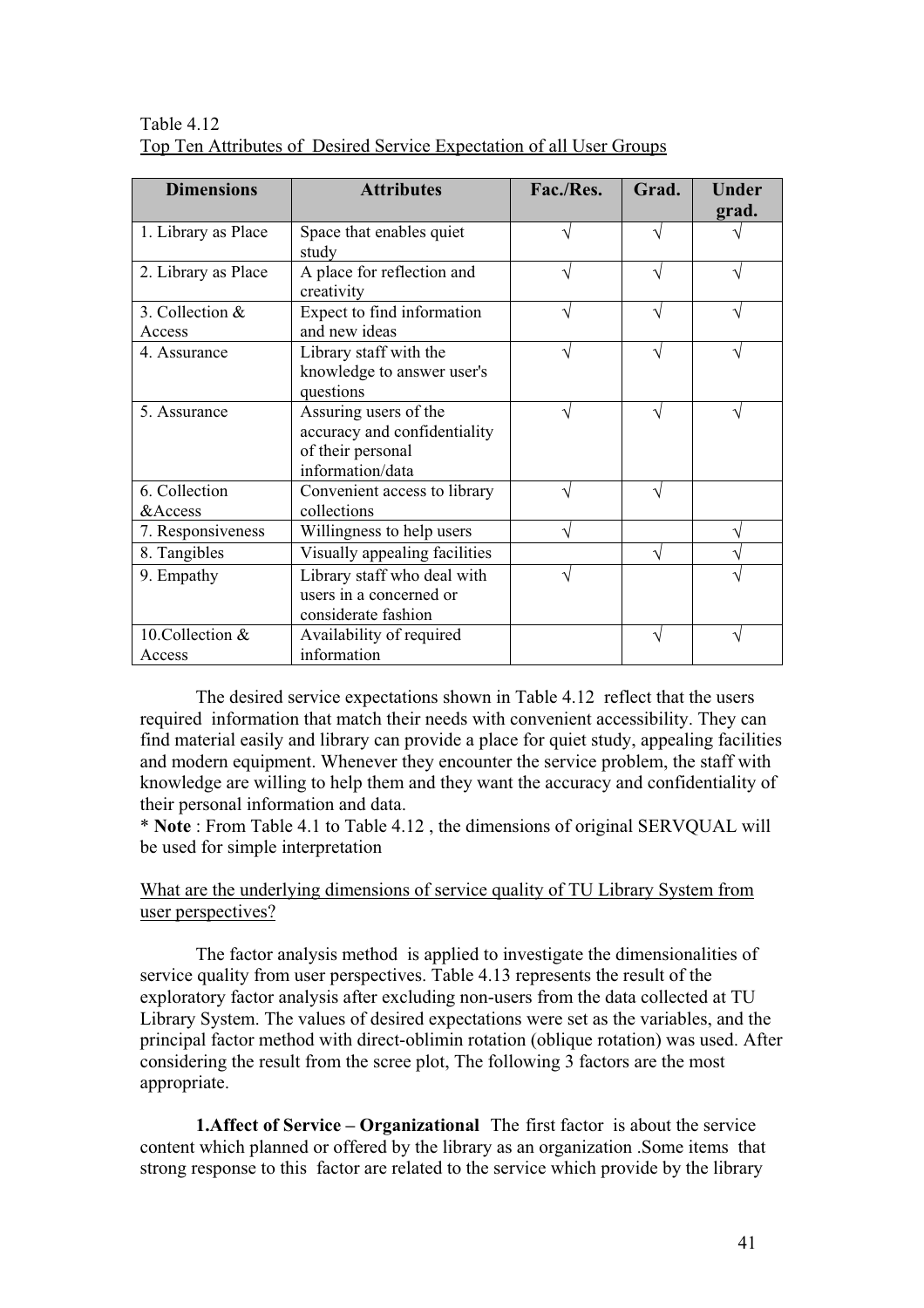such as ; "Visually appealing materials (such as pamphlets, statements or signs) associated with the service" "Instruction in use and/or training sessions, when needed" "Access to digital collections from PC" and "Providing services as promised" . The items related to service mind such as "Library staff who understand the needs of their users" "Library staff who are always courteous " and "Willingness to help users" are also included in this factor. It seems that the users want to access library service via staff approach.

**2. Collection and Access** This factor is about complete collection which is conveniently accessible via modern equipment , library location which is convenient for access and appropriate service time. The items which show strong response on this factor are " A comfortable and inviting location" Convenient access to library collections "Availability of required information" and "Convenient opening hours"

**3. Affect of service – Personal** The third factor is associated to staff knowledge and ability to perform good service. The items show high loading on this factor are "Dependability in handling user's service problems" "Readiness to respond to user's questions" "Performing services right the first time" and "Library staff with the knowledge to answer user's questions"

Although the items which associate to the place such as "Space that enables quiet study" "A comfortable and inviting location " and "A place for reflection and creativity" can't form a new factor, they show strong response on entire factors. It means that libraries as places for study, rendezvous are still important from user perspectives.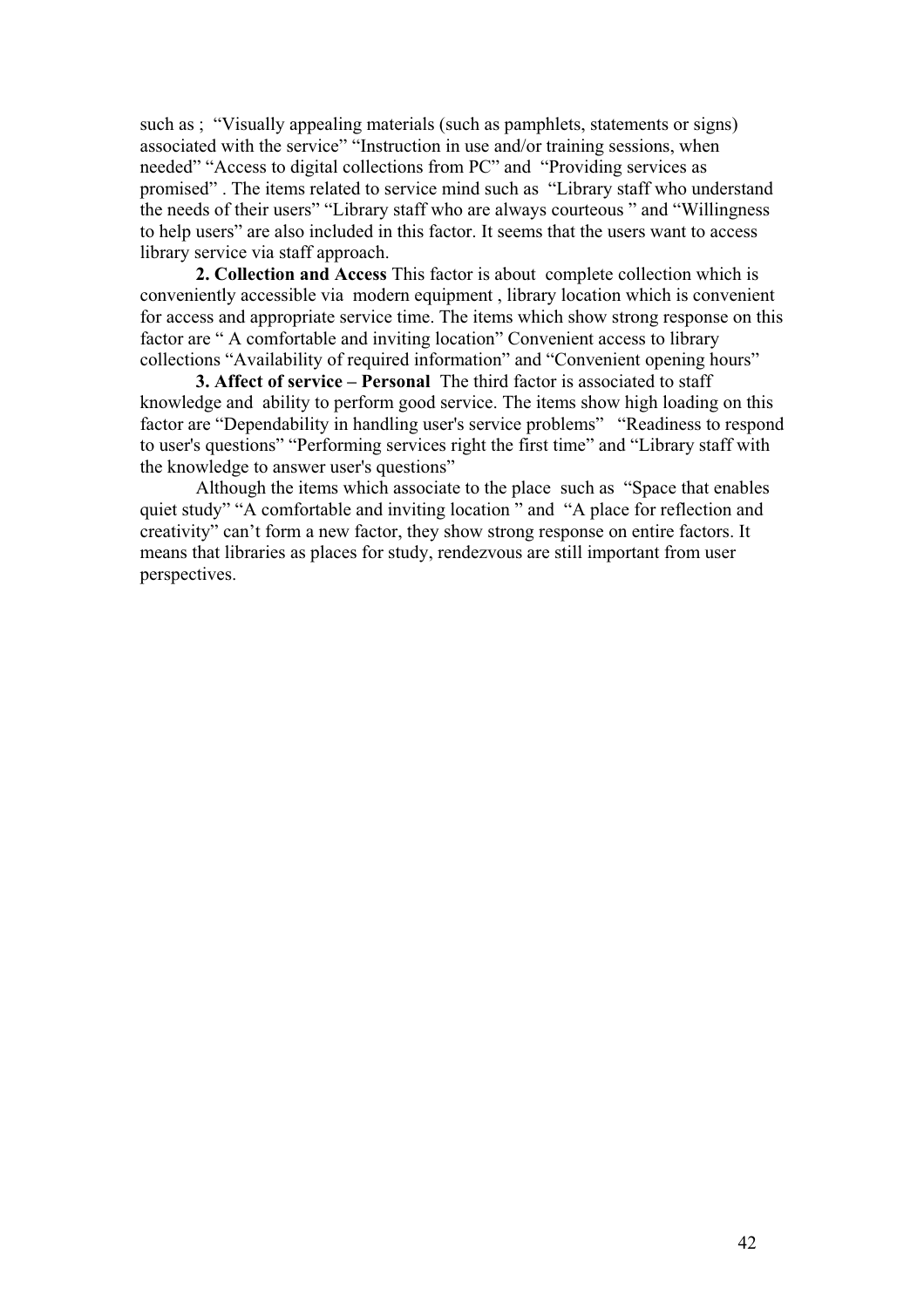#### Table 4.13 Factor analysis of Desired Service Perceptions

#### **Pattern Matrix Factor**

|                                                                                                      | 1       | 2            | 3       |
|------------------------------------------------------------------------------------------------------|---------|--------------|---------|
| Visually appealing materials (such as pamphlets, statements or signs) associated with the<br>service | 0.82    | 0.02         | 0.00    |
| Library staff who understand the needs of their users                                                |         | $0.80$ -0.06 | 0.11    |
| Providing services as promised                                                                       | 0.80    | $-0.09$      | 0.11    |
| Assuring users of the accuracy and confidentiality of their personal information/data                | 0.77    | $-0.02$      | 0.09    |
| Library staff who are always courteous                                                               | 0.76    | 0.27         | $-0.15$ |
| Instruction in use and/or training sessions, when needed                                             | 0.75    | $-0.12$      | 0.16    |
| Keeping users informed about when services will be performed                                         | 0.74    | 0.07         | $-0.01$ |
| Modern equipment                                                                                     | 0.73    | 0.15         | $-0.08$ |
| Willingness to help users                                                                            | 0.72    | 0.14         | $-0.03$ |
| Access to digital collections from PC                                                                | 0.72    | $-0.08$      | 0.05    |
| Giving users individual attention                                                                    | 0.70    | 0.14         | $-0.02$ |
| Space that enables quiet study                                                                       | 0.67    | 0.23         | $-0.08$ |
| Timely document delivery                                                                             | 0.59    | $-0.16$      | 0.26    |
| A comfortable and inviting location                                                                  | 0.05    | 0.79         | 0.00    |
| Convenient access to library collections                                                             | 0.01    | 0.77         | 0.11    |
| Having the users' best interests at heart                                                            | 0.14    | 0.74         | 0.05    |
| Availability of required information                                                                 | $-0.03$ | 0.71         | 0.18    |
| Visually appealing facilities                                                                        | 0.17    | 0.64         | 0.05    |
| Convenient opening hours                                                                             | 0.09    | 0.63         | 0.08    |
| Prompt service to users                                                                              | 0.11    | 0.62         | 0.17    |
| Dependability in handling user's service problems                                                    | $-0.01$ | 0.03         | 0.86    |
| Readiness to respond to user's questions                                                             | 0.07    | 0.01         | 0.81    |
| Performing services right the first time                                                             | 0.03    | $-0.01$      | 0.78    |
| Library staff who deal with users in a concerned or considerate fashion                              | 0.01    | 0.16         | 0.77    |
| Providing services at the promised time                                                              | 0.13    | $-0.15$      | 0.76    |
| Library staff with the knowledge to answer user's questions                                          | 0.03    | 0.06         | 0.76    |
| A place for reflection and creativity                                                                | $-0.01$ | 0.18         | 0.69    |
| Library staff who instill confidence in users                                                        | 0.11    | 0.10         | 0.69    |

Expect to find information and new ideas  $-0.03 \times 0.28$  0.64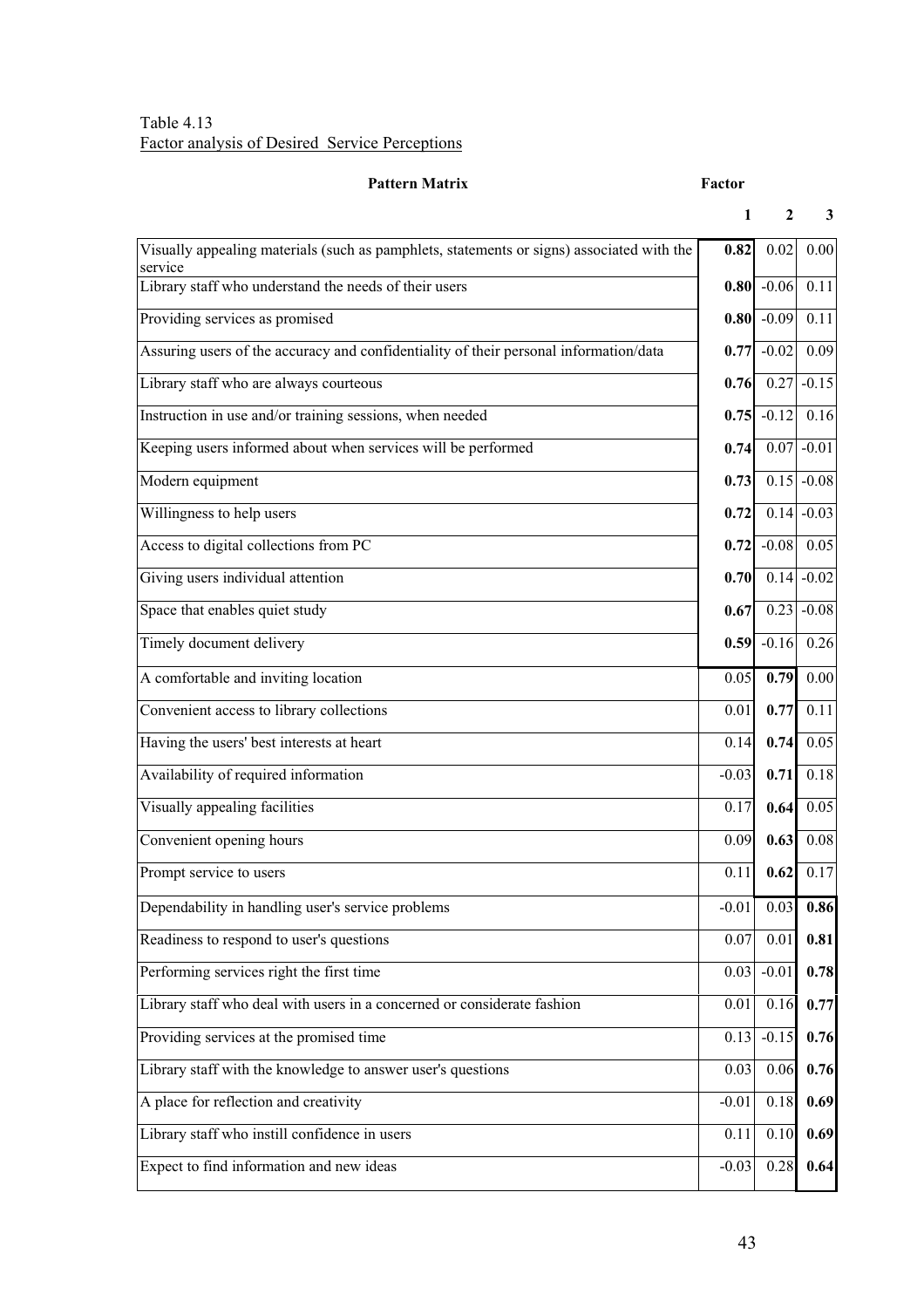Extraction Method: Principal Axis Factoring. Rotation Method: Oblimin with Kaiser Normalization.

Rotation converged in 10 iterations.

| Eigen values                       | 15.14 | 1.96  | 1.63  |
|------------------------------------|-------|-------|-------|
| Contribution $(\% )$               | 52.20 | 6.76  | 5.62  |
| Cumulative<br>contribution $(\% )$ | 52.20 | 58.96 | 64.58 |

# **Factor correlation matrix**

| Factor |      | 2    |      |
|--------|------|------|------|
|        |      | 0.59 | 0.69 |
| 2      | 0.59 |      | 0.48 |
|        | 0.69 | 0.48 |      |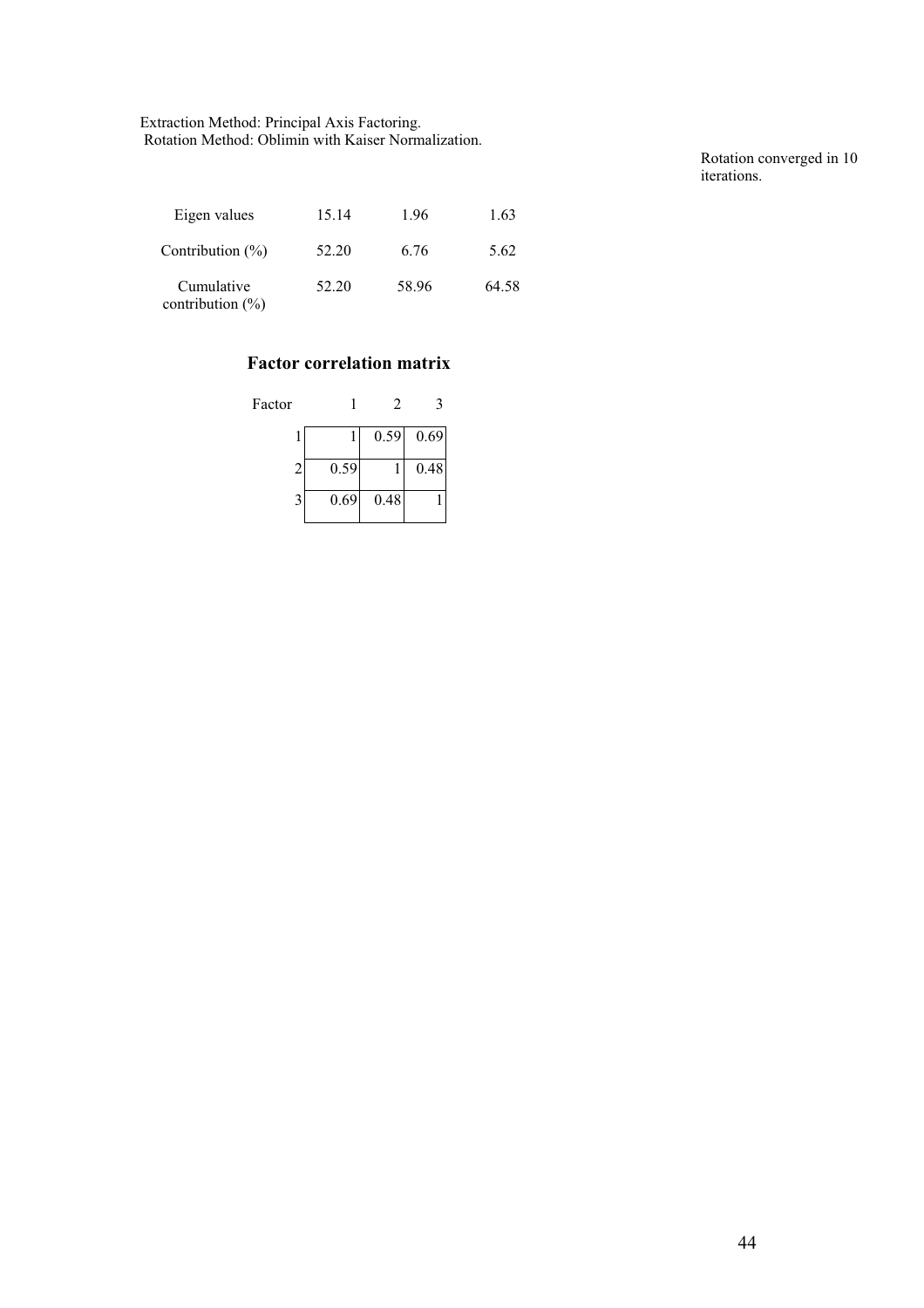By individual user group, what attributes are inside and outside the range of the " Zone of Tolerance"?

To investigate the " Zone of Tolerance " among 3 user groups, the means of 3 levels of services : desired service expectations, perception of actual services, and minimum service expectations are compared and shown in graphs (see Graph 4.1- 4.3).

For faculty/researcher group, there are 4 attributes that are not in the range of the "Zone of Tolerance" : " Access to digital collection from PC " " Space that enables quiet study " " A place for reflection and creativity ", and "Expect to find information and new idea" (see Graph 4.1)

For graduate student group, 2 attributes are not in the range of the " Zone of Tolerance ": " Access to digital collections from PC ", " Instruction in use and/or training when needed " (see Graph 4.2)

For undergraduate student group, there are 4 attributes which are not in the range of the " Zone of Tolerance " and both are related to staff attributes : " Willingness to help users" " Library staff who deal with users in a concerned or considerate fashion ", " Library staff who understand the needs of their users ", and " Giving user individual attention" (see Graph 4.3) It seems that undergraduate students encountered problem related to library staff when involved in library service but for the faculty/researcher and graduate students the attributes related to the dimensions " Collection&Access " and the place are not so problematic.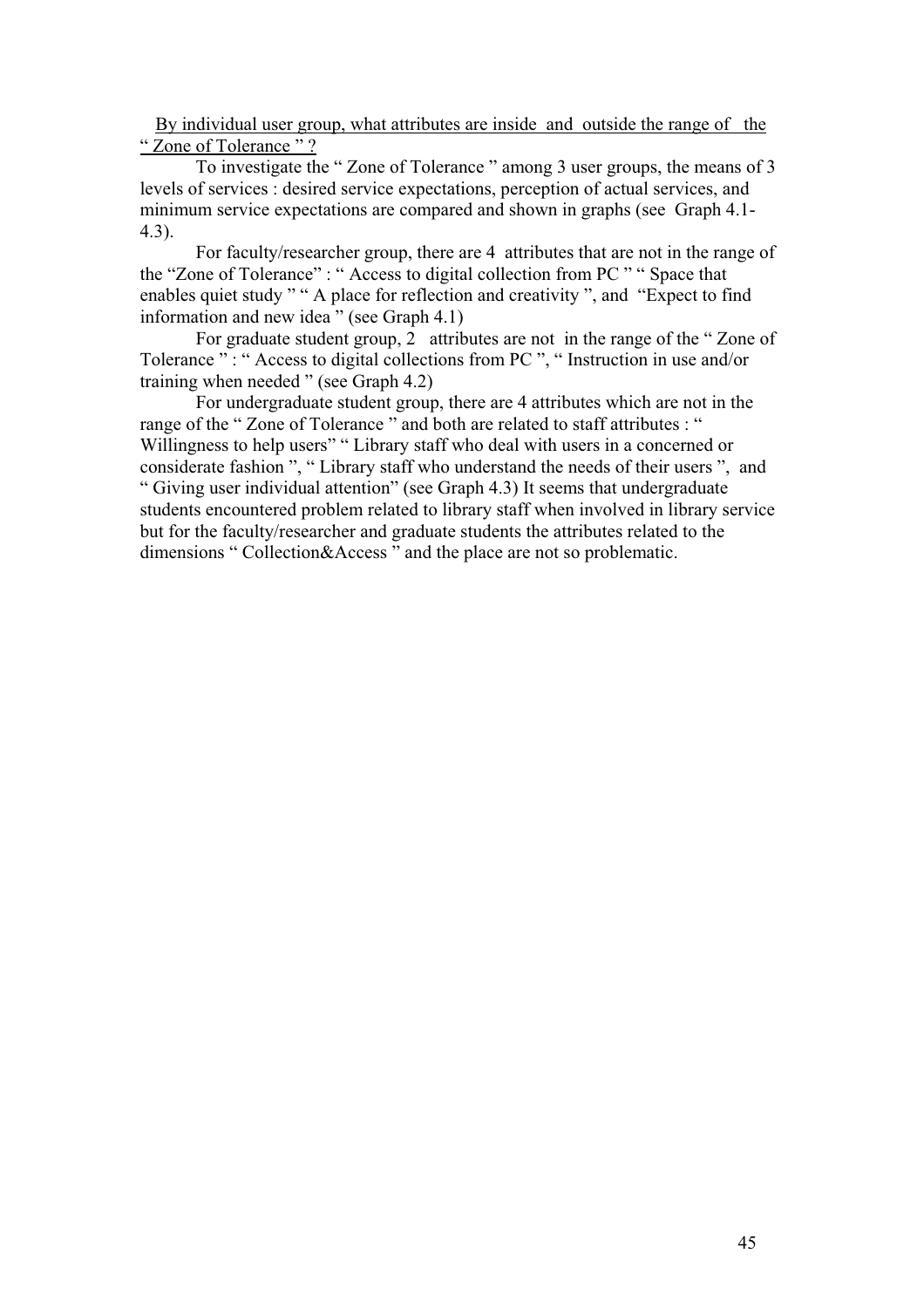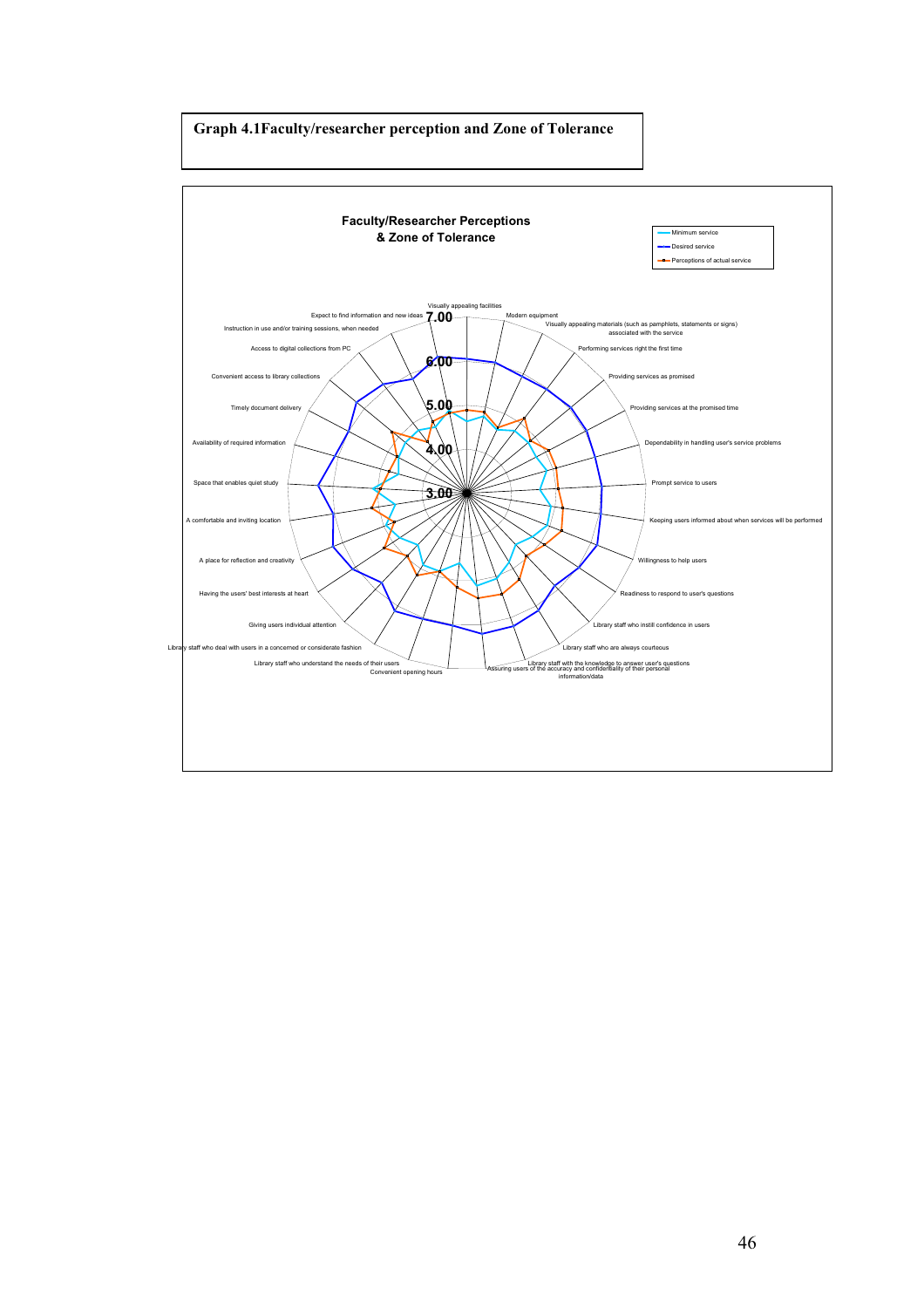#### **Graph 4.2 Graduate student perception and the Zone of Tolerance**

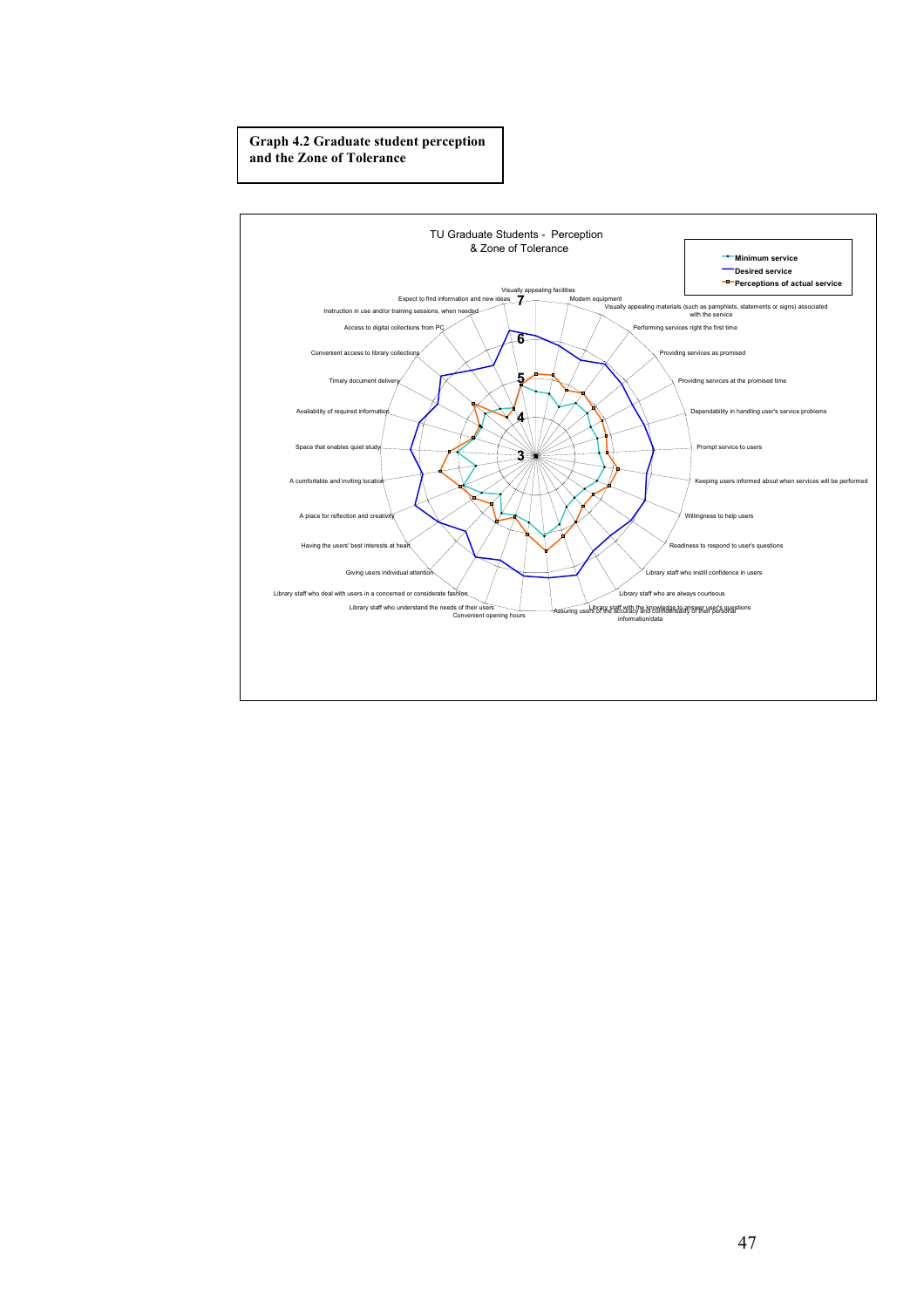#### **Graph 4.3 Undergraduate student perception and Zone of Tolerance**

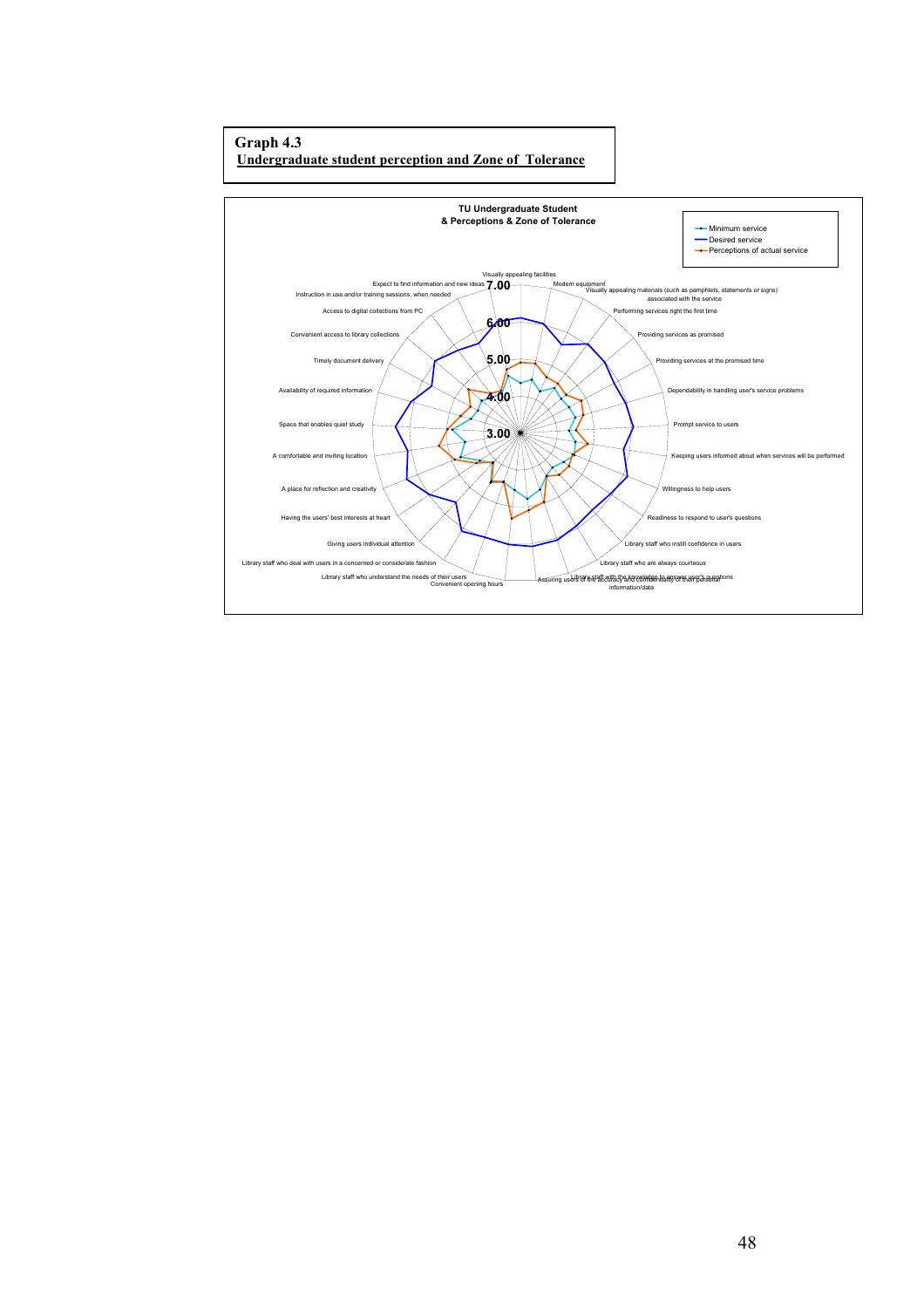What are the problems users encountered when involved in library services?

To investigate the problems users encountered when involved in library services, the user comments are classified by categories and counted.(Table 4.14) The most problems users encountered are library material inadequacy and outdated resources (books, journal, newspaper, computer terminals ) The reshelving problem is also another problem as the users cannot find the books on shelves, though they found in OPAC. It seems that most problems are related to library resources, place for study, and modern equipment. The library staff attributes cannot satisfy the users because the users still comment about service mind, impoliteness and courtesy. The users also comment about the locker service as they don't understand why they have to leave their baggage in the lockers while the library has censor machine at the entrance gate that can examine the non-circulated material. Though the library installed barcode on all material and the circulation process is computerized, the users still wait too long in line when they access circulation process.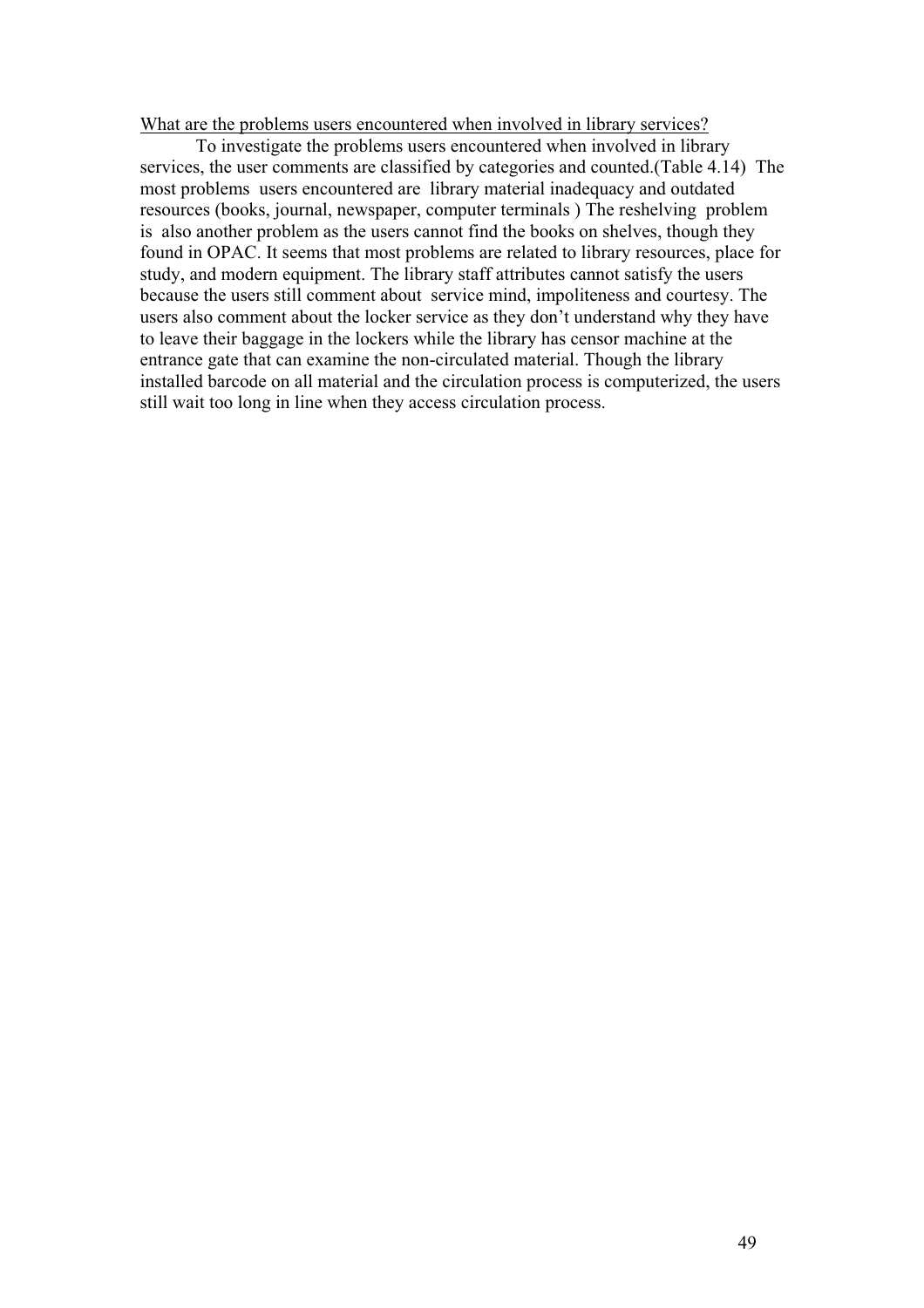Table 4. 14 Problems that users encountered when involved in library services

|                                                             | No. of   |
|-------------------------------------------------------------|----------|
| <b>Categories</b>                                           | comment  |
| Books are not sufficient<br>Reshelving problem              | 51<br>41 |
| Books are not update                                        | 23       |
| Wait too long in line                                       | 15       |
| Computer are not sufficient                                 | 15       |
| Space are not sufficient for study                          | 14       |
| Some staff are impolite                                     | 13       |
| Staff should have service mind                              | 10       |
| Service hours are not convenient                            | 10       |
| Libraries are too noisy                                     | 10       |
| OPAC problem (interface, complicate, slow retrieval)        | 10       |
| Locker service is not convenient                            | 10       |
| Problem when use remote access (slow, cannot access)        | 7        |
| ILL is not convenient                                       | 7        |
| Circulation service is not flexible                         | 7        |
| Want more remote service                                    | 6        |
| Want more internet service                                  | 6        |
| Circulation information is not reliable                     | 5        |
| Journal are not enough and update                           | 5        |
| Temperature in library (too cold, too hot etc.)             | 4        |
| Want more facilities (toilet, drinking water, snack corner) | 3        |
| More directional signs                                      | 3        |
| Access card system has problem                              | 3        |
| Staff are not sufficient                                    | 3        |
| Library should inform about services                        | 3        |
| Want more online journal                                    | 3        |
| Librarians should have knowledge                            | 2        |
| Material is out of order, damaged (books, computers)        | 2        |
| Photocopy service is not convenient                         | 2        |
| Want more index&abstract service                            | 2        |
| Library server often has problem                            | 2        |
| I don't feel safe in library                                | 1        |
| Improve subject heading specification                       | 1        |
| Want more newspaper                                         | 1        |
| Want comfortable seats                                      | 1        |
| Instruction and/or training via video                       | 1<br>1   |
| Computer work very slow<br><b>TOTAL</b>                     | 303      |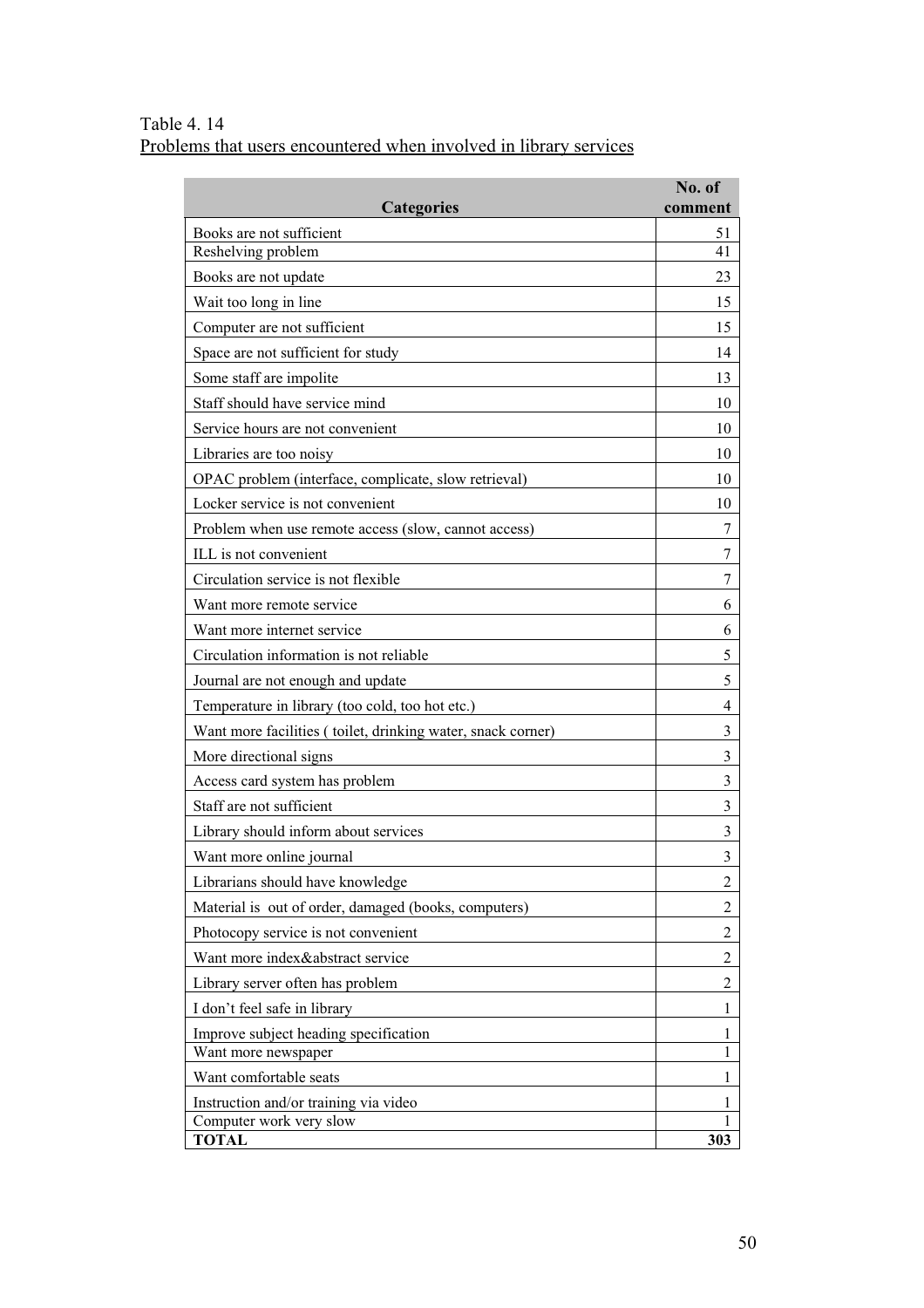#### Summary of Findings

The research findings can answer the research questions and can be summarized as the followings :

# Research question 1 : In what ways do TU Library System provide service to its users ?

The results from calculation of gap differences between desired expectations and perceptions of actual service of all user groups were ranked respectively in order to investigate what attributes of service quality meet, exceed, or fall shot from the user perspectives.(see Table 4.1) The results revealed that all attributes of service quality don't meet the users' expectations. The reason is that it is natural tendency of people to wish for more than they have. From user perspectives, the dimensions "Collection & Access" and the place are most problematic as the gap differences are larger. The result is relevant to user comments that the books are not sufficient and update, there is problem about reshelving, and library space is not sufficient for study, besides the libraries are too noisy. The largest gap among all attributes is " Access to digital collection from PC ". Though only a half of respondents use remote access( Table 3.12), the gap is the largest. It seems that users want to use remote service but the libraries cannot provide sufficiently. Though the gaps related to staff attributes are not too large, it cannot be concluded that the users are satisfied. The missing values of the attributes related to staff are high when users rated for actual service perceptions ( see Table 3.20) It is possible that users seldom contact librarians because they cannot decided whether library staff can provided services at the promised time, provided instruction in use, performed service right the first time, etc. or not.

To summarize the result, all attributes of service quality that TU Library System provide to its users don't meet the user expectations and the attributes related to dimensions " Collection & Access " and the place are most problematic as the gap differences are larger that the others. It is possible that library users seldom contact library staff when they involved in library services so the attributes that occupied the larger gaps are about service mind not about ability of staff.

Research question 2 : By individual group of users, in what ways do TU Library System provide service to its users?

The t-test and the gap difference ranking of individual user group are calculated to investigate what attributes of service quality meet, exceed, or fall shot from the user perspectives (see Table 4.2- 4.7)

The results revealed that by individual group of user, all desired service expectations are lagged behind the actual service perceptions and there are different perspectives among 3 user groups.

For faculty/researcher group and graduate student group, the larger gaps are fell into dimensions " Collection & Access " and related to library place and the gap of the attribute " Access to digital collection from PC " is the largest.

For undergraduate group, the staff attributes are occupied the larger gaps and followed by those of dimensions " Collection & Access " and the library place. It seems that library may treat faculty/researcher different from students.

Research question 3 : By individual group of users, which attributes of service quality meet, exceed or fall short user perceptions ?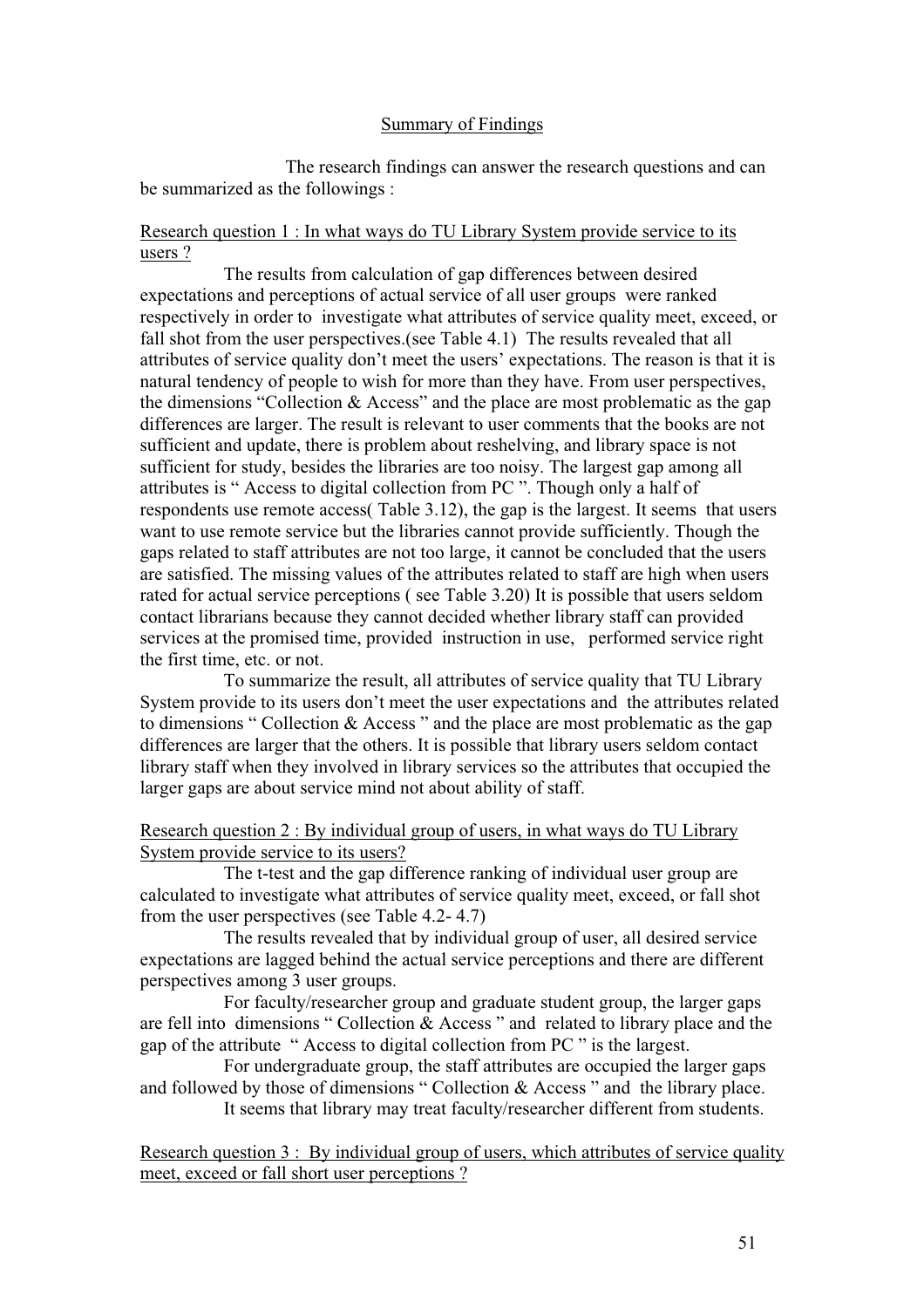For the 3<sup>rd</sup> research questions, the gap differences between desired service level and actual service perception as well as a paired sample t-test will be calculated. ( Table 4.2-4.7) . It can be summarize that from the perspectives of individual user group, all service quality attributes don't meet their desired expectations and the reason was aforementioned. For faculty/researcher group and graduate group, most attributes which don't meet user expectations are related to Collection & Access and Library as Place. For undergraduate group, most attributes related to staff attributes don't meet user expectations.

# Research question 4 : By individual group of users, in what way do the users expect for excellent service quality from TU Library system ?

The means of desired service expectations of each user group and all user groups were ranked and compared .( Table 4.8 – Table 4.12) to elicit the answer of this research question. The result reveals that among 3 groups of users, the expectations are very similar. The top five expectations of all user groups are the same attributes. (Table 4.12) (though the orders are a little different) The users expect to find information that match their needs with convenient accessibility via modern equipment as well as expect to find the quiet place for study. They expect library staff with service mind and knowledge to help them when they encounter service problems . The users expect to find information by their own as the attribute

 " Instruction in user and/or training sessions when needed" is ranked very low in all user groups. Anyway, some users don't know their real expectations as they don't realize some service such as Document delivery of Remote access service.

Research question 5 : What are the dimensions that determine the customers' evaluation of service quality of TU Library System?

Factor analysis method will be applied to investigate the underlying dimensions of service quality. The results can be supported information for the library managers to convert the theory into practical resources allocation decisions (Philip J. Calvert, 2001).

The result from factor analysis method shows the dimensions that determine the customers' evaluation of service quality are ; Affect of service – organizational , Collection and Access , and Affect of service – personal. This finding reveals which are the important items in each factors.

On entire factors, the items related to service mind show high loading. It implies that users still want the library staff to help them to accomplish their objectives of library usage. Although the attributes related to library place cannot be formed a new factor, high loading on each factor also implies its importance.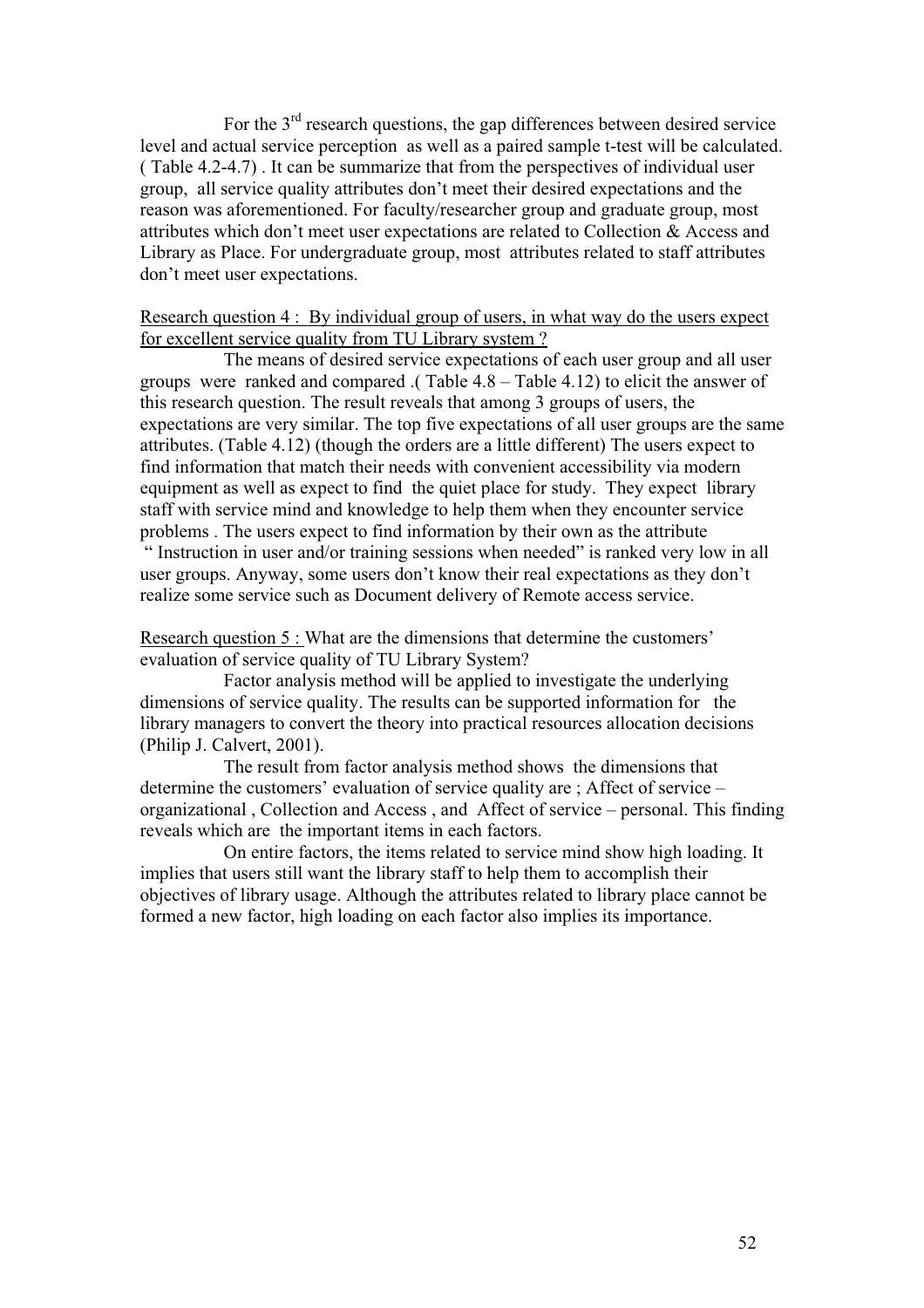Research question 6 : What are the most essential attributes that library managers should allocated the resources to support for improving excellent service quality?

The " Zone of Tolerance " which is the range between desired service expectation and minimum service expectation will be calculated to find such attributes. A performance below the tolerance zone will engender customer frustration and decrease customer loyalty. Among 3 user groups, some attributes are below the zone of tolerance and TU Library System should allocate the resources to support for improving excellent service quality. The attributes are as the followings :

For faculty/researcher group, the attributes belong to dimensions " Collection & Access " and library place are below the zone of tolerance. The attributes which library should concern are " Access to digital collection from PC " " Space that enables quiet study " " A place for reflection and creativity ", and " Expect to find information and new idea " (See Table 4.1)

For graduate student group, the attributes belong to dimension " Collection & Access " are below the zone of tolerance. The attributes are " Access to digital collection from PC " and " Instruction in user and/or training session when needed "

For undergraduate group, the attributes belong to staff attributes are below the zone of tolerance. Those attributes are " Willingness to help users" and " Library staff who understand the needs of their users " " Library staff who deal with users in a concern or considerate fashion " and " Giving users individual attention "

The library managers should provide collection that match user need with convenient accessibility via modern equipment as well as comfortable and quiet place for study. In addition to library staff should be helpful when the users encounter service problems.

The result also confirms the finding in research question 2 that library staff may treat faculty different from students.

| <b>Groups</b>                 | The attributes                                              |
|-------------------------------|-------------------------------------------------------------|
| Faculty/researcher            | Access to digital collection from PC<br>$\bullet$           |
|                               | Space that enables quiet study                              |
|                               | A place for reflection and creativity<br>$\bullet$          |
|                               | Expect to find information and new idea                     |
| <b>Graduate Students</b>      | Access to digital collection from PC                        |
|                               | Instruction in user and/or training session<br>$\bullet$    |
|                               | when needed                                                 |
| <b>Undergraduate Students</b> | Willingness to help users<br>$\bullet$                      |
|                               | Library staff who understand the needs of<br>$\bullet$      |
|                               | their users                                                 |
|                               | Library staff who deal with users in a concern<br>$\bullet$ |
|                               | or considerate fashion                                      |
|                               | Giving users individual attention                           |

#### **Summary of the attributes below the Zone of Tolerance**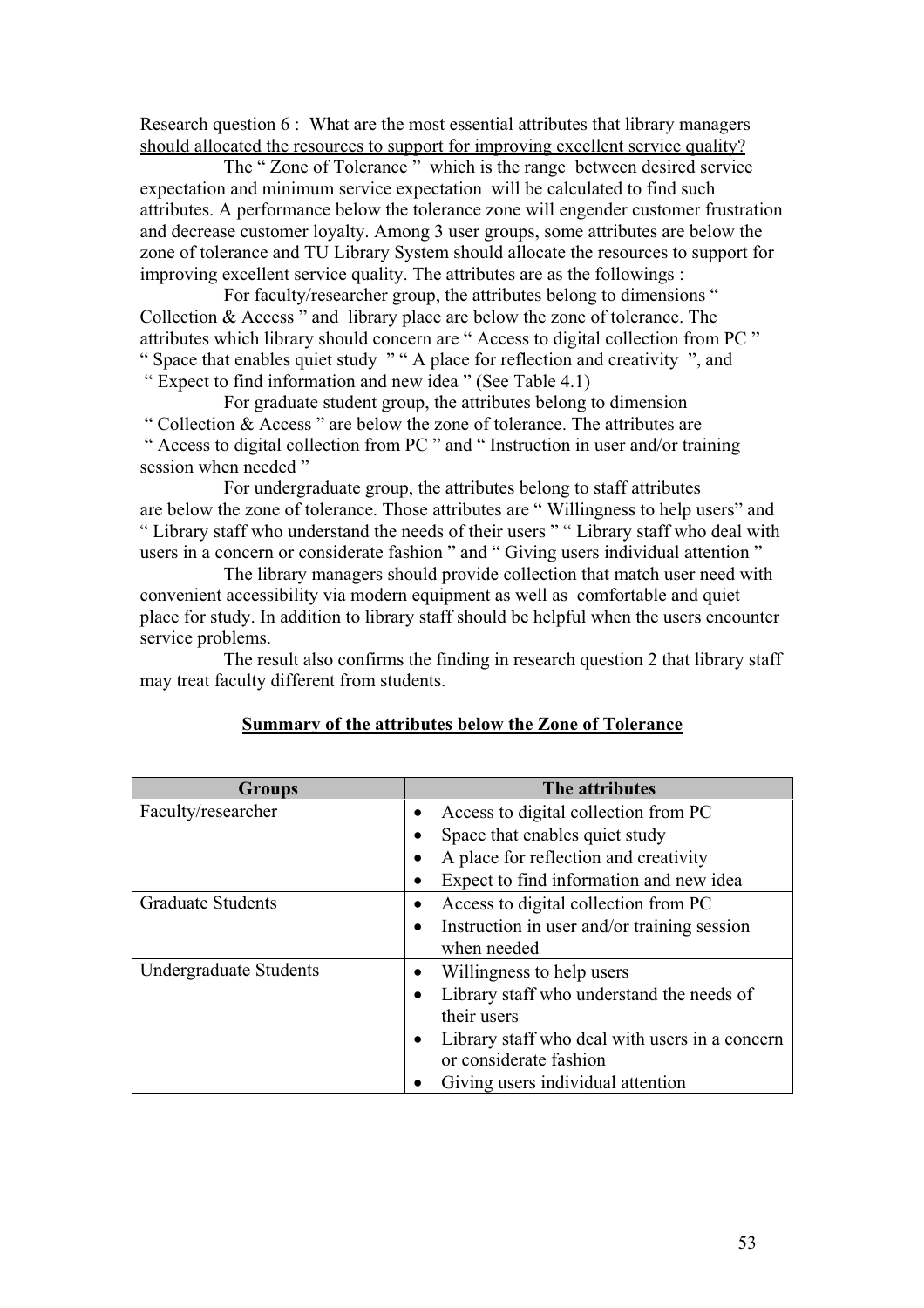Research question 7 : What problems did the users encountered when involved in library service?

To answer this question, user comments are counted and classified by categories. (Table 4.14 ) The results reveal that most problems users encountered are related to library material inadequacy, outdate resources, inconvenient accessibility as well as lacking quiet place for study. Another problem is related to staff attributes as the users commented about service mind and courtesy. In addition, the users want more effective remote service access.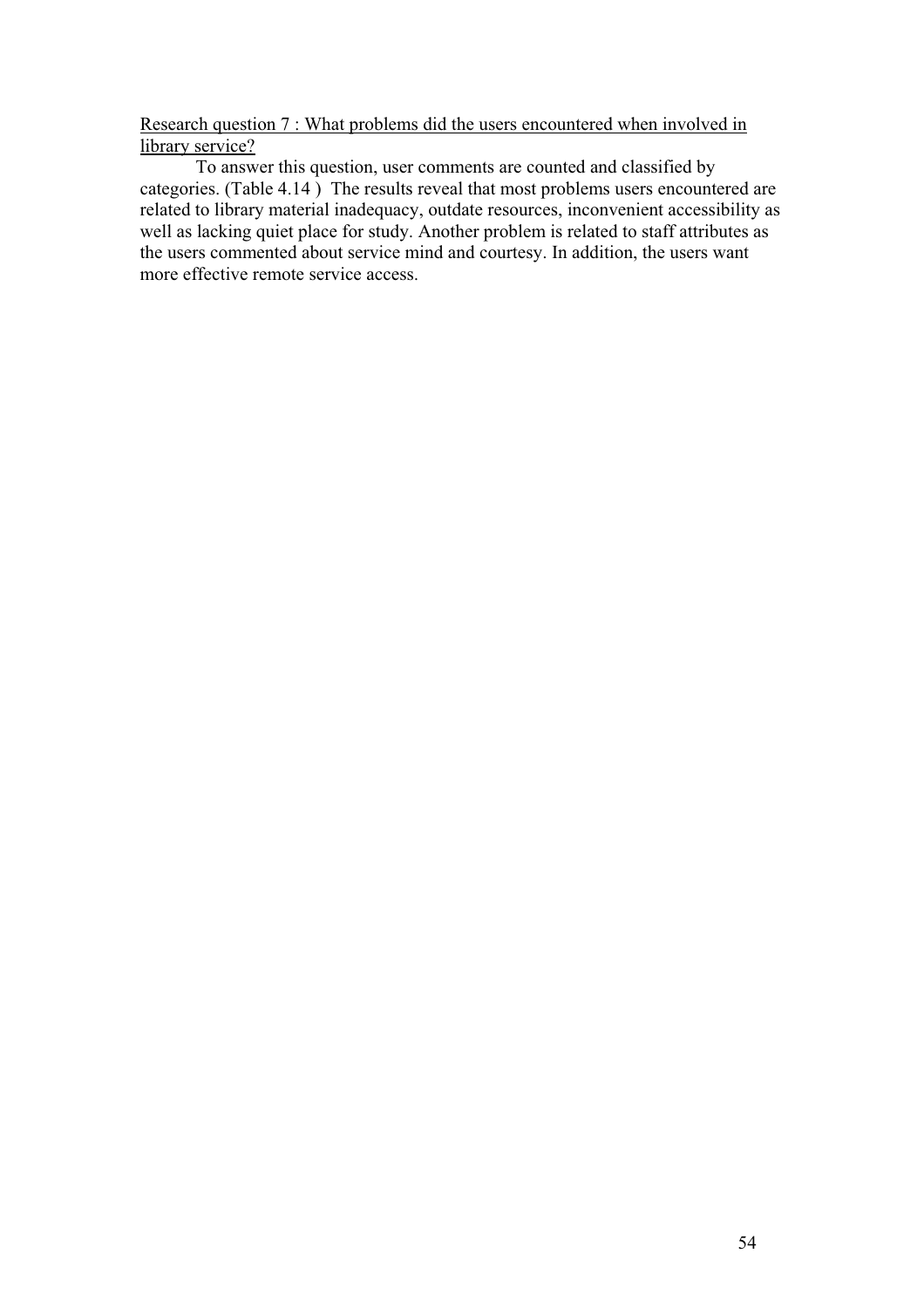# **Chapter 5**

#### **Summary, Discussion and Recommendations**

#### **Overview of the Study**

This chapter presents a summary, discussion of the research findings and examines implications.

# **Statement of the Problem**

The problem of this study was to assess the service quality of TU Library System by investigating the 3 levels of service quality from the user perspectives: (minimum service adequacy, desired expectations, and actual service perceptions) The result gained can identify what are user desired expectations and whether those expectations have been met or not.

Surveys of faculty members, researchers, graduate and undergraduate students were used to identify each level of services. The results gained from the calculation of the Zone of Tolerance and dimensionalities of service quality can help the library managers to identify action and allocate resource that can be taken to improve library services.

#### **Subjects**

The subjects of this study consisted of 216 faculty members, 11 researchers, 165 graduate students, and 266 undergraduate students ( 3 unknown users) of Thammasat University.

#### **Instrumentation**

For pretest, the Thai version of the instrumentation was administered to 4 faculty members, 1 researcher, 3 students of Thammasat University. The validation of the translation was checked and edited after the pretest. Some questions were expanded and the samples about library services were raised to clarify the meaning.

# **Data Collection**

The Thai translation of the modification of SERVQUAL questionnaire was administered to 4 groups of users : faculty members, researchers, graduate and undergraduate students of Thammasat University. The response was constituted 17.79 % of total population of faculty members, 45.83% of total population of researchers, 2.58% of total population of graduate students, and 1.36 % of total population of undergraduate students.

# **Statistical Analysis**

After gathering the questionnaires, the survey data was keyed in Excel file. Before transferring to SPSS version 11.0, the procedures of data treatment were set to validate the data for further analysis. After data treatment, the data was transferred to SPSS Version 11.0 and do statistical analysis in order to accomplish the purposes of the study. The descriptive research approach was used in addition to means, standard deviation, percent, and a t-test for dependent samples. To investigate the underlying dimensions of service quality, the multivariate statistical method like factor analysis was used.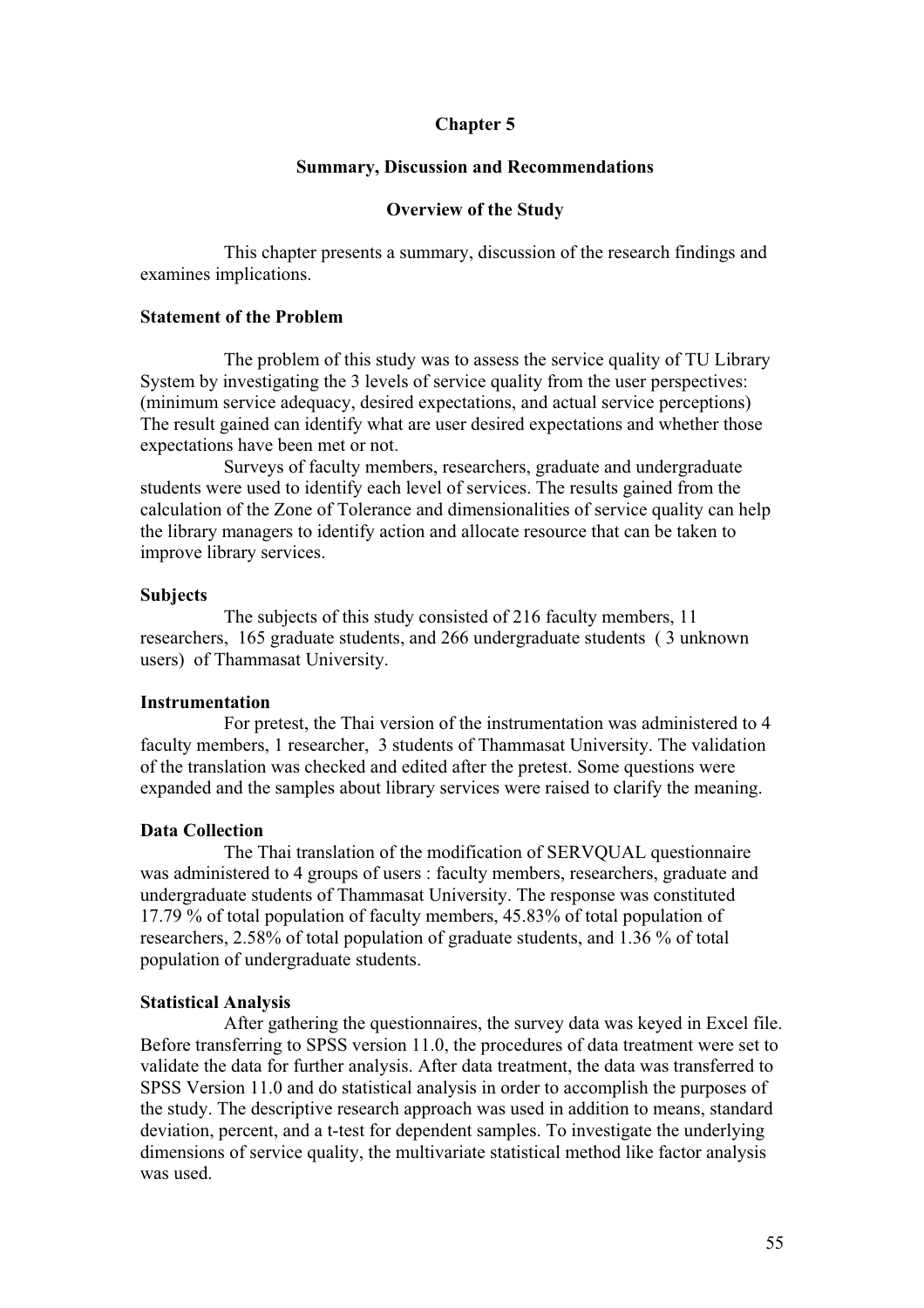Open-ended responses were read by the researcher, counted and categorized into free categories.

# **Discussion**

The study examined the 3 levels of user perspectives: (minimum service adequacy, desired expectations, and actual service perceptions). The results gained can identify the gap differences between desired expectations and actual service perceptions of TU Library System and the way that library has provided service to its users. The information can also reveal the way users expect for excellent service quality from TU Library System.

There are several insights gained from the unmet expectations, the way of user expectations, and the problem user encountered. At the same time, the Zone of Tolerance and dimensionalities are investigated. The results can be used for future study related to library service quality at TU Library System.

#### **The Gaps Between User Desired Expectations and Actual Service Perceptions**

The study results reveal that all service quality attributes of desired expectations are not met. The reason maybe like Surithong Srisa-ard mentioned in her doctoral dissertations that it is so common for people to expect more than they have in their day-to-day life. The larger gaps are related to the dimensions " Collection & Access " and library place .This finding is relevant to user comments in open-ended responses (Table 4.13) . The largest gap of all is " Access to digital collection from PC ". It is interesting that about a half of the respondents don't access library remote service (Table 3.12) but the gap is still the largest one. It seems that users want to access this service but don't have enough facilities or computer literacy for using this service. It is possible that they don't know this service is available. The gap differences related to staff attributes also have large sizes and it is about service mind. The gap sizes relate to staff attributes (Reliability) are not too large as it seems that the users seldom contact the staff personally so they cannot rate those attributes. (Table 3.20) When looking at the age of most respondents, it seems that most to them are young generation so it is possible they want to access library service by their own without intermediation. (Table 3.8). The gap sizes relate to the place for quiet study and rendezvous are also large and this is relevant to the frequencies of library use and remote use. (Table 3.1 – Table 3.12). Anyway, for the attribute " A comfortable and inviting location ", the gap size is the smallest one. It is possible that the libraries are comfortable and have inviting locations but don't have quiet space for study. A half of users never access remote access so it seems that they access library buildings directly so the sufficient space is still required.

There are the differences of gap sizes among 3 user groups in terms of orders. (Table 4.2-Table 4.6). While the higher order gaps of faculty/researcher group relate to dimensions " Collection & Access " and library place , the gap sizes of the attributes relate to library staff are at the top five in the perspectives of undergraduate students. For graduate students, these attributes are ranked behind the physical attributes so the result is relevant to that of Surithong Srisa-ard's. The library staff may treat faculty/researcher group different from student groups. Anyway, the collection inadequacy and lack of place for study are still problems of all groups. When looking at the dimensions " Collection & Access ", the faculty/researcher group and graduate student group seems to have more problem about the insufficient resource than that of undergraduate student group because the gap of an attribute "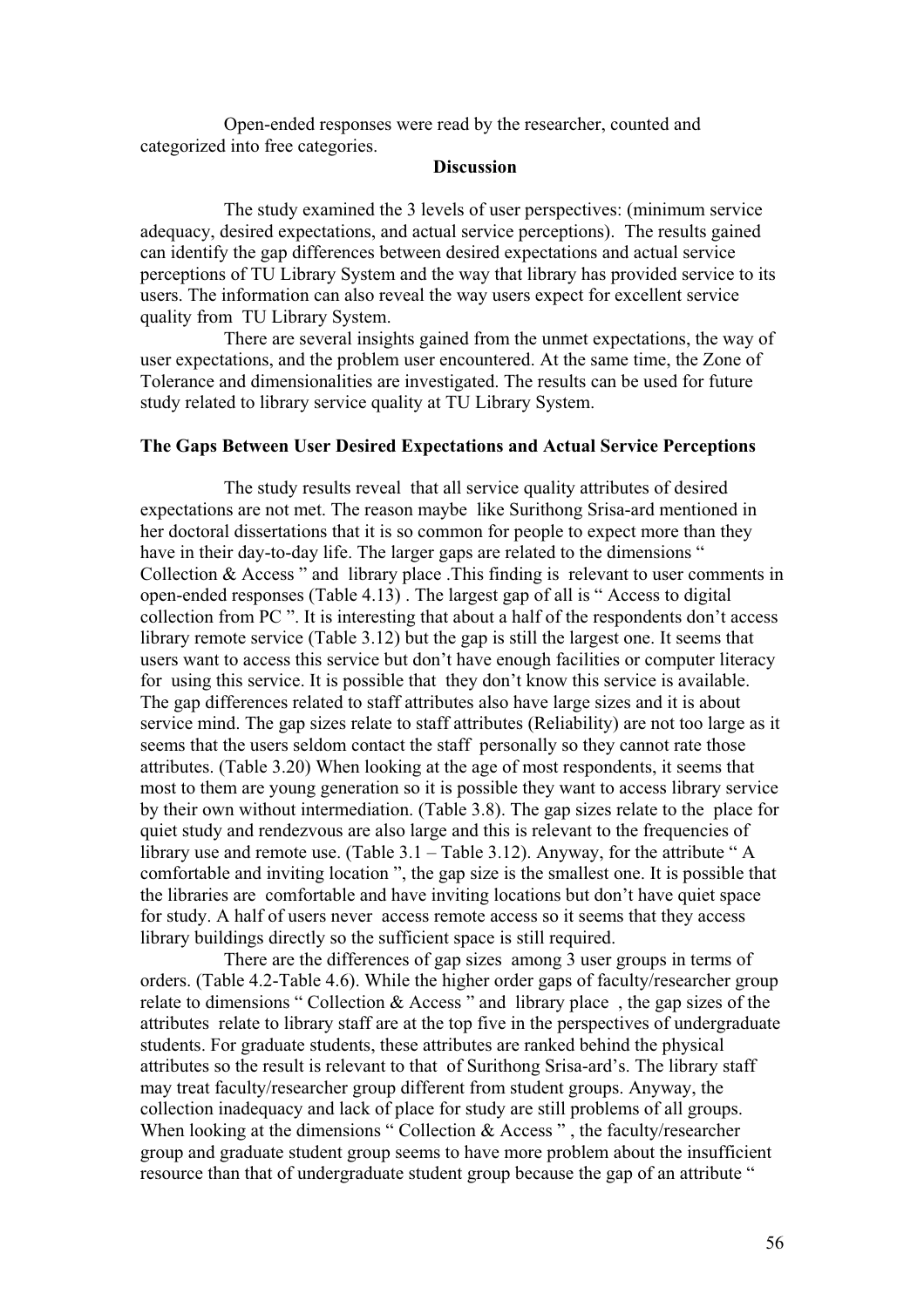Expect to find information and new ideas " are at top five ranking. On the contrary, this gap size of undergraduate student group is quite low (rank 15). It is possible that about a half of the undergraduate student respondents are freshmen and sophomores (Table 3.6). The freshmen are still studying prerequisite courses and if compare with faculty/researcher group and undergraduate student group , they are not heavy users so information and new idea are not needed at this time.

#### **The User Desired Service Expectations**

The top five of desired service expectations that commonly expected by all user groups relate to library place, knowledge of librarians, accuracy of their service record, and convenient access to complete collection (Table 4.12).It seems that in addition to rich collection, convenient accessibility and place for study, the users still want the librarians to have knowledge to answer their questions and library can assure the accuracy and confidentiality for their personal information/data.

 Although the users want to access library collection conveniently, the attribute " Access to digital collections from PC " is not ranked at the higher order. It is possible that the users don't have much experience in using remote access service and digital collection so they cannot clarify their real expectations. The attribute " Availability of required information " was not ranked in higher order either, especially in the perspectives of faculty/researcher group, though it is belong to the dimension " Collection & Access ". It is possible that some users used their own collections or department collections. The data reveals that about 35.2% of users use faculty libraries which include department collections ( in the sense of the respondents).( Table 3.10) The attribute "Instruction in use and/or training sessions, when needed " was ranked very low by all user groups. It seems that the users want to use library by their own without intermediation. This finding is very similar to that of Philip J. Calvert's. In addition, the staff attributes ( Reliability) are not ranked in higher orders. It is possible that most users seldom contact librarians when access library services so they cannot clarify their real expectations. The data from desired service expectations suggested that the users need required information that matches their needs with conveniently accessibility by their own. They can find material easily and library can provide a place for quiet study, appealing facilities and modern equipment. Whenever they encounter service problem, they library staff with knowledge are willing to help them and they want the accuracy and confidentiality of their personal information and data. This finding implies that " *academic users users have very similar expectations of services.* The national culture does not seem to be a major precursor of attitudes to service quality.

#### **The Dimensions of User Desired Expectations**

The dimensions of service quality were analyzed by factor analysis method. Factor loadings on each dimension suggests that 3 dimensions are appropriate to explain service quality from user expectations. Those dimensions are Affect of service –organizational, Collection&Access, and Affect of service – personal. This finding is similar to those of Nitecki's and Calvert's. It seem that users concern staff attitude, complete collection, and the ability of organization to perform good service. The result from factor analysis reveal that staff attributes play major role on service quality because of high loading on entire factors. The attributes related to library place also have high loading on entired factors which is relevant to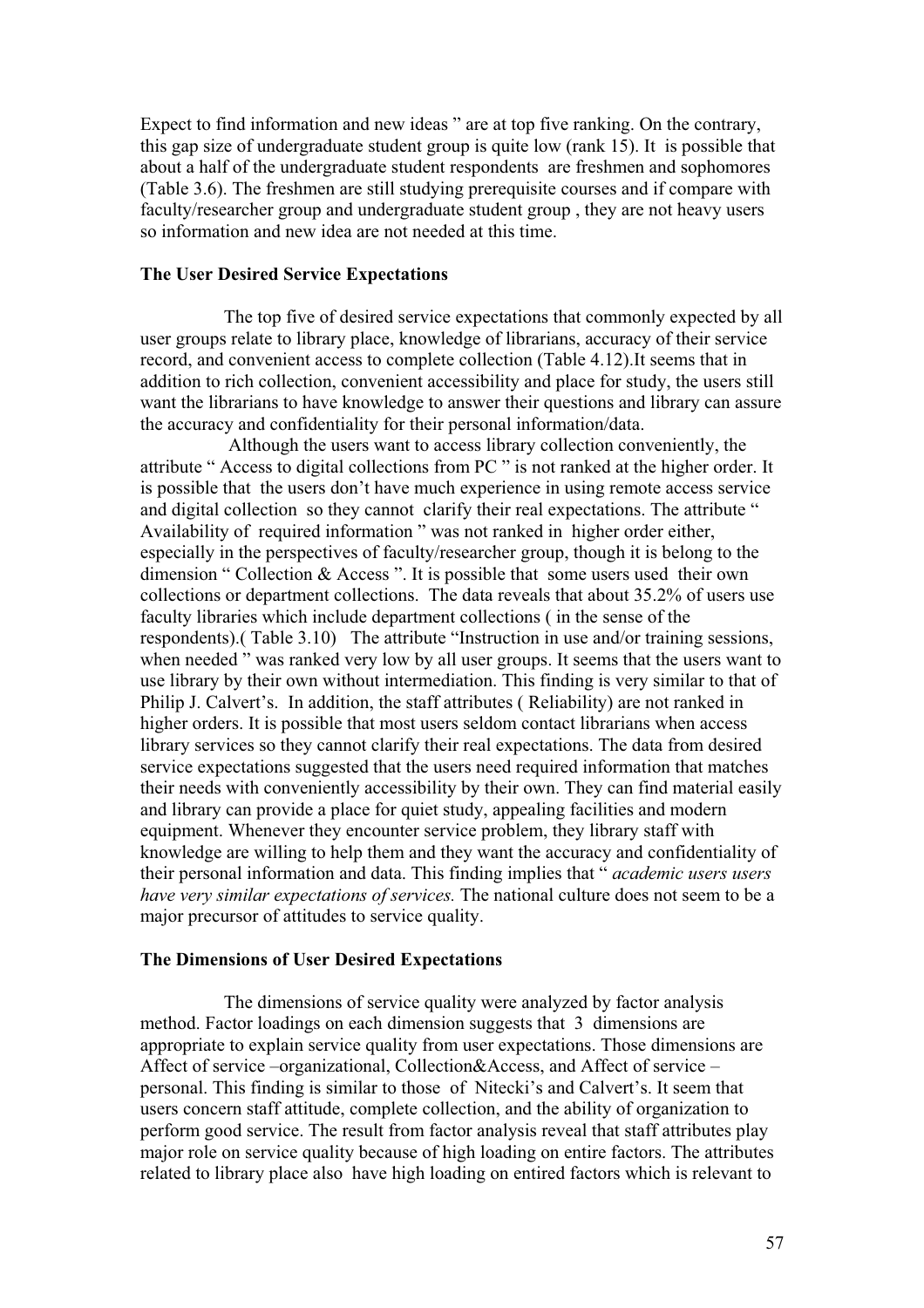the result of the Zone of Tolerance. It seems that the library place is still needed by users. The space doesn't seem problematic but the quietness, creativity are needed.

#### **The Zone of Tolerance**

There are some service quality attributes below the Zone of Tolerance. For faculty/researcher group and graduate student group, the attributes belong to library place and "Collection & Access" are below the Zone of Tolerance. On the contrary, from the perspectives of undergraduate students, the staff attributes belong to dimensions are below the Zone. The library staff may treat faculties/researchers different from students. The data from open-ended responses also confirms this finding. From the perspectives of faculty/researcher group and graduate student group, the attribute that is commonly below the Zone of Tolerance are " Access to digital collection from PC ". It implies that the library has to provide more service through networked environment. In addition, the library should provide sufficient facilities too. Although the collection size belong to TU Library System is higher than that of the standard of academic library 2001 ( TU Library System, 2002), the attribute " Expect to find information and new idea " is still below the Zone. Actually, it is so common that no library can own complete collection that match user needs. The concept of resource sharing may alleviate this problem but it seems that users don't realize some useful service such as document delivery service and only a few access digital collection. The missing values of these 2 attributes confirms this surmise.( Table 3.21). When looking at the missing values of the attributes related to reliability , it implies that users seldom contact library staff when access library service so they have a little chance to receive appropriate instruction. For graduate student group, the attribute " Instruction in use and / or instruction sessions , when need " is below the Zone. It implies that they still want to learn to use library effectively but the data from desired expectation reveals that the users don't expect this service so much. The library should find an alternative way to provide the instruction. For undergraduate student group, the staff attributes that related to service mind are below the Zone. Thammasat University don't provide the prerequisite course about library using for undergraduate students so they may have problems when access library services and want to personally contact library staff. Thai students don't have much background in using library from school education system so they need willingness, courtesy, and empathy when they encounter service problems.

#### **The Problems Users Encountered When Involved in Library Services**

All user comments were classified into categories and counted manually. The data suggested that most problems users encountered are library collection, accessibility, insufficient space, and service mind. The most problems are about the insufficient and outdate collection. Another underlying problems is about inaccurate accessibility. The reshelving problem is also most problematic. The users cannot find the books on shelves, though they found information via OPAC. The service mind is another problem too. When looking at the missing value related to library staff attributes (most related to Reliability) , it seems that users don't have problem with professional staff but they have problems with other staff. The comments are like " Some staff are impolite ", " Some staff don't have service mind " or " Some staff are not courteous" and there are only 2 comments related to knowledge of staff. It maybe because the users seldom contact the librarians so they didn't complain.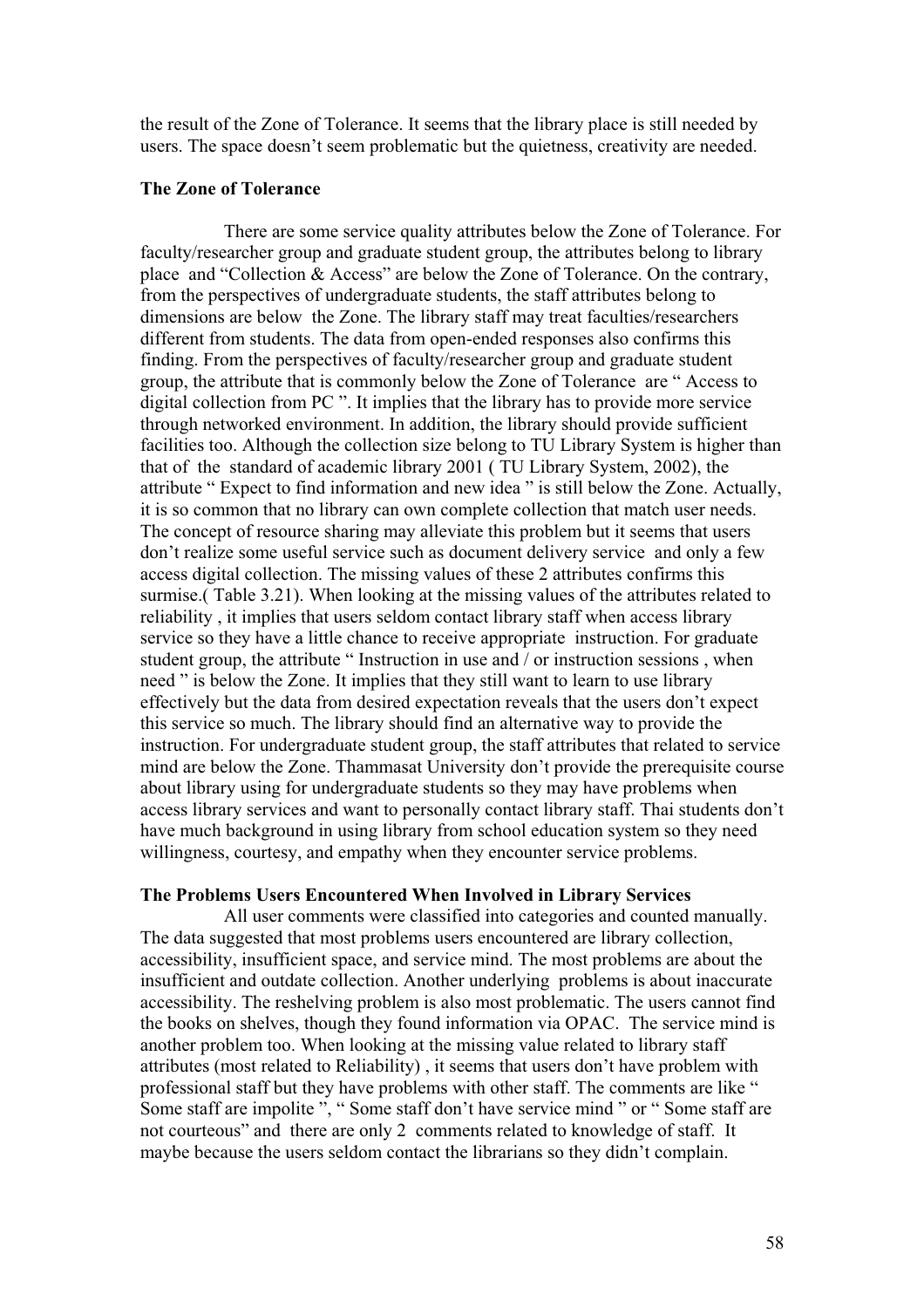# **Recommendations**

After reviewing the result, the recommendations will be presented for improvement of good service quality.

1. **The service attributes that library should allocate resources to improve for good service quality** The service quality attributes which don't meet user desired expectations from the calculation of the Zone of Tolerance and Factor analysis shown that most problems are related to insufficient library collection, quiet place for study, and service mind. Though the library budget is not sufficient, library should consider how to minimize the gap between user desired expectations and actual service perceptions appropriately. The attribute " Access to digital collection from PC" is below the Zone of Tolerance from the perspectives of both faculty/researcher and graduate student groups so the libraries should facilitate urgently. More computer terminals, internet access points must be provided. For undergraduate student group, they comment about staff service mind because they are not keen in library using so the staff should more concern.

2. **Library instruction or training session** Though the data reveals that the attribute " Instruction in use and/or training sessions, when needed " is ranked very low from user desired expectations, the result of the zone of tolerance reveals that graduate student group still need instruction/or training. The researcher believe that they don't want formal training course so the libraries should seek alternative way of training. The missing value also reveals that the users seldom contact librarians when involve in library service and it seems that users want to use library by their own. The library should consider how to provide library effective guide both printed and electronic version associate with the services. For the researcher's opinion, the librarians should cooperate with the lecturers to recommend library resources, service etc. on the beginning of the class.

3. **Remote access service** Though only a half of respondents access remote service, the data from desired expectations reveals that users want to access digital collection. The library should provide more facilities such as computer terminal, internet service, etc. to enhance remote access service.

**4. Material associated with the service** The data reveals that about a half of users don't access remote access. It seems that users don't know how to access those services. Actually, the library provide such document in library building but the

**5. Staff** The data calculated from the Zone of Tolerance implies that library staff may treat each user group differently so the library staff should consider this finding. High missing value related to staff knowledge implies that users seldom contact professional staff so reference service should be more proactive, besides reference desk should be easy to observe.

**6. Public relations about the services** The libraries should announce services and resources via library homepage. The library homepage need urgently improved. It must be more informative and well organized. The structure of the homepage should be clear and easy to use. Remote access will be more and more increased as most users are young generation. They get use to using library services via internet.

7. **Interlibrary loan service** User comment about insufficient and out date library collection is at the highest rank. Though it is so common that no library has complete collection, effective interlibrary loan service must be enhanced to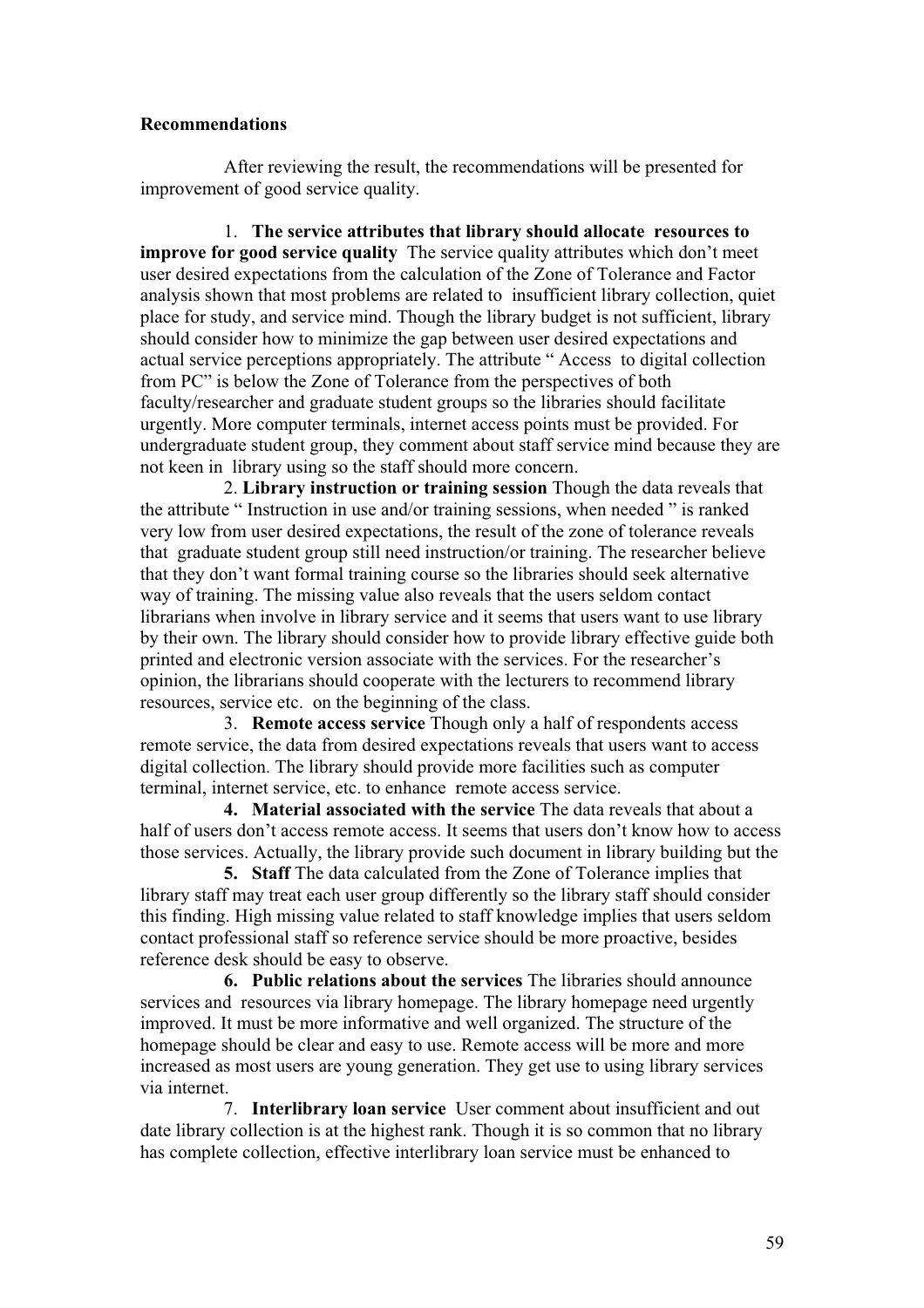alleviate this problem. The ILL regulations must be officially set. Now TU Libraries located at too many locations so effective ILL is needed.

8. **Reshelving problems** The data from user comments reveals that this problem is at the higher rank. The library should seek the better way for improving reshelving speed. The missing books is also another problem.It maybe because the books are missing.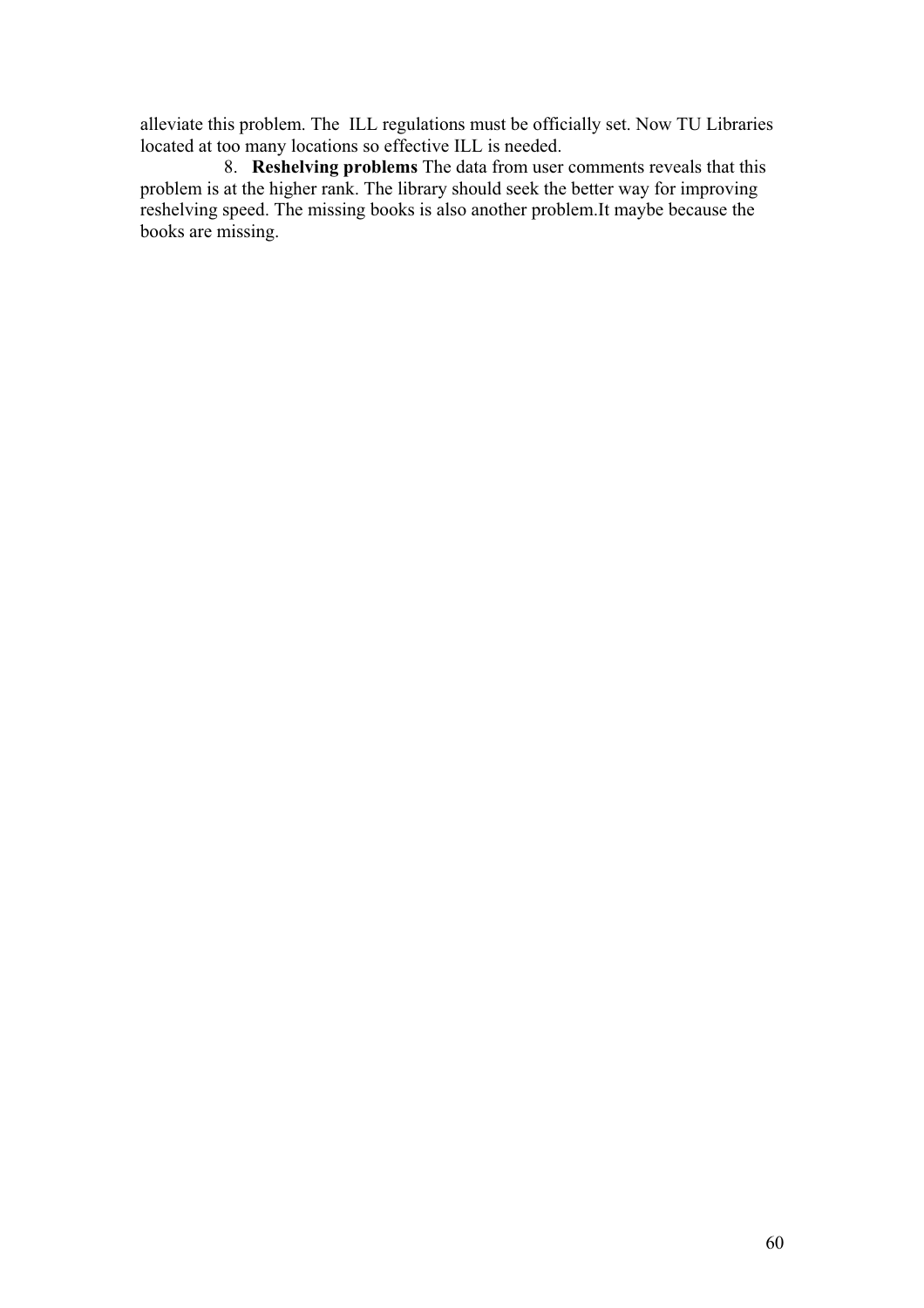#### **¦¦µ»¦¤**

µÎ ®°¤ ´ » ¤®µª·¥µ¨´¥¦¦¤«µ¦r. **¦µ¥µµ¦«¹¬µÁ° : Self Study Report - SSR** กรุงเทพ ฯ : สำนักหอสมุด มหาวิทยาลัยธรรมศาสตร์, 2545

¦¦¤«µ¦r, ¤®µª·¥µ¨´¥. **¦µ¥µ¦³Îµe 2545** ¦Á¡² » : ¤®µª¥µ¨ · ´¥¦¦¤«µ¦r , 2545.

#### **Bibliographies**

Abdallah,Fawz S. **Service Quality in the Reference services of theLebanese American University (LAU) Libraries : Gap Analysis**. Phd. Dissertation. Simons College, 2002.

Cook, Colleen and Heath, Fred. **SERVQUAL and the Quest for New Measures**. (http://www.arl.org/newsltr/207/servqual.html)

Cook, Colleen and Thompson, Bruce. " Reliability and Validity of SERVQUAL Scores Used to Evaluate Perceptions of Library Service Quality " **Journal of Academic Librarianship** Vol.26, no. 4 : p. 248-258.

Cullen, Rowena. Perspectives on User Satisfaction Surveys. **Library Trends**. Vol.49,no.4 (Spring 2001) : p. 662-686.

Grapentine, Terry. **The History and Future of Sercvice Quality Assessment : Connecting Customer Needs and Expectations to Business Processes** (http://www.grapentine.com/displayarticles.asp?Id=10.

Hernon, Peter and Altman Ellen. **Assessing Service Quality : Satisfying the Expectations of Library Customers** Chicago : American Library Association, 1998.

Hernon, Peter. " Quality : New Directions in the Research" **Journal of Academic Librarianship**. Vol.28, no.4 (Jul 2002) : p. 224-231.

Johnston, Robert." The Zone of Tolerance : Exploring the relationship between service transactions and satisfaction with the overall service International" **Journal of Service Industry Management** vol. 6,no.2 ,1995 :p. 46-61.

Marketing Consultant for MCB University Press. **Journal of Services Marketing** vol.14,no.5 , 2000.

Nitecki, Danuta A. and Hernon, Peter. **Measuring Service Quality at Yale University's Libraries. Journal of Academic Librarianship** Vol.26,no.4 : p. 259-273.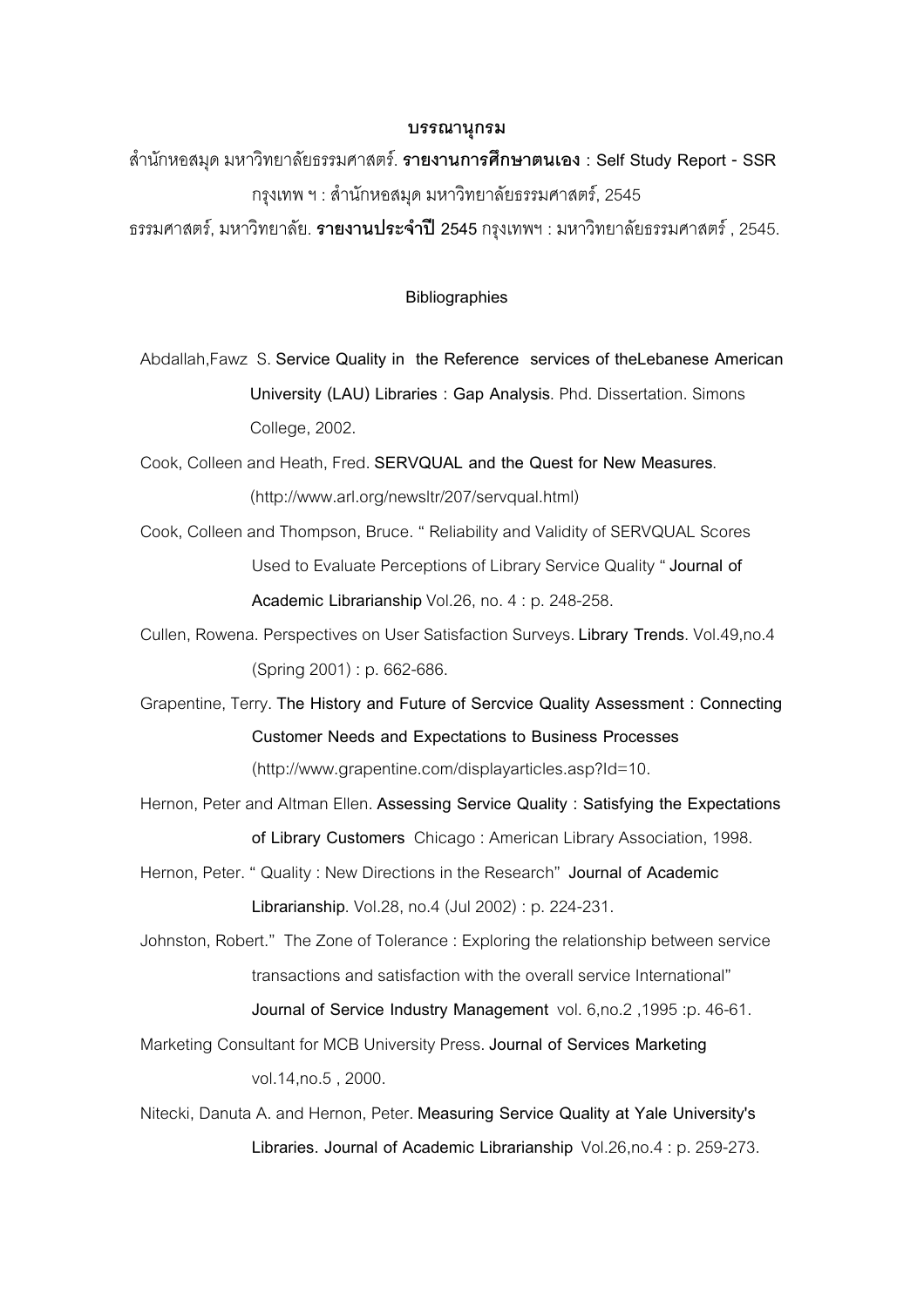Nitecki, Danuta A. Changing the Concept and Measure of Service Quality in Academic Libraries. **Journal of Academic ibrarianship** vol. 22,no.3 (May 1996) : p. 181-191.

Surithong Srisa-Ard. User Expectations and Perceptions of Library Service Quality of an Academic Library in Thailand PhD. Dissertation . Illinois State University, 1997.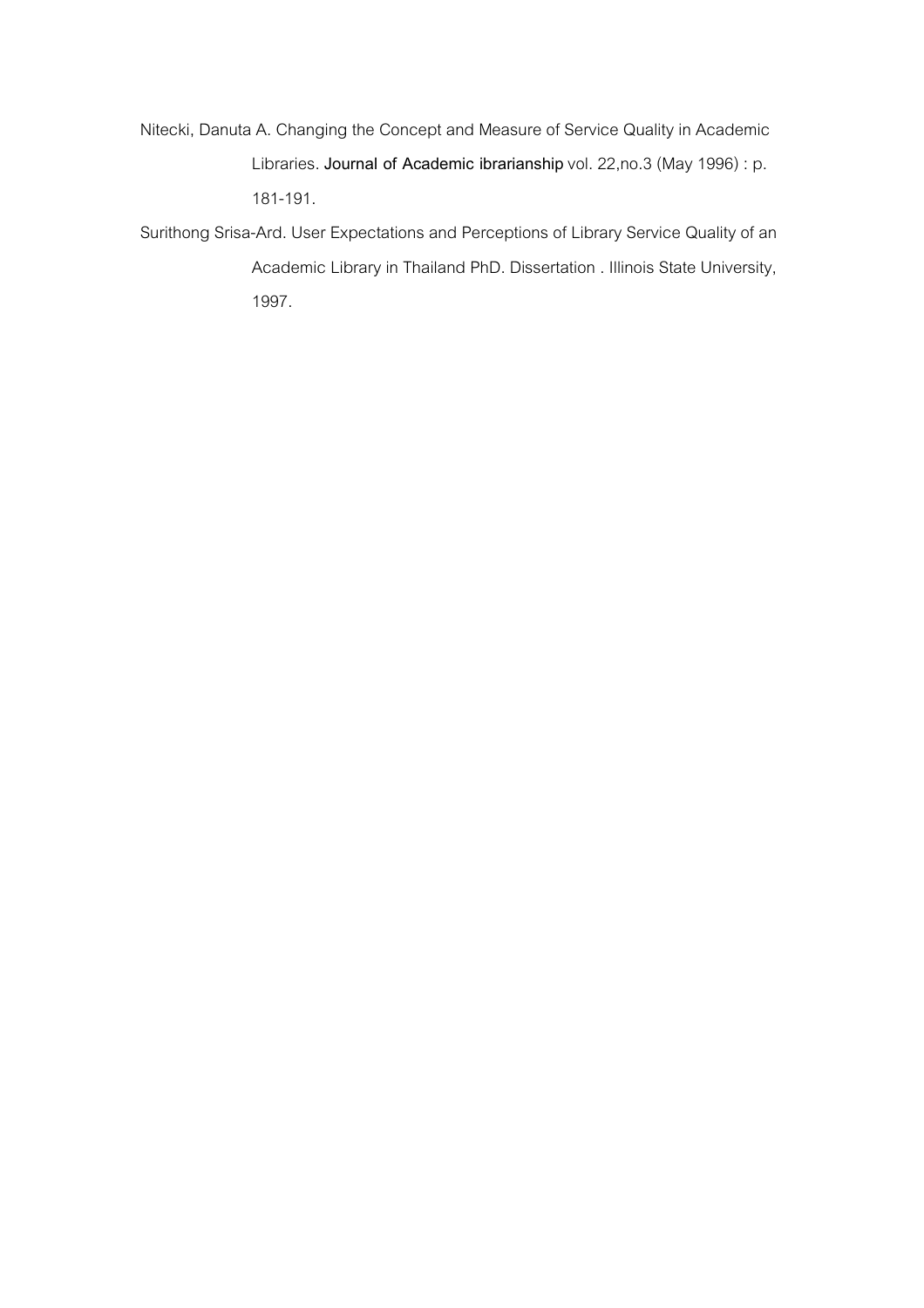# **APPENDIX**

**The modification of SERVQUAL questionnaire**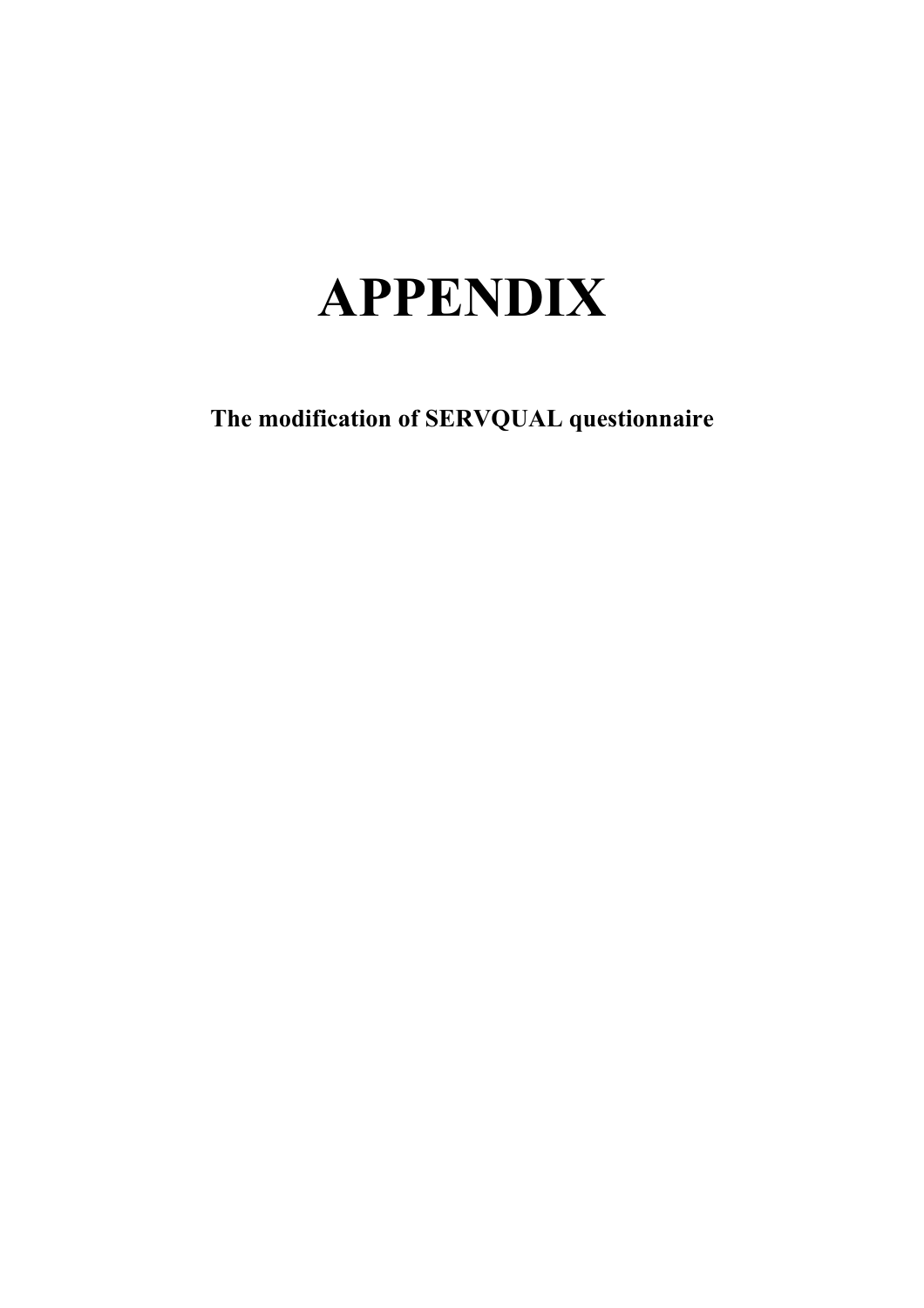|                                                                                                                                                                                                                                                                                      |                                                                                                                                                                                                                                                                                                                 |                                 |                                                                                                                                                                       |                                                                                                                                                     |                                                        |                                          |         | Z                                        | z                                                                            | Z                                                       | Ζ                                             | Z                                          | Z                                              | $\mathsf{z}$                                        |                           |
|--------------------------------------------------------------------------------------------------------------------------------------------------------------------------------------------------------------------------------------------------------------------------------------|-----------------------------------------------------------------------------------------------------------------------------------------------------------------------------------------------------------------------------------------------------------------------------------------------------------------|---------------------------------|-----------------------------------------------------------------------------------------------------------------------------------------------------------------------|-----------------------------------------------------------------------------------------------------------------------------------------------------|--------------------------------------------------------|------------------------------------------|---------|------------------------------------------|------------------------------------------------------------------------------|---------------------------------------------------------|-----------------------------------------------|--------------------------------------------|------------------------------------------------|-----------------------------------------------------|---------------------------|
|                                                                                                                                                                                                                                                                                      |                                                                                                                                                                                                                                                                                                                 |                                 |                                                                                                                                                                       |                                                                                                                                                     |                                                        |                                          | з<br>Са | $\overline{\phantom{0}}$                 | $\overline{\phantom{0}}$                                                     | $\overline{\phantom{0}}$                                | $\sim$                                        | $\sim$                                     | $\sim$                                         | $\overline{ }$                                      |                           |
|                                                                                                                                                                                                                                                                                      |                                                                                                                                                                                                                                                                                                                 |                                 |                                                                                                                                                                       |                                                                                                                                                     |                                                        |                                          |         | ဖ                                        | ပ                                                                            | ဖ                                                       | G                                             | ဖ                                          | G                                              | $\circ$                                             |                           |
|                                                                                                                                                                                                                                                                                      |                                                                                                                                                                                                                                                                                                                 |                                 |                                                                                                                                                                       |                                                                                                                                                     |                                                        | ระดับการบริการจริงที่ได้รับจากห้องสมุด : |         | 5                                        | 5                                                                            | 5                                                       | 5                                             | 5                                          | 5                                              | 5                                                   |                           |
|                                                                                                                                                                                                                                                                                      |                                                                                                                                                                                                                                                                                                                 |                                 |                                                                                                                                                                       |                                                                                                                                                     |                                                        |                                          |         | 4                                        | 4                                                                            | 4                                                       | 4                                             | 4                                          | 4                                              | 4                                                   |                           |
|                                                                                                                                                                                                                                                                                      |                                                                                                                                                                                                                                                                                                                 |                                 |                                                                                                                                                                       |                                                                                                                                                     |                                                        |                                          |         | က                                        | က                                                                            | S                                                       | က                                             | S                                          | S                                              | S                                                   |                           |
|                                                                                                                                                                                                                                                                                      |                                                                                                                                                                                                                                                                                                                 |                                 |                                                                                                                                                                       |                                                                                                                                                     |                                                        |                                          |         | $\sim$                                   | $\sim$                                                                       | $\sim$                                                  | $\sim$                                        | $\sim$                                     | $\mathbf{\sim}$                                | $\sim$                                              |                           |
|                                                                                                                                                                                                                                                                                      |                                                                                                                                                                                                                                                                                                                 |                                 |                                                                                                                                                                       |                                                                                                                                                     |                                                        |                                          | .<br>ತ° | $\overline{\phantom{0}}$                 | $\overline{\phantom{0}}$                                                     | $\overline{\phantom{0}}$                                | $\overline{\phantom{0}}$                      | $\overline{\phantom{0}}$                   | $\overline{\phantom{0}}$                       | $\overline{\phantom{0}}$                            |                           |
|                                                                                                                                                                                                                                                                                      |                                                                                                                                                                                                                                                                                                                 |                                 |                                                                                                                                                                       |                                                                                                                                                     |                                                        |                                          | Z<br>T  | $\sim$                                   | $\overline{\phantom{0}}$                                                     | $\overline{\phantom{0}}$                                | $\sim$                                        | $\sim$                                     | $\sim$                                         | $\sim$                                              |                           |
|                                                                                                                                                                                                                                                                                      |                                                                                                                                                                                                                                                                                                                 |                                 |                                                                                                                                                                       |                                                                                                                                                     |                                                        | ระดับบริการที่ประสงค์จะได้รับ :          |         | ဖ                                        | ဖ                                                                            | ပ                                                       | ဖ                                             | ဖ                                          | G                                              | 6                                                   |                           |
|                                                                                                                                                                                                                                                                                      |                                                                                                                                                                                                                                                                                                                 |                                 |                                                                                                                                                                       |                                                                                                                                                     |                                                        |                                          |         | ပ                                        | 5                                                                            | 5                                                       | 5                                             | 5                                          | 5                                              | 5                                                   |                           |
|                                                                                                                                                                                                                                                                                      |                                                                                                                                                                                                                                                                                                                 |                                 |                                                                                                                                                                       |                                                                                                                                                     |                                                        |                                          |         | 4                                        | 4                                                                            | 4                                                       | 4                                             | 4                                          | 4                                              | 4                                                   |                           |
|                                                                                                                                                                                                                                                                                      |                                                                                                                                                                                                                                                                                                                 |                                 |                                                                                                                                                                       |                                                                                                                                                     |                                                        |                                          |         | က                                        | ω                                                                            | S                                                       | $\infty$                                      | က                                          | S                                              | က                                                   |                           |
|                                                                                                                                                                                                                                                                                      |                                                                                                                                                                                                                                                                                                                 |                                 |                                                                                                                                                                       |                                                                                                                                                     |                                                        |                                          |         | $\sim$                                   | $\sim$                                                                       | $\sim$                                                  | $\sim$                                        | $\sim$                                     | $\sim$                                         | $\sim$                                              |                           |
|                                                                                                                                                                                                                                                                                      |                                                                                                                                                                                                                                                                                                                 | กรุณาตอบทุกข้อ                  |                                                                                                                                                                       |                                                                                                                                                     |                                                        |                                          | ్తే-    | $\overline{\phantom{0}}$                 | $\overline{\phantom{0}}$                                                     | $\overline{\phantom{0}}$                                | $\overline{\phantom{0}}$                      | $\overline{\phantom{0}}$                   | $\overline{\phantom{0}}$                       | $\overline{\phantom{0}}$                            |                           |
|                                                                                                                                                                                                                                                                                      |                                                                                                                                                                                                                                                                                                                 |                                 |                                                                                                                                                                       |                                                                                                                                                     |                                                        |                                          | з<br>Са | $\sim$                                   | ∼                                                                            | $\overline{\phantom{0}}$                                | $\sim$                                        | $\sim$                                     | $\sim$                                         | $\sim$                                              |                           |
|                                                                                                                                                                                                                                                                                      |                                                                                                                                                                                                                                                                                                                 |                                 |                                                                                                                                                                       |                                                                                                                                                     |                                                        |                                          |         | ဖ                                        | ပ                                                                            | ဖ                                                       | $\circ$                                       | ဖ                                          | G                                              | $\circ$                                             |                           |
| รของสำนักหอสมุด มหาวิทยาลัยธรรมศาสตร์ <u>เมื่อเปรียบเทียบกับความคาดหวังของท่าน</u>                                                                                                                                                                                                   |                                                                                                                                                                                                                                                                                                                 | **********8317818987*********** |                                                                                                                                                                       |                                                                                                                                                     |                                                        | ระดับการบริการอย่างตำที่ยอมรับได้        |         | 5                                        | ယ                                                                            | 5                                                       | 5                                             | ယ                                          | ပ                                              | 5                                                   |                           |
|                                                                                                                                                                                                                                                                                      |                                                                                                                                                                                                                                                                                                                 |                                 |                                                                                                                                                                       |                                                                                                                                                     |                                                        |                                          |         | 4                                        | 4                                                                            | 4                                                       | 4                                             | 4                                          | 4                                              | 4                                                   |                           |
|                                                                                                                                                                                                                                                                                      |                                                                                                                                                                                                                                                                                                                 |                                 |                                                                                                                                                                       |                                                                                                                                                     |                                                        |                                          |         | S                                        | ω                                                                            | S                                                       | S                                             | S                                          | S                                              | S                                                   |                           |
|                                                                                                                                                                                                                                                                                      |                                                                                                                                                                                                                                                                                                                 |                                 |                                                                                                                                                                       |                                                                                                                                                     |                                                        |                                          |         | $\mathbf{\Omega}$                        | $\mathbf{\Omega}$                                                            | $\sim$                                                  | $\sim$                                        | $\sim$                                     | $\sim$                                         | $\mathbf{\Omega}$                                   |                           |
|                                                                                                                                                                                                                                                                                      |                                                                                                                                                                                                                                                                                                                 |                                 |                                                                                                                                                                       |                                                                                                                                                     |                                                        |                                          | ႞ၜၟ     | $\overline{\phantom{0}}$                 | $\overline{\phantom{0}}$                                                     | $\overline{\phantom{0}}$                                | $\overline{ }$                                | $\overline{\phantom{0}}$                   | $\overline{\phantom{0}}$                       | $\overline{\phantom{0}}$                            |                           |
| โดยพิจารณาระดับความแตกต่างของการบริการ 2 ระดับ <u>โดยพิจารณาที่ผงสนปีนหลัก</u> ตัวเลขมายถึงของการ ในระดับมา ตัวเลขมัยยหมายถึงตัองการ / พึ่งพอใจระดับน้อย<br>แบบสอบถามการประเมินคุณภาพการบริการของสำนักหอสมุด มหาวิทยาลัยธรรมศาสตร์<br>โปรดแสดงความคิดเห็นของท่านเกี่ยวกับการให้บริกา | <u>ระดับการบริการอย่างตำที่ยอมรับได้</u> หมายถึง ระดับการให้บริการอย่างตำที่สุดที่ท่านติวว่าเพียงพระสามารถยอมรับไม่ไม่ท่าวบระดับบริการที่ท่านประสงค์จะได้รับ<br>หมายถึงระดับบริการที่ท่านต้องการจะได้รับจากห้องสมุด ซึ่งระดับสูงหรือต่ำขึ้นอยู่กับความต้องการในการใช้บริการน้ำ<br>ระดับบริการที่ประสงค์จะได้รับ |                                 | <u>(1)</u> ระดับการบริการตำที่ท่านยอมรับได้ (กรุณาเลือกเฟียง 1 ตัวเดข ในคอลัมน์ที่2) (2)ระดับกรบวิการที่ท่านประสงค์จะได้รับ (กรุณาเลือกเฟียง 1 ตัวเลขในคอลัมน์ที่ 3 ) | (3) ความเห็นของท่านต่อบริการจริงที่ได้รับจากสำนักหอสมุด มหาวิทยาลัยธรรมศาลของเคย ก็วเลย ในละมีการ ก็มีความเห็น" เกี่ยวกับบริการที่ได้รับจากห้องสมุด | กรุณาเสือก " N " ซึ่งอยู่ที่ช่องสุดท้าย และตอบช้อต่อไป |                                          |         | 1. ท่านได้รับข้อมูลที่ต้องการจากห้องสมุด | ความเหมาะสมของเวลาในการให้บริการ (เวลาเปิด-ปิด )<br>$\overline{\mathcal{N}}$ | 3. สถานที่ให้บริการดูน่าสบายและดูน่าเชิญชวนให้ใช้บริการ | 4. บุคลากรสนใจในการให้บริการผู้ใช้อย่างจริงใจ | 5. มีความสะดวกในการเข้าใช้ทรัพยากรท้องสมุด | 6. บุคลากรให้บริการผู้ใช้อย่างรวดเร็วทันท่วงที | 7. สิงอำนวยความสะดวกเช่น คอมพิวเตอร์ อุปกรณ์โสตทัศน | วัสดุ ฯลฯ ดูทันสมัยน่าใช้ |

ราชี 2<br>หน้าที่ 2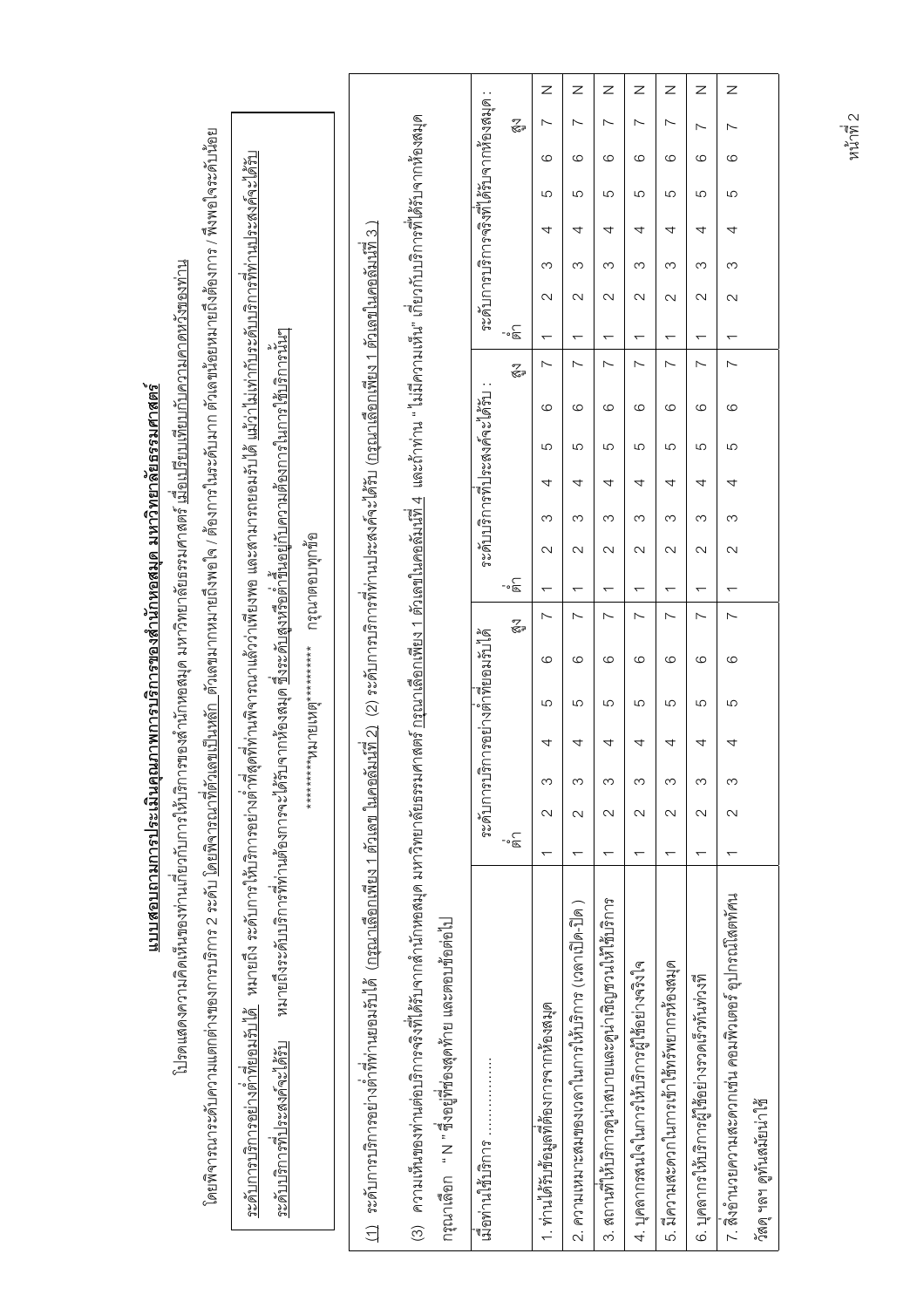| เมอท่านใช้บริการ                                             |                          |                   |   |   |   | ระดับการบริการอย่างดำที่ยอมรับได้ |                          |        |   | ระดับบริการที่ประสงค์จะได้รับ |   |         |                          |                          |                      | ระดับการบริการจริงที่ได้รับจากห้องสมุด |              |                          | $\ddotsc$ |  |
|--------------------------------------------------------------|--------------------------|-------------------|---|---|---|-----------------------------------|--------------------------|--------|---|-------------------------------|---|---------|--------------------------|--------------------------|----------------------|----------------------------------------|--------------|--------------------------|-----------|--|
|                                                              | .<br>ತ∘                  |                   |   |   |   | Z<br>Za                           | -్వే                     |        |   |                               |   |         | Z<br>Ga                  | ్<br>తె                  |                      |                                        |              | $\mathbb{Z}$             |           |  |
| บุคลากรมิอัธยาศัยทิตเสมอ<br>$\infty$                         | $\overline{\phantom{0}}$ | $\sim$            | က | 4 | ပ | $\sim$<br>G                       | $\overline{\phantom{0}}$ | $\sim$ | က | 4                             | ပ | $\circ$ | $\sim$                   | $\overline{\phantom{0}}$ | က<br>$\sim$          | 4                                      | G<br>ပ       | $\overline{\phantom{0}}$ | z         |  |
| บุคลากรให้ความสนใจในการให้บริการผู้ใช้เป็นรายบุคคล<br>တ      | $\overline{\phantom{0}}$ | $\sim$            | S | 4 | ပ | $\sim$<br>G                       | $\overline{ }$           | $\sim$ | က | 4                             | ပ | $\circ$ | $\sim$                   | $\overline{\phantom{0}}$ | က<br>$\sim$          | 4                                      | G<br>ပ       | ∼                        | z         |  |
| 10. สถานที่เงี่ยบสงบทำให้มีสมาธิในการศึกษา                   | $\overline{\phantom{0}}$ | $\sim$            | S | 4 | ပ | $\overline{\phantom{0}}$<br>ပ     | ᅮ                        | $\sim$ | က | 4                             | ပ | ဖ       | $\overline{\phantom{0}}$ | $\overline{\phantom{0}}$ | က<br>$\sim$          | 4                                      | ဖ<br>ယ       | $\overline{\phantom{0}}$ | z         |  |
| 11. มีวัสดุอุปกรณ์ในการให้บริการที่ทันสมัย                   | ↽                        | $\sim$            | က | 4 | 5 | $\sim$<br>G                       | $\overline{ }$           | $\sim$ | က | 4                             | ပ | ဖ       | $\sim$                   | $\overline{\phantom{0}}$ | က<br>$\sim$          | 4                                      | $\circ$<br>ပ | $\sim$                   | z         |  |
| 12.เมื่อต้องการเอกสารจากที่อื่นผู้ เช้าตัวบตรงเวลาที่ต้องการ | $\overline{\phantom{0}}$ | $\sim$            | S | 4 | ပ | ∼<br>ဖ                            | $\overline{\phantom{0}}$ | $\sim$ | က | 4                             | ပ | ဖ       | ∼                        | $\overline{\phantom{0}}$ | S<br>$\sim$          | 4                                      | ဖ<br>5       | ∼                        | z         |  |
| 13. แจ้งให้ผู้ใช้ทราบเสมอเมื่อมการเปลี่ยนแปลงเวลาในการให้    |                          | $\sim$            | S | 4 | 5 | $\overline{\phantom{0}}$<br>G     | $\overline{\phantom{0}}$ | $\sim$ | က | 4                             | ပ | G       | ∼                        | $\overline{ }$           | S<br>$\sim$          | 4                                      | G<br>ပ       | $\overline{\phantom{0}}$ | Ζ         |  |
| บวิการ                                                       |                          |                   |   |   |   |                                   |                          |        |   |                               |   |         |                          |                          |                      |                                        |              |                          |           |  |
| 14. รับประกันความถูกต้องของข้อมูลส่วนบุคคลของผู้ใช้ เช่น     | $\overline{\phantom{0}}$ | $\mathbf{\sim}$   | S | 4 | 5 | $\overline{ }$<br>G               | $\overline{\phantom{0}}$ | $\sim$ | S | 4                             | 5 | $\circ$ | Ľ                        | $\overline{\phantom{0}}$ | S<br>$\sim$          | 4                                      | G<br>5       | Ľ                        | Ζ         |  |
| ช้อมูดจำนวนการปืนหนังสือของแต่ละคนถูกต้องตามที่ยิมจริง       |                          |                   |   |   |   |                                   |                          |        |   |                               |   |         |                          |                          |                      |                                        |              |                          |           |  |
| 15. ในสถานที่ให้บริการมีเอกสาร หรือแผ่นพับแนะนำวิธีการใช้    |                          | $\sim$            | က | 4 | ပ | $\sim$<br>စ                       | $\overline{\phantom{0}}$ | $\sim$ | ო | 4                             | ပ | ဖ       | $\overline{\phantom{0}}$ | ᠇                        | က<br>$\sim$          | 4                                      | ဖ<br>ပ       | $\overline{\phantom{0}}$ | Ζ         |  |
| หรือ มีป้ายแนะนำการใช้บริการต่างๆ                            |                          |                   |   |   |   |                                   |                          |        |   |                               |   |         |                          |                          |                      |                                        |              |                          |           |  |
| 16. สามารถเข้าถึงทรัพยากรในรูปแบบดิจิตอล เช่น วารสาร         | $\overline{ }$           | $\mathbf{\Omega}$ | S | 4 | 5 | $\sim$<br>G                       | $\overline{ }$           | $\sim$ | က | 4                             | 5 | $\circ$ | $\overline{\phantom{0}}$ | $\overline{ }$           | က<br>$\sim$          | 4                                      | G<br>5       | $\overline{\phantom{0}}$ | Ζ         |  |
| อิเล็กทาอนิกส์ (เช่น Ebsco Host , ABI/INFORM ฯลฯ) หรือ       |                          |                   |   |   |   |                                   |                          |        |   |                               |   |         |                          |                          |                      |                                        |              |                          |           |  |
| ฐานข้อมูลได้โดยการใช้งานผ่านเครือข่ายอินเตอร์เน็ต            |                          |                   |   |   |   |                                   |                          |        |   |                               |   |         |                          |                          |                      |                                        |              |                          |           |  |
| 17. สามารถให้บริการได้ครบถ้านตามที่ได้ตกลงไว้                | $\overline{ }$           | $\sim$            | က | 4 | ပ | $\overline{\phantom{0}}$<br>G     | ↽                        | $\sim$ | က | 4                             | ပ | ဖ       | $\overline{\phantom{0}}$ | ᡪ                        | က<br>$\sim$          | 4                                      | ဖ<br>5       | $\overline{\phantom{0}}$ | z         |  |
| 18. บุคลากรมีความเต็มใจที่จะช่วยเหลือผู้ใช้                  | $\overline{\phantom{0}}$ | $\sim$            | S | 4 | ပ | ∼<br>G                            | $\overline{\phantom{0}}$ | $\sim$ | က | 4                             | ပ | $\circ$ | $\overline{\phantom{0}}$ | $\overline{\phantom{0}}$ | က<br>$\sim$          | 4                                      | G<br>ပ       | ∼                        | z         |  |
| 19. มีการสอนหรือแนะนำผู้เข้ามาณะที่เข้บริการหรือเปิดสอน      | ᡪ                        | $\mathbf{\Omega}$ | S | 4 | ပ | $\sim$<br>G                       | $\overline{ }$           | $\sim$ | S | 4                             | ပ | ဖ       | $\sim$                   | $\overline{\phantom{0}}$ | S<br>$\mathbf{\sim}$ | 4                                      | ဖ<br>ပ       | $\overline{\phantom{0}}$ | z         |  |
| เป็นทางการเมอต้องการ                                         |                          |                   |   |   |   |                                   |                          |        |   |                               |   |         |                          |                          |                      |                                        |              |                          |           |  |
| 20. บุคลากรห้องสมุดเข้าใจความศ้องการของผู้เชื                | ᠇                        | $\sim$            | S | 4 | ပ | $\sim$<br>ဖ                       | T                        | $\sim$ | က | 4                             | ပ | $\circ$ | Ľ                        | ᠇                        | က<br>$\sim$          | 4                                      | ဖ<br>ပ       | $\sim$                   | Z         |  |